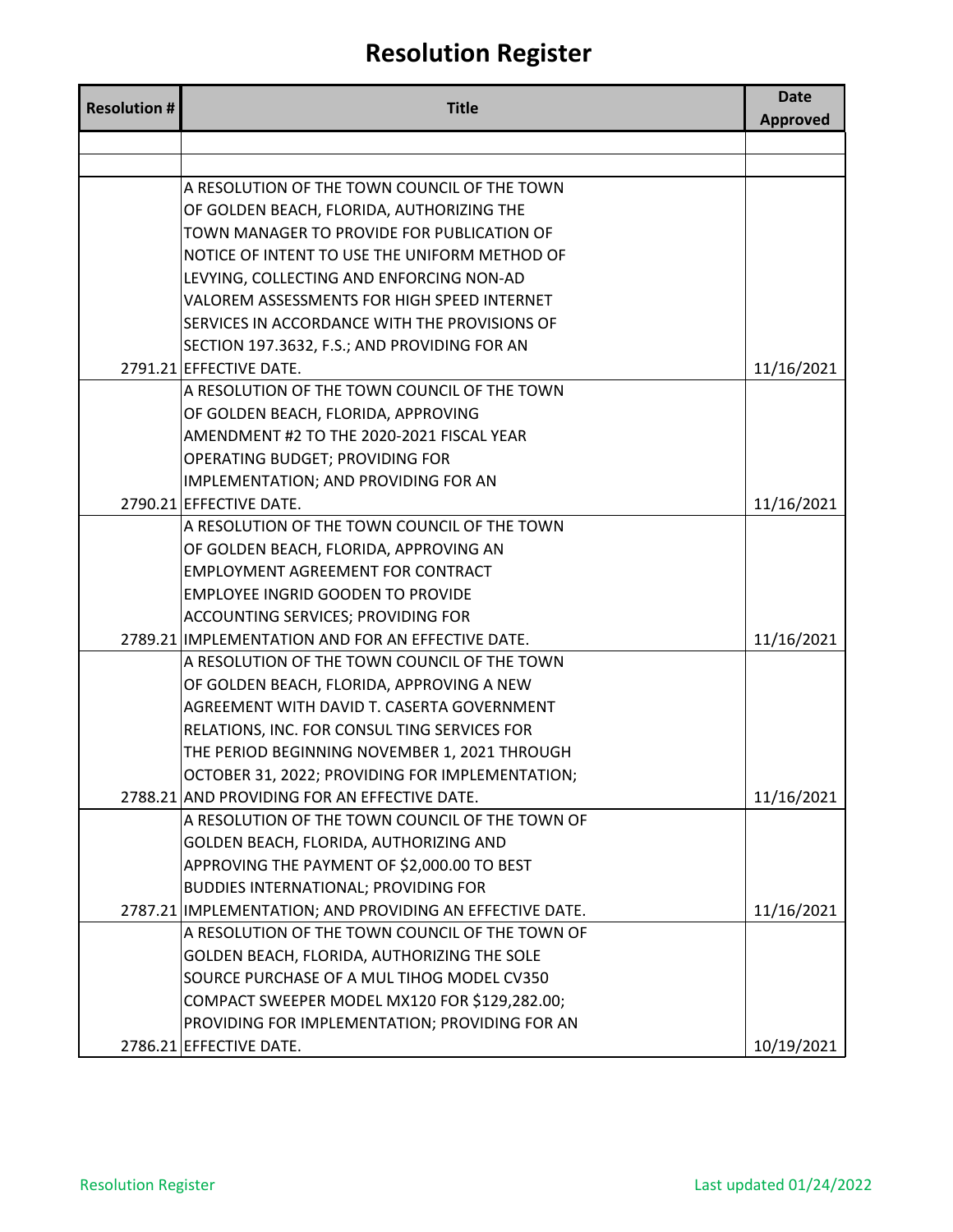| A RESOLUTION OF THE TOWN COUNCIL OF THE                  |            |
|----------------------------------------------------------|------------|
| TOWN OF GOLDEN BEACH, FLORIDA, AUTHORIZING               |            |
| THE USE OF LAW ENFORCEMENT TRUST FUND                    |            |
| (LETF) MONIES TO PURCHASE OF THIRTY                      |            |
| FIREARMS, RMRS, NIGHT SIGHTS AND HOLSTERS                |            |
| FOR THE TOWN'S POLICE DEPARTMENT;                        |            |
| PROVIDING FOR IMPLEMENTATION; PROVIDING FOR              |            |
| 2785.21 AN EFFECTIVE DATE.                               | 10/19/2021 |
| A RESOLUTION OF THE TOWN COUNCIL OF THE TOWN OF          |            |
| GOLDEN BEACH, FLORIDA, AUTHORIZING THE SALE OF           |            |
| ONE POLARIS SPORTSMAN 570 AND ONE                        |            |
| JOHNSON/MADVAC CN200 STREET SWEEPER FROM THE             |            |
| TOWN'S VEHICLE/EQUIPMENT FLEET; PROVIDING FOR            |            |
| 2784.21 IMPLEMENTATION; PROVIDING FOR AN EFFECTIVE DATE. | 10/19/2021 |
| A RESOLUTION OF THE TOWN COUNCIL OF THE TOWN             |            |
| OF GOLDEN BEACH, FLORIDA, AUTHORIZING THE                |            |
| DISPOSAL OF SURPLUS PERSONAL PROPERTY                    |            |
| SHOWN ON EXHIBIT "A" PURSUANT TO ARTICLE VIII,           |            |
| PERSONAL PROPERTY, OF THE CODE OF ORDINANCES             |            |
| OF THE TOWN OF GOLDEN BEACH, FLORIDA;                    |            |
| PROVIDING FOR SEVERABILITY; PROVIDING FOR                |            |
| 2783.21 CONFLICT; AND PROVIDING FOR AN EFFECTIVE DATE.   | 10/19/2021 |
| A RESOLUTION OF THE TOWN COUNCIL OF THE TOWN OF          |            |
| GOLDEN BEACH, FLORIDA, AUTHORIZING AND                   |            |
| APPROVING THE DONATION OF \$2,500.00 TO THE JEWISH       |            |
| ADOPTION AND FAMILY CARE OPTIONS (JAFCO) 6th             |            |
| ANNUAL CHANUKAH MIRACLES LUNCHEON EVENT;                 |            |
| PROVIDING FOR IMPLEMENTATION; AND PROVIDING AN           |            |
| 2782.21 EFFECTIVE DATE.                                  | 10/19/2021 |
| A RESOLUTION OF THE TOWN OF GOLDEN BEACH,                |            |
| FLORIDA, AUTHORIZING AND APPROVING A VARIANCE            |            |
| REQUEST FOR THE PROPERTY LOCATED AT 677 OCEAN            |            |
| BLVD, GOLDEN BEACH, FLORIDA 33160. TO PERMIT THE         |            |
| FIRST FLOOR FINISHED ELEVATION TO START AT 21.6'         |            |
| NGVD AND TO ALLOW FOR AN INCREASE TO THE FIRST           |            |
| FLOOR FINISHED ELEVATION UP TO 23.0' NGVD, WITH A        |            |
| BUILDING HEIGHT NOT TO EXCEED 51.6' NGVD, INSTEAD        |            |
| OF THE STARTING FIRST FLOOR FINISHED ELEVATION OF        |            |
| 2781.21 20'2" AS STIPULATED IN THE CODE.                 | 10/19/2021 |
| A RESOLUTION OF THE TOWN OF GOLDEN BEACH,                |            |
| FLORIDA, AUTHORIZING AND APPROVING A                     |            |
| VARIANCE REQUEST FOR THE PROPERTY LOCATED                |            |
| AT 255 OCEAN BOULEVARD. GOLDEN BEACH,                    |            |
| FLORIDA 33160 TO PERMIT THE REAR YARD TO BE AT           |            |
| AN ELEVATION OF 13.0' N.G.V.D. WHEN THE TOWN'S           |            |
| CODE ALLOWS FOR A MAXIMUM ELEVATION OF 11'               |            |
| 2780.21 N.G.V.D.                                         | 10/19/2021 |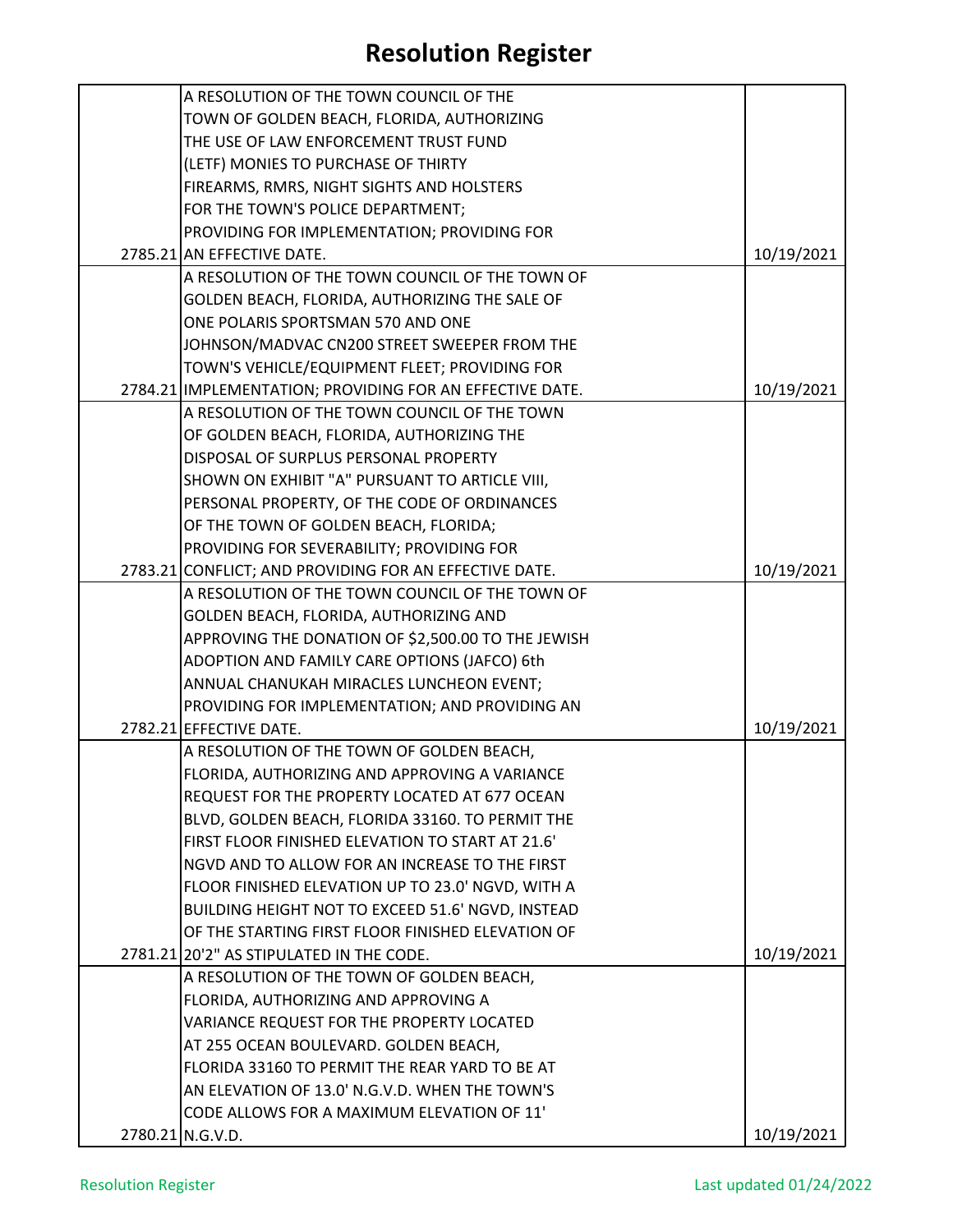|               | A RESOLUTION OF THE TOWN OF GOLDEN BEACH,            |            |
|---------------|------------------------------------------------------|------------|
|               | FLORIDA, AUTHORIZING AND APPROVING A                 |            |
|               | VARIANCE REQUEST FOR THE PROPERTY LOCATED            |            |
|               | AT 255 OCEAN BLVD, GOLDEN BEACH, FLORIDA             |            |
|               | 33160, TO PERMIT THE FIRST FLOOR FINISHED            |            |
|               | ELEVATION TO BE AT 24.6' NGVD, WITH A BUILDING       |            |
|               | HEIGHT NOT TO EXCEED 51.6' NGVD, INSTEAD OF THE      |            |
|               | STARTING ELEVATION OF 20.2' AS STIPULATED IN         |            |
|               | 2779.21 THE CODE.                                    | 10/19/2021 |
|               | A RESOLUTION OF THE TOWN OF GOLDEN BEACH,            |            |
|               | FLORIDA, AUTHORIZING AND APPROVING A                 |            |
|               | VARIANCE REQUEST FOR THE PROPERTY LOCATED            |            |
|               | AT 125 OCEAN BLVD, GOLDEN BEACH, FLORIDA             |            |
|               | 33160. TO PERMIT THE FIRST FLOOR FINISHED            |            |
|               | ELEVATION TO BE AT 23.61 NGVD, WITH A BUILDING       |            |
|               | HEIGHT NOT TO EXCEED 50.6' NGVD, INSTEAD OF THE      |            |
|               | STARTING ELEVATION OF 201.2" AS STIPULATED IN        |            |
|               | 2778.21 THE CODE.                                    | 10/19/2021 |
|               | A RESOLUTION OF THE TOWN OF GOLDEN BEACH,            |            |
|               | FLORIDA, AUTHORIZING AND APPROVING A                 |            |
|               | VARIANCE REQUEST FOR THE PROPERTY LOCATED            |            |
|               | AT 330 SOUTH PARKWAY, GOLDEN BEACH, FLORIDA          |            |
|               | 33160 TO PERMIT A DOCK TO ENCROACH OUTSIDE           |            |
|               | THE D-5 TRIANGLE, WHEN TOWN CODE SECTION 46-87       |            |
|               | 2777.21 REQUIRES THE DOCK TO BE WITHIN THE TRIANGLE. | 10/19/2021 |
|               | A RESOLUTION OF THE TOWN COUNCIL OF THE TOWN         |            |
|               | OF GOLDEN BEACH, FLORIDA, AWARDING EMPLOYEE          |            |
|               | BONUSES; PROVIDING FOR IMPLEMENTATION; AND           |            |
|               | 2776.21 PROVIDING FOR AN EFFECTIVE DATE.             | 9/27/2021  |
|               | A RESOLUTION OF THE TOWN COUNCIL OF THE TOWN         |            |
|               | OF GOLDEN BEACH, FLORIDA, APPROVING THE              |            |
|               | PROPOSAL FROM INTERNATIONAL DATA                     |            |
|               | CONSULTANTS ("IDC") FOR A NEW SERVER BACK-UP         |            |
|               | AND THREE YEAR MAINTENANCE AGREEMENT;                |            |
|               | AUTHORIZING THE TOWN MANAGER TO EXECUTE THE          |            |
|               | AGREEMENT; PROVIDING FOR IMPLEMENTATION;             |            |
|               | 2775.21 AND PROVIDING FOR AN EFFECTIVE DATE.         | 9/27/2021  |
|               | A RESOLUTION OF THE TOWN COUNCIL OF THE TOWN         |            |
|               | OF GOLDEN BEACH, FLORIDA, APPROVING A MUTUAL         |            |
|               | AID AGREEMENT BETWEEN THE TOWN OF GOLDEN             |            |
|               | BEACH POLICE DEPARTMENT AND THE CITY OF              |            |
|               | NORTH MIAMI POLICE DEPARTMENT; PROVIDING FOR         |            |
|               | IMPLEMENTATION; AND PROVIDING AN EFFECTIVE           |            |
| 2774.21 DATE. |                                                      | 9/27/2021  |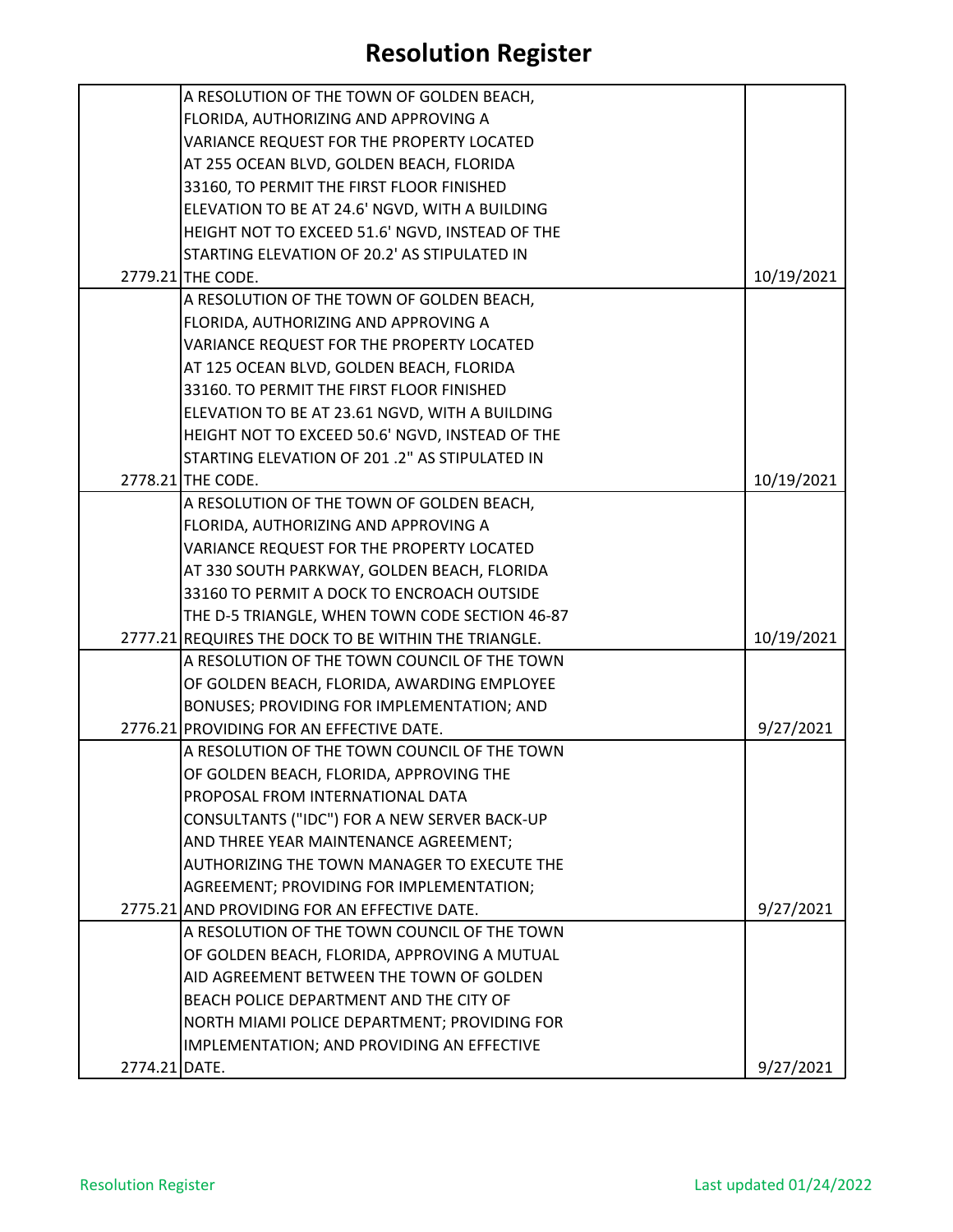|         | A RESOLUTION OF THE TOWN OF GOLDEN BEACH,                              |           |
|---------|------------------------------------------------------------------------|-----------|
|         | FLORIDA, AUTHORIZING AND APPROVING VARIANCE                            |           |
|         | REQUESTS FOR THE PROPERTY LOCATED AT 399                               |           |
|         | OCEAN BLVD, GOLDEN BEACH, FLORIDA 33160. TO                            |           |
|         | PERMIT THE BALCONIES ON THE EAST FACADE TO                             |           |
|         | <b>ENCROACH MORE THAN 4' INTO THE REAR YARD</b>                        |           |
|         | 2773.21 SETBACK AT 11.0' FROM GRADE.                                   | 9/27/2021 |
|         |                                                                        |           |
|         | A RESOLUTION OF THE TOWN OF GOLDEN BEACH, FLORIDA, AUTHORIZING AND     |           |
|         | APPROVING VARIANCE REQUESTS FOR THE PROPERTY LOCATED AT 399 OCEAN      |           |
|         | BLVD, GOLDEN BEACH, FLORIDA 33160. TO PERMIT THE WALL ALONG THE        |           |
|         | NORTH SIDE PROPERTY LINE TO BE AT 11' IN HEIGHT FROM THE FINISHED SITE |           |
|         | GRADE, TERMINATING AT THE EASTERN EDGE OF THE LOT ALONG THE NORTH      |           |
|         | SIDE PROPERTY LINE, INSTEAD OF THE STEP DOWN WALL HEIGHTS OF 6', 4'    |           |
| 2772.21 | AND 2' REQUIRED BY THE CODE.                                           | 9/27/2021 |
|         |                                                                        |           |
|         | A RESOLUTION OF THE TOWN OF GOLDEN BEACH, FLORIDA, AUTHORIZING AND     |           |
|         | APPROVING VARIANCE REQUESTS FOR THE PROPERTY LOCATED AT 399 OCEAN      |           |
|         | BLVD, GOLDEN BEACH, FLORIDA 33160. TO PERMIT A GARAGE/GUEST HOUSE      |           |
|         | STRUCTURE TO HAVE A 7.5' SIDE YARD SETBACK AT THE NORTH SIDE PROPERTY  |           |
|         | LINE AND TO NOT REQUIRE AN INCREASE OF THE SIDEWALLS TO SETBACK ON     |           |
|         | THE SECOND STORY TO STEP IN ALONG TWO-THIRDS OF THE BUILDING BY ONE    |           |
|         | FOOT FOR EACH ONE FOOT (1:1) OF BUILDING HEIGHT ABOVE THE 18 FEET,     |           |
|         | WHEN THE CODE REQUIRES A 10' SIDE SETBACK ON THE FIRST FLOOR AND       |           |
|         | REQUIRES AN INCREASE TO THE SIDE WALLS TO SETBACK ALONG TWO-THIRDS     |           |
|         | OF THE LENGTH OF THE SECOND STORY AN ADDITIONAL ONE FOOT FOR EACH      |           |
|         | ONE FOOT (1:1) OF TOTAL BUILDING HEIGHT ABOVE THE FIRST 18'.           |           |
| 2771.21 |                                                                        | 9/27/2021 |
|         |                                                                        |           |
|         | A RESOLUTION OF THE TOWN OF GOLDEN BEACH, FLORIDA, AUTHORIZING AND     |           |
|         | APPROVING VARIANCE REQUESTS FOR THE PROPERTY LOCATED AT 399 OCEAN      |           |
|         | BLVD, GOLDEN BEACH, FLORIDA 33160. TO PERMIT A 7 .5' SIDE YARD SETBACK |           |
|         | AT THE NORTH SIDE PROPERTY LINE OF THE PROPOSED MAIN RESIDENCE         |           |
|         | STRUCTURE ANO FOR THE SECOND STORY TO NOT STEP IN ONE FOOT FOR         |           |
|         | EVERY 18' OF HEIGHT FOR ONE QUARTER OF THE BUILDING, WHEN THE CODE     |           |
|         | REQUIRES A 1 O' SIDE SETBACK AND REQUIRES AN INCREASE TO THE SIDE      |           |
|         | SETBACKS ALONG TWO-THIRDS OF THE LENGTH OF THE SECOND STORY BY ONE     |           |
| 2770.21 | FOOT (1:1) OF BUILDING HEIGHT ABOVE THE FIRST 18'.                     | 9/27/2021 |
|         | A RESOLUTION OF THE TOWN OF GOLDEN BEACH,                              |           |
|         | FLORIDA, AUTHORIZING AND APPROVING VARIANCE                            |           |
|         | REQUESTS FOR THE PROPERTY LOCATED AT 399                               |           |
|         | OCEAN BLVD, GOLDEN BEACH, FLORIDA 33160. TO                            |           |
|         | PERMIT THE FIRST FLOOR FINISHED ELEVATION TO                           |           |
|         |                                                                        |           |
|         | BE AT 23' NGVD, WITH A BUILDING HEIGHT NOT TO                          |           |
|         | EXCEED 50.5' NGVD, INSTEAD OF THE STARTING                             |           |
|         | 2769.21 ELEVATION OF 20.02' AS STIPULATED IN THE CODE.                 | 9/27/2021 |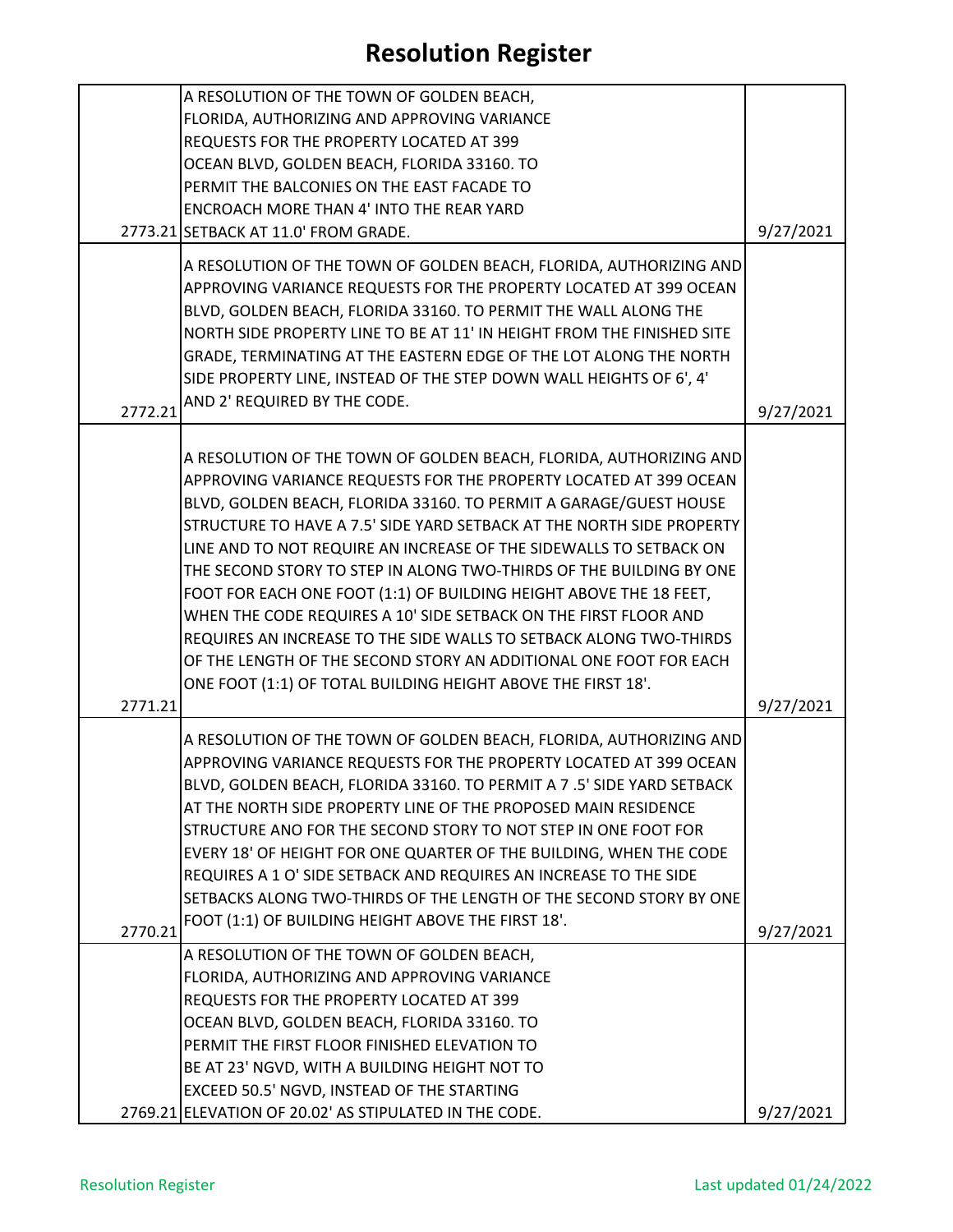| A RESOLUTION OF THE TOWN COUNCIL OF THE TOWN     |           |
|--------------------------------------------------|-----------|
| OF GOLDEN BEACH, FLORIDA, ADOPTING THE FINAL     |           |
| <b>BUDGETS FOR THE FISCAL YEAR COMMENCING</b>    |           |
| OCTOBER 1, 2021 THROUGH SEPTEMBER 30, 2022       |           |
| PURSUANT TO FLORIDA STATUTE 200.065 (TRIM BILL); |           |
| 2768.21 PROVIDING FOR AN EFF ECTIVE DATE.        | 9/27/2021 |
| A RESOLUTION OF THE TOWN COUNCIL OF THE TOWN     |           |
| OF GOLDEN BEACH, FLORIDA, ADOPTING THE FINAL     |           |
| MILLAGE RATE OF THE TOWN OF GOLDEN BEACH         |           |
| FOR THE FISCAL YEAR COMMENCING OCTOBER 1,        |           |
| 2021 THROUGH SEPTEMBER 30, 2022 PURSUANT TO      |           |
| FLORIDA STATUTE 200.065 (TRIM BILL); PROVIDING   |           |
| 2767.21 FOR AN EFFECTIVE DATE.                   | 9/27/2021 |
| A RESOLUTION OF THE TOWN OF GOLDEN               |           |
| BEACH, FLORIDA, AWARDING A                       |           |
| COMPREHENSIVE HEAL TH INSURANCE PLAN             |           |
| FOR THE BENEFIT OF THE TOWN OF GOLDEN            |           |
| <b>BEACH EMPLOYEES AND ELIGIBLE</b>              |           |
| <b>DEPENDENTS; PROVIDING FOR</b>                 |           |
| IMPLEMENTATION; AND PROVIDING FOR AN             |           |
| 2766.21 EFFECTIVE DATE.                          | 9/13/2021 |
| A RESOLUTION OF THE TOWN COUNCIL OF THE TOWN     |           |
| OF GOLDEN BEACH, FLORIDA, REAUTHORIZING THE      |           |
| TOWN'S SCHEDULE OF BUILDING PERMIT AND           |           |
| PROCESSING FEES, AND RE-ESTABLISHING TOWN        |           |
| FEES AND ASSOCIATED FEES; PROVIDING FOR          |           |
| IMPLEMENTATION; AND PROVIDING FOR AN             |           |
| 2765.21 EFFECTIVE DATE.                          | 9/13/2021 |
| A RESOLUTION OF THE TOWN COUNCIL OF THE TOWN     |           |
| OF GOLDEN BEACH, FLORIDA, ADOPTING THE           |           |
| TENTATIVE BUDGETS FOR THE FISCAL YEAR            |           |
| COMMENCING OCTOBER 1, 2021 THROUGH               |           |
| SEPTEMBER 30, 2022 PURSUANT TO FLORIDA           |           |
| STATUTE 200.065 (TRIM BILL); PROVIDING FOR AN    |           |
| 2764.21 EFFECTIVE DATE.                          | 9/13/2021 |
| A RESOLUTION OF THE TOWN COUNCIL OF THE TOWN     |           |
| OF GOLDEN BEACH, FLORIDA. ADOPTING THE           |           |
| PROPOSED MILLAGE RA TE OF THE TOWN OF GOLDEN     |           |
| BEACH FOR THE FISCAL YEAR COMMENCING             |           |
| OCTOBER 1, 2021 THROUGH SEPTEMBER 30, 2022       |           |
| PURSUANT TO FLORIDA STATUTE 200.065 (TRIM BILL); |           |
| SETTING A DATE FOR A FINAL PUBLIC HEARING TO     |           |
| ADOPT THE MILLAGE RATE; PROVIDING FOR AN         |           |
| 2763.21 EFFECTIVE DATE.                          | 9/13/2021 |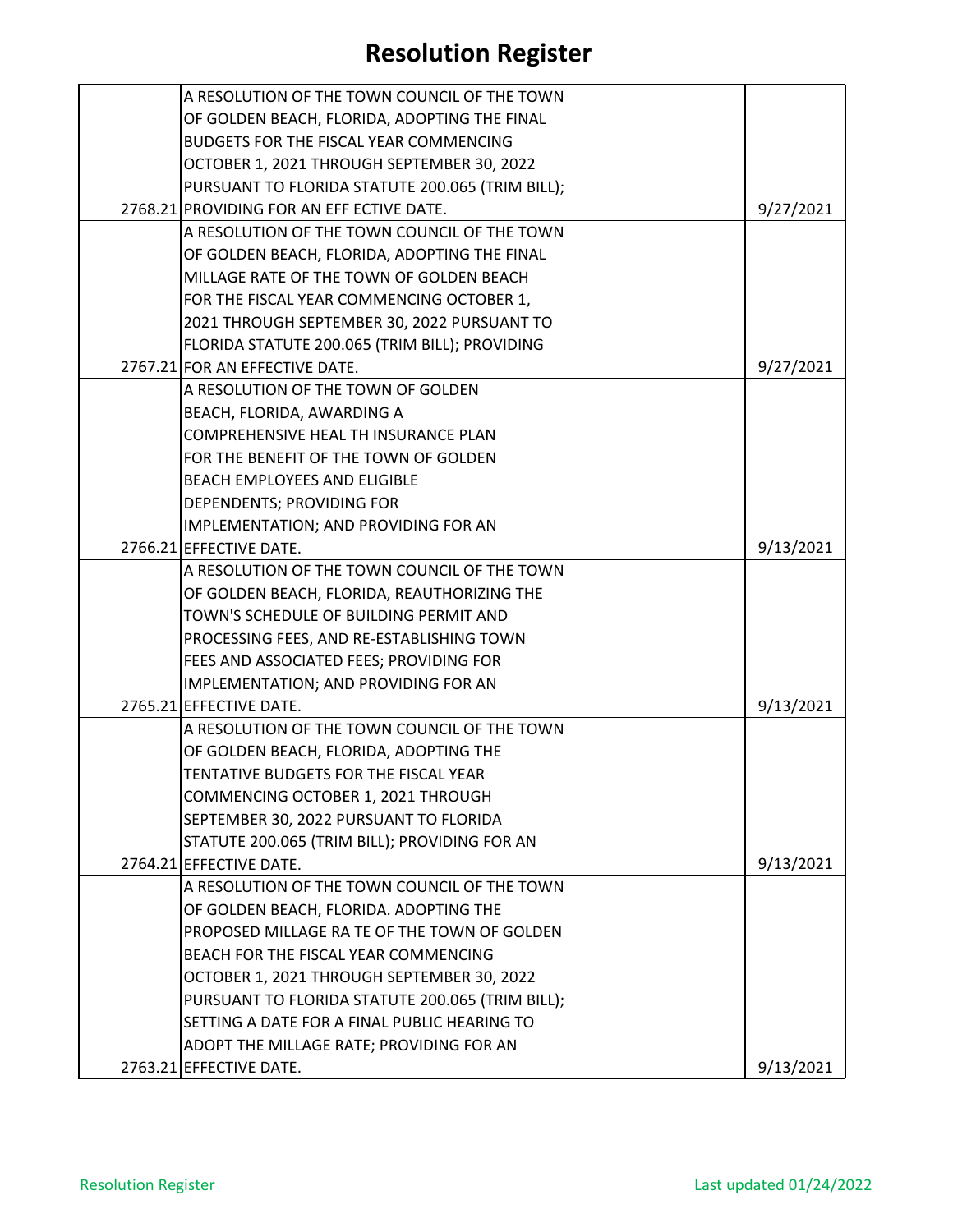| A RESOLUTION OF THE TOWN COUNCIL OF THE TOWN    |           |
|-------------------------------------------------|-----------|
| OF GOLDEN BEACH, FLORIDA; OPPOSING THE          |           |
| <b>COUNTY CODE AMENDMENT PROHIBITING</b>        |           |
| MUNICIPALITIES FROM REQUIRING PERMITS FOR       |           |
| WORK ON CERTAIN RIGHTS-OF-WAY AND               |           |
| EASEMENTS LOCATED WITHIN MUNICIPALITIES;        |           |
| PROVIDING FOR INCORPORATION OF RECITALS;        |           |
| PROVIDING FOR INSTRUCTIONS TO TOWN CLERK;       |           |
| 2762.21 AND PROVIDING FOR AN EFFECTIVE DATE.    | 8/31/2021 |
| A RESOLUTION OF THE TOWN OF GOLDEN BEACH,       |           |
| FLORIDA, APPROVING A SECOND AMENDMENT TO        |           |
| THE TOWN MANAGER'S EMPLOYMENT AGREEMENT         |           |
| ATTACHED AS EXHIBIT "A" TO THIS RESOLUTION; AND |           |
| 2761.21 PROVIDING FOR AN EFFECTIVE DATE.        | 8/31/2021 |
| A RESOLUTION OF THE TOWN OF GOLDEN BEACH,       |           |
| FLORIDA, TO MODIFY THE TOWN'S EXISTING CODES    |           |
| RELATIVE TO 1. INCREASING THE FIRST FLOOR       |           |
| FINISHED ELEVATIONS IN ZONES 2 AND 3 TO 9.5'    |           |
| NAVO 88. 2. REQUIRE THAT ALL SEAWALL            |           |
| MODIFICATIONS TO BE CONSTRUCTED AS ONE          |           |
| STANDARD SEAWALL HEIGHT OF 4,425 NAVO 88, AND   |           |
| 3. THAT ALL SEAWALLS WITH A CONSTRUCTION LIFE   |           |
| AGE OF 15 YEARS OR MORE TO BE CERTIFIED BY AN   |           |
| ENGINEER AS TO ITS' CONDITION AND TO REQUIRE    |           |
| 2760.21 REPAIRS TO BE MADE.                     | 8/31/2021 |
| A RESOLUTION OF THE TOWN COUNCIL OF THE TOWN    |           |
| OF GOLDEN BEACH, FLORIDA, RA TI FYI NG THE      |           |
| MAXIMUM PROPOSED MILLAGE RA TE FOR FN 2021-     |           |
| 2022 THAT WAS TRANSMITTED TO THE PROPERTY       |           |
| APPRAISER OF MIAMI-DADE COUNTY PURSUANT TO      |           |
| THE REQUIREMENTS OF FLORIDA STATUTES AND THE    |           |
| RULES AND REGULATIONS OF THE DEPARTMENT OF      |           |
| REVENUE OF THE STATE OF FLORIDA; AND PROVIDING  |           |
| 2759.21 FOR AN EFFECTIVE DATE.                  | 8/31/2021 |
| A RESOLUTION OF THE TOWN COUNCIL OF THE TOWN    |           |
| OF GOLDEN BEACH, FLORIDA APPROVING THE          |           |
| PURCHASE OF BUILDERS RISK INSURANCE FROM        |           |
| THE FLORIDA LEAUGE OF CITIES; PROVIDING FOR     |           |
| 2758.21 IMPLEMENTATION AND AN EFFECTIVE DATE.   | 8/31/2021 |
| A RESOLUTION OF THE TOWN OF GOLDEN BEACH,       |           |
| FLORIDA, RENEWING THE AGREEMENTS FOR A          |           |
| DENTAL INSURANCE AND A VISION INSURANCE PLAN    |           |
| FOR THE BENEFIT OF THE TOWN OF GOLDEN BEACH     |           |
| EMPLOYEES AND ELIGIBLE DEPENDENTS; PROVIDING    |           |
| FOR IMPLEMENTATION; AND PROVIDING FOR AN        |           |
| 2757.21 EFFECTIVE DATE.                         | 8/31/2021 |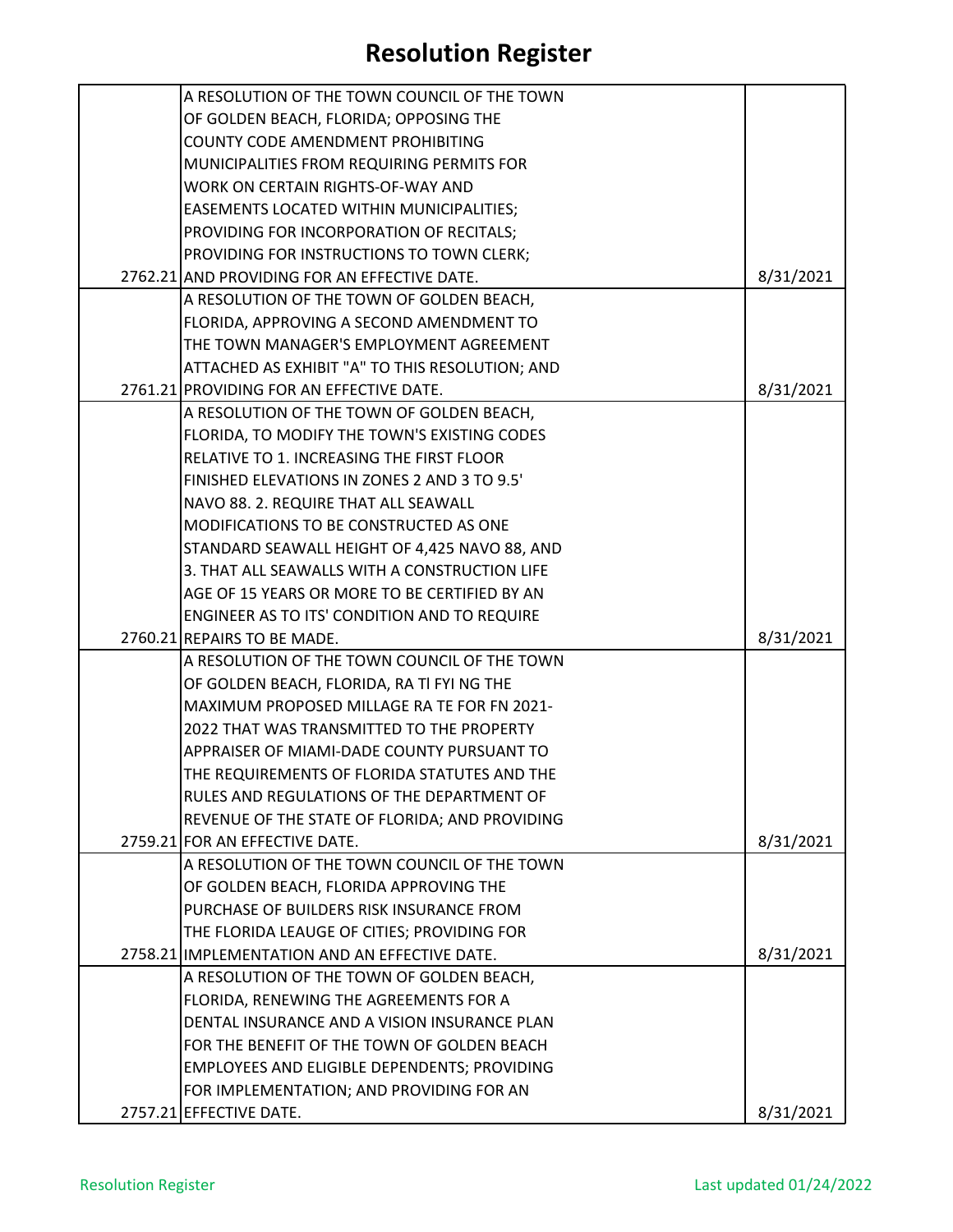|         | A RESOLUTION OF THE TOWN OF GOLDEN BEACH,                                                                                          |           |
|---------|------------------------------------------------------------------------------------------------------------------------------------|-----------|
|         | FLORIDA, ACCEPTING THE BENEFIT PROPOSAL FOR                                                                                        |           |
|         | SHORT TERM/LONG TERM DISABILITY INSURANCE,                                                                                         |           |
|         | LIFE AND ACCIDENTAL DEATH AND DISMEMBERMENT                                                                                        |           |
|         | INSURANCE SUBMITTED BY MUTUAL OF OMAHA                                                                                             |           |
|         | INSURANCE; PROVIDING FOR CONDITIONS; PROVIDING                                                                                     |           |
|         | FOR IMPLEMENTATION; AND PROVIDING FOR AN                                                                                           |           |
|         | 2756.21 EFFECTIVE DATE.                                                                                                            | 8/31/2021 |
|         | A RESOLUTION OF THE TOWN COUNCIL OF THE TOWN                                                                                       |           |
|         | OF GOLDEN BEACH, FLORIDA, APPROVING THE                                                                                            |           |
|         | AMERICAN RESCUE PLAN ACT CORONAVIRUS LOCAL                                                                                         |           |
|         | <b>FISCAL RECOVERY FUND AGREEMENT WITH THE</b>                                                                                     |           |
|         | STATE OF FLORIDA, DIVISION OF EMERGENCY                                                                                            |           |
|         | MANAGEMENT; PROVIDING FOR IMPLEMENTATION                                                                                           |           |
|         | 2755.21 AND AN EFFECTIVE DATE.                                                                                                     | 8/31/2021 |
|         | A RESOLUTION OF THE TOWN COUNCIL OF THE TOWN OF                                                                                    |           |
|         | GOLDEN BEACH, FLORIDA, AUTHORIZING THE PURCHASE                                                                                    |           |
|         | AND EQUIPPING OF A BACKHOE OR EQUIPMENT SIMILAR                                                                                    |           |
|         | TO ONE AND THE USE OF GENERAL FUNDS TO PURCHASE                                                                                    |           |
|         | AND EQUIP; PROVIDING FOR IMPLEMENTATION;                                                                                           |           |
|         | 2754.21 PROVIDING FOR AN EFFECTIVE DATE.                                                                                           | 8/31/2021 |
|         |                                                                                                                                    |           |
|         | A RESOLUTION OF THE TOWN COUNCIL OF THE TOWN OF GOLDEN BEACH,                                                                      |           |
|         | FLORIDA, AUTHORIZING THE SALE OF TWO SURPLUS POLICE VEHICLE AND ONE                                                                |           |
|         | JOHN DEERE BACKHOE FROM THE TOWN'S VEHICLE/EQUIPMENT FLEET;                                                                        |           |
| 2753.21 | PROVIDING FOR IMPLEMENTATION; PROVIDING FOR AN EFFECTIVE DATE.                                                                     | 8/31/2021 |
|         |                                                                                                                                    |           |
|         | A RESOLUTION OF THE TOWN OF GOLDEN BEACH, FLORIDA, AUTHORIZING AND<br>APPROVING A VARIANCE REQUEST FOR THE PROPERTY LOCATED AT 185 |           |
|         | OCEAN BLVD, GOLDEN BEACH, FLORIDA 33160. TO PERMIT THE UPPER                                                                       |           |
|         | SECTION OF THE PROPOSED STRUCTURE TO NOT INCREASE THE SIDE SETBACKS                                                                |           |
|         |                                                                                                                                    |           |
|         | ALONG TWO-THIRDS OF THE SECOND STORY BY ONE FOOT FOR EACH ONE                                                                      |           |
|         | FOOT (1:1) OF BUILDING HEIGHT ABOVE THE 18 FEET, WHEN THE CODE                                                                     |           |
|         | REQUIRES A 1 O' SIDE SETBACK AND REQUIRES AN INCREASE TO THE SIDE                                                                  |           |
|         | SETBACKS ALONG TWOTHIRDS OF THE LENGTH OF THE SECOND STORY BY ONE                                                                  |           |
| 2752.21 | FOOT (1:1) OF BUILDING HEIGHT ABOVE THE FIRST 18'.                                                                                 | 8/31/2021 |
|         | A RESOLUTION OF THE TOWN OF GOLDEN BEACH, FLORIDA, AUTHORIZING AND                                                                 |           |
|         | APPROVING A VARIANCE REQUEST FOR THE PROPERTY LOCATED AT 185                                                                       |           |
|         | OCEAN BOULEVARD. GOLDEN BEACH, FLORIDA 33160 TO PERMIT THE REAR                                                                    |           |
|         | YARD ELEVATIONS AROUND THE POOL AREA TO BE AT VARYING ELEVATIONS                                                                   |           |
|         | OF 11.0' N.G.V.D. TO 12' N.G.V.D. WHEN THE TOWN'S CODE ALLOWS A                                                                    |           |
|         | MAXIMUM ELEVATION OF 11' N.G.V.D.                                                                                                  |           |
| 2751.21 |                                                                                                                                    | 8/31/2021 |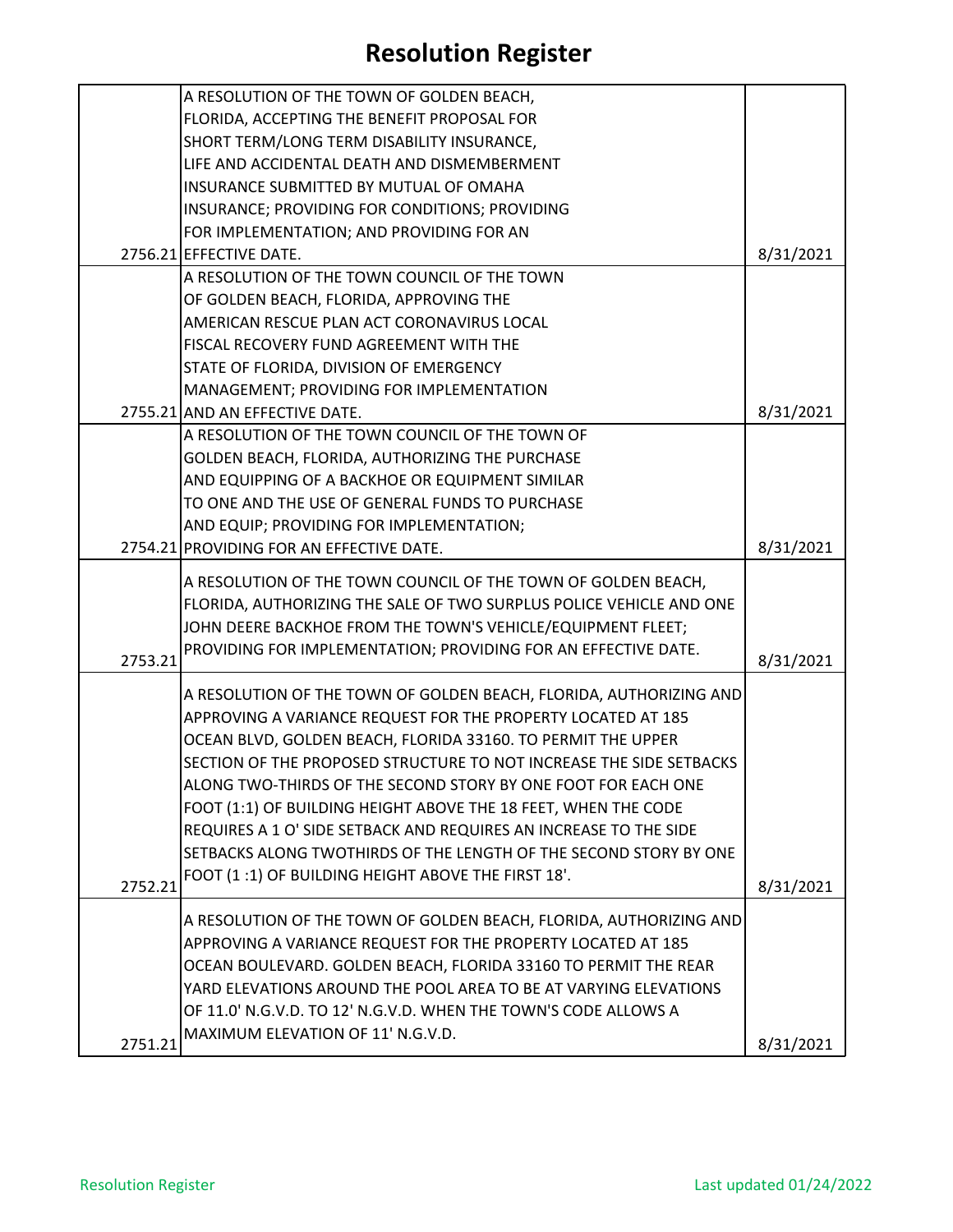|               | A RESOLUTION OF THE TOWN COUNCIL OF THE TOWN OF GOLDEN BEACH,<br>FLORIDA, APPROVING THE TERMS OF A COMMUNICATION SERVICES<br>INSTALLATION AND SERVICE AGREEMENT WITH HOTWIRE COMMUNICATIONS,<br>LTD. FOR TELECOMMUNICATION SERVICES; EXPRESSING THE INTENT TO FUND<br>SUCH SERVICES WITH A SPECIAL ASSESSMENT; PROVIDING FOR                                                                                                               |           |
|---------------|--------------------------------------------------------------------------------------------------------------------------------------------------------------------------------------------------------------------------------------------------------------------------------------------------------------------------------------------------------------------------------------------------------------------------------------------|-----------|
| 2750.21       | IMPLEMENTATION; AND PROVIDING FOR AN EFFECTIVE DATE.                                                                                                                                                                                                                                                                                                                                                                                       | 6/15/2021 |
|               | A RESOLUTION OF THE TOWN COUNCIL OF THE TOWN OF GOLDEN BEACH,<br>FLORIDA, APPROVING AN AGREEMENT WITH SOUTHEASTERN ENGINEERING<br>CONTRACTORS, INC. FOR THE TWEDDLE PARK STORMWATER OUTFALL<br>FITTINGS REPLACEMENT; AUTHORIZING THE MAYOR TO EXECUTE THE<br>AGREEMENT; PROVIDING FOR IMPLEMENTATION; AND PROVIDING FOR AN                                                                                                                 |           |
|               | 2749.21 EFFECTIVE DATE.                                                                                                                                                                                                                                                                                                                                                                                                                    | 6/15/2021 |
|               | A RESOLUTION OF THE TOWN COUNCIL OF THE TOWN OF GOLDEN BEACH,<br>FLORIDA, APPROVING AMENDMENT #1 TO THE 2020-2021 FISCAL YEAR<br>OPERTATING BUDGET; PROVIDING FOR IMPLEMENTATION; AND PROVIDING                                                                                                                                                                                                                                            |           |
|               | 2748.21 FOR AN EFFECRIVE DATE.<br>A RESOLUTION OF THE TOWN COUNCIL OF THE TOWN OF GOLDEN BEACH,                                                                                                                                                                                                                                                                                                                                            | 6/15/2021 |
|               | FLORIDA, APPROVING A JOINT PROJECT AGREEMENT WITH THE STATE OF<br>FLORIDA DEPARTMENT OF TRANSPORTATION FOR TURF AND LANDSCAPE                                                                                                                                                                                                                                                                                                              |           |
|               | MAINTENANCE; AUTHORIZING THE MAYOR TO EXECUTE THE AGREEMENT;<br>AUTHORIZING THE MAYOR AND TOWN MANAGER TO TAKE ALL ACTION                                                                                                                                                                                                                                                                                                                  |           |
|               | NECESSARY TO IMPLEMENT THE AGREEMENT; PROVIDING FOR AN EFFECTIVE                                                                                                                                                                                                                                                                                                                                                                           |           |
| 2747.21 DATE. |                                                                                                                                                                                                                                                                                                                                                                                                                                            | 6/15/2021 |
|               | A RESOLUTION OF THE TOWN COUNCIL OF THE TOWN OF GOLDEN BEACH,<br>FLORIDA, APPROVING A CONTRACT WITH CUSTOM TREE CARE, INC. FOR<br>DISASTER DEBRIS REMOVAL AND DISPOSAL SERVICES; AUTHORIZING THE<br>MAYOR TO EXECUTE THE CONTRACT; PROVIDING FOR IMPLEMENTATION; AND<br>2746.21 PROVIDING FOR AN EFFECTIVE DATE.                                                                                                                           | 6/15/2021 |
| 2745.21       | A RESOLUTION OF THE TOWN COUNCIL OF THE TOWN OF GOLDEN BEACH,<br>FLORIDA, APPROVING THE PROPOSAL PROVIDED BY MAINGUY LANDSCAPE<br>SERVICES FOR THE REMOVAL OF EXISTING VEGETATION AND INSTALLATION OF<br>A NEW IRRIGATION SYSTEM TO ACCOMMODATE THE INSTALLATION OF TWO<br>NEW BUS SHELTERS IN TOWN; PROVIDING FOR A WAIVER OF BIDDING<br>PROCEDURES; PROVIDING FOR AUTHORIZATION; PROVIDING FOR<br>IMPLEMENTATION; AND AN EFFECTIVE DATE. | 6/15/2021 |
| 2744.21       | A RESOLUTION OF THE TOWN COUNCIL OF THE TOWN OF GOLDEN BEACH,<br>FLORIDA, AUTHORIZING THE PURCHASE AND EQUIPPING OF ONE CHEVROLET<br>TAHOE, ONE FORD F-150 AND ONE FORD TRANSIT AND THE USE OF GENERAL<br>FUNDS TO PURCHASE AND EQUIP THE VEHICLES PROVIDING FOR<br>IMPLEMENTATION; PROVIDING FOR AN EFFECTIVE DATE.                                                                                                                       | 6/15/2021 |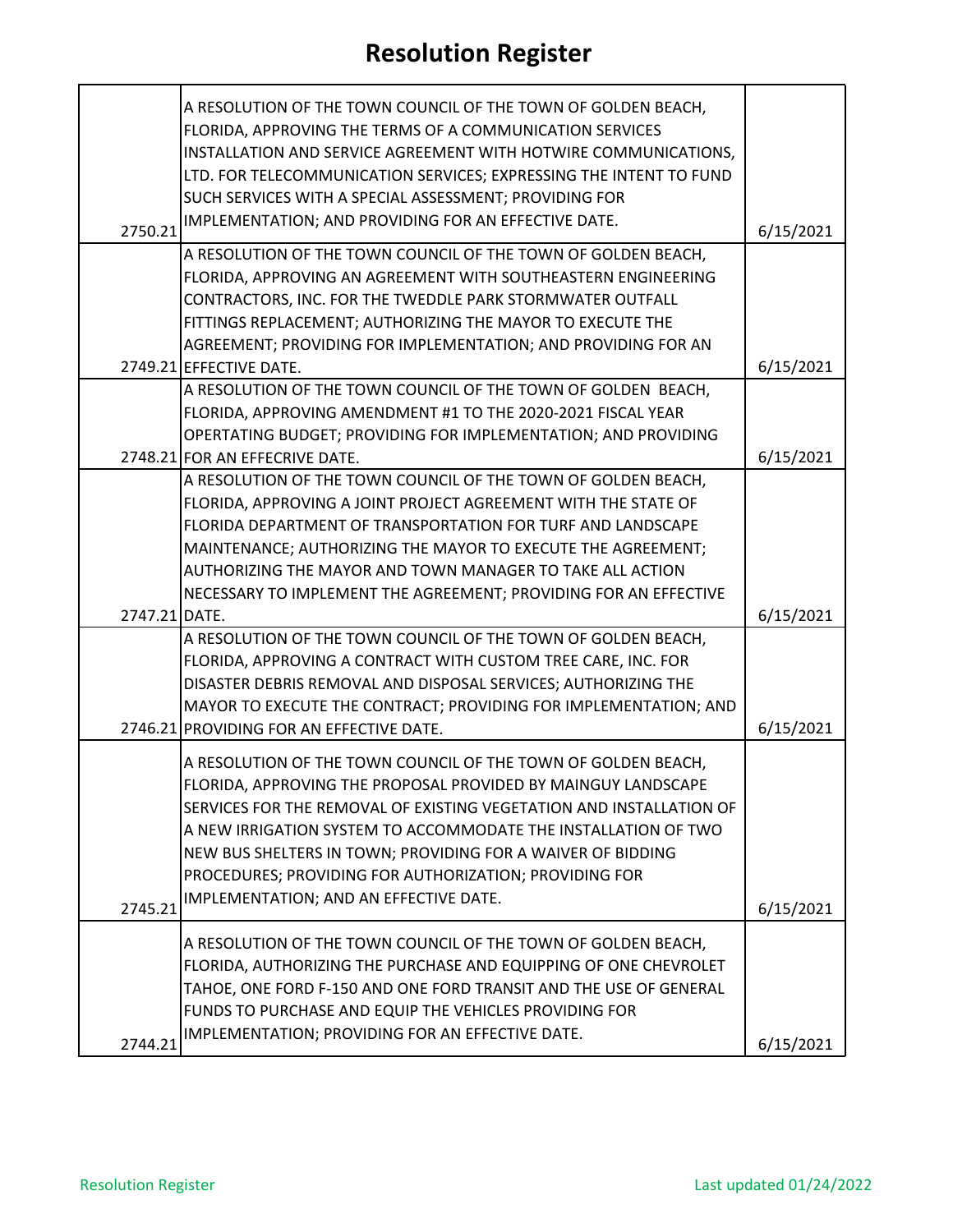|         | A RESOLUTION OF THE TOWN COUNCIL OF THE TOWN OF GOLDEN BEACH,        |           |
|---------|----------------------------------------------------------------------|-----------|
|         | FLORIDA, APPROVING AN AMENDMENT TO THE DESIGN-BUILD AGREEMENT        |           |
|         | WITH GERRITS CONSTRUCTION, INC. FOR THE TOWN CENTER PROJECT;         |           |
|         | PROVIDING FOR CONDITIONS; PROVIDING FOR IMPLEMENTATION AND AN        |           |
| 2743.21 | EFFECTIVE DATE.                                                      | 4/20/2021 |
|         |                                                                      |           |
|         | A RESOLUTION OF THE TOWN COUNCIL OF THE TOWN OF GOLDEN BEACH,        |           |
|         | FLORIDA, AUTHORIZING THE TOWN ATTORNEY TO SUBMIT A REQUEST TO THE    |           |
|         | STATE OF FLORIDA ATTORNEY GENERAL FOR A FORMAL OPINION REGARDING     |           |
|         | THE AUTHORIZATION TO IMPOSE A SPECIAL ASSESSMENT FOR                 |           |
| 2742.21 | TELECOMMUNICATION SERVICES; AND PROVIDING FOR AN EFFECTIVE DATE.     | 4/20/2021 |
| 2741.21 |                                                                      | 4/20/2021 |
|         | A RESOLUTION OF THE TOWN COUNCIL OF THE TOWN OF GOLDEN BEACH,        |           |
|         | FLORIDA, ACCEPTING THE GENERAL PURPOSE FINANCIAL STATEMENTS AND      |           |
|         | THE SINGLE AUDIT FOR FISCAL YEAR 2019/2020 ENDING SEPTEMBER 30, 2020 |           |
|         | PREPARED BY KEEFE, MCCULLOUGH & CO., LLP; AND PROVIDING FOR AN       |           |
| 2740.21 | EFFECTIVE DATE.                                                      | 4/20/2021 |
|         |                                                                      |           |
|         | A RESOLUTION OF THE TOWN COUNCIL OF THE TOWN OF GOLDEN BEACH,        |           |
|         | FLORIDA, APPROVING THE SECOND AMENDMENT TO THE INTERLOCAL            |           |
|         | AGREEMENT FOR FEDERALLY-FUNDED SUBAWARD WITH MIAMI-DADE COUNTY       |           |
|         | FOR THE REIMBURSEMENT OF EXPENSES INCURRED DUE TO THE NOVEL          |           |
|         | CORONAVIRUS DISEASE 2019 (COVID-19) PURSUANT TO THE CORONAVIRUS      |           |
|         | AID, RELIEF, AND ECONOMIC SECURITY (CARES) ACT; PROVIDING FOR        |           |
| 2739.21 | AUTHORIZATION; AND PROVIDING FORAN EFFECTIVE DATE.                   | 4/20/2021 |
|         | A RESOLUTION OF THE MAYOR AND THE TOWN COUNCIL OF THE TOWN OF        |           |
|         | GOLDEN BEACH, FLORIDA APPROVING THE AGREEMENT BETWEEN THE            |           |
|         | DEPARTMENT OF HEALTH AND THE TOWN OF GOLDEN BEACH FOR QUALITY        |           |
|         | WATER TESTING; PROVIDING FOR IMPLEMENTATION AND PROVIDING FOR AN     |           |
| 2738.21 | EFFECTIVE DATE.                                                      | 4/20/2021 |
|         | A RESOLUTION OF THE TOWN COUNCIL OF THE TOWN OF GOLDEN BEACH,        |           |
|         | FLORIDA, APPROVING A MUTUAL AID AGREEMENT BETWEEN THE TOWN AND       |           |
|         | THE STATE OF FLORIDA, DIVISION OF EMERGENCY MANAGEMENT; PROVIDING    |           |
|         | FOR IMPLEMENTATION; AND PROVIDING AN EFFECTIVE DATE.                 |           |
| 2737.21 |                                                                      | 4/20/2021 |
|         | A RESOLUTION OF THE TOWN COUNCIL OF THE TOWN OF GOLDEN BEACH,        |           |
|         | FLORIDA, APPROVING A MEMORANDUM OF UNDERSTANDING BETWEEN THE         |           |
|         | TOWN OF GOLDEN BEACH AND THE CITY OF PANAMA POLICE DEPARTMENT;       |           |
|         | PROVIDING FOR IMPLEMENTATION; AND PROVIDING AN EFFECTIVE DATE.       |           |
| 2736.21 |                                                                      | 4/20/2021 |
|         | A RESOLUTION OF THE TOWN COUNCIL OF THE TOWN OF GOLDEN BEACH,        |           |
|         | FLORIDA, AUTHORIZING THE USE OF LAW ENFORCEMENT TRUST FUND (LETF)    |           |
|         | MONIES TO MAKE A \$5,000 CONTRIBUTION TO THE UNITED WAY OF MIAMI-    |           |
|         | DADE; PROVIDING FOR IMPLEMENTATION; PROVIDING FOR AN EFFECTIVE       |           |
| 2735.21 | DATE.                                                                | 4/20/2021 |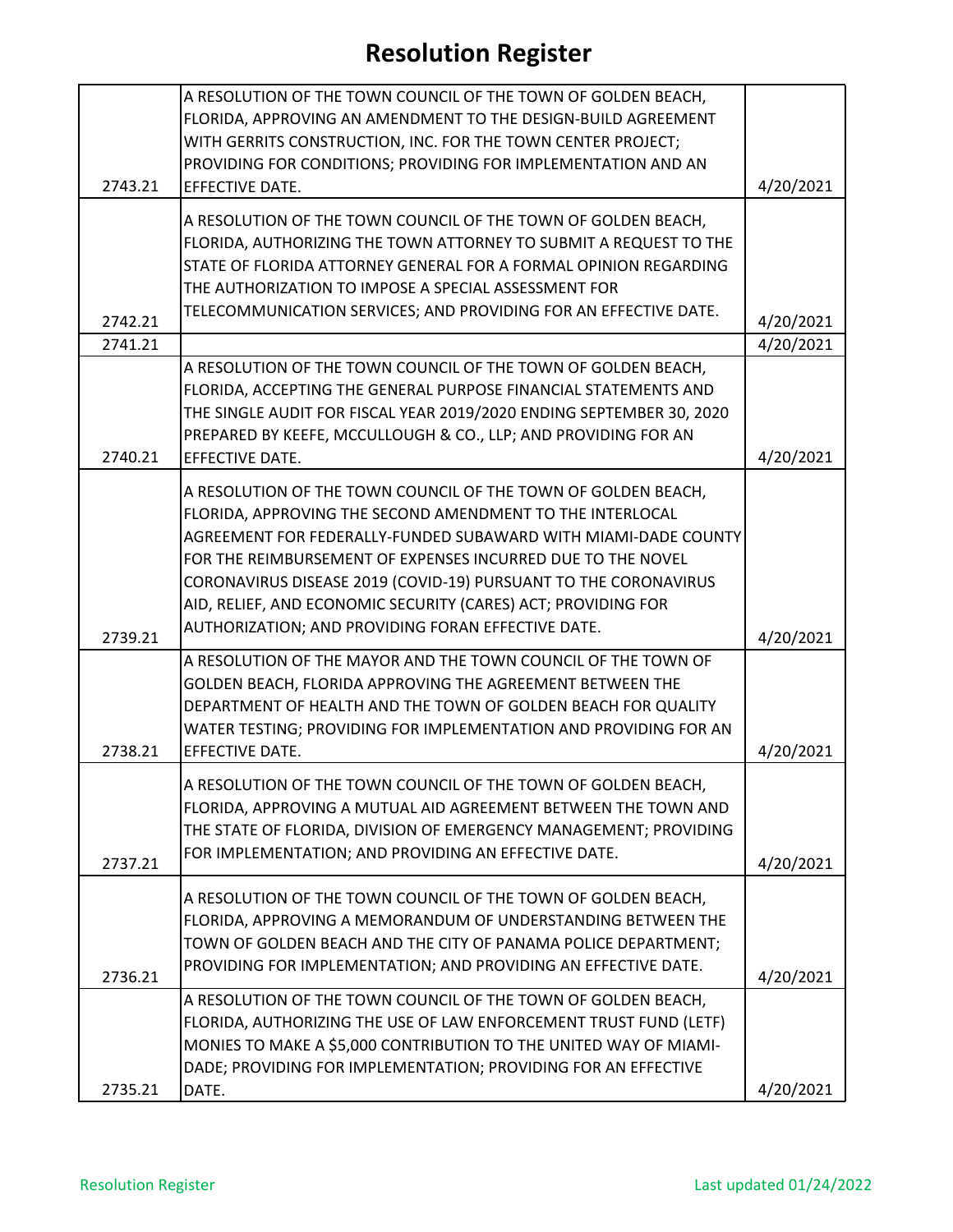| 2734.21 | A RESOLUTION OF THE TOWN OF GOLDEN BEACH, FLORIDA, ESTABLISHING A<br>RETIREMENT HEALTH SAVINGS PROGRAM FOR EMPLOYEES TO ASSIST WITH<br>MEDICAL EXPENSES UPON RETIREMENT; AUTHORIZING MATCH FUNDING AND<br>THE USE OF LEAVE BENEFITS; AUTHORIZING TOWN OFFICIALS TO TAKE ALL<br>ACTIONS NECESSARY TO OFFER A RETIREMENT HEALTH SAVINGS PROGRAM;<br>AUTHORIZING THE EXPENDITURE OF BUDGETED FUNDS; AND PROVIDING FOR<br>AN EFFECTIVE DATE. | 3/16/2021 |
|---------|------------------------------------------------------------------------------------------------------------------------------------------------------------------------------------------------------------------------------------------------------------------------------------------------------------------------------------------------------------------------------------------------------------------------------------------|-----------|
|         | A RESOLUTION OF THE TOWN COUNCIL OF THE TOWN OF GOLDEN BEACH,                                                                                                                                                                                                                                                                                                                                                                            |           |
| 2733.21 | FLORIDA, AUTHORIZING THE USE OF LAW ENFORCEMENT TRUST FUND (LETF)<br>MONIES TO MAKE A \$5,000 CONTRIBUTION TO THE FLORIDA INTERNATIONAL<br>UNIVERSITY {FIU) FIRST GENERATION SCHOLARS PROGRAM; PROVIDING FOR<br>IMPLEMENTATION; PROVIDING FOR AN EFFECTIVE DATE.                                                                                                                                                                         | 3/16/2021 |
|         | A RESOLUTION OF THE MAYOR AND TOWN COUNCIL OF THE TOWN OF                                                                                                                                                                                                                                                                                                                                                                                |           |
|         | GOLDEN BEACH, FLORIDA, AUTHORIZING THE GRANT OF EASEMENT TO                                                                                                                                                                                                                                                                                                                                                                              |           |
|         | MIAMI-DADE COUNTY WATER & SEWER DEPARTMENT, FOR WATER AND                                                                                                                                                                                                                                                                                                                                                                                |           |
|         | SEWAGE FACILITIES FOR A PUMP STATION, ATTACHED AS EXHIBIT  A,"                                                                                                                                                                                                                                                                                                                                                                           |           |
| 2732.21 | GENERALLY LOCATED WITHIN NORTH PARK; PROVIDING FOR AUTHORIZATION;<br>AND PROVIDING FOR AN EFFECTIVE DATE.                                                                                                                                                                                                                                                                                                                                | 3/16/2021 |
|         | A RESOLUTION OF THE TOWN OF GOLDEN BEACH, FLORIDA, APPROVING THE                                                                                                                                                                                                                                                                                                                                                                         |           |
|         | ISSURANCE OF A REQUEST FOR PROPOSALS (RFP) FOR DISASTER RECOVERY                                                                                                                                                                                                                                                                                                                                                                         |           |
| 2731.21 | <b>SERVICES FOR THE TOWN.</b>                                                                                                                                                                                                                                                                                                                                                                                                            | 3/16/2021 |
| 2730.21 | A RESOLUTION OF THE TOWN COUNCIL OF THE TOWN OF GOLDEN BEACH,<br>FLORIDA, AUTHORIZING AND APPROVING THE PURCHASE OF REPLACEMENT<br>LPR CAMERAS FOR OUR SYSTEM FROM VETTED SECURITY SOLUTIONS;<br>PROVIDING FOR IMPLEMENTATION AND AN EFFECTIVE DATE.                                                                                                                                                                                     | 3/16/2021 |
|         | A RESOLUTION OF THE TOWN COUNCIL OF THE TOWN OF GOLDEN BEACH,                                                                                                                                                                                                                                                                                                                                                                            |           |
|         | FLORIDA, AUTHORIZING THE USE OF LAW ENFORCEMENT TRUST FUND (LETF)                                                                                                                                                                                                                                                                                                                                                                        |           |
|         | MONIES TO MAKE A \$2,500 CONTRIBUTION TO TEACH FOR AMERICA (TFA);                                                                                                                                                                                                                                                                                                                                                                        |           |
| 2729.21 | PROVIDING FOR IMPLEMENTATION; PROVIDING FOR AN EFFECTIVE DATE.                                                                                                                                                                                                                                                                                                                                                                           | 3/16/2021 |
| 2728.21 |                                                                                                                                                                                                                                                                                                                                                                                                                                          | 3/16/2021 |
|         | A RESOLUTION OF THE TOWN OF GOLDEN BEACH, FLORIDA, AUTHORIZING AND                                                                                                                                                                                                                                                                                                                                                                       |           |
|         | APPROVING VARIANCE REQUESTS FOR THE PROPERTY LOCATED AT VL, (A/KIA                                                                                                                                                                                                                                                                                                                                                                       |           |
|         | 699), OCEAN BLVD, GOLDEN BEACH, FLORIDA 33160. TO PERMIT A 5' SIDE                                                                                                                                                                                                                                                                                                                                                                       |           |
|         | YARD SETBACK AT THE NORTH SIDE PROPERTY LINE OF THE PROPOSED                                                                                                                                                                                                                                                                                                                                                                             |           |
|         | STRUCTURE AND TO NOT INCREASE THE SIDE SETBACKS ALONG TWO-THIRDS                                                                                                                                                                                                                                                                                                                                                                         |           |
|         | OF THE SECOND STORY BY ONE FOOT FOR EACH ONE FOOT (1:1) OF BUILDING<br>HEIGHT ABOVE THE 18 FEET, WHEN THE CODE REQUIRES A 10' SIDE SETBACK                                                                                                                                                                                                                                                                                               |           |
|         | AN[) REQUIRES AN INCREASE TO THE SIDE SETBACKS ALONG TWO-THIRDS OF                                                                                                                                                                                                                                                                                                                                                                       |           |
|         | THE LENGTH OF THE SECOND STORY BY ONE FOOT (1:1) OF BUILDING HEIGHT                                                                                                                                                                                                                                                                                                                                                                      |           |
|         | <b>ABOVE THE FIRST 18'.</b>                                                                                                                                                                                                                                                                                                                                                                                                              |           |
| 2727.21 |                                                                                                                                                                                                                                                                                                                                                                                                                                          | 3/16/2021 |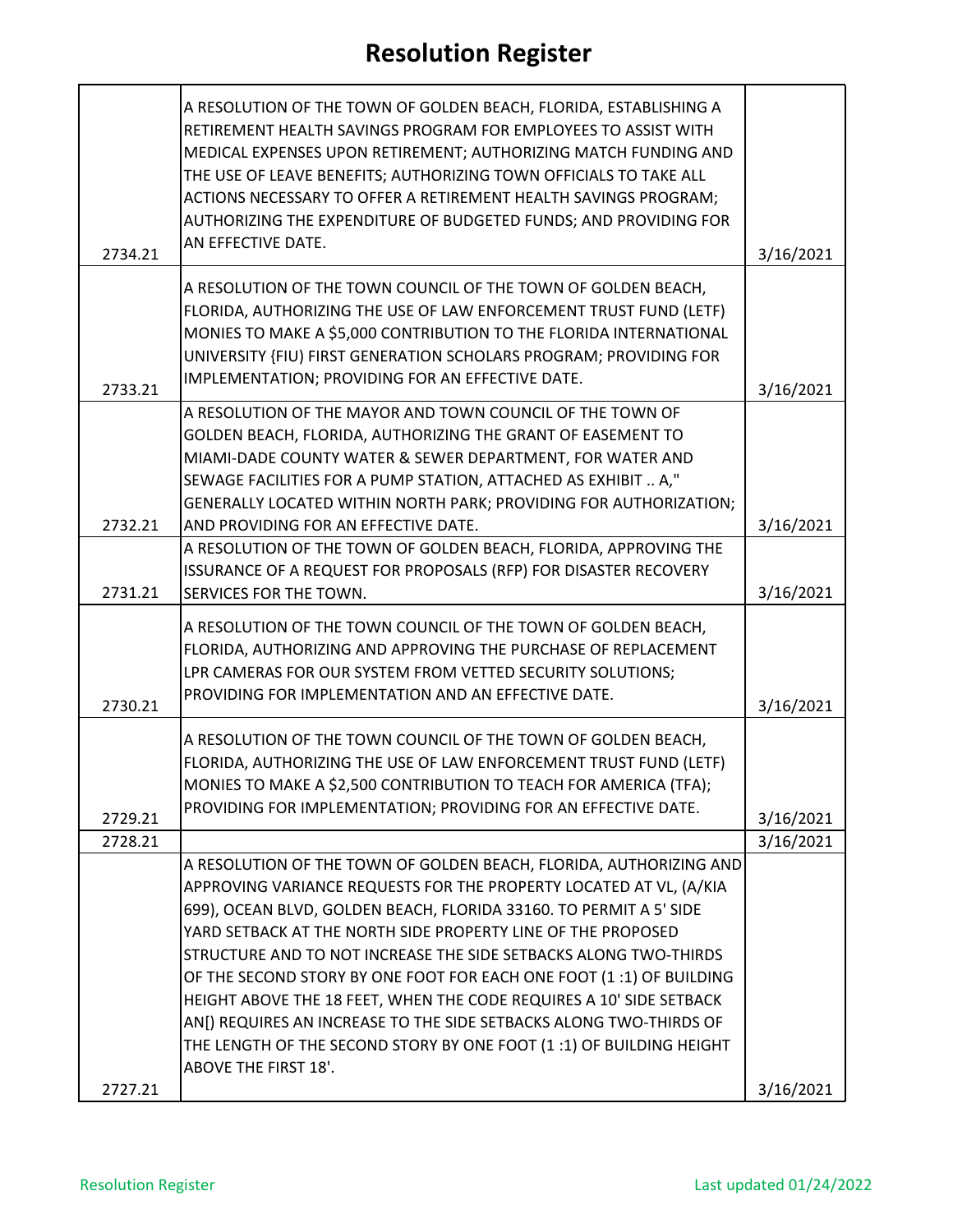|         | A RESOLUTION OF THE TOWN OF GOLDEN BEACH, FLORIDA, AUTHORIZING AND     |           |
|---------|------------------------------------------------------------------------|-----------|
|         | APPROVING VARIANCE REQUESTS FOR THE PROPERTY LOCATED AT VL, (A/KIA     |           |
|         | 699), OCEAN BLVD, GOLDEN BEACH, FLORIDA 33160. TO PERMIT THE WALL      |           |
|         | ALONG THE NORTH SIDE PROPERTY LINE TO BE AT 11' IN HEIGHT FROM THE     |           |
|         | FINISHED SITE GRADE, TERMINATING WITH THE CONDOMINIUM WALL ALONG       |           |
|         | THE NORTH SIDE PROPERTY LINE, INSTEAD OF THE STEP DOWN WALL HEIGHTS    |           |
|         | OF 6', AND 4' REQUIRED BY THE CODE.                                    |           |
| 2726.21 |                                                                        | 3/16/2021 |
|         | A RESOLUTION OF THE TOWN OF GOLDEN BEACH, FLORIDA, AUTHORIZING AND     |           |
|         | APPROVING VARIANCE REQUESTS FOR THE PROPERTY LOCATED AT VL, (A/KIA     |           |
|         | 699), OCEAN BLVD, GOLDEN BEACH, FLORIDA 33160. TO PERMIT THE USABLE    |           |
|         | ROOF TOP AREA TO BE SETBACK AT O' AT THE NORTH SIDE PROPERTY LINE OF   |           |
|         | THE LOT INSTEAD OF THE 10' REQUIRED BY THE CODE.                       |           |
| 2725.21 |                                                                        | 3/16/2021 |
|         | A RESOLUTION OF THE TOWN OF GOLDEN BEACH, FLORIDA, AUTHORIZING AND     |           |
|         | APPROVING VARIANCE REQUESTS FOR THE PROPERTY LOCATED AT VL, (A/KIA     |           |
|         | 699), OCEAN BLVD, GOLDEN BEACH, FLORIDA 33160. TO PERMIT THE           |           |
|         | ELEVATOR OVERRIDE NOT TO BE CENTERED ON THE ROOF, AND TO BE            |           |
|         | SETBACK 9'-7" FROM THE NORTH SIDE PROPERTY LINE AND 4' • 2" FROM THE   |           |
|         | WEST FRONT AND SIDE PROPERTY LINE OF THE LOT INSTEAD OF THE 10'        |           |
|         | REQUIRED BY THE CODE.                                                  |           |
| 2724.21 |                                                                        | 3/16/2021 |
|         | A RESOLUTION OF THE TOWN OF GOLDEN BEACH, FLORIDA, AUTHORIZING AND     |           |
|         | APPROVING VARIANCE REQUESTS FOR THE PROPERTY LOCATED AT VL, (A/KIA     |           |
|         | 699), OCEAN BLVD, GOLDEN BEACH, FLORIDA 33160. TO PERMIT THE FIRST     |           |
|         | FLOOR FINISHED ELEVATION TO BE AT 24' NGVD, WITH A BUILDING HEIGHT     |           |
|         | NOT TO EXCEED 52' NGVD, INSTEAD OF THE STARTING ELEVATION OF 20.02' AS |           |
|         | STIPULATED IN THE CODE.                                                |           |
| 2723.21 |                                                                        | 3/16/2021 |
|         | A RESOLUTION OF THE TOWN COUNCIL OF THE TOWN OF GOLDEN BEACH,          |           |
|         | FLORIDA ASSIGNING EACH COUNCILMEMBER THE DUTY TO INQUIRE INTO THE      |           |
|         | OPERATION OF A PARTICULAR AREA OF GOVERNMENTAL RESPONSIBILITY;         |           |
|         | PROVIDING FOR CONFLICT; PROVIDING FOR IMPLEMENTATION; AND              |           |
|         | PROVIDING AN EFFECTIVE DATE.                                           |           |
| 2722.21 |                                                                        | 2/16/2021 |
|         | A RESOLUTION OF THE TOWN COUNCIL OF THE TOWN OF GOLDEN BEACH,          |           |
|         | FLORIDA, APPROVING THE PROPOSAL PROVIDED BY SOUTHEASTERN               |           |
|         | ENGINEERING CONTRACTORS, INC. FOR THE DELIVERY, SITE PREPARATION AND   |           |
|         | INSTALLATION OF TWO BUS SHELTERS IN TOWN; PROVIDING FOR A WAIVER OF    |           |
|         | BIDDING PROCEDURES; PROVIDING FOR AUTHORIZATION; PROVIDING FOR         |           |
|         | IMPLEMENTATION; AND AN EFFECTIVE DATE.                                 |           |
| 2721.21 |                                                                        | 2/16/2021 |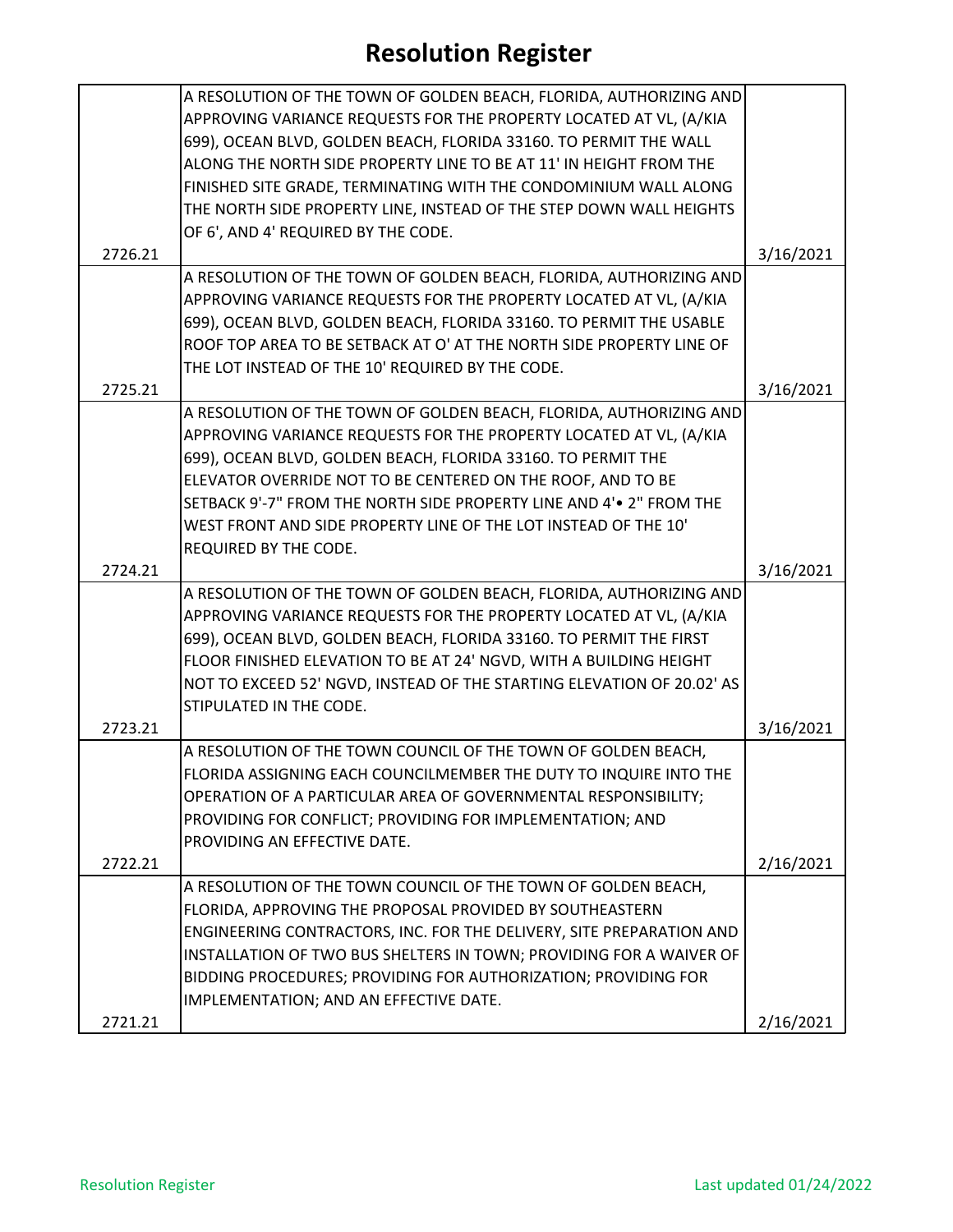|         | A RESOLUTION OF THE TOWN COUNCIL OF THE TOWN OF GOLDEN BEACH,         |            |
|---------|-----------------------------------------------------------------------|------------|
|         | FLORIDA, ACCEPTING THE TOWN CLERK'S CERTIFICATION OF THE RESULTS OF   |            |
|         | THE FEBRUARY 16, 2021 TOWN ELECTION FOR MAYOR AND TWO TOWN            |            |
|         | COUNCILMEMBERS, DESIGNATING THE VICE MAYOR; PROVIDING FOR             |            |
|         | SEVERABILITY; PROVIDING FOR CONFLICT AND PROVIDING AN EFFECTIVE DATE. |            |
| 2720.21 |                                                                       | 2/16/2021  |
|         | A RESOLUTION OF THE TOWN OF GOLDEN BEACH, FLORIDA, AUTHORIZING AND    |            |
|         | APPROVING A VARIANCE REQUEST FOR THE PROPERTY LOCATED AT 326 SOUTH    |            |
|         | PARKWAY, GOLDEN BEACH, FLORIDA 33160 TO PERMIT A SEAWALL TO           |            |
|         | ENCROACH OUTSIDE THE PROPERTY LINE INTO THE WATERWAY BY               |            |
|         | APPROXIMATELY 3' IN VARIOUS AREAS. WHEN TOWN CODE SECTION 46-81       |            |
|         | DOES NOT PERMIT THE SEAWALL TO ENCROACH.                              |            |
| 2719.21 |                                                                       | 2/16/2021  |
|         | A RESOLUTION OF THE TOWN COUNCIL OF THE TOWN OF GOLDEN BEACH,         |            |
|         | FLORIDA, RETROACTIVELY APPROVING A COVID-19 VACCINATION SITE          |            |
|         | AGREEMENT BETWEEN THE STATE OF FLORIDA, DEPARTMENT OF HEALTH,         |            |
|         | MIAMI-DADE COUNTY HEAL TH DEPARTMENT AND THE TOWN OF GOLDEN           |            |
|         | BEACH FOR THE TOWN TO ADMINISTER THE COVID-19 VACCINATION;            |            |
|         | PROVIDING FOR IMPLEMENTATION; AND PROVIDING FOR AN EFFECTIVE DATE.    |            |
| 2718.21 |                                                                       | 1/19/2021  |
|         | A RESOLUTION OF THE TOWN COUNCIL OF THE TOWN OF GOLDEN BEACH,         |            |
|         | FLORIDA, AUTHORIZING THE SOLE SOURCE PURCHASE OF BUS SHELTERS FROM    |            |
|         | LANDSCAPE FORMS INC. FOR AN AMOUNT NOT TO EXCEED \$59,000;            |            |
|         | PROVIDING FOR IMPLEMENTATION; PROVIDING FOR AN EFFECTIVE DATE.        |            |
| 2717.21 |                                                                       | 1/19/2021  |
|         | A RESOLUTION OF THE TOWN COUNCIL OF THE TOWN OF GOLDEN BEACH,         |            |
|         | FLORIDA, DECLARING CERTAIN PERSONAL PROPERTY (POLICE K-9 DOG) OWNED   |            |
|         | BY THE TOWN TO HAVE NO INSTRINSIC MONETARY VALUE AND PROVIDING        |            |
|         | FOR DISPOSITION; AUTHORIZING THE TOWN MANAGER TO PROVIDE FOR THE      |            |
|         | DISPOSITION OF SUCH PERSONAL PROPERTY BY BILL OF SALE; PROVIDING FOR  |            |
|         | IMPLEMENTATION; AND PROVIDING FOR AN EFFECTIVE DATE.                  |            |
| 2716.21 |                                                                       | 1/19/2021  |
|         | A RESOLUTION OF THE MAYOR AND THE TOWN COUNCIL OF THE TOWN OF         |            |
|         | GOLDEN BEACH, FLORIDA APPROVING THE AGREEMENT BETWEEN THE OFFICE      |            |
|         | OF THE STATE ATTORNEY OF THE ELEVENTH JUDICIAL CIRCUIT OF FLORIDA AND |            |
|         | THE TOWN OF GOLDEN BEACH; PROVIDING FOR IMPLEMENTATION AND            |            |
|         | PROVIDING FOR AN EFFECTIVE DATE.                                      |            |
| 2715.20 |                                                                       | 11/24/2020 |
|         | A RESOLUTION OF THE TOWN COUNCIL OF THE TOWN OF GOLDEN BEACH,         |            |
|         | FLORIDA, APPROVING THE PROPOSAL PROVIDED BY SOUTHEASTERN              |            |
|         | ENGINEERING CONTRACTORS, INC. FOR THE INSTALLATION OF AN OUTFALL      |            |
|         | VALVE IN SOUTH PARKWAY; PROVIDING FOR A WAIVER OF BIDDING             |            |
|         | PROCEDURES; PROVIDING FOR AUTHORIZATION; PROVIDING FOR                |            |
|         | IMPLEMENTATION; AND PROVIDING FOR AN EFFECTIVE DATE.                  |            |
| 2714.20 |                                                                       | 11/24/2020 |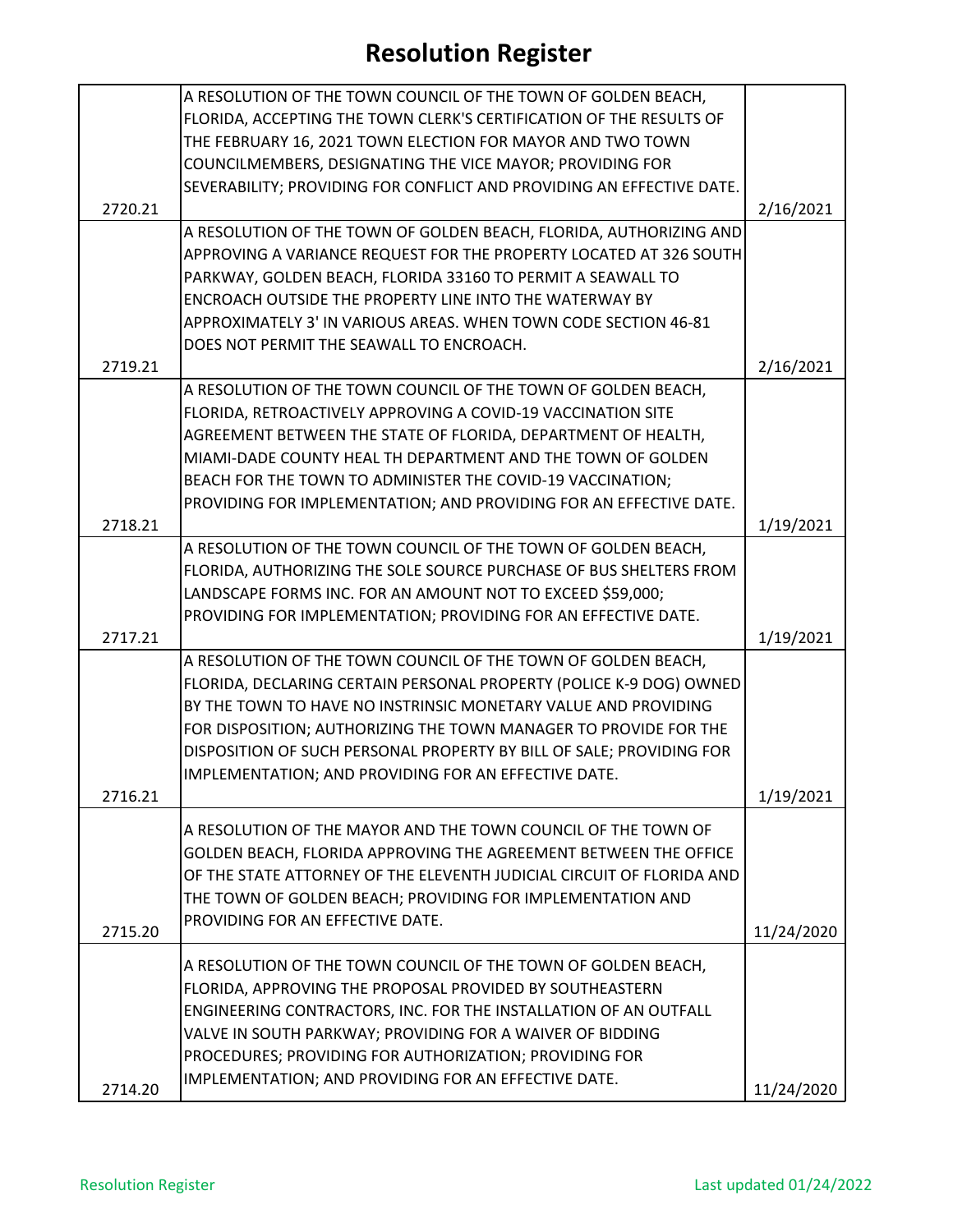| 2713.20 | A RESOLUTION OF THE TOWN COUNCIL OF THE TOWN OF GOLDEN BEACH,<br>FLORIDA, APPROVING A NEW AGREEMENT WITH DAVID T. CASERTA<br>GOVERNMENT RELATIONS, INC. FOR CONSUL TING SERVICES FOR THE PERIOD<br>BEGINNING NOVEMBER 1, 2020 THROUGH OCTOBER 31, 2021; PROVIDING FOR<br>IMPLEMENTATION; AND PROVIDING FOR AN EFFECTIVE DATE.                                     | 11/24/2020 |
|---------|-------------------------------------------------------------------------------------------------------------------------------------------------------------------------------------------------------------------------------------------------------------------------------------------------------------------------------------------------------------------|------------|
| 2712.20 | A RESOLUTION OF THE TOWN COUNCIL OF THE TOWN OF GOLDEN BEACH,<br>FLORIDA, APPROVING A MUTUAL AID AGREEMENT BETWEEN THE TOWN AND<br>MIAMI-DADE POLICE DEPARTMENT; PROVIDING FOR IMPLEMENTATION; AND<br>PROVIDING AN EFFECTIVE DATE.                                                                                                                                | 11/24/2020 |
| 2711.20 | A RESOLUTION OF THE TOWN COUNCIL OF THE TOWN OF GOLDEN BEACH,<br>FLORIDA, APPROVING AN AGREEMENT WITH SOUTHEASTERN ENGINEERING<br>CONTRACTORS, INC. FOR STORMWATER IMPROVEMENTS TO CENTER ISLAND;<br>AUTHORIZING THE MAYOR TO EXECUTE THE AGREEMENT; PROVIDING FOR<br>IMPLEMENTATION; AND PROVIDING FOR AN EFFECTIVE DATE.                                        | 10/20/2020 |
| 2710.20 | A RESOLUTION OF THE TOWN COUNCIL OF THE TOWN OF GOLDEN BEACH,<br>FLORIDA, APPROVING WORK AUTHORIZATION AGREEMENT FOR ADDITIONAL<br>CONSTRUCTION AND ENGINEERING SERVICES FOR THE CENTER ISLAND PUMP<br>STATION PROJECT BETWEEN THE TOWN AND CRAIG A. SMITH & ASSOCIATES;<br>PROVIDING FOR IMPLEMENTATION; AND PROVIDING FOR AN EFFECTIVE DATE.                    | 10/20/2020 |
| 2709.20 | A RESOLUTION OF THE TOWN OF GOLDEN BEACH, FLORIDA, PPOINTING<br>A MEMBER TO THE TOWN OF GOLDEN BEACH POLICE OFFICERS<br>BOARD; PROVIDING FOR IMPLEMENTATION;<br>RETIREMENT<br><b>FUND</b><br>AND PROVIDING FOR AN EFFECTIVE DATE.                                                                                                                                 | 10/20/2020 |
| 2708.20 | A RESOLUTION OF THE TOWN COUNCIL OF THE TOWN OF<br><b>GOLDEN</b><br>FLORIDA, APPROVING AMENDMENT #1 TO THE 2019-2020<br>BEACH,<br>FISCAL YEAR OPERATING<br>BUDGET;<br><b>PROVIDING</b><br><b>FOR</b><br>IMPLEMENTATION; AND PROVIDING FOR AN EFFECTIVE DATE.                                                                                                      | 10/20/2020 |
| 2707.20 | A RESOLUTION OF THE TOWN COUNCIL OF THE TOWN OF GOLDEN BEACH,<br>FLORIDA, RATIFYING AND APPROVING A MEMORANDUM OF UNDERSTANDING<br>(MOU) BETWEEN THE TOWN OF GOLDEN BEACH AND THE FLORIDA STATE<br>LODGE, FRATERNAL ORDER OF POLICE, INC. TO PROVIDE 1 % HAZARD PAY TO<br>FIRST RESPONDERS; PROVIDING FOR IMPLEMENTATION; AND PROVIDING FOR<br>AN EFFECTIVE DATE. | 10/20/2020 |
| 2706.20 | A RESOLUTION OF THE TOWN COUNCIL OF THE TOWN OF GOLDEN BEACH,<br>FLORIDA, RECOGNIZING CITY GOVERNMENT WEEK OCTOBER 19-25, AND<br>ENCOURAGING ALL CITIZENS TO SUPPORT THE CELEBRATION AND<br>CORRESPONDING ACTIVITIES.                                                                                                                                             | 10/20/2020 |
| 2705.20 | A RESOLUTION OF THE TOWN COUNCIL OF THE TOWN OF GOLDEN BEACH,<br>FLORIDA, APPROVING A MUTUAL AID AGREEMENT BETWEEN THE TOWN AND<br>BAL HARBOUR VILLAGE POLICE DEPARTMENT; PROVIDING FOR<br>IMPLEMENTATION; AND PROVIDING AN EFFECTIVE DATE.                                                                                                                       | 10/20/2020 |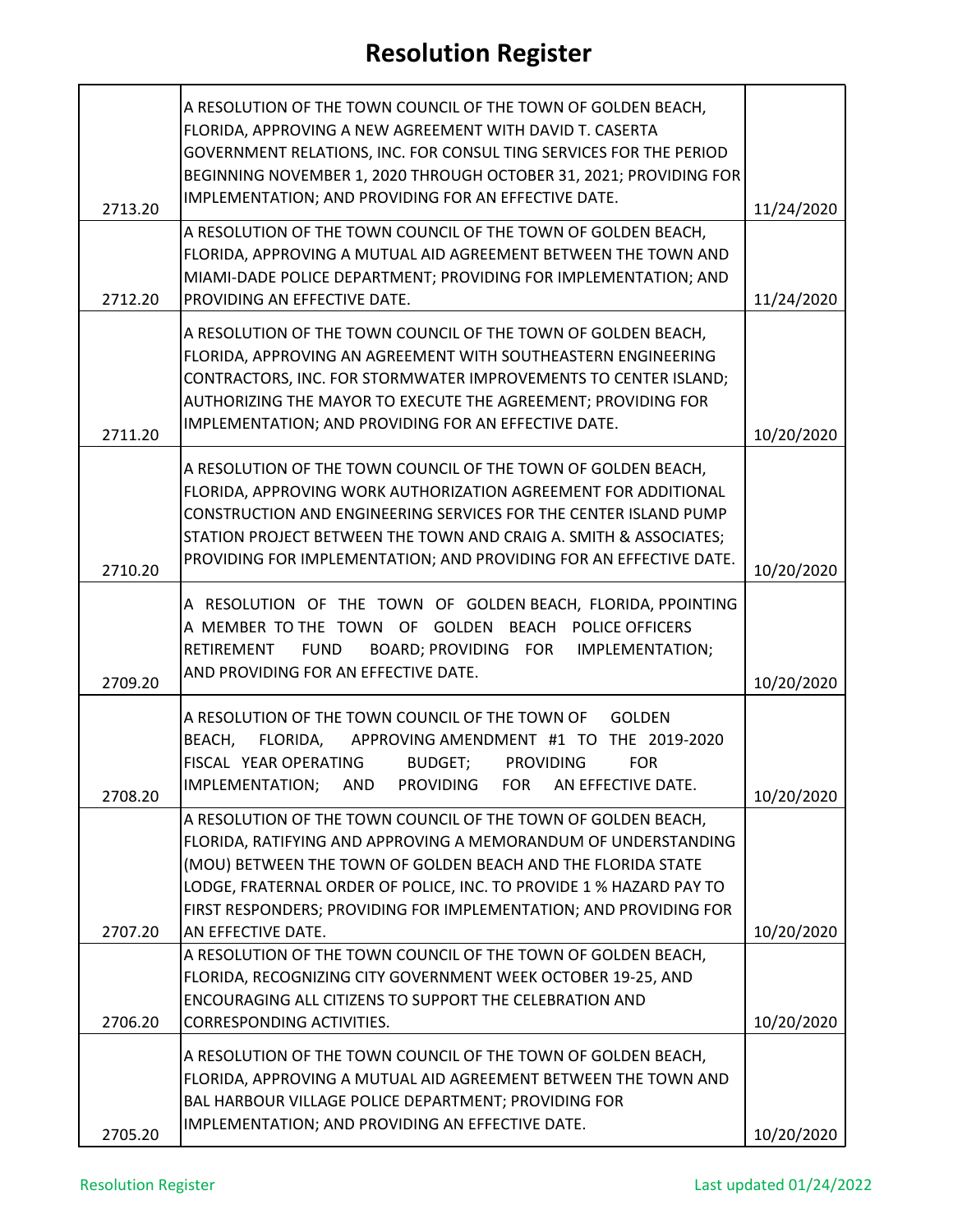|         | A RESOLUTION OF THE TOWN COUNCIL OF THE TOWN OF GOLDEN BEACH,<br>FLORIDA, APPROVING AN EMPLOYMENT AGREEMENT FOR CONTRACT<br>EMPLOYEE INGRID GOODEN TO PROVIDE ACCOUNTING SERVICES; PROVIDING<br>FOR IMPLEMENTATION AND FOR AN EFFECTIVE DATE.                                                                                                                                          |            |
|---------|----------------------------------------------------------------------------------------------------------------------------------------------------------------------------------------------------------------------------------------------------------------------------------------------------------------------------------------------------------------------------------------|------------|
| 2704.20 |                                                                                                                                                                                                                                                                                                                                                                                        | 10/20/2020 |
|         | A RESOLUTION OF THE TOWN OF GOLDEN BEACH, FLORIDA, AUTHORIZING AND<br>APPROVING VARIANCE REQUESTS FOR THE PROPERTY LOCATED AT 268 SOUTH<br>PARKWAY, GOLDEN BEACH, FLORIDA 33160 TO PERMIT A BOAT LIFT TO BE<br>INSTALLED AND TO ALLOW AN ELEVATED BOAT TO ENCROACH INTO THE SIDE                                                                                                       |            |
| 2703.20 | SETBACK.                                                                                                                                                                                                                                                                                                                                                                               | 10/20/2020 |
| 2702.20 | A RESOLUTION OF THE TOWN COUNCIL OF THE TOWN OF GOLDEN BEACH,<br>FLORIDA, AWARDING EMPLOYEE BONUSES; PROVIDING FOR<br>IMPLEMENTATION; AND PROVIDING FOR AN EFFECTIVE DATE.                                                                                                                                                                                                             | 9/22/2020  |
| 2701.20 | A RESOLUTION OF THE TOWN COUNCIL OF THE TOWN OF GOLDEN BEACH,<br>FLORIDA RECOGNIZING THE GROWING PROBLEM OF ANTISEMITISM IN<br>AMERICA AND CALLING FOR THE ADOPTION OF THE INTERNATIONAL<br>HOLOCAUST REMEMBRANCE ALLIANCE WORKING DEFINITION OF<br>ANTISEMITISM AS AN IMPORTANT EDUCATIONAL TOOL TO ADDRESS IT;<br>PROVIDING FOR IMPLEMENTATION; AND PROVIDING FOR AN EFFECTIVE DATE. | 9/22/2020  |
| 2700.20 | A RESOLUTION OF THE TOWN COUNCIL OF THE TOWN OF GOLDEN BEACH,<br>FLORIDA, ADOPTING THE FINAL BUDGETS FOR THE FISCAL YEAR COMMENCING<br>OCTOBER 1, 2020 THROUGH SEPTEMBER 30, 2021 PURSUANT TO FLORIDA<br>STATUTE 200.065 (TRIM BILL); PROVIDING FOR AN EFFECTIVE DATE.                                                                                                                 | 9/22/2020  |
| 2699.20 | A RESOLUTION OF THE TOWN COUNCIL OF THE TOWN OF GOLDEN BEACH,<br>FLORIDA, ADOPTING THE FINAL MILLAGE RA TE OF THE TOWN OF GOLDEN<br>BEACH FOR THE FISCAL YEAR COMMENCING OCTOBER 1, 2020 THROUGH<br>SEPTEMBER 30, 2021 PURSUANT TO FLORIDA STATUTE 200.065 (TRIM BILL);<br>PROVIDING FOR AN EFFECTIVE DATE.                                                                            | 9/22/2020  |
| 2698.20 | A RESOLUTION OF THE TOWN OF GOLDEN BEACH, FLORIDA, AWARDING A<br>COMPREHENSIVE HEAL TH INSURANCE PLAN FOR THE BENEFIT OF THE TOWN<br>OF GOLDEN BEACH EMPLOYEES AND ELIGIBLE DEPENDENTS; PROVIDING FOR<br>IMPLEMENTATION; AND PROVIDING FOR AN EFFECTIVE DATE.                                                                                                                          | 9/15/2020  |
| 2697.20 | A RESOLUTION OF THE TOWN COUNCIL OF THE TOWN OF GOLDEN BEACH,<br>FLORIDA, ADOPTING THE TENTATIVE BUDGETS FOR THE FISCAL YEAR<br>COMMENCING OCTOBER 1, 2020 THROUGH SEPTEMBER 30, 2021 PURSUANT<br>TO FLORIDA STATUTE 200.065 (TRIM BILL); PROVIDING FOR AN EFFECTIVE<br>DATE.                                                                                                          | 9/8/2020   |
|         |                                                                                                                                                                                                                                                                                                                                                                                        |            |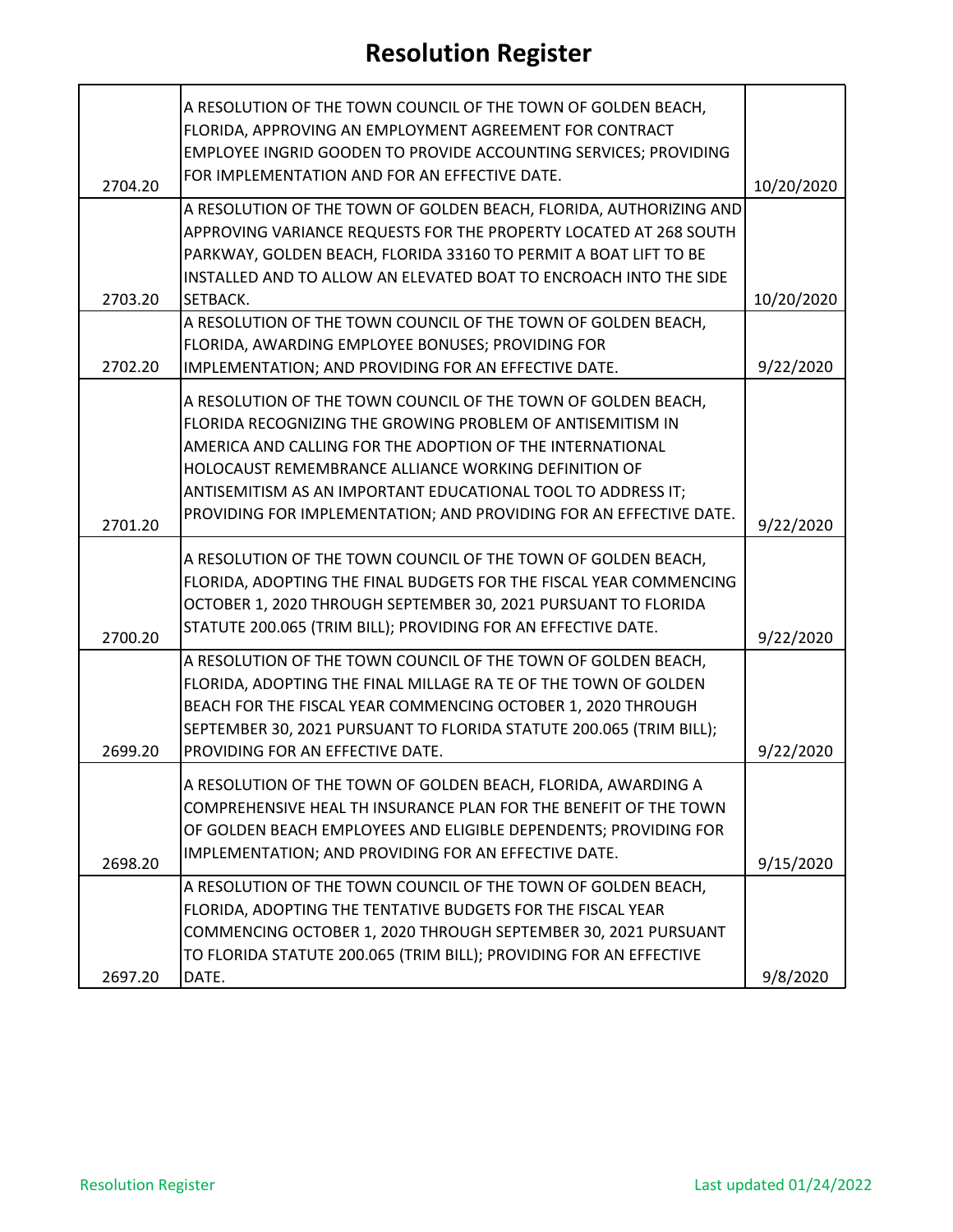| 2696.20 | A RESOLUTION OF THE TOWN COUNCIL OF THE TOWN OF GOLDEN BEACH,<br>FLORIDA, ADOPTING THE PROPOSED MILLAGE RATE OF THE TOWN OF GOLDEN<br>BEACH FOR THE FISCAL YEAR COMMENCING A RESOLUTION OF THE TOWN<br>COUNCIL OF THE TOWN OF GOLDEN BEACH, FLORIDA, ADOPTING THE<br>PROPOSED MILLAGE RATE OF THE TOWN OF GOLLDEN BEACH FOR THE FISCAL<br>YEAR COMMENCING OCTOBER 1, 2020 THROUGH SEPTEMBER 30, 2021<br>PURSUANT TO FLORIDA STATUTE 200.065 (TRIM BILL); SETTING A DATE FOR A<br>FINAL PUBLIC HEARI NG TO ADOPT THE MILLAGE RATE; PROVIDING FOR AN<br>EFFECTIVE DATE. | 9/8/2020 |
|---------|-----------------------------------------------------------------------------------------------------------------------------------------------------------------------------------------------------------------------------------------------------------------------------------------------------------------------------------------------------------------------------------------------------------------------------------------------------------------------------------------------------------------------------------------------------------------------|----------|
|         | A RESOLUTION OF THE TOWN COUNCIL OF THE TOWN OF GOLDEN BEACH,                                                                                                                                                                                                                                                                                                                                                                                                                                                                                                         |          |
|         | FLORIDA ("TOWN"), PROVIDING FOR RATIFICATION OF THE COLLECTIVE<br>BARGAINING AGREEMENT BETWEEN THE TOWN AND THE FLORIDA STATE                                                                                                                                                                                                                                                                                                                                                                                                                                         |          |
|         | LODGE, FRATERNAL ORDER OF POLICE; AUTHORIZING THE TOWN MAYOR TO<br>SIGN THE COLLECTIVE BARGAINING AGREEMENT ON BEHALF OF THE TOWN;                                                                                                                                                                                                                                                                                                                                                                                                                                    |          |
|         | PROVIDING FOR IMPLEMENTATION OF THE COLLECTIVE BARGAINING                                                                                                                                                                                                                                                                                                                                                                                                                                                                                                             |          |
| 2695.20 | AGREEMENT; AND PROVIDING FOR AN EFFECTIVE DATE.                                                                                                                                                                                                                                                                                                                                                                                                                                                                                                                       | 9/8/2020 |
|         | A RESOLUTION OF THE TOWN COUNCIL OF THE TOWN OF GOLDEN BEACH,<br>FLORIDA, REAUTHORIZING THE TOWN'S SCHEDULE OF BUILDING PERMIT AND                                                                                                                                                                                                                                                                                                                                                                                                                                    |          |
|         | PROCESSING FEES, AND ESTABLISHING TOWN FEES AND ASSOCIATED FEES;                                                                                                                                                                                                                                                                                                                                                                                                                                                                                                      |          |
| 2694.20 | PROVIDING FOR IMPLEMENTATION; AND PROVIDIG FOR AN EFFECTIVE DATE.                                                                                                                                                                                                                                                                                                                                                                                                                                                                                                     | 9/8/2020 |
|         | A RESOLUTION OF THE TOWN COUNCIL OF THE TOWN OF GOLDEN BEACH,<br>FLORIDA, ADOPTING THE MIAMI-DADE COUNTY LOCAL MITIGATION STRATEGY                                                                                                                                                                                                                                                                                                                                                                                                                                    |          |
|         | 2020, AS AMENDED; PROVIDING FOR IMPLEMENTATION; AND PROVIDING FOR                                                                                                                                                                                                                                                                                                                                                                                                                                                                                                     |          |
| 2693.20 | AN EFFECTIVE DATE.<br>A RESOLUTION OF THE TOWN COUNCIL OF THE TOWN OF GOLDEN BEACH,                                                                                                                                                                                                                                                                                                                                                                                                                                                                                   | 9/8/2020 |
|         | FLORIDA, AUTHORIZING THE EXPENDITURE OF UP TO \$35,000 FOR INDIVIDUAL                                                                                                                                                                                                                                                                                                                                                                                                                                                                                                 |          |
| 2692.20 | PROMOTIONAL AND PREMIUM PURCHASES; PROVIDING FOR AUTHORIZATION<br>AND AN EFFECTIVE DATE.                                                                                                                                                                                                                                                                                                                                                                                                                                                                              | 9/8/2020 |
|         | A RESOLUTION OF THE TOWN COUNCIL OF THE TOWN OF GOLDEN BEACH,                                                                                                                                                                                                                                                                                                                                                                                                                                                                                                         |          |
|         | FLORIDA, APPROVING A MUTUAL AID AGREEMENT BETWEEN THE CITY OF BAY<br>HARBOR ISLANDS AND THE TOWN OF GOLDEN BEACH; PROVIDING FOR                                                                                                                                                                                                                                                                                                                                                                                                                                       |          |
| 2691.20 | IMPLEMENTATION; AND PROVIDING FOR AN EFFECTIVE DATE.                                                                                                                                                                                                                                                                                                                                                                                                                                                                                                                  | 9/8/2020 |
| 2690.20 |                                                                                                                                                                                                                                                                                                                                                                                                                                                                                                                                                                       | 9/8/2020 |
|         | A RESOLUTION OF THE TOWN OF GOLDEN BEACH, FLORIDA, AUTHORIZING AND                                                                                                                                                                                                                                                                                                                                                                                                                                                                                                    |          |
|         | APPROVING VARIANCE REQUESTS FOR THE PROPERTY LOCATED AT 365 OCEAN                                                                                                                                                                                                                                                                                                                                                                                                                                                                                                     |          |
|         | BLVD., GOLDEN BEACH, FLORIDA 33160 1). TO PERMIT THE FIRST FLOOR                                                                                                                                                                                                                                                                                                                                                                                                                                                                                                      |          |
|         | FINISHED ELEVATION TO BE AT 23' NGVD, WITH A BUILDING HEIGHT NOT TO<br>EXCEED 51' NGVD, INSTEAD OF THE STARTING ELEVATION OF 20.02' AS                                                                                                                                                                                                                                                                                                                                                                                                                                |          |
|         | REQUIRED BY THE CODE. 2). TO PERMIT THE FINISHED GRADE OF THE LOT TO                                                                                                                                                                                                                                                                                                                                                                                                                                                                                                  |          |
| 2689.20 | BE AT 11.30' NGVD INSTEAD OF THE 11.00' NGVD STATED IN THE CODE.                                                                                                                                                                                                                                                                                                                                                                                                                                                                                                      | 9/8/2020 |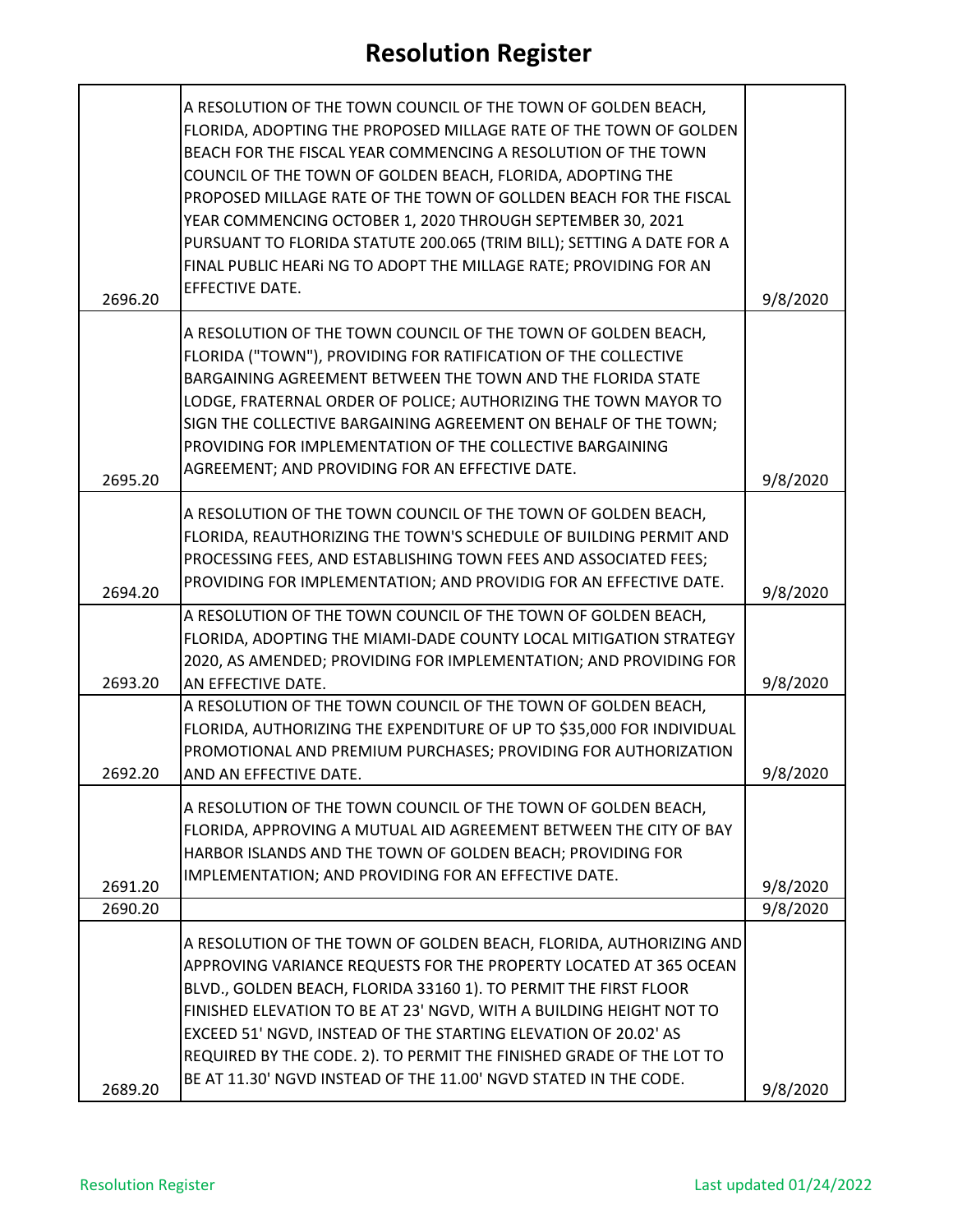| 2688.20 | A RESOLUTION OF THE TOWN COUNCIL OF THE TOWN OF GOLDEN BEACH,<br>FLORIDA, RATIFYING THE MAXIMUM PROPOSED MILLAGE RATE FOR F/Y 2020-<br>2021 THAT WAS TRANSMITTED TO THE PROPERTY APPRAISER OF MIAMI-DADE<br>COUNTY PURSUANT TO THE REQUIREMENTS OF FLORIDA STATUTES AND THE<br>RULES AND REGULATIONS OF THE DEPARTMENT OF REVENUE OF THE STATE OF<br>FLORIDA; AND PROVIDING FOR AN EFFECTIVE DATE.                                    | 8/18/2020 |
|---------|---------------------------------------------------------------------------------------------------------------------------------------------------------------------------------------------------------------------------------------------------------------------------------------------------------------------------------------------------------------------------------------------------------------------------------------|-----------|
| 2687.20 | A RESOLUTION OF THE TOWN COUNCIL OF THE TOWN OF GOLDEN BEACH,<br>FLORIDA, AUTHORIZING THE PURCHASE OF TWO YAMAHA MARINE MOTORS<br>FOR THE TOWN'S MARINE PATROL VESSEL; AUTHORIZING THE USE OF GENERAL<br>FUNDS FOR THE PURCHASE AND INSTALLATION OF THE EQUIPMENT;<br>PROVIDING FOR IMPLEMENTATION; PROVIDING FOR AN EFFECTIVE DATE.                                                                                                  | 8/18/2020 |
| 2686.20 | A RESOLUTION OF THE TOWN COUNCIL OF THE TOWN OF GOLDEN BEACH,<br>FLORIDA, AUTHORIZING AND APPROVING THE PAYMENT OF \$2,500 TO THE<br>ALONZO AND TRACY MOURNING PTSA; PROVIDING FOR IMPLEMENTATION;<br>PROVIDING FOR AN EFFECTIVE DATE.                                                                                                                                                                                                | 8/18/2020 |
| 2685.20 | A RESOLUTION OF THE TOWN COUNCIL OF THE TOWN OF GOLDEN BEACH,<br>FLORIDA, APPROVING AN INTERLOCAL AGREEMENT FOR FEDERALLY-FUNDED<br>SUBAWARD WITH MIAMI-DADE COUNTY FOR THE REIMBURSEMENT OF<br>EXPENSES INCURRED DUE TO THE NOVEL CORONAVIRUS DISEASE 2019 (COVID-<br>19) PURSUANT TO THE CORONAVIRUS AID, RELIEF, AND ECONOMIC SECURITY<br>(CARES) ACT; PROVIDING FOR AUTHORIZATION; AND PROVIDING FOR AN<br><b>EFFECTIVE DATE.</b> | 8/18/2020 |
| 2684.20 | A RESOLUTION OF THE TOWN OF GOLDEN BEACH, FLORIDA, RENEWING THE<br>AGREEMENTS FOR A DENTAL INSURANCE AND A VISION INSURANCE PLAN FOR<br>THE BENEFIT OF THE TOWN OF GOLDEN BEACH EMPLOYEES AND ELIGIBLE<br>DEPENDENTS; PROVIDING FOR IMPLEMENTATION; AND PROVIDING FOR AN<br>EFFECTIVE DATE.                                                                                                                                           | 8/18/2020 |
| 2683.20 | A RESOLUTION OF THE TOWN COUNCIL OF THE TOWN OF GOLDEN BEACH,<br>FLORIDA, APPROVING A JOINT PROJECT AGREEMENT WITH THE STATE OF<br>FLORIDA DEPARTMENT OF TRANSPORTATION FOR TURF AND LANDSCAPE<br>MAINTENANCE; AUTHORIZING THE MAYOR TO EXECUTE THE AGREEMENT;<br>AUTHORIZING THE MAYOR AND TOWN MANAGER TO TAKE ALL ACTION<br>NECESSARY TO IMPLEMENT THE AGREEMENT; PROVIDING FOR AN EFFECTIVE<br>DATE.                              | 8/18/2020 |
| 2682.20 | A RESOLUTION OF THE TOWN OF GOLDEN BEACH, FLORIDA, AUTHORIZING AND<br>APPROVING A VARIANCE REQUEST FOR THE PROPERTY LOCATED AT 477<br>OCEAN BOULEVARD, GOLDEN BEACH, FLORIDA 33160 TO PERMIT THE POOL<br>EQUIPMENT TO BE INSTALLED IN THE SOUTH SIDE YARD 6 FEET FROM THE<br>PROPERTY LINE INSTEAD OF THE 10 FOOT SETBACK REQUIRED BY THE CODE.                                                                                       | 8/18/2020 |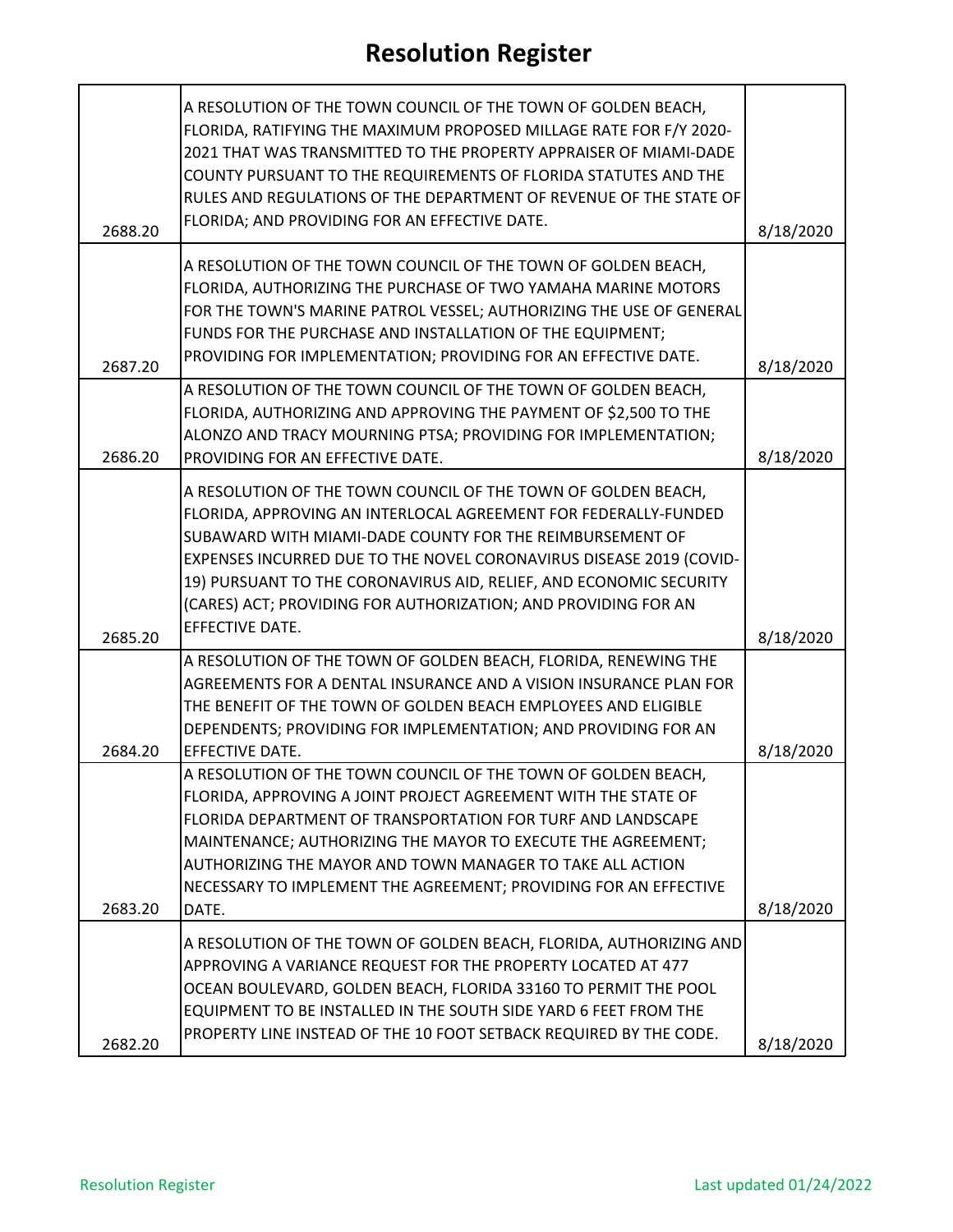|         | A RESOLUTION OF THE TOWN COUNCIL OF THE TOWN OF GOLDEN BEACH,<br>FLORIDA, APPROVING A DESIGN BUILD AGREEMENT WITH GERRITS<br>CONSTRUCTION, INC. FOR THE TOWN CIVIC CENTER COMPLEX; PROVIDING FOR<br>IMPLEMENTATION AND PROVIDING FOR AN EFFECTIVE DATE.                                                                                                                                                                                                |           |
|---------|--------------------------------------------------------------------------------------------------------------------------------------------------------------------------------------------------------------------------------------------------------------------------------------------------------------------------------------------------------------------------------------------------------------------------------------------------------|-----------|
| 2681.20 |                                                                                                                                                                                                                                                                                                                                                                                                                                                        | 6/16/2020 |
| 2680.20 | A RESOLUTION OF THE TOWN COUNCIL OF THE TOWN OF GOLDEN BEACH,<br>FLORIDA, NOMINATING THE TOWN'S CIVIC CENTER MASTER PLAN<br>COMMUNITY INVOLVEMENT PROJECT FOR THE FLORIDA LEAGUE OF CITIES<br>(FLC) "FLORIDA MUNICIPAL ACHIEVEMENT" AWARD FOR 2020; PROVIDING FOR<br>IMPLEMENTATION AND PROVIDING FOR AN EFFECTIVE DATE.                                                                                                                               | 6/16/2020 |
| 2679.20 | A RESOLUTION OF THE TOWN COUNCIL OF THE TOWN OF GOLDEN BEACH,<br>FLORIDA, AUTHORIZING THE USE OF LAW ENFORCEMENT TRUST FUND ("LETF")<br>MONIES FOR THE IMPLEMENTATION AND INITIAL PURCHASE OF IN VEHICLE<br>PRINTERS FOR TICKET AND REPORT WRITING SYSTEM; PURCHASE OF PORTABLE<br>TABLETS FOR SAME SYSTEM; ACCESSORIES ALL TO BE USED BY THE GOLDEN<br>BEACH POLICE DEPARTMENT; PROVIDING FOR IMPLEMENTATION; AND<br>PROVIDING FOR AN EFFECTIVE DATE. | 6/16/2020 |
| 2678.20 | A RESOLUTION OF THE TOWN COUNCIL OF THE TOWN OF GOLDEN BEACH,<br>FLORIDA, ACCEPTING THE GENERAL PURPOSE FINANCIAL STATEMENTS AND<br>THE SINGLE AUDIT FOR FISCAL YEAR 2018/2019 ENDING SEPTEMBER 30, 2019<br>PREPARED BY KEEFE, MCCULLOUGH & CO., LLP; AND PROVIDING FOR AN<br>EFFECTIVE DATE.                                                                                                                                                          | 5/26/2020 |
| 2677.20 | A RESOLUTION OF THE TOWN COUNCIL OF THE TOWN OF GOLDEN BEACH,<br>FLORIDA, AUTHORIZING THE USE OF LAW ENFORCEMENT TRUST FUND (LETF)<br>MONIES TO MAKE A \$500 CONTRIBUTION TO THE AMERICAN HEART<br>ASSOCIATION; PROVIDING FOR IMPLEMENTATION; PROVIDING FOR AN<br>EFFECTIVE DATE.                                                                                                                                                                      | 5/26/2020 |
| 2676.20 | A RESOLUTION OF THE TOWN COUNCIL OF THE TOWN OF GOLDEN BEACH,<br>FLORIDA, AUTHORIZING THE USE OF LAW ENFORCEMENT TRUST FUND (LETF)<br>MONIES TO MAKE A \$2,500 CONTRIBUTION TO TEACH FOR AMERICA (TFA);<br>PROVIDING FOR IMPLEMENTATION; PROVIDING FOR AN EFFECTIVE DATE.                                                                                                                                                                              | 5/26/2020 |
| 2675.20 | A RESOLUTION OF THE TOWN COUNCIL OF THE TOWN OF GOLDEN BEACH,<br>FLORIDA, APPROVING THE INTERLOCAL AGREEMENT BETWEEN THE TOWN AND<br>MIAMI-DADE COUNTY, FLORIDA FOR THE ENFORCEMENT OF CIVIL PENAL TIES<br>FOR CODE VIOLATIONS; PROVIDING FOR IMPLEMENTATION; AND PROVIDING<br>AN EFFECTIVE DATE.                                                                                                                                                      | 4/7/2020  |
| 2674.20 | A RESOLUTION OF THE TOWN COUNCIL OF THE TOWN OF GOLDEN BEACH,<br>FLORIDA, APPROVING THE PROPOSAL PROVIDED BY SOUTHEASTERN<br>ENGINEERING CONTRACTORS, INC. FOR THE ADJUSTMENTS OF WATER METER<br>BOXES AT MULTIPLE SITES THROUGHOUT TOWN; PROVIDING FOR A WAIVER<br>OF BIDDING PROCEDURES; PROVIDING FOR AUTHORIZATION; PROVIDING FOR<br>IMPLEMENTATION; AND AN EFFECTIVE DATE.                                                                        | 4/28/2020 |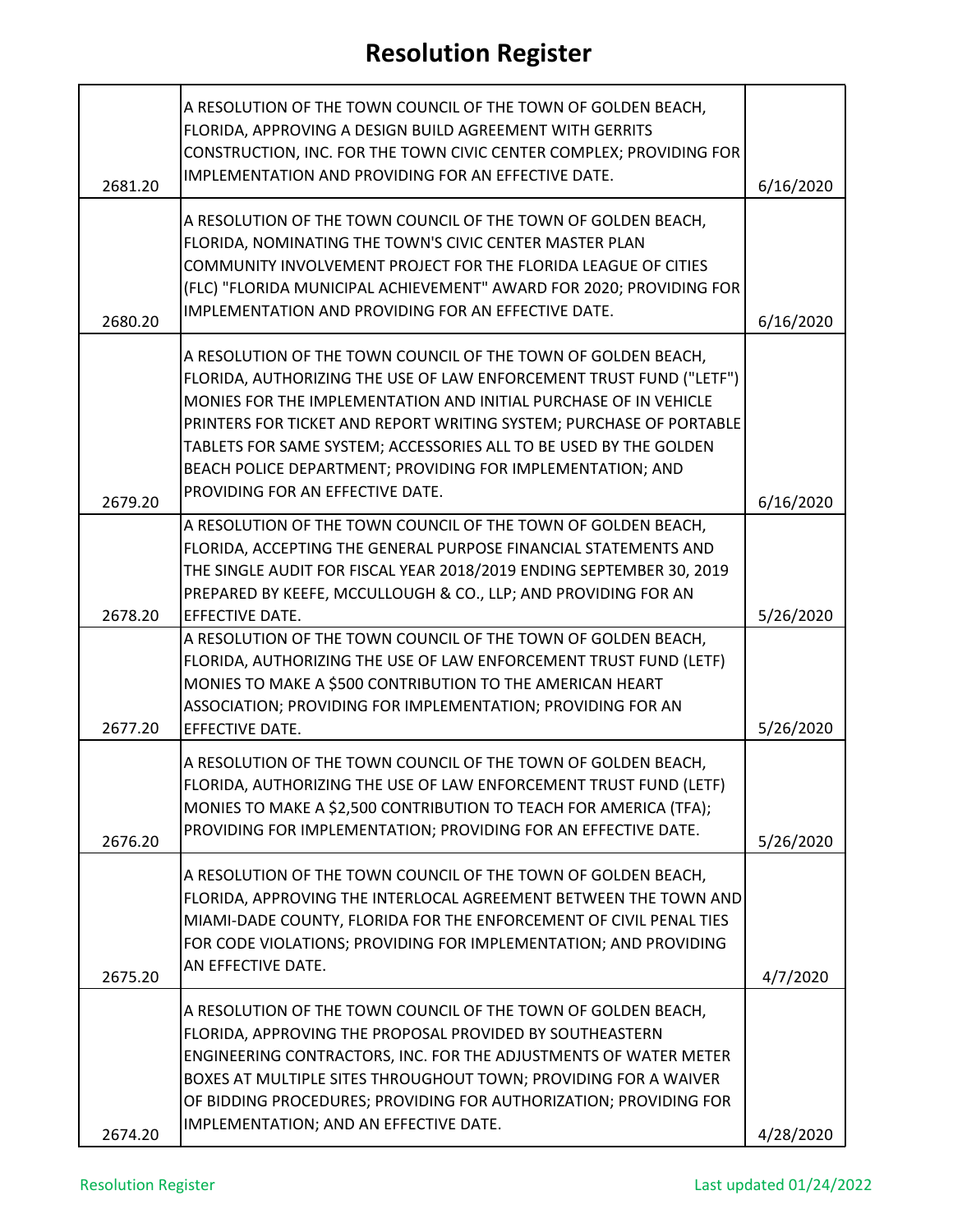| 2673.20 | A RESOLUTION OF THE TOWN COUNCIL OF THE TOWN OF GOLDEN<br>BEACH, FLORIDA, APPROVING A MUTUAL AID AGREEMENT BETWEEN THE<br>CITY OF HALLANDALE BEACH AND THE TOWN OF GOLDEN BEACH; PROVIDING<br>FOR IMPLEMENTATION; AND PROVIDING AN EFFECTIVE DATE.                                                                      | 5/26/2020 |
|---------|-------------------------------------------------------------------------------------------------------------------------------------------------------------------------------------------------------------------------------------------------------------------------------------------------------------------------|-----------|
| 2672.20 | A RESOLUTION OF THE TOWN COUNCIL OF THE TOWN OF GOLDEN BEACH,<br>FLORIDA, RANKING AND SELECTING QUALIFIED DESIGN FIRMS FOR THE<br>COMPLEX MASTERPLAN PROJECT; PROVIDING FOR<br><b>CIVIC CENTER</b><br>IMPLEMENTATION AND PROVIDING FOR AN EFFECTIVE DATE.                                                               | 2/18/2020 |
| 2671.20 | A RESOLUTION OF THE TOWN OF GOLDEN BEACH, FLORIDA, AUTHORIZING<br>AND APPROVING CHANGE ORDERS TO THE CONTRACT BETWEEN THE TOWN<br>OF GOLDEN<br><b>BEACH</b><br>AND<br>OLIN<br><b>HYDROGRAPHIC SOLUTIONS, INC.;</b><br>PROVIDING FOR IMPLEMENTATION; AND PROVIDING FOR AN EFFECTIVE<br>DATE.                             | 2/18/2020 |
| 2670.20 | A RESOLUTION OF THE TOWN COUNCIL OF THE TOWN OF GOLDEN BEACH,<br>FLORIDA ASSIGNING EACH COUNCILMEMBER THE DUTY TO INQUIRE<br>INTO THE OPERATION<br>OF<br>A<br><b>PARTICULAR</b><br>AREA<br>OF<br>GOVERNMENTAL RESPONSIBILITY; PROVIDING FOR CONFLICT; PROVIDING<br>FOR IMPLEMENTATION; AND PROVIDING AN EFFECTIVE DATE. | 2/18/2020 |
|         | A RESOLUTION OF THE TOWN COUNCIL OF THE TOWN OF GOLDEN BEACH,<br>FLORIDA, APPROVING A MUTUAL AID AGREEMENT BETWEEN THE CITY<br>OF MIAMI GARDENS AND THE TOWN OF GOLDEN BEACH; PROVIDING<br>FOR IMPLEMENTATION; AND PROVIDING FOR AN EFFECTIVE DATE.                                                                     |           |
| 2669.20 | A RESOLUTION OF THE TOWN COUNCIL OF THE TOWN OF<br>GOLDEN BEACH, FLORIDA, AUTHORIZING THE PURCHASE AND EQUIPPING<br>OF ONE CHEVROLET TRAVERSE DETECTIVE VEHICLE AND THE USE OF<br>GENERAL FUNDS TO PURCHASE AND EQUIP THE VEHICLE; PROVIDING FOR<br>IMPLEMENTATION; PROVIDING FOR AN EFFECTIVE DATE.                    | 2/18/2020 |
| 2668.20 |                                                                                                                                                                                                                                                                                                                         | 2/18/2020 |
|         | A RESOLUTION OF THE TOWN COUNCIL OF THE TOWN OF GOLDEN<br>BEACH,<br>FLORIDA,<br>AUTHORIZING AND APPROVING THE PAYMENT OF<br>\$2,000.00 TO BEST BUDDIES INTERNATIONAL ON BEHALF OF THE TOWN<br>OF GOLDEN BEACH 5K RACE COMMITTEE; PROVIDING FOR<br><b>IMPLEMENTATION; AND</b>                                            |           |
| 2667.20 | PROVIDING AN EFFECTIVE DATE.                                                                                                                                                                                                                                                                                            | 2/18/2020 |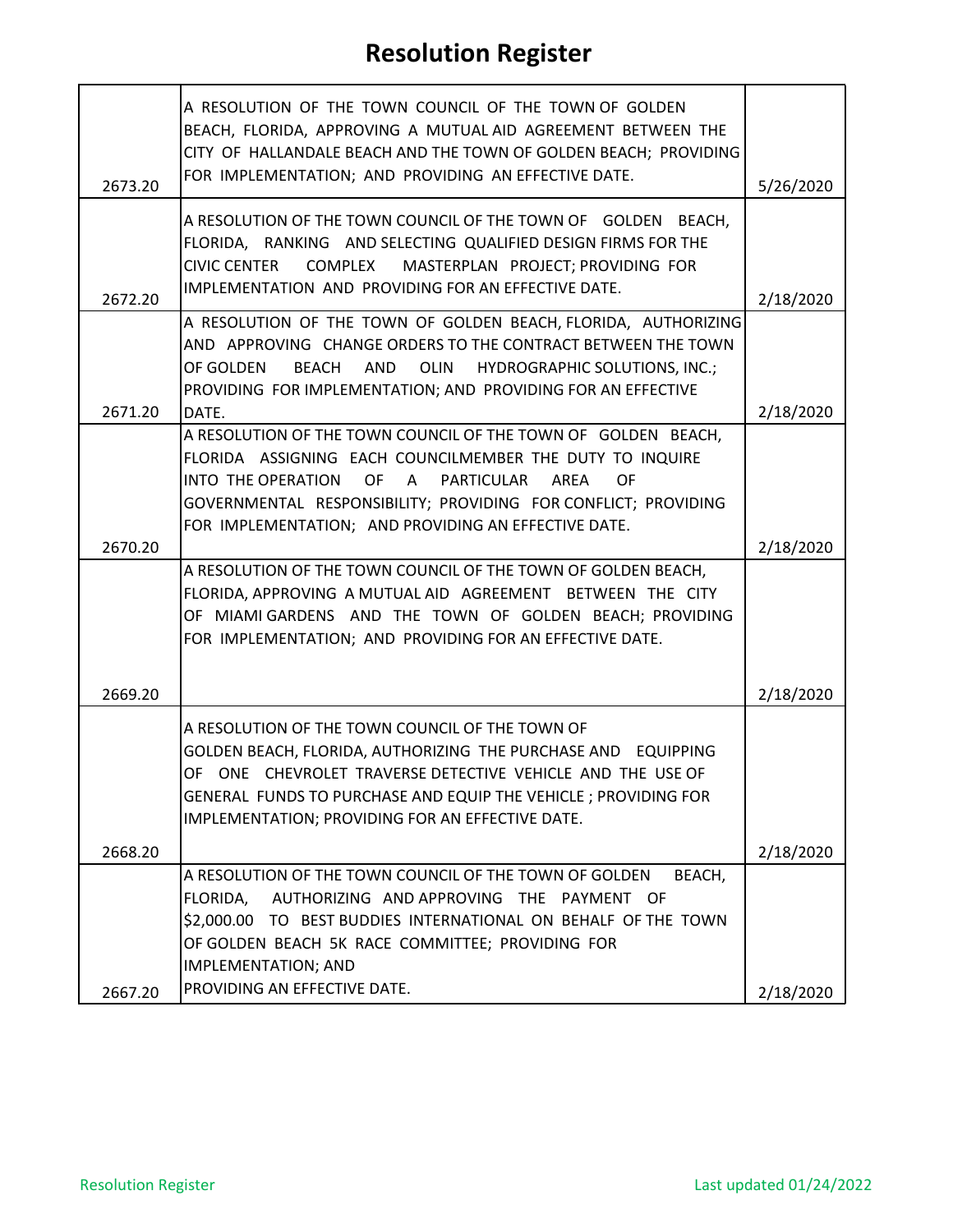|         | A RESOLUTION OF THE TOWN COUNCIL OF THE TOWN                        |            |
|---------|---------------------------------------------------------------------|------------|
|         | OF GOLDEN BEACH, FLORIDA, APPROVING THE                             |            |
|         | PROPOSAL PROVIDED BY SOUTHEASTERN                                   |            |
|         | ENGINEERING CONTRACTORS, INC. FOR THE                               |            |
|         | <b>CONSTRUCTION OF HIGH TIDE IMPROVEMENTS</b>                       |            |
|         | WITHIN THE TOWN; PROVIDING FOR AUTHORIZATION;                       |            |
|         | PROVIDING FOR IMPLEMENTATION; AND AN                                |            |
| 2665.20 | EFFECTIVE DATE.                                                     | 1/28/2020  |
|         | A RESOLUTION OF THE TOWN COUNCIL OF THE TOWN                        |            |
|         | OF GOLDEN BEACH, FLORIDA, RELATING TO THE                           |            |
|         | STATE REVOLVING FUND (SRF) LOAN PROGRAM;                            |            |
|         | MAKING FINDINGS; AUTHORIZING THE LOAN                               |            |
|         | APPLICATION; AUTHORIZING THE LOAN AGREEMENT;                        |            |
|         | ESTABLISHING PLEDGED REVENUES; DESIGNATING                          |            |
|         | AUTHORIZED REPRESENTATIVES; PROVIDING                               |            |
|         |                                                                     |            |
|         | ASSURANCES; PROVIDING FOR CONFLICTS,                                |            |
| 2664.20 | SEVERABILITY, AND EFFECTIVE DATE.                                   | 1/28/2020  |
|         | A RESOLUTION OF THE TOWN COUNCIL OF THE TOWN                        |            |
|         | OF GOLDEN BEACH, FLORIDA, APPROVING A MUTUAL                        |            |
|         | AID AGREEMENT BETWEEN THE TOWN OF GOLDEN                            |            |
|         | BEACH AND THE TOWN OF MEDLEY; PROVIDING FOR                         |            |
|         | IMPLEMENTATION; AND PROVIDING AN EFFECTIVE                          |            |
| 2663.20 | DATE.                                                               | 1/28/2020  |
|         | A RESOLUTION OF THE TOWN COUNCIL OF THE TOWN OF GOLDEN BEACH,       |            |
|         | FLORIDA, AUTHORIZING AND APPROVING THE PAYMENT OF \$5,000.00 TO THE |            |
|         | DIABETES RESEARCH INSTITUTE FOUNDATION'S LOVE AND HOPE EVENT;       |            |
|         | PROVIDING FOR IMPLEMENTATION; AND PROVIDING AN EFFECTIVE DATE.      |            |
|         |                                                                     |            |
| 2662.20 |                                                                     | 1/28/2020  |
|         | A RESOLUTION OF THE TOWN COUNCIL OF THE TOWN OF GOLDEN BEACH,       |            |
|         | FLORIDA, APPROVING A MUTUAL AID AGREEMENT BETWEEN THE CITY OF       |            |
|         | SUNNY ISLES BEACH AND THE TOWN OF GOLDEN BEACH; PROVIDING           |            |
|         | FOR IMPLEMENTATION; AND PROVIDING FOR AN EFFECTIVE DATE.            |            |
|         |                                                                     |            |
| 2660.19 |                                                                     | 9/19/2019  |
|         | A RESOLUTION OF THE TOWN COUNCIL OF THE TOWN OF GOLDEN BEACH,       |            |
|         | FLORIDA; APPOINTING MEMBERS TO THE CIVIC CENTER COMPLEX             |            |
|         | MASTERPLAN SELECTION COMMITTEE; PROVIDING FOR SEVERABILITY;         |            |
|         | PROVIDING FOR CONFLICTS; AND PROVIDING AN EFFECTIVE DATE.           |            |
| 2659.19 |                                                                     | 11/19/2019 |
|         | A RESOLUTION OF THE TOWN COUNCIL OF THE TOWN OF GOLDEN BEACH,       |            |
|         | FLORIDA, APPROVING AN EMPLOYMENT AGREEMENT FOR CONTRACT             |            |
|         | EMPLOYEE INGRID GOODEN TO PROVIDE ACCOUNTING SERVICES; PROVIDING    |            |
|         | FOR IMPLEMENTATION AND FOR AN EFFECTIVE DATE.                       |            |
| 2658.19 |                                                                     | 11/19/2019 |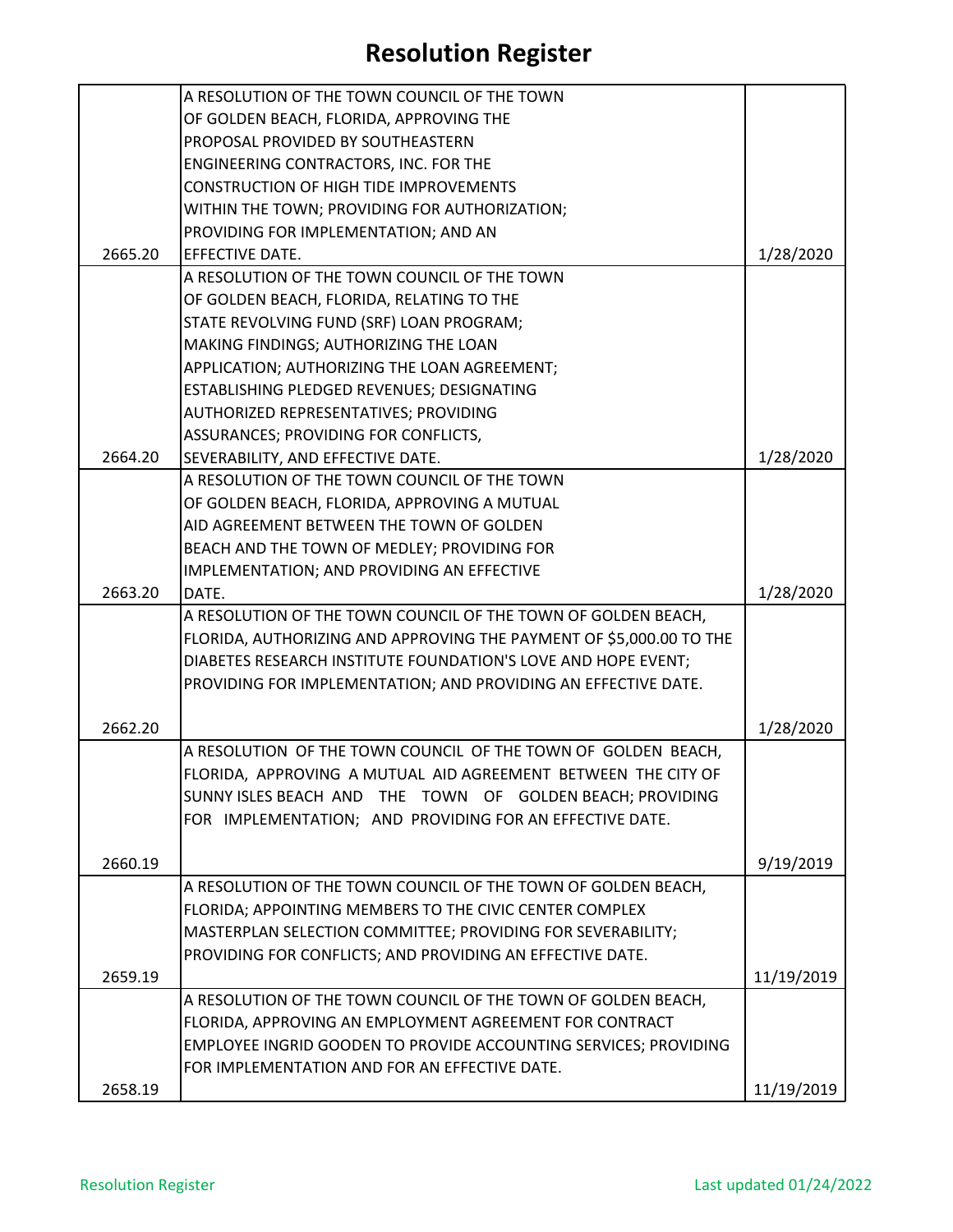| 2657.19 | A RESOLUTION OF THE TOWN COUNCIL OF THE TOWN OF GOLDEN BEACH,<br>FLORIDA, AUTHORIZING THE ISSUANCE OF A CAPITAL IMPROVEMENT REVENUE<br>NOTE, SERIES 2019, OF THE TOWN OF GOLDEN BEACH, FLORIDA, IN THE<br>PRINCIPAL AMOUNT OF NOT EXCEEDING \$4,000,000 FOR THE PURPOSE OF<br>FINANCING THE COSTS OF CONSTRUCTION, INSTALLATION AND FURNISHING<br>OF A NEW CIVIC CENTER COMPLEX MASTERPLAN, AND PAYING COSTS OF<br>ISSUANCE OF THE NOTE; AWARDING THE SALE OF THE NOTE TO CITY NATIONAL<br>BANK OF FLORIDA; PROVIDING FOR SECURITY FOR THE NOTE; PROVIDING<br>OTHER PROVISIONS RELATING TO THE NOTE; MAKING CERTAIN COVENANTS<br>AND AGREEMENTS IN CONNECTION THEREWITH; AND PROVIDING AN<br>EFFECTIVE DATE; AND PROVIDING FOR AN EFFECTIVE DATE. | 11/19/2019 |
|---------|---------------------------------------------------------------------------------------------------------------------------------------------------------------------------------------------------------------------------------------------------------------------------------------------------------------------------------------------------------------------------------------------------------------------------------------------------------------------------------------------------------------------------------------------------------------------------------------------------------------------------------------------------------------------------------------------------------------------------------------------------|------------|
|         | A RESOLUTION OF THE TOWN COUNCIL OF THE TOWN OF GOLDEN BEACH,                                                                                                                                                                                                                                                                                                                                                                                                                                                                                                                                                                                                                                                                                     |            |
| 2647.19 | FLORIDA, APPROVING A MUTUAL AID AGREEMENT BETWEEN THE TOWN AND<br>THE CITY OF MIAMI BEACH; PROVIDING FOR IMPLEMENTATION; AND<br>PROVIDING FOR AN EFFECTIVE DATE.                                                                                                                                                                                                                                                                                                                                                                                                                                                                                                                                                                                  | 9/26/2019  |
|         |                                                                                                                                                                                                                                                                                                                                                                                                                                                                                                                                                                                                                                                                                                                                                   |            |
| 2645.19 | A RESOLUTION OF THE TOWN COUNCIL OF THE TOWN OF GOLDEN BEACH,<br>FLORIDA, ADOPTING THE FINAL BUDGETS FOR THE FISCAL YEAR COMMENCING<br>OCTOBER 1, 2019 THROUGH SEPTEMBER 30, 2020 PURSUANT TO FLORIDA<br>STATUTE 200.065 (TRIM BILL); PROVIDING FOR AN EFFECTIVE DATE.                                                                                                                                                                                                                                                                                                                                                                                                                                                                            | 9/26/2019  |
|         | A RESOLUTION OF THE TOWN COUNCIL OF THE TOWN OF GOLDEN BEACH,<br>FLORIDA, ADOPTING THE FINAL MILLAGE RATE OF THE TOWN OF GOLDEN<br>BEACH FOR THE FISCAL YEAR COMMENCING OCTOBER 1, 2019 THROUGH<br>SEPTEMBER 30, 2020 PURSUANT TO FLORIDA STATUTE 200.065 (TRIM BILL);                                                                                                                                                                                                                                                                                                                                                                                                                                                                            |            |
| 2644.19 | PROVIDING FOR AN EFFECTIVE DATE.                                                                                                                                                                                                                                                                                                                                                                                                                                                                                                                                                                                                                                                                                                                  | 9/26/2019  |
| 2643.19 | A RESOLUTION OF THE TOWN COUNCIL OF THE TOWN OF GOLDEN BEACH,<br>FLORIDA, REAUTHORIZING THE TOWN'S SCHEDULE OF BUILDING PERMIT AND<br>PROCESSING FEES; PROVIDING FOR IMPLEMENTATION; AND FOR AN EFFECTIVE<br>DATE.                                                                                                                                                                                                                                                                                                                                                                                                                                                                                                                                | 9/17/2019  |
|         |                                                                                                                                                                                                                                                                                                                                                                                                                                                                                                                                                                                                                                                                                                                                                   |            |
|         | A RESOLUTION OF THE TOWN COUNCIL OF THE TOWN OF GOLDEN BEACH,<br>FLORIDA, APPROVING AMENDMENT #2 TO THE 2018-2019 FISCAL YEAR OPERA<br>TING BUDGET FOR THE PURPOSES OF AWARDING EMPLOYEE BONUSES AND<br>AMENDING THE ORIGINALLY ADOPTED BUDGET; PROVIDING FOR                                                                                                                                                                                                                                                                                                                                                                                                                                                                                     |            |
| 2642.19 | IMPLEMENTATION; AND PROVIDING FOR AN EFFECTIVE DATE.                                                                                                                                                                                                                                                                                                                                                                                                                                                                                                                                                                                                                                                                                              | 9/17/2019  |
| 2640.19 | A RESOLUTION OF THE TOWN OF GOLDEN BEACH, FLORIDA, AUTHORIZING AND<br>APPROVING VARIANCE REQUESTS FOR THE PROPERTY LOCATED AT 386<br>GOLDEN BEACH DR., GOLDEN BEACH, FLORIDA 33160 TO PERMIT A DOCK TO<br>BE CONSTRUCTED AT A DOCK LENGTH OF 53'8" PROTRUDING OUTSIDE THE D-5<br>TRIANGLE, TOWN CODE SECTION 46-87 PROXIMITY OF LOT LINE, INSTEAD OF<br>THE PERMITTED APPROVED DOCK LENGTH OF 46'8".                                                                                                                                                                                                                                                                                                                                              | 9/17/2019  |

 $\mathbf{r}$ 

h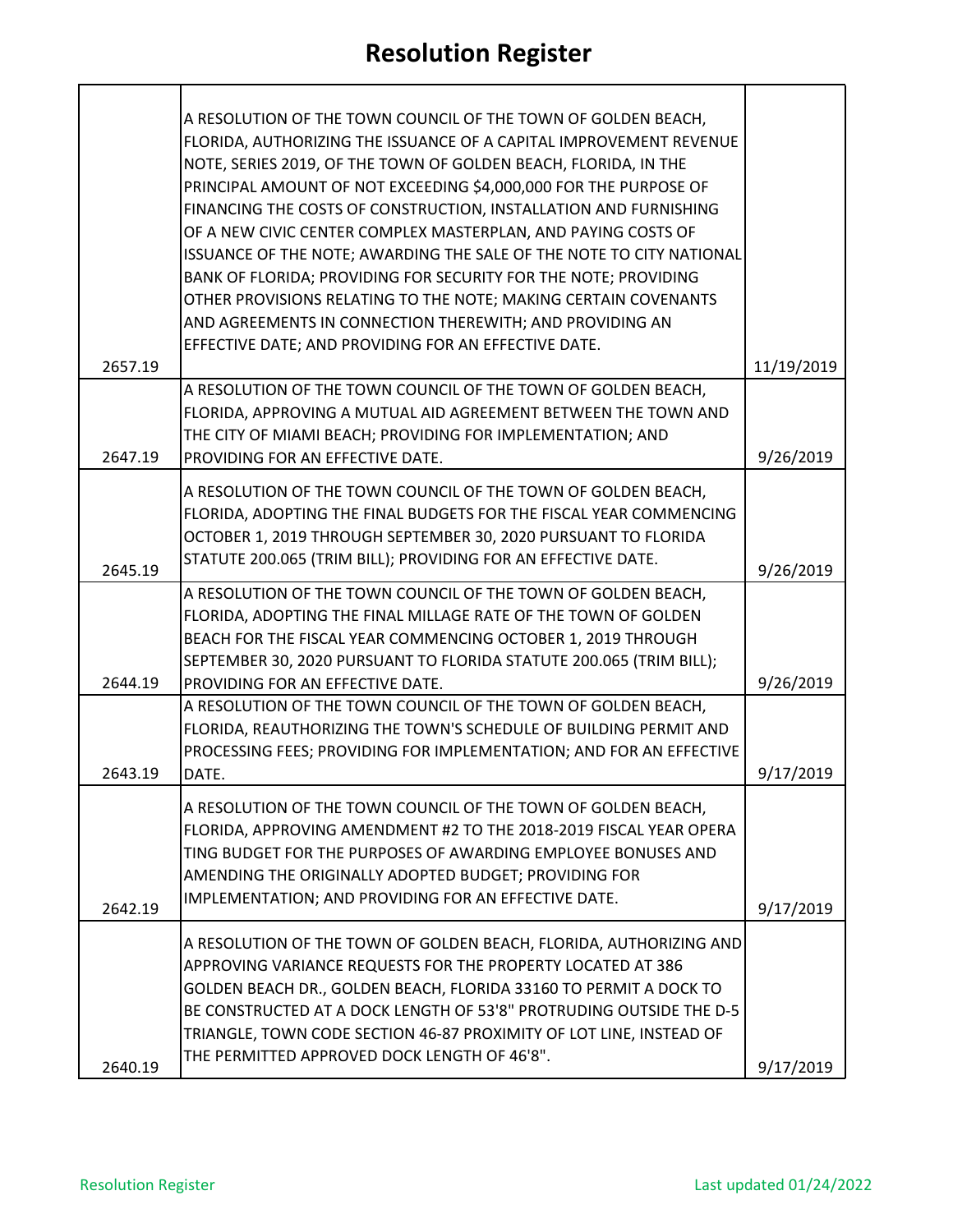|         | A RESOLUTION OF THE TOWN COUNCIL OF THE TOWN OF GOLDEN BEACH,          |           |
|---------|------------------------------------------------------------------------|-----------|
|         | FLORIDA, ADOPTING THE TENTATIVE BUDGETS FOR THE FISCAL YEAR            |           |
|         | COMMENCING OCTOBER 1, 2019 THROUGH SEPTEMBER 30, 2020 PURSUANT         |           |
|         | TO FLORIDA STATUTE 200.065 (TRIM BILL); PROVIDING FOR AN EFFECTIVE     |           |
| 2638.19 | DATE.                                                                  | 9/17/2019 |
|         |                                                                        |           |
|         | A RESOLUTION OF THE TOWN COUNCIL OF THE TOWN OF GOLDEN BEACH,          |           |
|         | FLORIDA, ADOPTING THE PROPOSED MILLAGE RATE OF THE TOWN OF GOLDEN      |           |
|         | BEACH FOR THE FISCAL YEAR COMMENCING A RESOLUTION OF THE TOWN          |           |
|         | COUNCIL OF THE TOWN OF GOLDEN BEACH, FLORIDA, ADOPTING THE             |           |
|         | PROPOSED MILLAGE RATE OF THE TOWN OF GOLDEN BEACH FOR THE FISCAL       |           |
|         | YEAR COMMENCING 1, 2019 THROUGH SEPTEMBER 30, 2020 PURSUANT TO         |           |
|         | FLORIDA STATUTE 200.065 (TRIM BILL); SETTING A DATE FOR A FINAL PUBLIC |           |
| 2637.19 | HEARING TO ADOPT THE MILLAGE RATE; PROVIDING FOR AN EFFECTIVE DATE.    | 9/17/2019 |
|         |                                                                        |           |
|         | RESOLUTION OF THE TOWN COUNCIL OF THE TOWN OF GOLDEN BEACH,            |           |
|         | FLORIDA, RATIFYING THE MAXIMUM PROPOSED MILLAGE RA TE FOR FN 2019-     |           |
|         | 2020 THAT WAS TRANSMITTED: TO THE PROPERTY APPRAISER OF MIAMI-DADE     |           |
|         | COUNTY PURSUANT TO THE REQUIREMENTS OF FLORIDA STATUTES AND THE        |           |
|         | RULES AND REGULATIONS OF THE DEPARTMENT OF REVENUE OF THE STATE OF     |           |
|         | FLORIDA; AND PROVIDING FOR AN EFFECTIVE DATE.                          |           |
| 2636.19 |                                                                        | 8/20/2019 |
|         | A RESOLUTION OF THE TOWN COUNCIL OF THE TOWN OF GOLDEN BEACH,          |           |
|         | FLORIDA APPROVING A PROPOSAL FROM SYLMAC SPORTS TO CONSTRUCT ONE       |           |
|         | PICKLE BALL COURT; PROVIDING FOR A WAIVER OF COMPETITIVE BIDDING       |           |
|         | PROCEDURES; PROVIDING FOR IMPLEMENTATION; PROVIDING FOR                |           |
|         | AUTHORIZATION; AND PROVIDING FOR AN EFFECTIVE DATE.                    |           |
| 2633.19 |                                                                        | 8/20/2019 |
|         | A RESOLUTION OF THE TOWN COUNCIL OF THE TOWN OF GOLDEN BEACH,          |           |
|         | FLORIDA APPROVING A PROPOSAL FROM PRO-FORM ROOFING CO. FOR             |           |
|         | RENOVATIONS OF THE ROOF AT TOWN HALL AND THE PUBLIC WORKS              |           |
|         | BUILDING; PROVIDING FOR A WAIVER OF COMPETITIVE BIDDING PROCEDURES;    |           |
|         | PROVIDING FOR IMPLEMENTATION; PROVIDING FOR AUTHORIZATION; AND         |           |
|         | PROVIDING FOR AN EFFECTIVE DATE.                                       |           |
| 2632.19 |                                                                        | 8/20/2019 |
|         | A RESOLUTION OF THE TOWN OF GOLDEN BEACH, FLORIDA, AWARDING A          |           |
|         | COMPREHENSIVE HEAL TH INSURANCE PLAN FOR THE BENEFIT OF THE TOWN       |           |
|         | OF GOLDEN BEACH EMPLOYEES AND ELIGIBLE DEPENDENTS; PROVIDING FOR       |           |
|         | IMPLEMENTATION; AND PROVIDING FOR AN EFFECTIVE DATE.                   |           |
| 2631.19 |                                                                        | 8/20/2019 |
|         | A RESOLUTION OF THE TOWN COUNCIL OF THE TOWN OF GOLDEN BEACH,          |           |
|         | FLORIDA, APPROVING AMENDMENT #1 TO THE 2018-2019 FISCAL YEAR           |           |
|         | OPERATING BUDGET; PROVIDING FOR IMPLEMENTATION AND PROVIDING FOR       |           |
| 2630.19 | AN EFFECTIVE DATE.                                                     | 8/20/2019 |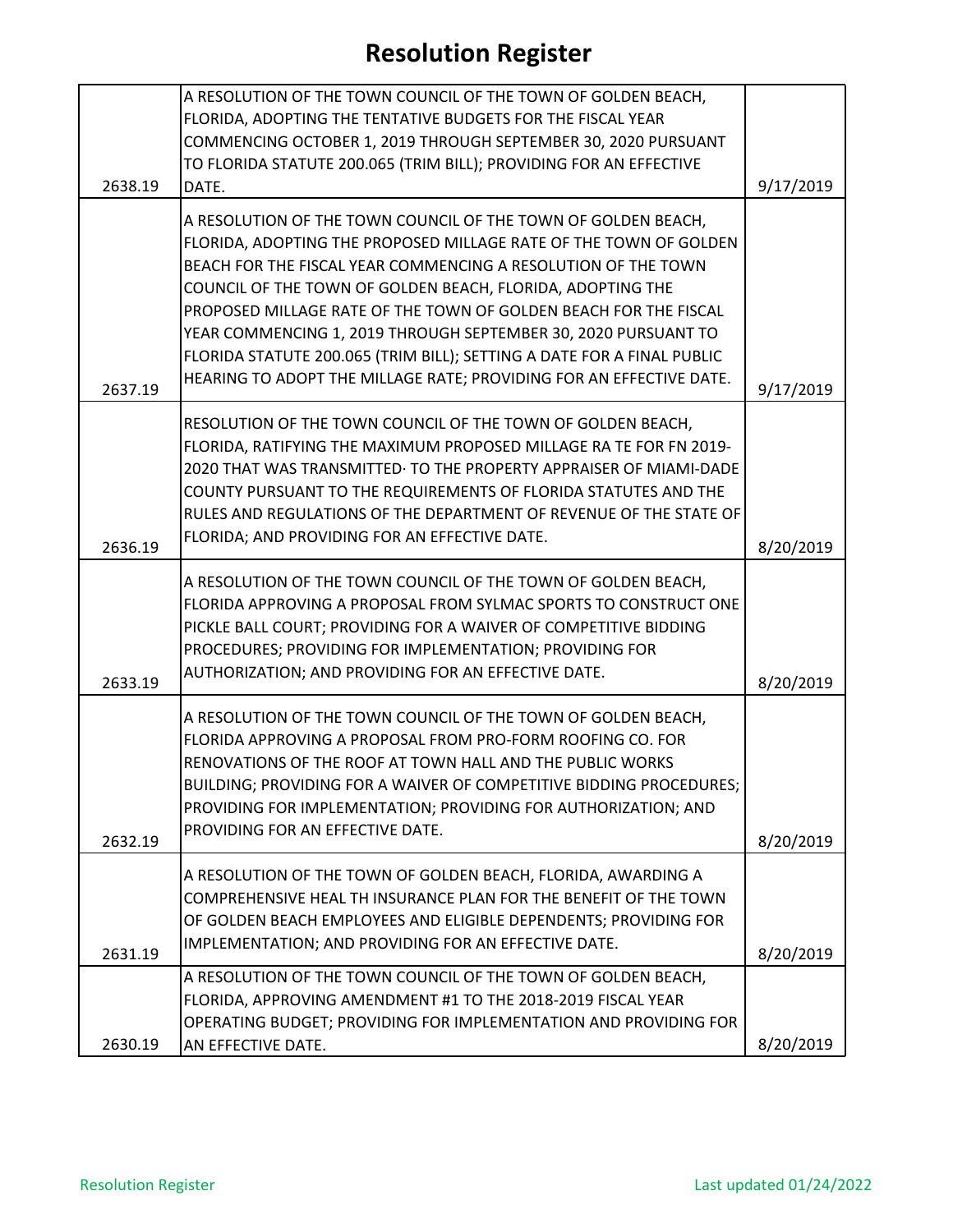|         | RESOLUTION OF THE TOWN COUNCIL OF THE TOWN OF GOLDEN BEACH,<br>FLORIDA, RESCINDING RESOLUTION NO. 2611.19 WHICH APPROVED A<br>ROOFTOP SETBACK VARIANCE FOR THE PROPERTY AT 587 OCEAN BOULEVARD;                                                                                                                                                           |           |
|---------|-----------------------------------------------------------------------------------------------------------------------------------------------------------------------------------------------------------------------------------------------------------------------------------------------------------------------------------------------------------|-----------|
| 2629.19 | PROVIDING FOR IMPLEMENTATION AND AN EFFECTIVE DATE.                                                                                                                                                                                                                                                                                                       | 9/17/2019 |
| 2627.19 | A RESOLUTION OF THE TOWN OF GOLDEN BEACH, FLORIDA, RENEWING THE<br>AGREEMENTS FOR A DENTAL INSURANCE AND A VISION INSURANCE PLAN FOR<br>THE BENEFIT OF THE TOWN OF GOLDEN BEACH EMPLOYEES AND ELIGIBLE<br>DEPENDENTS; PROVIDING FOR IMPLEMENTATION; AND PROVIDING FOR AN<br><b>EFFECTIVE DATE.</b>                                                        | 8/20/2019 |
| 2626.19 | A RESOLUTION OF THE TOWN COUNCIL OF THE TOWN OF GOLDEN BEACH,<br>FLORIDA, APPROVING A MEMORANDUM OF UNDERSTANDING BETWEEN THE<br>TOWN OF GOLDEN BEACH AND THE CITY OF PANAMA POLICE DEPARTMENT;<br>PROVIDING FOR IMPLEMENTATION; AND PROVIDING AN EFFECTIVE DATE.                                                                                         | 8/20/2019 |
|         | A RESOLUTION OF THE TOWN COUNCIL OF THE TOWN OF GOLDEN BEACH,<br>FLORIDA, APPROVING A MEMORANDUM OF UNDERSTANDING BETWEEN THE<br>TOWN OF GOLDEN BEACH AND THE CITY OF TALLAHASSEE POLICE<br>DEPARTMENT; PROVIDING FOR IMPLEMENTATION; AND PROVIDING AN                                                                                                    |           |
| 2625.19 | EFFECTIVE DATE.<br>A RESOLUTION OF THE TOWN COUNCIL OF THE TOWN OF GOLDEN BEACH,                                                                                                                                                                                                                                                                          | 8/20/2019 |
| 2624.19 | FLORIDA, APPROVING A JOINT PROJECT AGREEMENT WITH THE STATE OF<br>FLORIDA DEPARTMENT OF TRANSPORTATION FOR TURF AND LANDSCAPE<br>MAINTENANCE; AUTHORIZING THE MAYOR TO EXECUTE THE AGREEMENT;<br>AUTHORIZING THE MAYOR AND TOWN MANAGER TO TAKE ALL ACTION<br>NECESSARY TO IMPLEMENT THE AGREEMENT; PROVIDING FOR AN EFFECTIVE<br>DATE.                   | 8/20/2019 |
|         | A RESOLUTION OF THE TOWN OF GOLDEN BEACH, FLORIDA, AUTHORIZING AND<br>APPROVING VARIANCE REQUESTS FOR THE PROPERTY LOCATED AT 501 OCEAN<br>BLVD., GOLDEN BEACH, FLORIDA 33160 1). TO PERMIT THE FIRST FLOOR<br>FINISHED ELEVATION TO BE AT 23.5' NGVD, WITH A BUILDING HEIGHT NOT TO<br>EXCEED 51.5' NGVD, INSTEAD OF THE STARTING ELEVATION OF 20.02' AS |           |
| 2622.19 | <b>REQUIRED BY THE CODE.</b>                                                                                                                                                                                                                                                                                                                              | 8/20/2019 |
| 2621.19 | A RESOLUTION OF THE TOWN OF GOLDEN BEACH, FLORIDA, AUTHORIZING AND<br>APPROVING A VARIANCE REQUEST FOR THE PROPERTY LOCATED AT 307<br>OCEAN BLVD., GOLDEN BEACH, FLORIDA 33160 TO PERMIT AN ADDITIONAL<br>ACCESSORY STRUCTURE (PERGOLA) INSTEAD OF ONE ACCESSORY STRUCURE<br>PERMITTED BY THE TOWN'S CODE.                                                | 8/20/2019 |
| 2620.19 | A RESOLUTION OF THE TOWN COUNCIL OF THE TOWN OF GOLDEN BEACH,<br>FLORIDA, APPROVING THE PROPOSAL PROVIDED BY MILLS ELECTRIC SERVICE,<br>INC. FOR THE PURCHASE AND INSTALLATION OF ELECTRICAL GENERATOR<br>EQUIPMENT; PROVIDING FOR IMPLEMENTATION AND AN EFFECTIVE DATE.                                                                                  | 6/17/2019 |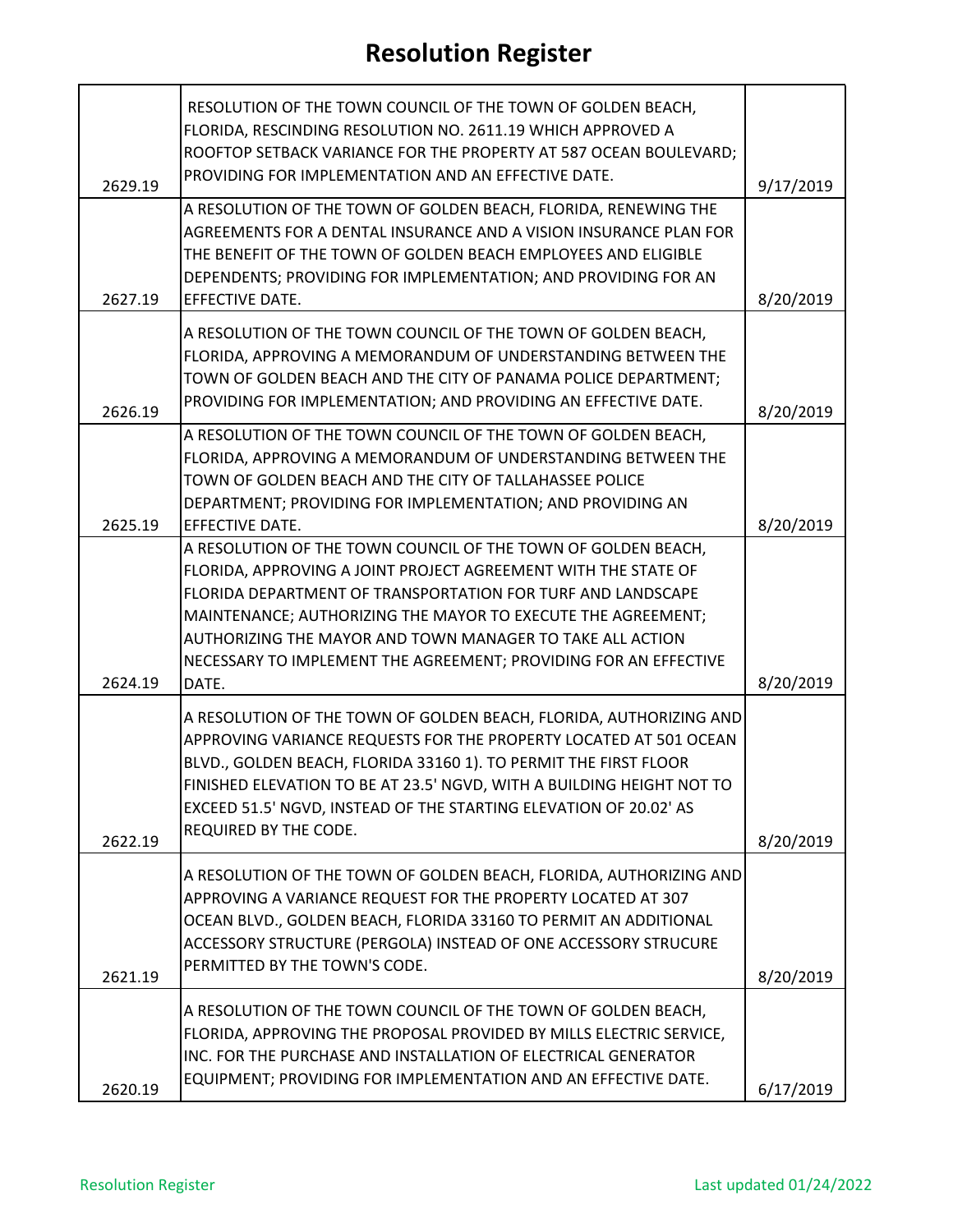|         | A RESOLUTION OF THE TOWN COUNCIL OF THE TOWN OF GOLDEN BEACH,                                                                        |           |
|---------|--------------------------------------------------------------------------------------------------------------------------------------|-----------|
|         | FLORIDA APPROVING A PROPOSAL FROM ARROW ASPHALT & ENGINEERING,                                                                       |           |
|         | INC. FOR MILLING AND RESURFACING OF GOLDEN BEACH DRIVE; PURSUANT TO<br>SECTION 2-275, SUBSECTION 3 OF THE TOWN'S CODE OF ORDINANCES; |           |
|         | PROVIDING FOR IMPLEMENTATION; PROVIDING FOR AUTHORIZATION; AND                                                                       |           |
|         | PROVIDING FOR AN EFFECTIVE DATE.                                                                                                     |           |
| 2619.19 |                                                                                                                                      | 6/17/2019 |
|         | A RESOLUTION OF THE TOWN COUNCIL OF THE TOWN OF GOLDEN BEACH,                                                                        |           |
|         | FLORIDA, APPROVING A MUTUAL AID AGREEMENT BETWEEN THE TOWN OF                                                                        |           |
|         | <b>GOLDEN BEACH AND THE MIAMI-DADE COUNTY ISLAND CHIEF'S "MOBILE</b>                                                                 |           |
| 2618.19 | FORCE"; PROVIDING FOR IMPLEMENTATION; AND PROVIDING AN EFFECTIVE<br>DATE.                                                            |           |
|         | A RESOLUTION OF THE TOWN COUNCIL OF THE TOWN OF GOLDEN BEACH,                                                                        | 6/17/2019 |
|         | FLORIDA, PROVIDING FOR THE TOWN TO BECOME A MEMBER OF THE                                                                            |           |
|         | AMERICAN FLOOD COALITION; PROVIDING FOR CONFLICT; AND PROVIDING                                                                      |           |
| 2617.19 | FOR AN EFFECTIVE DATE.                                                                                                               | 5/21/2019 |
|         | A RESOLUTION OF THE TOWN COUNCIL OF THE TOWN OF GOLDEN BEACH,                                                                        |           |
|         | FLORIDA, AUTHORIZING THE DISPOSAL OF SURPLUS PERSONAL PROPERTY                                                                       |           |
|         | SHOWN ON EXHIBIT "A" PURSUANT TO ARTICLE VIII, PERSONAL PROPERTY, OF                                                                 |           |
|         | THE CODE OF ORDINANCES OF THE TOWN OF GOLDEN BEACH, FLORIDA;                                                                         |           |
|         | PROVIDING FOR SEVERABILITY; PROVIDING FOR CONFLICT; AND PROVIDING                                                                    |           |
| 2616.19 | FOR AN EFFECTIVE DATE.                                                                                                               | 5/21/2019 |
|         | A RESOLUTION OF THE TOWN COUNCIL OF THE TOWN OF GOLDEN BEACH,                                                                        |           |
|         | FLORIDA, AUTHORIZING THE SURPLUS OF A POLARIS 900 RANGER, POLARIS ACE                                                                |           |
|         | SP900 AND FORD EXPLORER FROM THE GOLDEN BEACH POLICE DEPARTMENT;                                                                     |           |
| 2615.19 | PROVIDING FOR IMPLEMENTATION; PROVIDING FOR AN EFFECTIVE DATE.                                                                       | 5/21/2019 |
|         | A RESOLUTION OF THE TOWN COUNCIL OF THE TOWN OF GOLDEN BEACH,                                                                        |           |
|         | FLORIDA, AUTHORIZING THE DONATION OF TWO SURPLUS POLICE VEHICLES                                                                     |           |
|         | FROM THE TOWN'S VEHICLE FLEET; PROVIDING FOR IMPLEMENTATION;                                                                         |           |
| 2614.19 | PROVIDING FOR AN EFFECTIVE DATE.                                                                                                     | 5/21/2019 |
|         | A RESOLUTION OF THE TOWN COUNCIL OF THE TOWN OF GOLDEN BEACH,                                                                        |           |
|         | FLORIDA, AUTHORIZING AND APPROVING THE PAYMENT OF \$5,000 TO THE                                                                     |           |
|         | ALONZO AND TRACY MOURNING PTSA; PROVIDING FOR IMPLEMENTATION;                                                                        |           |
| 2613.19 | PROVIDING FOR AN EFFECTIVE DATE.                                                                                                     | 5/21/2019 |
|         | A RESOLUTION OF THE TOWN COUNCIL OF THE TOWN OF GOLDEN BEACH,                                                                        |           |
|         | FLORIDA, AUTHORIZING THE USE OF LAW ENFORCEMENT TRUST FUND (LETF)                                                                    |           |
|         | MONIES TO MAKE A \$5,000 CONTRIBUTION TO TEACH FOR AMERICA (TFA);                                                                    |           |
|         | PROVIDING FOR IMPLEMENTATION; PROVIDING FOR AN EFFECTIVE DATE.                                                                       |           |
| 2612.19 | A RESOLUTION OF THE TOWN OF GOLDEN BEACH, FLORIDA, AUTHORIZING AND                                                                   | 5/21/2019 |
|         | APPROVING A VARIANCE REQUEST FOR THE PROPERTY LOCATED AT . 587                                                                       |           |
|         | OCEAN BOULEVARD, GOLDEN BEACH, FLORIDA 33160. TO PERMIT THE USABLE                                                                   |           |
|         | AREA OF THE ROOF TOP TERRACE SIDE SETBACKS TO BE SET AT A MINIMUM OF                                                                 |           |
|         | 7'-6" INSTEAD OF THE CODE'S CURRENT 10' ROOF TOP SIDE SETBACK                                                                        |           |
| 2611.19 | REQUIRMENT.                                                                                                                          | 5/21/2019 |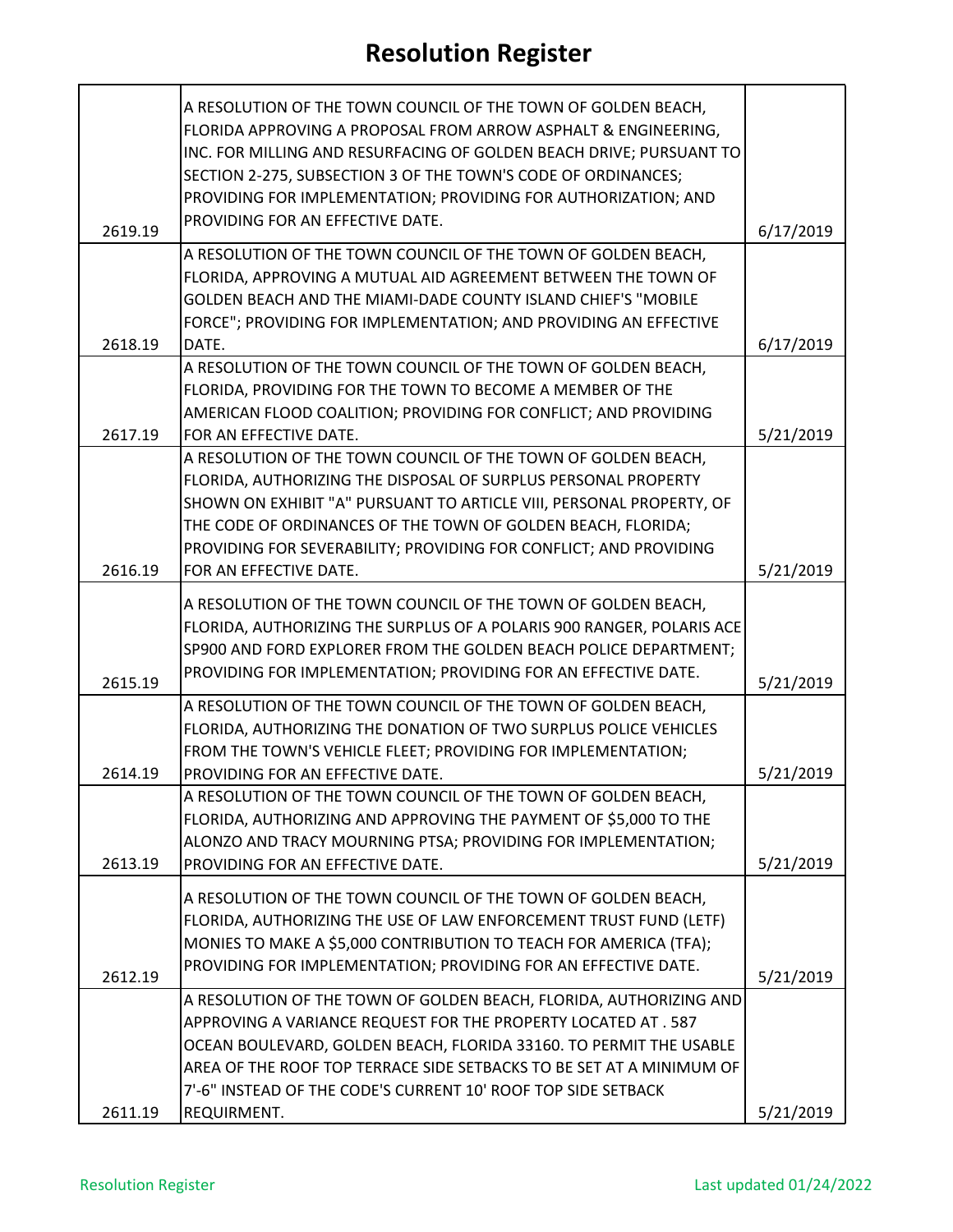| 2610.19 | A RESOLUTION OF THE TOWN OF GOLDEN BEACH, FLORIDA, AUTHORIZING AND<br>APPROVING VARIANCE REQUESTS FOR THE PROPERTY LOCATED AT 120 SOUTH<br>ISLAND DRIVE, GOLDEN BEACH DRIVE, GOLDEN BEACH, FLORIDA 33160 1). TO<br>PERMIT AN EXISTING SEAWALL TO REMAIN AS-BUII T ENCROACHING 2'-11"<br>INTO THE ADJOINING GRAND CANAL WATERWAY WHEN THE CODE REQUIRES<br>THE SEAWALL TO BE BUILT INSIDE THE PROPERTY LINES. 2. TO PERMIT<br>VARYING ELEVATIONS IN THE SEAWALL HEIGHT FROM 4.69' TO 4.94' NAVD<br>WHEN THE CODE REQUIRES A MAXIMUM HEIGHT OF 4.425' NAVO. 3. TO<br>PERMIT THE DECK OF THE DOCK TO BE AT VARYING ELEVATIONS FROM 4.69'<br>TO 4.94' NAVD WHEN THE CODE ALLOWS FOR A MAXIMUM HEIGHT OF 3.425<br>NAVO. | 5/21/2019 |
|---------|--------------------------------------------------------------------------------------------------------------------------------------------------------------------------------------------------------------------------------------------------------------------------------------------------------------------------------------------------------------------------------------------------------------------------------------------------------------------------------------------------------------------------------------------------------------------------------------------------------------------------------------------------------------------------------------------------------------------|-----------|
|         |                                                                                                                                                                                                                                                                                                                                                                                                                                                                                                                                                                                                                                                                                                                    |           |
| 2609.19 | A RESOLUTION OF THE TOWN COUNCIL OF THE TOWN OF GOLDEN BEACH,<br>FLORIDA, ADOPTING A SCHEDULE OF FEES FOR BEACH AND PARK ACTIVITIES;<br>PROVIDING FOR IMPLEMENTATION; AND PROVIDING FOR AN EFFECTIVE DATE.                                                                                                                                                                                                                                                                                                                                                                                                                                                                                                         | 4/16/2019 |
|         |                                                                                                                                                                                                                                                                                                                                                                                                                                                                                                                                                                                                                                                                                                                    |           |
|         | A RESOLUTION OF THE TOWN COUNCIL OF THE TOWN OF GOLDEN BEACH,<br>FLORIDA, AMENDING THE PROFESSIONAL SERVICES AGREEMENT WITH                                                                                                                                                                                                                                                                                                                                                                                                                                                                                                                                                                                        |           |
|         | MAINGUY ENVIRONMENTAL CARE, INC.; PROVIDING FOR IMPLEMENTATION                                                                                                                                                                                                                                                                                                                                                                                                                                                                                                                                                                                                                                                     |           |
| 2607.19 | AND PROVIDING FOR AN EFFECTIVE DATE                                                                                                                                                                                                                                                                                                                                                                                                                                                                                                                                                                                                                                                                                | 4/16/2019 |
| 2606.19 | A RESOLUTION OF THE TOWN COUNCIL OF THE TOWN OF GOLDEN BEACH,<br>FLORIDA, AUTHORIZING AND APPROVING THE TRANSFER OF (\$2,588,021.00) IN<br>THE TOWN'S CAPITAL IMPORVEMENT FUND AND (\$562,697.00) IN THE BRIDGE<br>FUND TO THE GENERAL FUND; AND APPROVING THE TRANSFER OF<br>\$526,401.00 FROM THE DEBT SERVICE FUND TO THE GENERAL FUND;<br>PROVIDING FOR IMPLEMENTATION; AND PROVIDING FOR AN EFFECTIVE DATE.                                                                                                                                                                                                                                                                                                   | 4/16/2019 |
|         |                                                                                                                                                                                                                                                                                                                                                                                                                                                                                                                                                                                                                                                                                                                    |           |
| 2605.19 | A RESOLUTION OF THE TOWN COUNCIL OF THE TOWN OF GOLDEN BEACH,<br>FLORIDA, ACCEPTING THE GENERAL PURPOSE FINANCIAL STATEMENTS AND<br>THE SINGLE AUDIT FOR FISCAL YEAR 2017/2018 ENDING SEPTEMBER 30, 2018<br>PREPARED BY KEEFE, MCCULLOUGH & CO., LLP; AND PROVIDING FOR AN<br>EFFECTIVE DATE.                                                                                                                                                                                                                                                                                                                                                                                                                      | 4/16/2019 |
|         | A RESOLUTION OF THE TOWN COUNCIL OF THE TOWN OF GOLDEN BEACH,                                                                                                                                                                                                                                                                                                                                                                                                                                                                                                                                                                                                                                                      |           |
|         | FLORIDA, AMENDING AN ERROR ON RESOLUTION 2575.18, AUTHORIZING THE<br>DONATION OF SIX SURPLUS POLICE VEHICLE FROM THE TOWN'S VEHICLE                                                                                                                                                                                                                                                                                                                                                                                                                                                                                                                                                                                |           |
|         | FLEET; PROVIDING FOR IMPLEMENTATION; PROVIDING FOR AN EFFECTIVE                                                                                                                                                                                                                                                                                                                                                                                                                                                                                                                                                                                                                                                    |           |
| 2604.19 | DATE.                                                                                                                                                                                                                                                                                                                                                                                                                                                                                                                                                                                                                                                                                                              | 4/16/2019 |
|         | A RESOLUTION OF THE TOWN COUNCIL OF THE TOWN OF GOLDEN BEACH,                                                                                                                                                                                                                                                                                                                                                                                                                                                                                                                                                                                                                                                      |           |
|         | FLORIDA, AUTHORIZING AND APPROVING THE PAYMENT OF \$1,500.00 TO THE<br>WOMEN'S BREAST AND HEART INITIATIVE FOR THE ANNUAL OPEN THE DOOR                                                                                                                                                                                                                                                                                                                                                                                                                                                                                                                                                                            |           |
|         | EVENT; PROVIDING FOR IMPLEMENTATION; AND PROVIDING AN EFFECTIVE                                                                                                                                                                                                                                                                                                                                                                                                                                                                                                                                                                                                                                                    |           |
| 2603.19 | DATE.                                                                                                                                                                                                                                                                                                                                                                                                                                                                                                                                                                                                                                                                                                              | 416/2019  |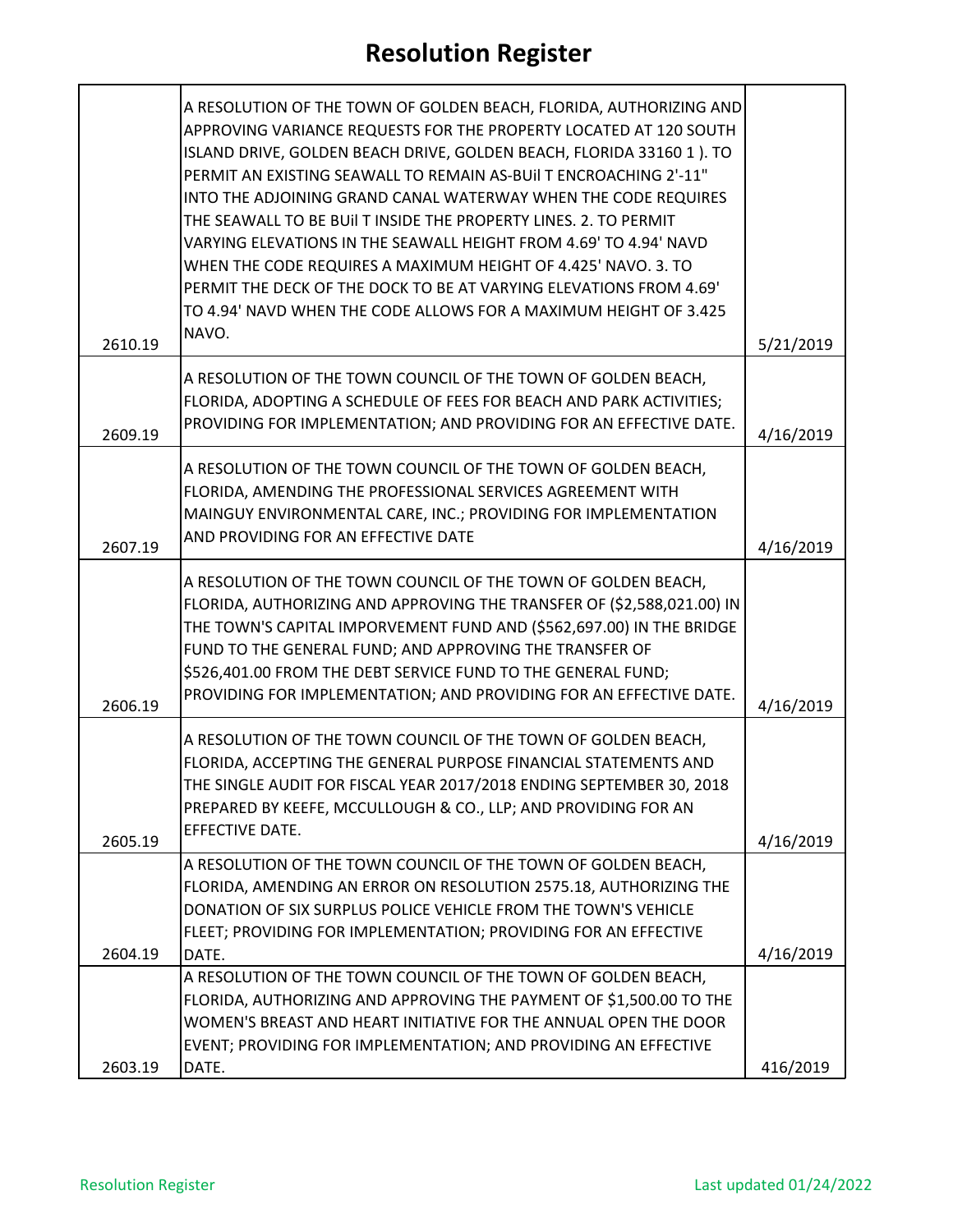|         | A RESOLUTION OF THE TOWN COUNCIL OF THE TOWN OF GOLDEN BEACH,                                                                             |           |
|---------|-------------------------------------------------------------------------------------------------------------------------------------------|-----------|
|         | FLORIDA; APPOINTING A MEMBER TO THE TOWN OF GOLDEN BEACH BUILDING                                                                         |           |
|         | REGULATION ADVISORY BOARD PROVIDING FOR IMPLEMENTATION; AND                                                                               |           |
| 2602.19 | PROVIDING FOR AN EFFECTIVE DATE.                                                                                                          | 4/16/2019 |
|         | A RESOLUTION OF THE TOWN OF GOLDEN BEACH, FLORIDA, AUTHORIZING AND                                                                        |           |
|         | APPROVING VARIANCE REQUESTS FOR THE PROPERTY LOCATED AT 650                                                                               |           |
|         | GOLDEN BEACH DRIVE, GOLDEN BEACH, FLORIDA 33160 1). TO PERMIT A                                                                           |           |
|         | TENNIS COURT TO BE SETBACK FIVE FEET FROM THE FRONT YARD PROPERTY                                                                         |           |
|         | LINE AND ZERO FEET FROM THE SIDE PROPERTY LINE, INSTEAD OF THE 25 FEET<br>FROM THE FRONT PROPERTY LINE AND 10 FEET FROM THE SIDE PROPERTY |           |
|         | LINE, AS REQUIRED BY THE CODE. 2. TO PERMIT A RETRACT ABLE FENCE                                                                          |           |
|         | SYSTEM INSTEAD OF THE MINIMUM 10 FOOT HIGH BLACK OR GREEN                                                                                 |           |
|         | PERMANENT VINYL CLAD FENCE. 3. TO ALLOW FOR A RED CLAY TENNIS COURT                                                                       |           |
|         | MATERIAL TO COUNT TOWARD THE PERVIOUS AREA CALCULATION AT THE                                                                             |           |
|         | SAME RATE OF CALCULATION AS PERVIOUS PAVERS ARE PERMITTED; A RATE                                                                         |           |
|         | OF NOT MORE THAN A 50% CREDIT TOWARD THE PERVIOUS AREA                                                                                    |           |
| 2601.19 | CACULATION.                                                                                                                               | 4/16/2019 |
|         |                                                                                                                                           |           |
|         | A RESOLUTION OF THE TOWN COUNCIL OF THE TOWN OF GOLDEN BEACH,                                                                             |           |
|         | FLORIDA, ACCEPTING THE TOWN CLERK'S CERTIFICATION OF THE RESULTS OF                                                                       |           |
|         | THE FEBRUARY 19, 2019 TOWN ELECTION FOR MAYOR AND TWO TOWN                                                                                |           |
|         | COUNCILMEMBERS, DESIGNATING THE VICE MAYOR; PROVIDING FOR                                                                                 |           |
| 2600.19 | SEVERABILITY; PROVIDING FOR CONFLICT AND PROVIDING AN EFFECTIVE DATE.                                                                     | 2/27/2019 |
|         | A RESOLUTION OF THE TOWN COUNCIL OF THE TOWN OF GOLDEN BEACH,                                                                             |           |
|         | FLORIDA, AUTHORIZING AND APPROVING THE PAYMENT OF \$5,000.00 TO THE                                                                       |           |
|         | DIABETES RESEARCH INSTITUTE FOUNDATION'S LOVE AND HOPE EVENT;                                                                             |           |
|         | PROVIDING FOR IMPLEMENTATION; AND PROVIDING AN EFFECTIVE DATE.                                                                            |           |
| 2599.19 | A RESOLUTION OF THE TOWN COUNCIL OF THE TOWN OF GOLDEN BEACH,                                                                             | 2/27/2019 |
|         | FLORIDA, AUTHORIZING THE PURCHASE AND EQUIPPING OF THREE CHEVROLET                                                                        |           |
|         | TAHOE PPV POLICE VEHICLES AND THE USE OF GENERAL FUNDS TO PURCHASE                                                                        |           |
|         | AND EQUIP THE VEHICLES; PROVIDING FOR IMPLEMENTATION; PROVIDING                                                                           |           |
| 2598.19 | FOR AN EFFECTIVE DATE.                                                                                                                    | 1/22/2019 |
|         | A RESOLUTION OF THE TOWN COUNCIL OF THE TOWN OF GOLDEN BEACH,                                                                             |           |
|         | FLORIDA, APPROVING A MUTUAL AID AGREEMENT BETWEEN THE CITY OF                                                                             |           |
|         | AVENTURA AND THE TOWN OF GOLDEN BEACH; PROVIDING FOR                                                                                      |           |
|         | IMPLEMENTATION; AND PROVIDING FOR AN EFFECTIVE DATE.                                                                                      |           |
| 2597.19 |                                                                                                                                           | 1/22/2019 |
|         | A RESOLUTION OF THE MAYOR AND THE TOWN COUNCIL OF THE TOWN OF<br>GOLDEN BEACH, FLORIDA APPROVING THE AGREEMENT BETWEEN THE                |           |
|         | DEPARTMENT OF HEALTH AND THE TOWN OF GOLDEN BEACH FOR QUALITY                                                                             |           |
|         | WATER TESTING; PROVIDING FOR IMPLEMENTATION AND PROVIDING FOR AN                                                                          |           |
| 2596.19 | EFFECTIVE DATE.                                                                                                                           | 1/22/2019 |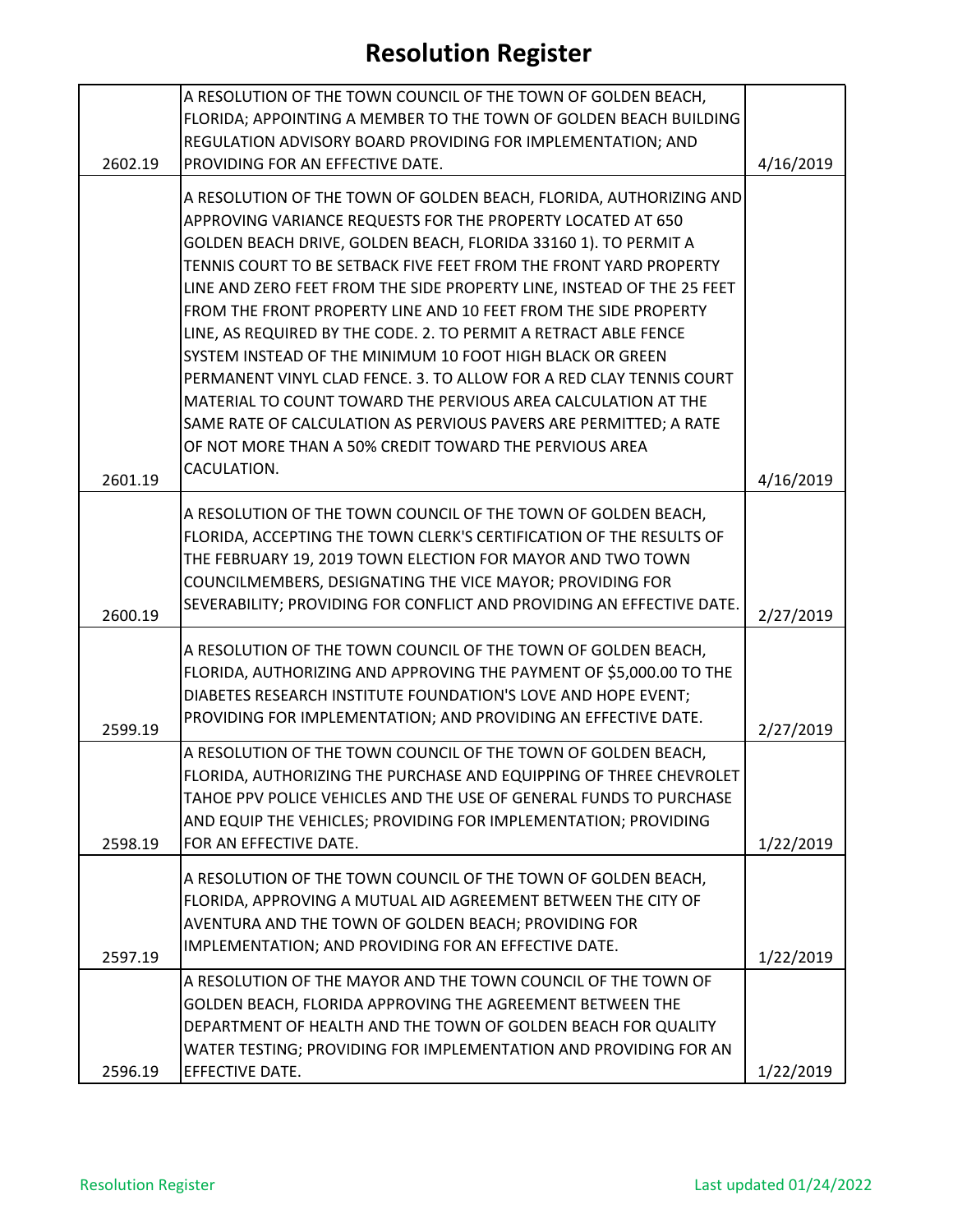|         | A RESOLUTION OF THE TOWN COUNCIL OF THE TOWN OF GOLDEN BEACH,                                                             |            |
|---------|---------------------------------------------------------------------------------------------------------------------------|------------|
|         | FLORIDA, FORMALIZING THE LEGISLATIVE PRIORITES FOR THE 2019 STATE                                                         |            |
|         | LEGISLATIVE SESSION; PROVIDING FOR IMPLEMENTATION; PROVIDING FOR AN                                                       |            |
| 2595.19 | <b>EFFECTIVE DATE.</b>                                                                                                    | 1/22/2019  |
|         |                                                                                                                           |            |
|         | A RESOLUTION OF THE TOWN COUNCIL OF THE TOWN OF GOLDEN BEACH,                                                             |            |
|         | FLORIDA, AUTHORIZING THE LISTING OF NEW PROJECTS ON THE LOCAL                                                             |            |
|         | MITIGATION STRATEGY (LMS) WITH MIAMI DADE COUNTY; PROVIDING FOR                                                           |            |
| 2594.19 | IMPLEMENTATION; PROVIDING FOR AN EFFECTIVE DATE.                                                                          | 1/22/2019  |
|         | A RESOLUTION OF THE TOWN OF GOLDEN BEACH, FLORIDA, AUTHORIZING AND                                                        |            |
|         | APPROVING A VARIANCE REQUEST FOR THE PROPERTY LOCATED AT 616                                                              |            |
|         | NORTH ISLAND DR., GOLDEN BEACH, FLORIDA 33160 TO PERMIT A                                                                 |            |
|         | DECORATIVE ELEMENT TO ENCROACH INTO THE FRONT SETBACK AT 34.6 FEET                                                        |            |
| 2591.19 | INTO THE 35 FOOT FRONT SETBACK ESTABLISHED BY THE TOWN'S CODE.                                                            | 1/22/2019  |
|         |                                                                                                                           |            |
|         | A RESOLUTION OF THE TOWN COUNCIL OF THE TOWN OF GOLDEN BEACH,                                                             |            |
|         | FLORIDA, ADOPTING THE TOWN'S NEW EMPLOYEE MANUAL AS PRESENTED;                                                            |            |
| 2590.18 | PROVIDING FOR IMPLEMENTATION; AND PROVIDING FOR AN EFFECTIVE DATE.                                                        | 11/20/2018 |
|         |                                                                                                                           |            |
|         | A RESOLUTION OF THE TOWN COUNCIL OF THE TOWN OF GOLDEN BEACH,                                                             |            |
|         | FLORIDA, APPROVING AN AGREEMENT WITH THE CITY OF SUNNY ISLES BEACH                                                        |            |
|         | FOR THE MAINTENANCE OF POLICE DEPARTMENT COMPUTERS; AUTHORIZING                                                           |            |
|         | THE MAYOR TO EXECUTE THE AGREEMENT; PROVIDING FOR                                                                         |            |
| 2589.18 | IMPLEMENTATION; AND PROVIDING FOR AN EFFECTIVE DATE.                                                                      | 11/20/2018 |
|         | A RESOLUTION OF THE TOWN COUNCIL OF THE TOWN OF GOLDEN BEACH,                                                             |            |
|         | FLORIDA, AUTHORIZING AND APPROVING THE PAYMENT OF \$2,000.00 TO                                                           |            |
|         | ACHIEVE MIAMI; PROVIDING FOR IMPLEMENTATION; AND PROVIDING AN                                                             |            |
| 2588.18 | EFFECTIVE DATE.                                                                                                           | 11/20/2018 |
|         |                                                                                                                           |            |
|         | A RESOLUTION OF THE TOWN COUNCIL OF THE TOWN OF GOLDEN BEACH,                                                             |            |
|         | FLORIDA, APPROVING A NEW AGREEMENT WITH DAVID T. CASERTA                                                                  |            |
|         | GOVERNMENT RELATIONS, INC. FOR CONSULTING SERVICES FOR THE PERIOD                                                         |            |
|         | BEGINNING OCTOBER 1, 2018 THROUGH SEPTEMBER 30, 2019; PROVIDING                                                           |            |
| 2587.18 | FOR IMPLEMENTATION; AND PROVIDING FOR AN EFFECTIVE DATE.<br>A RESOLUTION OF THE MAYOR AND THE TOWN COUNCIL OF THE TOWN OF | 11/20/2018 |
|         | GOLDEN BEACH, FLORIDA APPROVING THE AGREEMENT BETWEEN THE OFFICE                                                          |            |
|         | OF THE STATE ATTORNEY OF THE ELEVENTH JUDICIAL CIRCUIT OF FLORIDA AND                                                     |            |
|         | THE TOWN OF GOLDEN BEACH; PROVIDING FOR IMPLEMENTATION AND                                                                |            |
| 2586.18 | PROVIDING FOR AN EFFECTIVE DATE.                                                                                          | 11/20/2018 |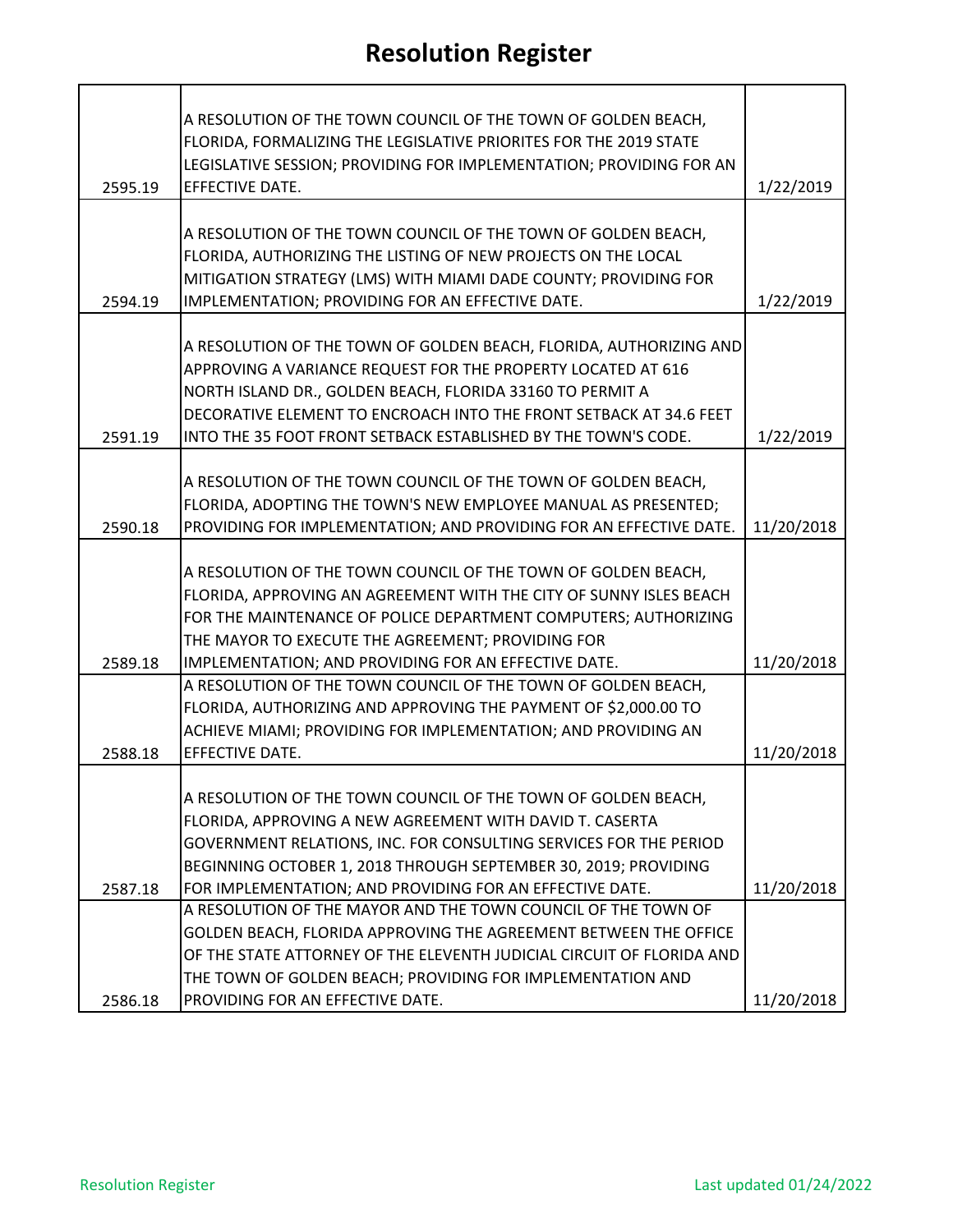|         | A RESOLUTION OF THE TOWN OF GOLDEN BEACH, FLORIDA, AUTHORIZING AND    |            |
|---------|-----------------------------------------------------------------------|------------|
|         | APPROVING A VARIANCE REQUEST FOR THE PROPERTY LOCATED AT 555          |            |
|         | OCEAN BOULEVARD, GOLDEN BEACH, FLORIDA 33160 TO PERMIT EXISTING AIR   |            |
|         | CONDITIONNG EQUIPMENT TO BE REPLACED AT THE EXISTING SETBACK OF 5.0'  |            |
|         | IN LIEU OF THE CURRENT SETBACK REQUIREMENT OF 1 0' BY THE TOWN'S      |            |
| 2585.18 | CODE.                                                                 | 11/20/2018 |
|         |                                                                       |            |
|         | A RESOLUTION OF THE TOWN OF GOLDEN BEACH, FLORIDA, AUTHORIZING AND    |            |
|         | APPROVING A VARIANCE REQUEST FOR THE PROPERTY LOCATED AT 555          |            |
|         | OCEAN BOULEVARD, GOLDEN BEACH, FLORIDA 33160 TO PERMIT AN             |            |
|         | ELEVATOR TOWER TO BE AT 24' IN OVERALL HEIGHT AND CONSTRUCTED         |            |
|         | WITHIN THE SIDE SETBACK OF AN EXISTING HOME AT 9.72' IN LIEU OF A 14' |            |
| 2584.18 | SETBCK AS REQUIRED BY THE TOWN'S CODE                                 | 11/20/2018 |
|         | A RESOLUTION OF THE TOWN COUNCIL OF THE TOWN OF GOLDEN BEACH,         |            |
|         | FLORIDA, ADOPTING A STORMWATER FACILITIES IMPROVEMENT PLAN FOR A      |            |
|         | STATE REVOLVING LOAN FUND PROGRAM; PROVIDING FOR IMPLEMENTATION       |            |
| 2582.18 | AND AN EFFECTIVE DATE.                                                |            |
|         | A RESOLUTION OF THE TOWN COUNCIL OF THE TOWN OF GOLDEN BEACH,         |            |
|         | FLORIDA, APPROVING AND AUTHORIZING WORK BY CRAIG A. SMITH &           |            |
|         | ASSOCIATES, INC. FOR ENGINEERING SERVICES RELATING TO STORMWATER      |            |
|         | IMPROVEMENTS; AUTHORIZING THE MAYOR TO EXECUTE THE AGREEMENT;         |            |
| 2581.18 | PROVIDING FOR IMPLEMENTATION; AND PROVIDING FOR AN EFFECTIVE DATE     | 11/20/2018 |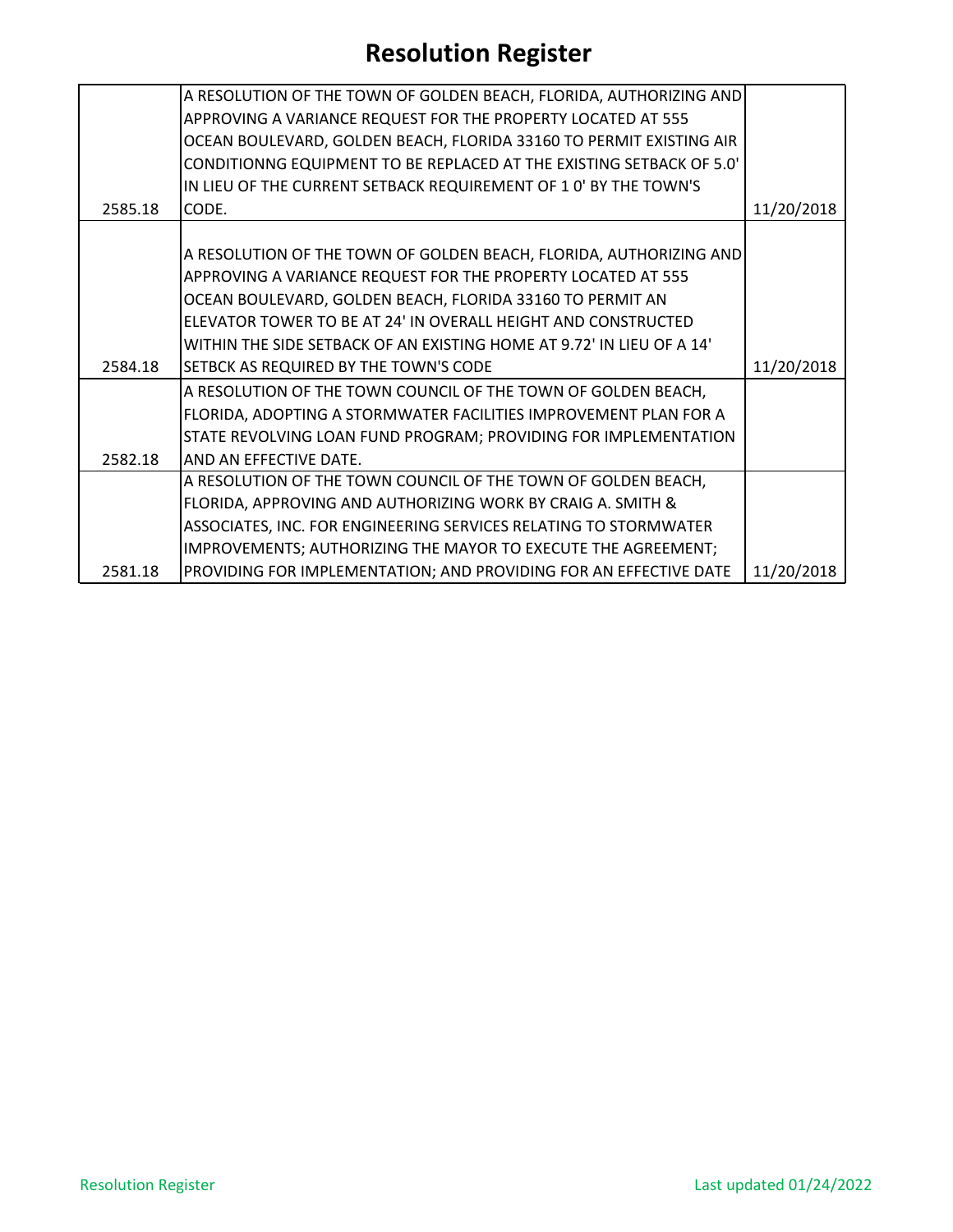|         | A RESOLUTION OF THE TOWN COUNCIL OF THE TOWN OF GOLDEN BEACH,                                                                                                                                  |            |
|---------|------------------------------------------------------------------------------------------------------------------------------------------------------------------------------------------------|------------|
| 2580.18 | FLORIDA, RECOGNIZING CITY GOVERNMENT WEEK OCTOBER 22-28, AND<br><b>ENCOURAGING ALL CITIZENS TO SUPPORT THE CELEBRATION AND</b><br>CORRESPONDING ACTIVITIES.                                    | 10/30/2018 |
|         | A RESOLUTION OF THE TOWN COUNCIL OF THE TOWN OF GOLDEN BEACH,<br>FLORIDA, APPROVING AMENDMENT #3 TO THE 2017-2018 FISCAL YEAR<br>OPERATING BUDGET; PROVIDING FOR IMPLEMENTATION; AND PROVIDING |            |
| 2579.18 | FOR AN EFFECTIVE DATE.                                                                                                                                                                         | 10/30/2018 |
|         |                                                                                                                                                                                                |            |
|         | A RESOLUTION OF THE TOWN COUNCIL OF THE TOWN OF GOLDEN BEACH,<br>FLORIDA, APPROVING A MUTUAL AID AGREEMENT BETWEEN THE VILLAGE OF                                                              |            |
|         | INDIAN CREEK AND THE TOWN OF GOLDEN BEACH; PROVIDING FOR                                                                                                                                       |            |
| 2578.18 | IMPLEMENTATION; AND PROVIDING FOR AN EFFECTIVE DATE.                                                                                                                                           | 10/30/2018 |
|         | A RESOLUTION OF THE TOWN OF GOLDEN BEACH, FLORIDA, APPROVING AN<br>AMENDMENT TO THE TOWN MANAGER'S EMPLOYMENT AGREEMENT<br>ATTACHED AS EXHIBIT "A" TO THIS RESOLUTION; AND PROVIDING FOR AN    |            |
| 2577.18 | <b>EFFECTIVE DATE.</b>                                                                                                                                                                         | 9/27/2018  |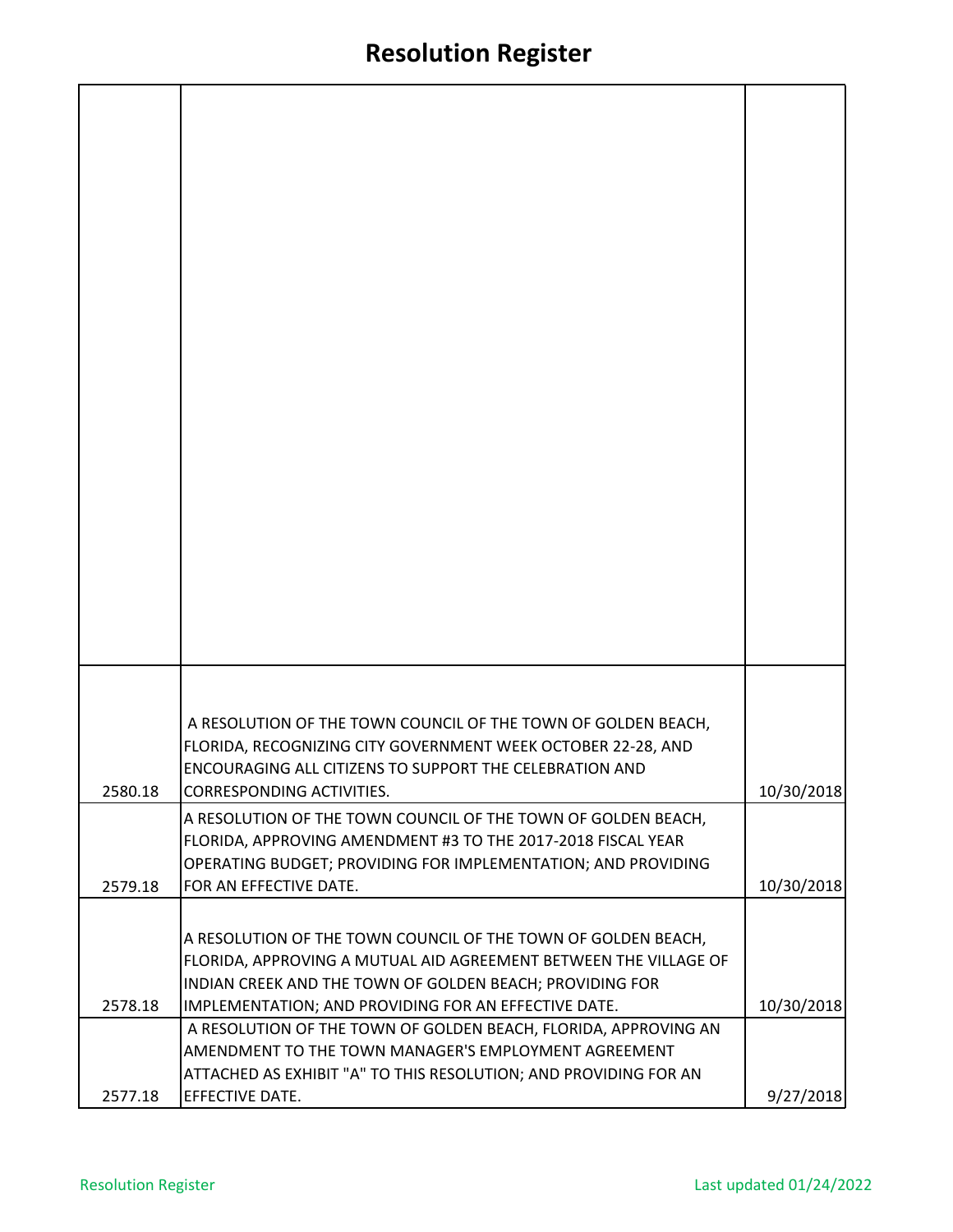|         | A RESOLUTION OF THE TOWN COUNCIL OF THE TOWN OF GOLDEN BEACH,<br>FLORIDA, APPROVING AMENDMENT #1 TO THE 2017-2018 FISCAL YEAR |           |
|---------|-------------------------------------------------------------------------------------------------------------------------------|-----------|
|         | OPERATING BUDGET FOR THE PURPOSES OF AWARDING EMPLOYEE BONUSES<br>AND AMENDING THE ORIGINALLY ADOPTED BUDGET; PROVIDING FOR   |           |
| 2576.18 | IMPLEMENTATION; AND PROVIDING FOR AN EFFECTIVE DATE.                                                                          | 9/27/2018 |
|         | A RESOLUTION OF THE TOWN COUNCIL OF THE TOWN OF GOLDEN BEACH,                                                                 |           |
|         | FLORIDA, AUTHORIZING THE DONATION OF SIX SURPLUS POLICE VEHICLE                                                               |           |
|         | FROM THE TOWN'S VEHICLE FLEET; PROVIDING FOR IMPLEMENTATION;                                                                  |           |
| 2575.18 | PROVIDING FOR AN EFFECTIVE DATE.                                                                                              | 9/27/2018 |
|         | A RESOLUTION OF THE TOWN COUNCIL OF THE TOWN OF GOLDEN BEACH,                                                                 |           |
|         | FLORIDA, APPROVING A MUTUAL AID AGREEMENT BETWEEN THE CITY OF                                                                 |           |
|         | SWEETWATER AND THE TOWN OF GOLDEN BEACH; PROVIDING FOR                                                                        |           |
| 2574.18 | IMPLEMENTATION; AND PROVIDING FOR AN EFFECTIVE DATE.                                                                          | 9/27/2018 |
|         | A RESOLUTION OF THE TOWN COUNCIL OF THE TOWN OF GOLDEN BEACH,                                                                 |           |
|         | FLORIDA, APPROVING A MUTUAL AID AGREEMENT BETWEEN THE TOWN AND                                                                |           |
|         | THE CITY OF MIAMI; PROVIDING FOR IMPLEMENTATION; AND PROVIDING AN                                                             |           |
| 2573.18 | EFFECTIVE DATE.                                                                                                               | 9/27/2018 |
|         |                                                                                                                               |           |
|         | A RESOLUTION OF THE TOWN COUNCIL OF THE TOWN OF GOLDEN BEACH,                                                                 |           |
|         | FLORIDA, ADOPTING THE FINAL BUDGETS FOR THE FISCAL YEAR COMMENCING                                                            |           |
|         | OCTOBER 1, 2018 THROUGH SEPTEMBER 30, 2019 PURSUANT TO FLORIDA                                                                |           |
| 2572.18 | STATUTE 200.065 (TRIM BILL); PROVIDING FOR AN EFFECTIVE DATE.                                                                 | 9/27/2018 |
|         | A RESOLUTION OF THE TOWN COUNCIL OF THE TOWN OF GOLDEN BEACH,                                                                 |           |
|         | FLORIDA, ADOPTING THE FINAL MILLAGE RATE OF THE TOWN OF GOLDEN                                                                |           |
|         | BEACH FOR THE FISCAL YEAR COMMENCING OCTOBER 1, 2018 THROUGH                                                                  |           |
|         | SEPTEMBER 30, 2019 PURSUANT TO FLORIDA STATUTE 200.065 (TRIM BILL);                                                           |           |
| 2571.18 | PROVIDING FOR AN EFFECTIVE DATE.                                                                                              | 9/27/2018 |
|         | A RESOLUTION OF THE TOWN COUNCIL OF THE TOWN OF GOLDEN BEACH,                                                                 |           |
|         | FLORIDA, REAUTHORIZING THE TOWN'S SCHEDULE OF BUILDING PERMIT AND                                                             |           |
|         | PROCESSING FEES; PROVIDING FOR IMPLEMENTATION; AND PROVIDING FOR                                                              |           |
| 2570.18 | AN EFFECTIVE DATE.                                                                                                            | 9/12/2018 |
|         | A RESOLUTION OF THE TOWN COUNCIL OF THE TOWN OF GOLDEN BEACH,                                                                 |           |
|         | FLORIDA, ADOPTING THE TENTATIVE BUDGETS FOR THE FISCAL YEAR<br>COMMENCING OCTOBER 1, 2018 THROUGH SEPTEMBER 30, 2019 PURSUANT |           |
|         | TO FLORIDA STATUTE 200.065 (TRIM BILL); PROVIDING FOR AN EFFECTIVE                                                            |           |
| 2569.18 | DATE.                                                                                                                         | 9/12/2018 |
|         | A RESOLUTION OF THE TOWN COUNCIL OF THE TOWN OF GOLDEN BEACH,                                                                 |           |
|         | FLORIDA, ADOPTING THE PROPOSED MILLAGE RATE OF THE TOWN OF GOLDEN                                                             |           |
|         | BEACH FOR THE FISCAL YEAR COMMENCING OCTOBER 1, 2018 THROUGH                                                                  |           |
|         | SEPTEMBER 30, 2019 PURSUANT TO FLORIDA STATUTE 200.065 (TRIM BILL);                                                           |           |
|         | SETTING A DATE FOR A FINAL PUBLIC HEARING TO ADOPT THE MILLAGE RATE;                                                          |           |
| 2568.18 | PROVIDING FOR AN EFFECTIVE DATE.                                                                                              | 9/12/2018 |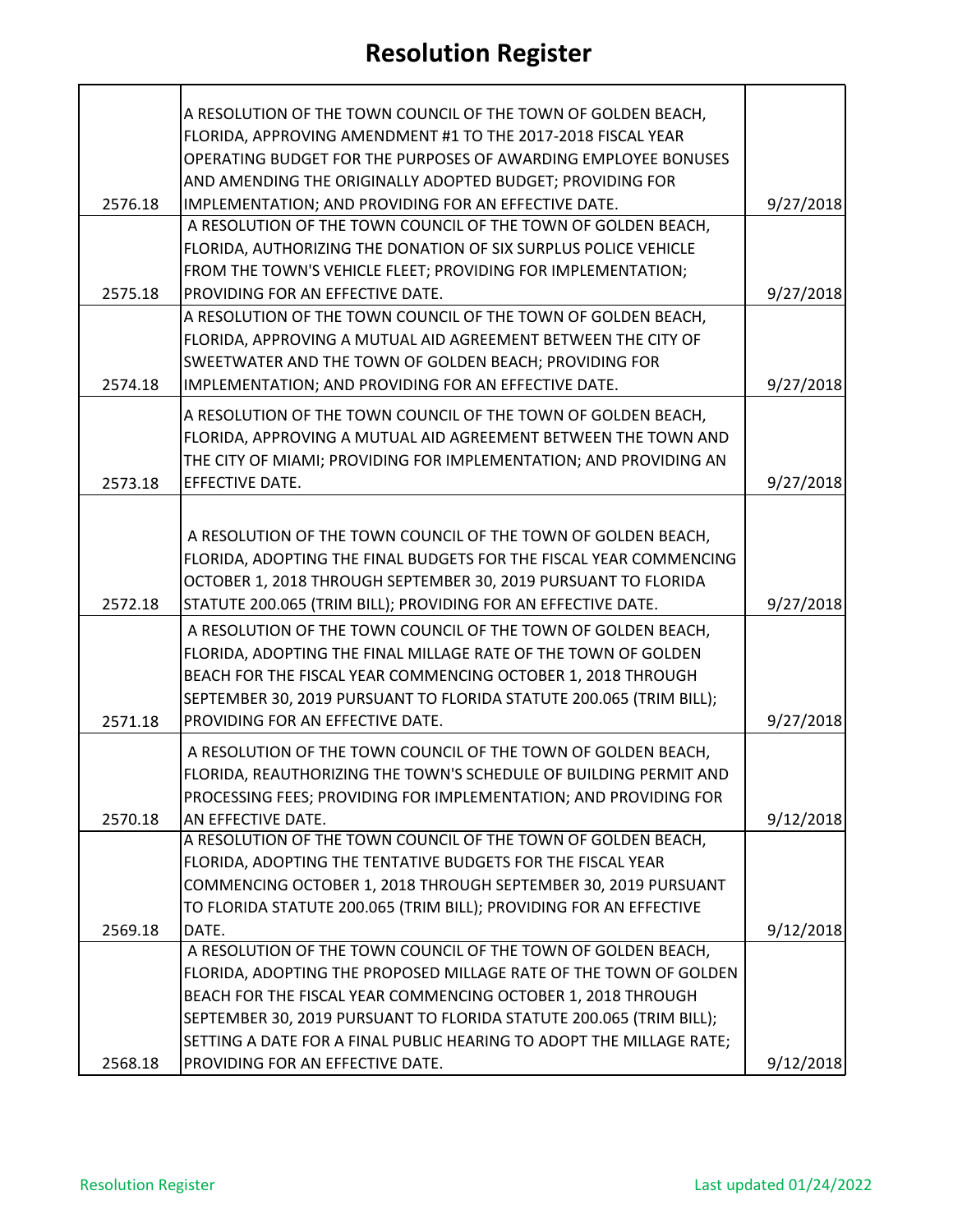|         | A RESOLUTION OF THE TOWN COUNCIL OF THE TOWN OF GOLDEN BEACH,        |           |
|---------|----------------------------------------------------------------------|-----------|
|         | FLORIDA, AUTHORIZING THE SALE OF ONE SURPLUS POLICE VEHICLE FROM THE |           |
|         | TOWN'S VEHICLE FLEET; PROVIDING FOR IMPLEMENTATION; PROVIDING FOR    |           |
| 2567.18 | AN EFFECTIVE DATE.                                                   | 8/21/2018 |
|         | A RESOLUTION OF THE TOWN COUNCIL OF THE TOWN OF GOLDEN BEACH,        |           |
|         | FLORIDA APPROVING A PROPOSAL FROM BEJAR CONSTRUCTION, INC. FOR       |           |
|         | RENOVATION OF THE TOWN'S BEACH FACILITIES; PURSUANT TO SECTION 2-    |           |
|         | 275, SUBSECTION 3 OF THE TOWN'S CODE OF ORDINANCES; PROVIDING FOR    |           |
|         |                                                                      |           |
|         | IMPLEMENTATION; PROVIDING FOR AUTHORIZATION; AND PROVIDING FOR AN    |           |
| 2566.18 | EFFECTIVE DATE.                                                      | 8/21/2018 |
|         | A RESOLUTION OF THE TOWN COUNCIL OF THE TOWN OF GOLDEN BEACH,        |           |
|         | FLORIDA, AUTHORIZING THE PURCHASE AND EQUIPPING OF TWO CHEVROLET     |           |
|         | TAHOE'S ADMINISTRATIVE POLICE VEHICLES AND THE USE OF GENERAL FUNDS  |           |
|         | TO PURCHASE AND EQUIP THE VEHICLES ; PROVIDING FOR IMPLEMENTATION;   |           |
| 2565.18 | PROVIDING FOR AN EFFECTIVE DATE.                                     | 8/21/2018 |
|         | A RESOLUTION OF THE TOWN COUNCIL OF THE TOWN OF GOLDEN BEACH,        |           |
|         | FLORIDA, AUTHORIZING THE PURCHASE AND EQUIPPING OF FIVE CHEVROLET    |           |
|         | TAHOE PPV POLICE VEHICLES AND THE USE OF GENERAL FUNDS TO PURCHASE   |           |
|         | AND EQUIP THE VEHICLES PROVIDING FOR IMPLEMENTATION; PROVIDING FOR   |           |
| 2564.18 | AN EFFECTIVE DATE.                                                   | 8/21/2018 |
|         |                                                                      |           |
|         | A RESOLUTION OF THE TOWN COUNCIL OF THE TOWN OF GOLDEN BEACH,        |           |
|         | FLORIDA, AUTHORIZING THE USE OF LAW ENFORCEMENT TRUST FUND ("LETF")  |           |
|         | MONIES TO PROVIDE FOR ACQUISITION AND TRAINING OF TASER STUN GUNS    |           |
|         |                                                                      |           |
| 2563.18 | PER COLLECTIVE BARGAINING AGREEMENT; PROVIDING FOR                   |           |
|         | IMPLEMENTATION; AND PROVIDING FOR AN EFFECTIVE DATE.                 | 8/21/2018 |
|         | A RESOLUTION OF THE TOWN OF GOLDEN BEACH, FLORIDA, ACCEPTING THE     |           |
|         | BENEFIT PROPOSAL FOR SHORT TERM/LONG TERM DISABILITY INSURANCE, LIFE |           |
|         | AND ACCIDENTAL DEATH AND DISMEMBERMENT INSURANCE SUBMITTED BY        |           |
|         |                                                                      |           |
|         | MUTUAL OF OMAHA INSURANCE; PROVIDING FOR CONDITIONS; PROVIDING       |           |
| 2562.18 | FOR IMPLEMENTATION; AND PROVIDING FOR AN EFFECTIVE DATE.             | 8/21/2018 |
|         | A RESOLUTION OF THE TOWN OF GOLDEN BEACH, FLORIDA, RENEWING THE      |           |
|         | AGREEMENTS FOR A DENTAL INSURANCE AND A VISION INSURANCE PLAN FOR    |           |
|         | THE BENEFIT OF THE TOWN OF GOLDEN BEACH EMPLOYEES AND ELIGIBLE       |           |
|         | DEPENDENTS; PROVIDING FOR IMPLEMENTATION; AND PROVIDING FOR AN       |           |
| 2561.18 | EFFECTIVE DATE.                                                      | 8/21/2018 |
|         |                                                                      |           |
|         | A RESOLUTION OF THE TOWN OF GOLDEN BEACH, FLORIDA, AWARDING A        |           |
|         | COMPREHENSIVE HEALTH INSURANCE PLAN FOR THE BENEFIT OF THE TOWN      |           |
|         | OF GOLDEN BEACH EMPLOYEES AND ELIGIBLE DEPENDENTS; PROVIDING FOR     |           |
| 2560.18 | IMPLEMENTATION; AND PROVIDING FOR AN EFFECTIVE DATE.                 | 8/21/2018 |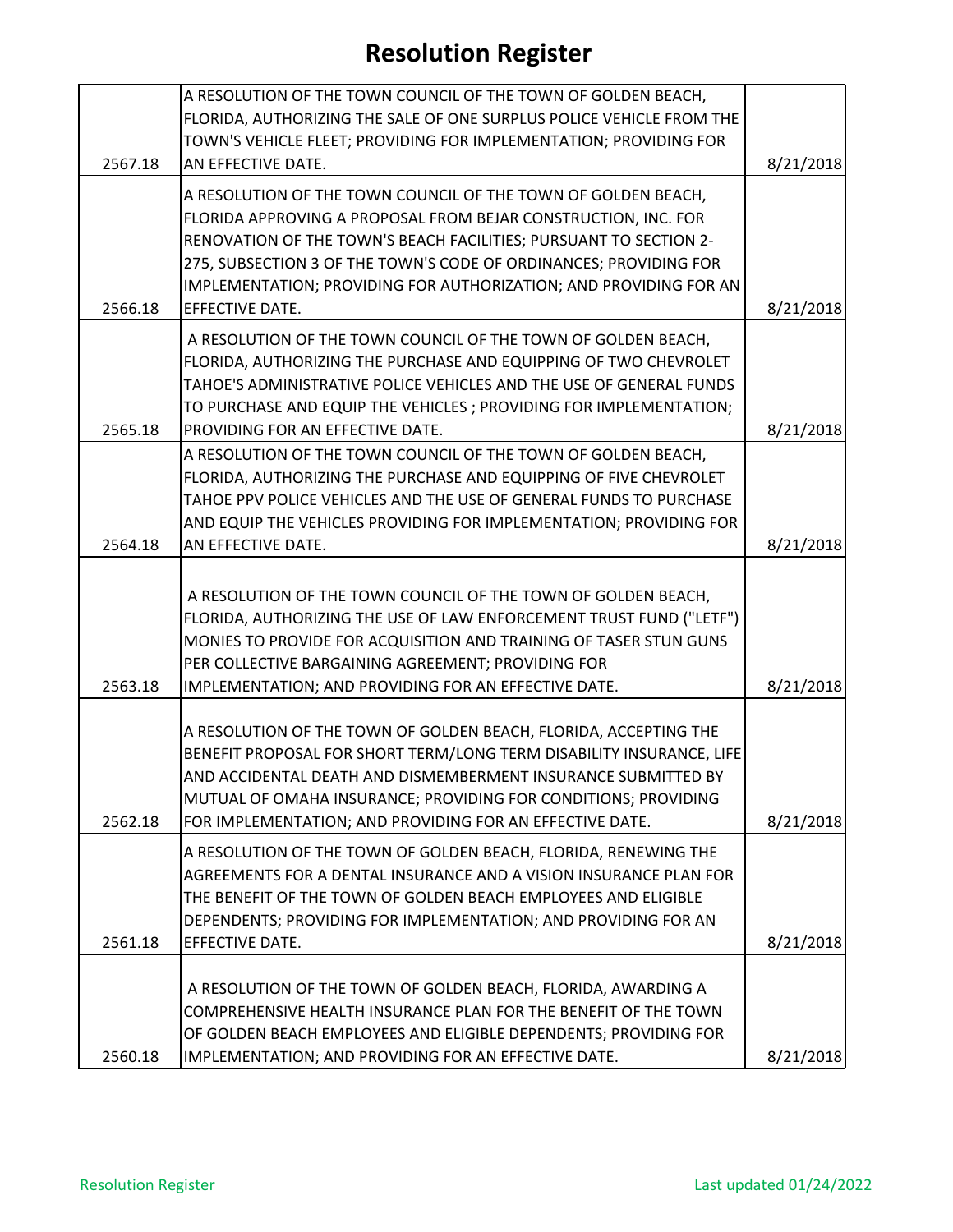|         | A RESOLUTION OF THE TOWN COUNCIL OF THE TOWN OF GOLDEN BEACH,        |           |
|---------|----------------------------------------------------------------------|-----------|
|         | FLORIDA, RATIFYING THE MAXIMUM PROPOSED MILLAGE RATE FOR FIY 2018-   |           |
|         | 2019 THAT WAS TRANSMITTED TO THE PROPERTY APPRAISER OF MIAMI-DADE    |           |
|         | COUNTY PURSUANT TO THE REQUIREMENTS OF FLORIDA STATUTES AND THE      |           |
|         | RULES AND REGULATIONS OF THE DEPARTMENT OF REVENUE OF THE STATE OF   |           |
| 2559.18 | FLORIDA; AND PROVIDING FOR AN EFFECTIVE DATE.                        | 8/21/2018 |
|         | A RESOLUTION OF THE TOWN COUNCIL OF THE TOWN OF GOLDEN BEACH,        |           |
|         | FLORIDA, APPROVING A JOINT PROJECT AGREEMENT WITH THE STATE OF       |           |
|         | FLORIDA DEPARTMENT OF TRANSPORTATION FOR TURF AND LANDSCAPE          |           |
|         | MAINTENANCE; AUTHORIZING THE MAYOR TO EXECUTE THE AGREEMENT;         |           |
|         | AUTHORIZING THE MAYOR AND TOWN MANAGER TO TAKE ALL ACTION            |           |
|         | NEC~SSARY TO IMPLEMENT THE AGREEMENT; PROVIDING FOR AN EFFECTIVE     |           |
| 2557.18 | DATE.                                                                | 8/21/2018 |
|         | A RESOLUTION OF THE TOWN COUNCIL OF THE TOWN OF GOLDEN BEACH,        |           |
|         | FLORIDA, ACCEPTING THE GENERAL PURPOSE FINANCIAL STATEMENTS AND      |           |
|         | THE SINGLE AUDIT FOR FISCAL YEAR 2016/2017 ENDING SEPTEMBER 30, 2017 |           |
|         | PREPARED BY KEEFE, MCCULLOUGH & CO., LLP; AND PROVIDING FOR AN       |           |
| 2556.18 | EFFECTIVE DATE.                                                      | 5/15/2018 |
|         | A RESOLUTION OF THE TOWN COUNCIL OF THE TOWN OF GOLDEN BEACH,        |           |
|         | FLORIDA ("TOWN"), AUTHORIZING A MEMORANDUM OF UNDERSTANDING          |           |
|         | BETWEEN THE TOWN AND THE FLORIDA STATE LODGE, FRATERNAL ORDER OF     |           |
|         | POLICE; AUTHORIZING THE TOWN MAYOR TO SIGN THE MEMORANDUM OF         |           |
|         | UNDERSTANDING ON BEHALF OF THE TOWN; PROVIDING FOR                   |           |
|         | IMPLEMENTATION OF THE MEMORANDUM OF UNDERSTANDING; AND               |           |
| 2555.18 | PROVIDING FOR AN EFFECTIVE DATE.                                     | 4/17/2018 |
|         | A RESOLUTION OF THE TOWN COUNCIL OF THE TOWN OF GOLDEN BEACH,        |           |
|         | FLORIDA, AUTHORIZING THE PURCHASE AND EQUIPPING OF FOUR CHEVROLET    |           |
|         | TAHOE PPV POLICE VEHICLES AND THE USE OF GENERAL FUNDS TO PURCHASE   |           |
|         | AND EQUIP THE VEHICLES PROVIDING FOR IMPLEMENTATION; PROVIDING FOR   |           |
| 2554.18 | AN EFFECTIVE DATE.                                                   | 4/13/2018 |
|         |                                                                      |           |
|         | A RESOLUTION OF THE TOWN OF GOLDEN BEACH, FLORIDA, APPROVING AND     |           |
|         | AUTHORIZING A RELEASE AND SETTLEMENT AGREEMENT BETWEEN THE           |           |
|         | TOWN, ZURICH AMERICAN INSURANCE COMPANY, AIG PROPERTY CASUALTY       |           |
|         | COMPANY AND METRO EQUIPMENT SERVICE, INC.; AUTHORIZING THE MAYOR     |           |
| 2553.18 | TO EXECUTE THE SETTLEMENT AGREEMENT; PROVIDING FOR                   |           |
|         | IMPLEMENTATION; AND PROVIDING FOR AN EFFECTIVE DATE.                 | 3/13/2018 |
|         | A RESOLUTION OF THE TOWN COUNCIL OF THE TOWN OF GOLDEN BEACH,        |           |
|         | FLORIDA, AUTHORIZING THE SURPLUS OF A 2015 POLARIS 570 SPORTSMAN     |           |
|         | FROM THE GOLDEN BEACH POLICE DEPARTMENT ; PROVIDING FOR              |           |
| 2552.18 | IMPLEMENTATION; PROVIDING FOR AN EFFECTIVE DATE.                     | 3/13/2018 |
|         |                                                                      |           |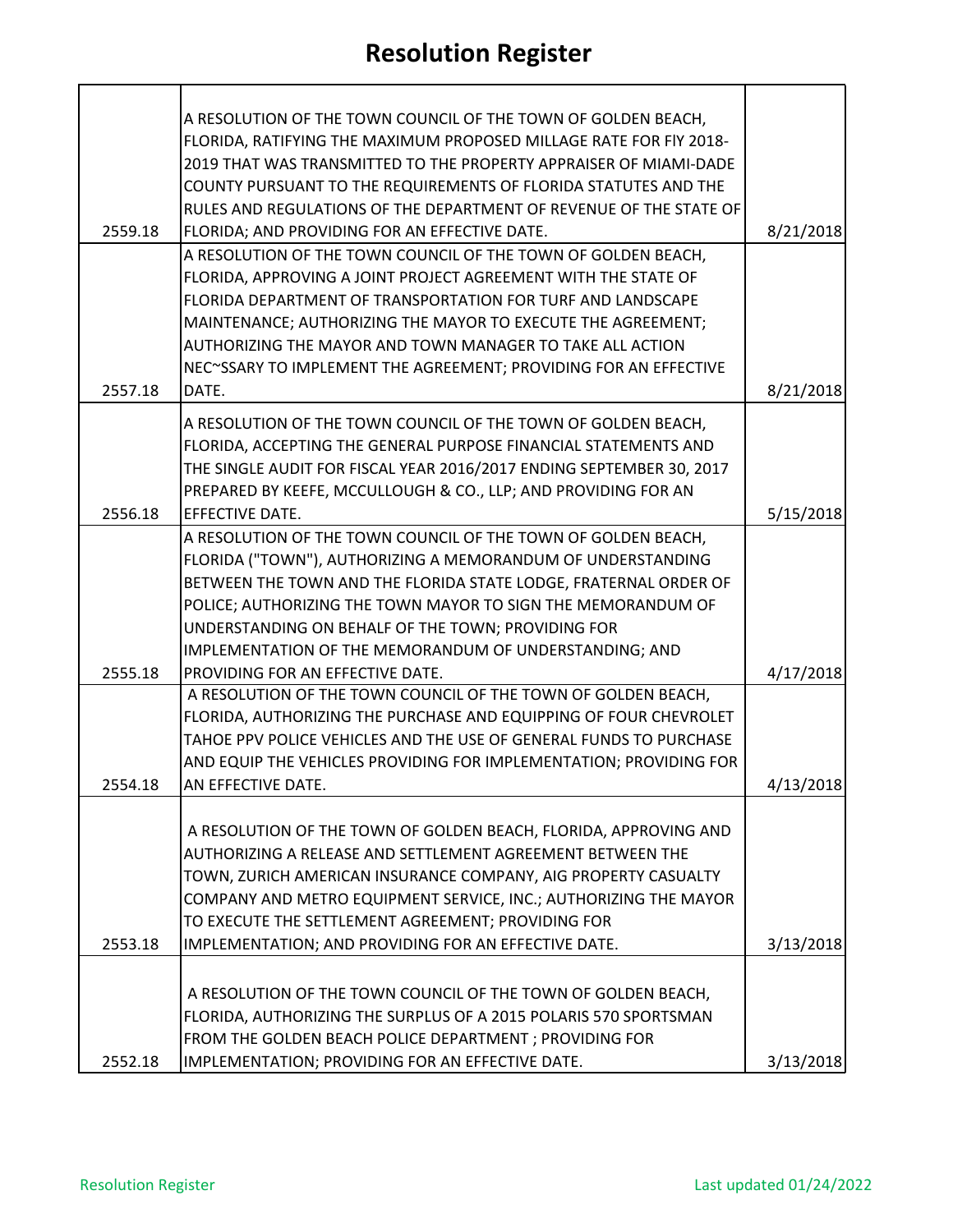|         | A RESOLUTION OF THE TOWN COUNCIL OF THE TOWN OF GOLDEN BEACH,       |           |
|---------|---------------------------------------------------------------------|-----------|
|         | FLORIDA, AUTHORIZING AND APPROVING THE PAYMENT OF \$5,000.00 TO THE |           |
|         | DIABETES RESEARCH INSTITUTE FOUNDATION'S LOVE AND HOPE EVENT;       |           |
| 2551.18 | PROVIDING FOR IMPLEMENTATION; AND PROVIDING AN EFFECTIVE DATE.      | 3/13/2018 |
|         | A RESOLUTION OF THE TOWN COUNCIL OF THE TOWN OF GOLDEN BEACH,       |           |
|         | FLORIDA, AUTHORIZING AND APPROVING THE PAYMENT OF \$5,000 TO THE    |           |
|         | ALONZO AND TRACY MOURNING PTSA; PROVIDING FOR IMPLEMENTATION;       |           |
| 2550.18 | PROVIDING FOR AN EFFECTIVE DATE.                                    | 3/13/2018 |
|         |                                                                     |           |
|         |                                                                     |           |
|         | A RESOLUTION OF THE TOWN COUNCIL OF THE TOWN OF GOLDEN BEACH,       |           |
|         | FLORIDA, AUTHORIZING THE USE OF LAW ENFORCEMENT TRUST FUND (LETF)   |           |
|         | MONIES TO MAKE A \$5,000 CONTRIBUTION TO TEACH FOR AMERICA (TFA);   |           |
| 2549.18 | PROVIDING FOR IMPLEMENTATION; PROVIDING FOR AN EFFECTIVE DATE.      | 3/13/2018 |
|         | A RESOLUTION OF THE TOWN COUNCIL OF THE TOWN                        |           |
|         | OF GOLDEN BEACH, FLORIDA, APPROVING                                 |           |
|         | AMENDMENT #1 TO THE 2017-2018 FISCAL YEAR                           |           |
|         | OPERATING BUDGET; PROVIDING FOR                                     |           |
|         | IMPLEMENTATION; AND PROVIDING FOR AN                                |           |
| 2548.18 | <b>EFFECTIVE DATE.</b>                                              | 2/20/2018 |
|         | A RESOLUTION OF THE TOWN COUNCIL OF THE TOWN                        |           |
|         | OF GOLDEN BEACH, FLORIDA APPROVING A                                |           |
|         | PROPOSAL FROM BEJAR CONSTRUCTION, INC. FOR                          |           |
|         | REPAIRS AND IMPROVEMENTS TO THE TOWN'S ENTRY                        |           |
|         | FEATURE; PROVIDING FOR A WAIVER OF COMPETITIVE                      |           |
|         | BIDDING PROCEDURES; PROVIDING FOR                                   |           |
|         | IMPLEMENTATION; PROVIDING FOR AUTHORIZATION;                        |           |
| 2546.18 | AND PROVIDING FOR AN EFFECTIVE DATE                                 | 2/20/2018 |
|         |                                                                     |           |
|         | A RESOLUTION OF THE TOWN COUNCIL OF THE TOWN                        |           |
|         | OF GOLDEN BEACH, FLORIDA APPROVING A                                |           |
|         | PROPOSAL FROM BEJAR CONSTRUCTION, INC. FOR                          |           |
|         | RENOVATION OF THE TOWN'S BEACH PAVILION;                            |           |
|         | PROVIDING FOR A WAIVER OF COMPETITIVE BIDDING                       |           |
|         | PROCEDURES; PROVIDING FOR IMPLEMENTATION;                           |           |
|         | PROVIDING FOR AUTHORIZATION; AND PROVIDING                          |           |
| 2545.18 | FOR AN EFFECTIVE DATE.                                              | 2/20/2018 |
|         |                                                                     |           |
|         | A RESOLUTION OF THE TOWN OF GOLDEN BEACH, FLORIDA, APPROVING AND    |           |
|         | AUTHORIZING THE PURCHASE OF PARK EQUIPMENT FOR TWEDDLE PARK;        |           |
| 2544.18 | PROVIDING FOR AUTHORIZATION; AND PROVIDING FOR AN EFFECTIVE DATE    | 2/20/2018 |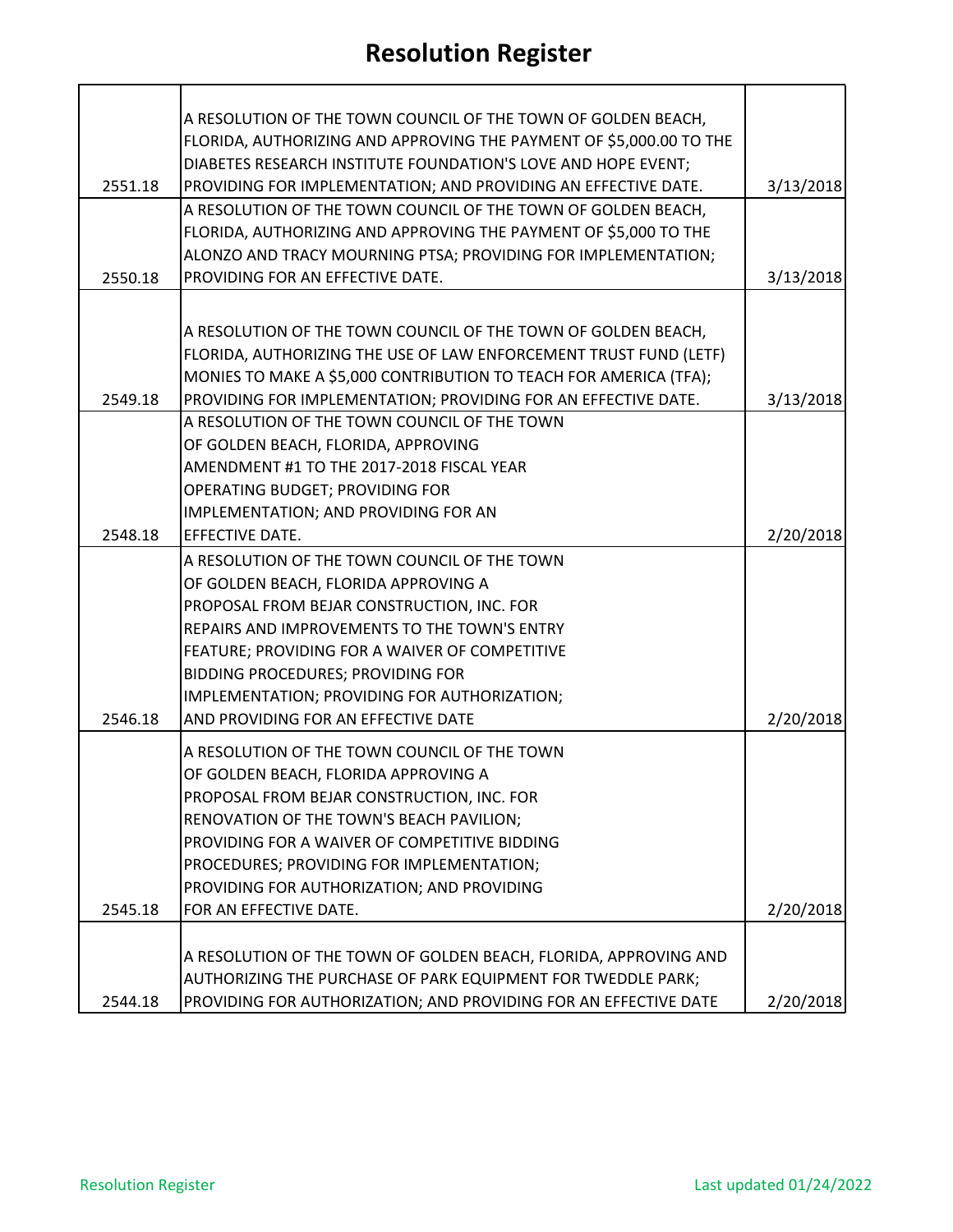|         | A RESOLUTION OF THE TOWN OF GOLDEN BEACH, FLORIDA, ESTABLISHING A    |           |
|---------|----------------------------------------------------------------------|-----------|
|         | RETIREMENT HEALTH SAVINGS PROGRAM FOR EMPLOYEES TO ASSIST WITH       |           |
|         | MEDICAL EXPENSES UPON RETIREMENT; AUTHORIZING MATCH FUNDING AND      |           |
|         | THE USE OF LEAVE BENEFITS; AUTHORIZING TOWN OFFICIALS TO TAKE ALL    |           |
|         | ACTIONS NECESSARY TO OFFER A RETIREMENT HEALTH SAVINGS PROGRAM;      |           |
|         | AUTHORIZING THE EXPENDITURE OF BUDGETED FUNDS; AND PROVIDING FOR     |           |
| 2543.18 | AN EFFECTIVE DATE                                                    | 1/23/2018 |
|         | A RESOLUTION OF THE TOWN COUNCIL OF THE TOWN OF GOLDEN BEACH,        |           |
|         | FLORIDA APPROVING AN LED LIGHTING AGREEMENT WITH FLORIDA POWER       |           |
|         | AND LIGHT COMPANY IN AN AMOUNT NOT TO EXCEED \$68,481.00; PROVIDING  |           |
|         | FOR AUTHORIZATION; PROVIDING FOR IMPLEMENTATION; AND PROVIDING       |           |
| 2542.18 | FOR AN EFFECTIVE DATE.                                               | 1/23/2018 |
|         | A RESOLUTION OF THE TOWN COUNCIL OF THE TOWN OF GOLDEN BEACH,        |           |
|         | FLORIDA APPROVING AN LED LIGHTING AGREEMENT WITH FLORIDA POWER       |           |
|         | AND LIGHT COMPANY IN AN AMOUNT NOT TO EXCEED \$16,300.00; PROVIDING  |           |
|         | FOR AUTHORIZATION; PROVIDING FOR IMPLEMENTATION; AND PROVIDING       |           |
| 2541.18 | FOR AN EFFECTIVE DATE.                                               | 1/23/2018 |
|         |                                                                      |           |
|         | A RESOLUTION OF THE TOWN COUNCIL OF THE TOWN OF GOLDEN BEACH,        |           |
|         | FLORIDA APPROVING A STREET LIGHTING AGREEMENT WITH FLORIDA POWER     |           |
|         | AND LIGHT COMPANY; PROVIDING FOR AUTHORIZATION; PROVIDING FOR        |           |
| 2540.18 | IMPLEMENTATION; AND PROVIDING FOR AN EFFECTIVE DATE.                 | 1/23/2018 |
|         | A RESOLUTION OF THE TOWN COUNCIL OF THE TOWN OF GOLDEN BEACH,        |           |
|         | FLORIDA, AUTHORIZING THE USE OF FORFEITED ASSETS FOR THE PURCHASE OF |           |
|         | NEW DIGITAL CAMERAS FOR OUR CLOSED CIRCUIT TELEVISION (CCTV)         |           |
|         | SECURITY CAMERA SYSTEM AND BREAKAWAY ARMS TO BE USED BY THE          |           |
|         | TOWN'S POLICE DEPARTMENT; PROVIDING FOR IMPLEMENTATION;              |           |
| 2539.18 | PROVIDING FOR AN EFFECTIVE DATE.                                     | 1/23/2018 |
|         |                                                                      |           |
|         | A RESOLUTION OF THE TOWN OF GOLDEN BEACH, FLORIDA, AUTHORIZING AND   |           |
|         | APPROVING A CHANGE ORDER TO THE CONTRACT BETWEEN THE TOWN OF         |           |
|         | GOLDEN BEACH AND BEJAR CONSTRUCTION, INC.; PROVIDING FOR             |           |
| 2538.18 | IMPLEMENTATION; AND PROVIDING FOR AN EFFECTIVE DATE.                 | 1/23/2018 |
|         |                                                                      |           |
|         | A RESOLUTION OF THE TOWN COUNCIL OF THE TOWN OF GOLDEN BEACH,        |           |
|         | FLORIDA, AUTHORIZING AND APPROVING THE PAYMENT OF \$2,000.00 TO BEST |           |
|         | BUDDIES INTERNATIONAL ON BEHALF OF THE TOWN OF GOLDEN BEACH 5K       |           |
|         | RACE COMMITTEE; PROVIDING FOR IMPLEMENTATION; AND PROVIDING AN       |           |
| 2537.18 | <b>EFFECTIVE DATE.</b>                                               | 1/23/2018 |

 $\mathbf{r}$ 

h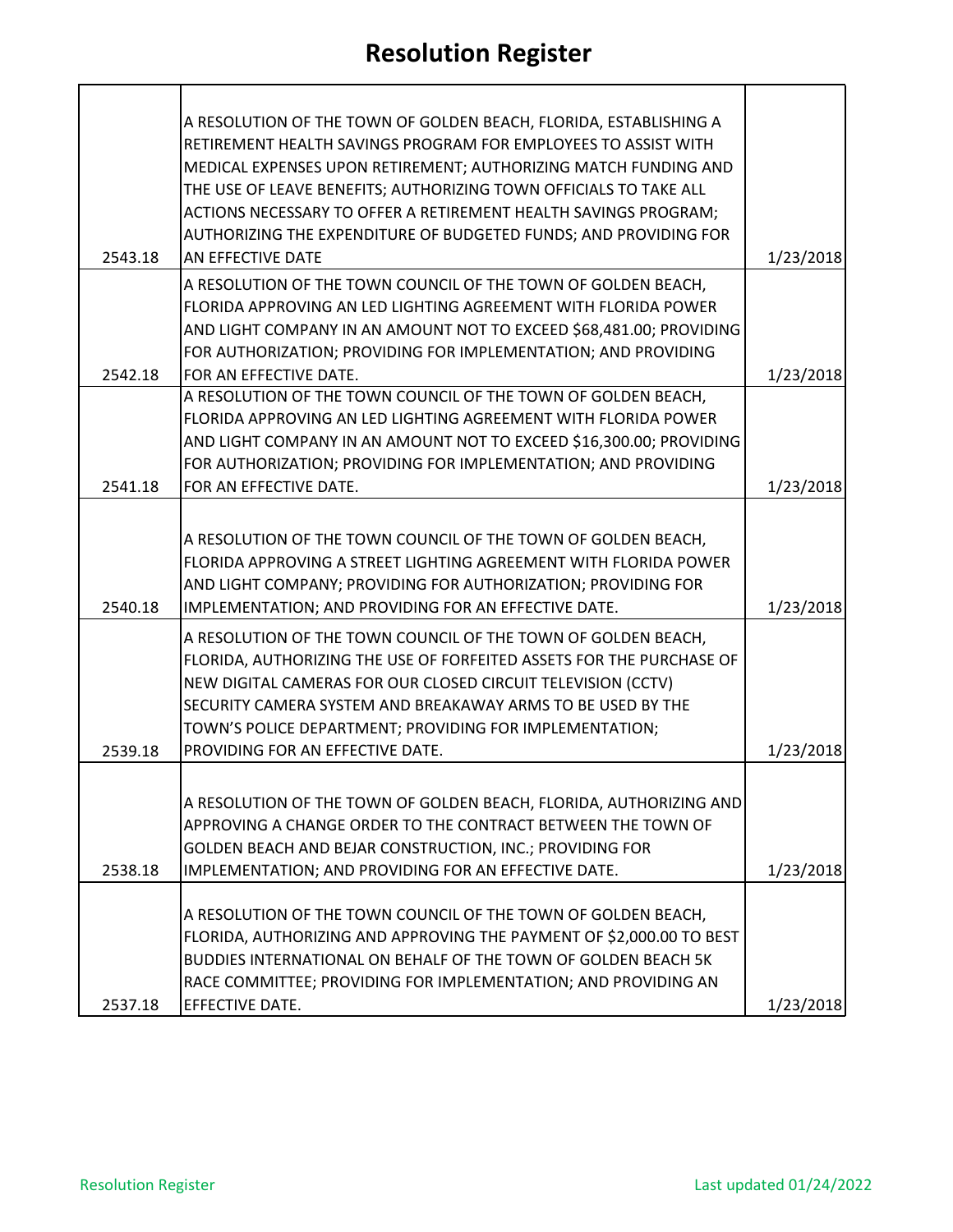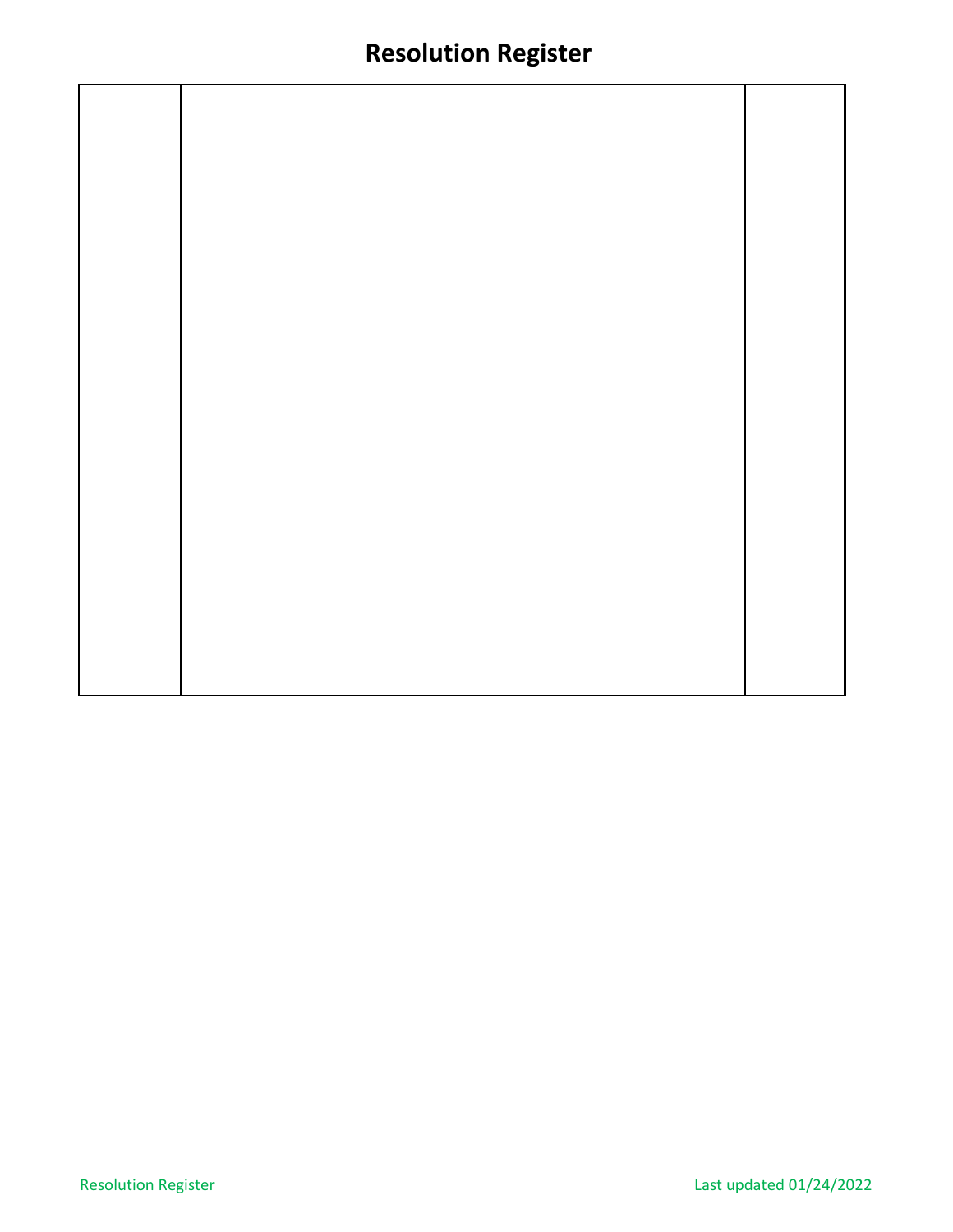|         | A RESOLUTION OF THE TOWN OF GOLDEN BEACH, FLORIDA, AUTHORIZING AND                                     |            |
|---------|--------------------------------------------------------------------------------------------------------|------------|
|         | APPROVING VARIANCE REQUESTS FOR THE PROPERTY LOCATED AT 407                                            |            |
|         | OCEAN BOULEVARD, GOLDEN BEACH, FLORIDA 33160 1). TO PERMIT AN                                          |            |
|         | ARCHITECTURAL WINDOW ELEMENT FEATURE WHICH IS NOT LISTED IN THE                                        |            |
|         | CODE TO PROJECT INTO THE SIDE YARD SETBACK FROM THE SECOND FLOOR.                                      |            |
|         | 2 TO PERMIT AN EXEMPTION FROM THE TOWN'S CODE REQUIREMENT TO                                           |            |
|         | INCREASE THE SIDE SETBACKS ALONG TWO THIRDS OF THE LENGTH OF                                           |            |
|         | THE SECOND STORY BY ONE FOOT FOR EACH ONE FOOT OF BUILDING HEIGHT                                      |            |
|         | ABOVE THE FIRST 18 FEET. 3. TO PERMIT A SMALL JACUZZI AND COLD-WATER                                   |            |
|         | PLUNGE POOL AREA TO BE LOCATED ON THE HIGHEST ROOF DECK WHICH IS                                       |            |
|         | NOT ALLOWED BY THE CODE. 4. TO PERMIT A FRONT PROPERTY DRIVEWAY                                        |            |
|         | GATE TO BE LOCATED LESS THAN 18 FEET FROM A1A/ OCEAN BOULEVARD.                                        |            |
|         | 5. TO PERMIT A ROOFTOP ELEVATOR AND VESTIBULE OVERRIDE NOT TO                                          |            |
|         | EXCCED 110 SQUARE FEET. 6. TO ALLOW THE GARAGE/GUEST HOUSE                                             |            |
|         | STRUCTURE TO BE EXEMPT FROM THE REQUIRED SIDE SETBACK REQUIREMENT                                      |            |
|         | AFTER 18 FEET IN HEIGHT. 7. TO PERMIT THE GARAGE/GUEST HOUSE SIDE                                      |            |
| 2536.17 | SETBACK TO BE AT 7.5 FEET INSTEAD OF 10 FEET OUTLINED IN THE CODE.                                     |            |
|         | A RESOLUTION OF THE TOWN COUNCIL OF THE TOWN OF GOLDEN BEACH,                                          |            |
|         | FLORIDA, AUTHORIZING THE ENGAGEMENT OF KLUGER, KAPLAN, SILVERMAN,                                      |            |
|         | KATZEN & LEVINE, P.L. AS SPECIAL COUNSEL TO THE TOWN IN CONNECTION                                     |            |
|         | WITH CODE VIOLATIONS 416 GOLDEN BEACH DRIVE; PROVIDING FOR                                             |            |
| 2535.17 | IMPLEMENTATION AND AN EFFECTIVE DATE.                                                                  | 11/21/2017 |
|         | A RESOLUTION OF THE TOWN COUNCIL OF THE TOWN OF GOLDEN BEACH,                                          |            |
|         | FLORIDA, AMENDING THE TOWN'S SCHEDULE OF BUILDING PERMIT AND                                           |            |
|         | PROCESSING FEES; PROVIDING FOR IMPLEMENTATION; AND PROVIDING FOR                                       |            |
| 2534.17 | AN EFFECTIVE DATE.                                                                                     | 11/21/2017 |
|         |                                                                                                        |            |
|         | A RESOLUTION OF THE TOWN COUNCIL OF THE TOWN OF GOLDEN BEACH,                                          |            |
|         | FLORIDA URGING THE FLORIDA CONGRESSIONAL DELEGATION TO SUPPORT                                         |            |
|         | LEGISLATION THAT RETAINS FEDERAL INCOME TAX DEDUCTIONS FOR INTEREST                                    |            |
|         | PAID ON DEBT SECURED BY A FIRST OR SECOND HOME AND PROPERTY TAXES;                                     |            |
|         | PROVIDING FOR AUTHORIZATION; PROVIDING FOR TRANSMITTAL; AND<br><b>PROVIDING FOR AN EFFECTIVE DATE.</b> |            |
| 2533.17 | A RESOLUTION OF THE TOWN COUNCIL OF THE TOWN OF GOLDEN BEACH,                                          | 11/21/2017 |
|         | FLORIDA ("TOWN), AUTHORIZING A MEMORANDUM OF UNDERSTANDING                                             |            |
|         | BETWEEN THE TOWN AND THE FLORIDA STATE LODGE, FRATERNAL ORDER OF                                       |            |
|         | POLICE; AUTHORIZING THE TOWN MAYOR TO SIGN THE MEMORANDUM OF                                           |            |
|         | UNDERSTANDING ON BEHALF OF THE TOWN; PROVIDING FOR                                                     |            |
|         | IMPLEMENTATION OF THE MEMORANDUM OF UNDERSTANDING; AND                                                 |            |
| 2532.17 | PROVIDING FOR AN EFFECTIVE DATE.                                                                       | 11/21/2017 |

 $\sqrt{ }$ 

 $\overline{\phantom{a}}$ 

 $\overline{1}$ 

 $\mathsf{l}$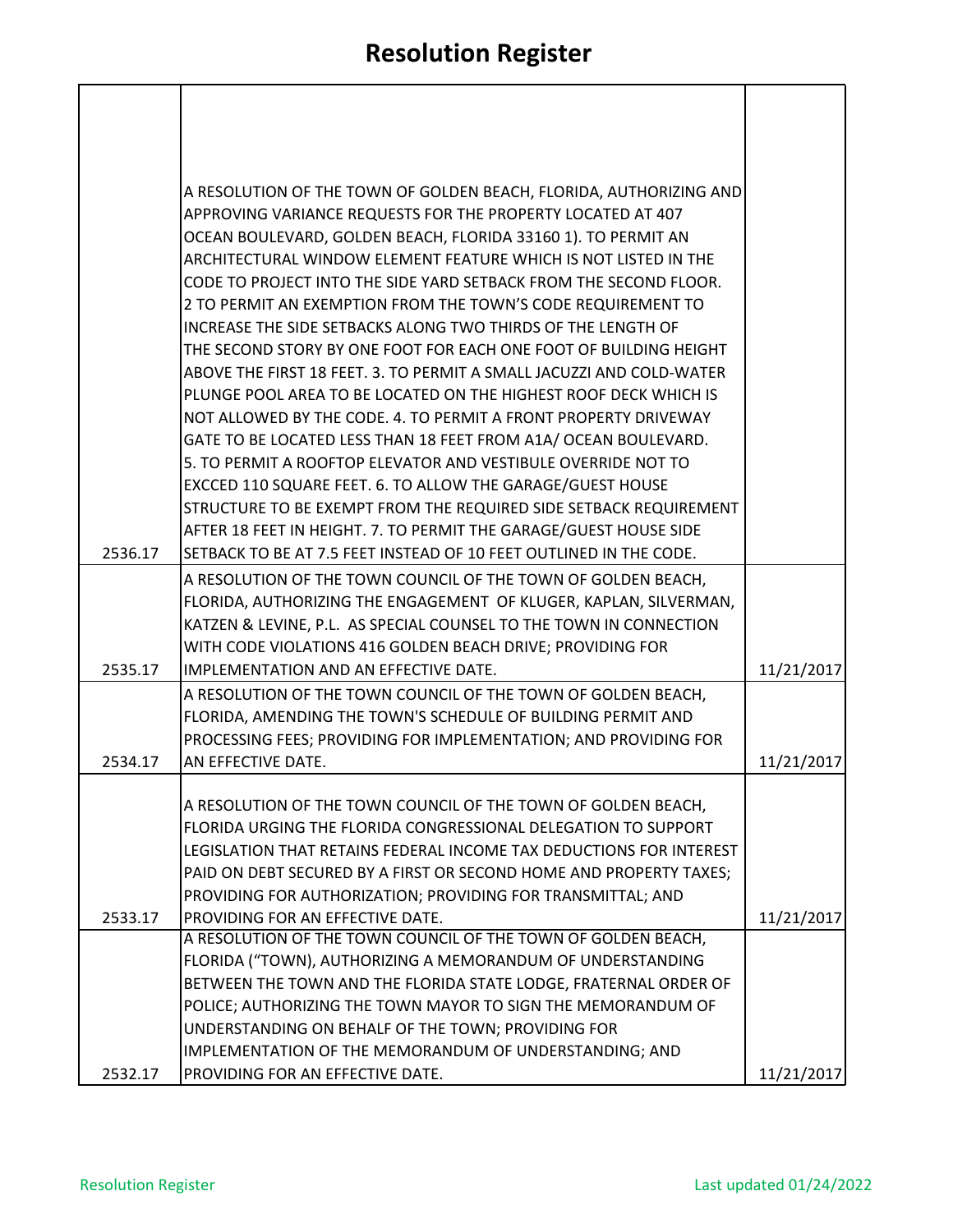| 2531.17 | A RESOLUTION OF THE MAYOR AND THE TOWN COUNCIL OF THE TOWN OF<br>GOLDEN BEACH, FLORIDA APPROVING THE AGREEMENT BETWEEN THE OFFICE<br>OF THE STATE ATTORNEY OF THE ELEVENTH JUDICIAL CIRCUIT OF FLORIDA AND<br>THE TOWN OF GOLDEN BEACH; PROVIDING FOR IMPLEMENTATION AND<br>PROVIDING FOR AN EFFECTIVE DATE.               | 11/21/2017 |
|---------|----------------------------------------------------------------------------------------------------------------------------------------------------------------------------------------------------------------------------------------------------------------------------------------------------------------------------|------------|
| 2530.17 | A RESOLUTION OF THE TOWN COUNCIL OF THE TOWN OF GOLDEN BEACH,<br>FLORIDA, APPROVING AMENDMENT #1 TO THE 2016-2017 FISCAL YEAR<br>OPERATING BUDGET FOR THE PURPOSES OF AWARDING EMPLOYEE BONUSES<br>AND AMENDING THE ORIGINALLY ADOPTED BUDGET; PROVIDING FOR<br>IMPLEMENTATION; AND PROVIDING FOR AN EFFECTIVE DATE.       | 10/17/2017 |
|         | A RESOLUTION OF THE TOWN COUNCIL OF THE TOWN OF GOLDEN BEACH,<br>FLORIDA APPROVING PAYMENT OF AN INVOICE FROM A. FALERO<br>DISTRIBUTORS INC. FOR DEBRIS HAULING SERVICES DUE TO HURRICANE<br>IRMA; PROVIDING FOR A WAIVER OF COMPETITIVE BIDDING PROCEDURES;<br>PROVIDING FOR IMPLEMENTATION; PROVIDING FOR AUTHORIZATION; |            |
| 2529.17 | AND PROVIDING FOR AN EFFECTIVE DATE.                                                                                                                                                                                                                                                                                       | 10/17/2017 |
| 2528.17 | A RESOLUTION OF THE TOWN COUNCIL OF THE TOWN OF GOLDEN BEACH,<br>FLORIDA, AUTHORIZING THE SURPLUS OF A 2016 POLARIS 900 RANGER FROM<br>THE GOLDEN BEACH POLICE DEPARTMENT; PROVIDING FOR<br>IMPLEMENTATION; PROVIDING FOR AN EFFECTIVE DATE.                                                                               | 10/17/2017 |
|         | A RESOLUTION OF THE TOWN COUNCIL OF THE TOWN OF GOLDEN BEACH,<br>FLORIDA, AMENDING RESOLUTION 2499.17 TO ALLOW FOR ADDITIONAL<br>EXPENSES FOR THE ACQUISITION AND INSTALLATION OF AN AUTOMATED<br>ENTRY GATE SYSTEM; PROVIDING FOR AUTHORIZATION; PROVIDING FOR                                                            |            |
| 2527.17 | IMPLEMENTATION; AND AN EFFECTIVE DATE.<br>A RESOLUTION OF THE TOWN COUNCIL OF THE TOWN OF GOLDEN BEACH,<br>FLORIDA APPROVING PAYMENT OF INVOICE FROM M&O BOBCAT, LLC FOR<br>DEBRIS HAULING SERVICES DUE TO HURRICANE IRMA; PROVIDING FOR A<br>WAIVER OF COMPETITIVE BIDDING PROCEDURES; PROVIDING FOR                      | 10/17/2017 |
|         | IMPLEMENTATION; PROVIDING FOR AUTHORIZATION; AND PROVIDING FOR AN                                                                                                                                                                                                                                                          |            |
| 2526.17 | EFFECTIVE DATE.                                                                                                                                                                                                                                                                                                            | 10/17/2017 |
| 2525.17 | A RESOLUTION OF THE TOWN OF GOLDEN BEACH, FLORIDA, AUTHORIZING AND<br>APPROVING A VARIANCE REQUEST FOR THE PROPERTY LOCATED AT 180 SOUTH<br>ISLAND DRIVE, GOLDEN BEACH, FLORIDA 33160 TO PERMIT THE DOCK TO<br>EXTEND OUT INTO THE WATERWAY FROM THE PROPERTY LINE AT 22' WHERE<br>6' IS REQUIRED BY THE TOWNS CODE.       | 10/17/2017 |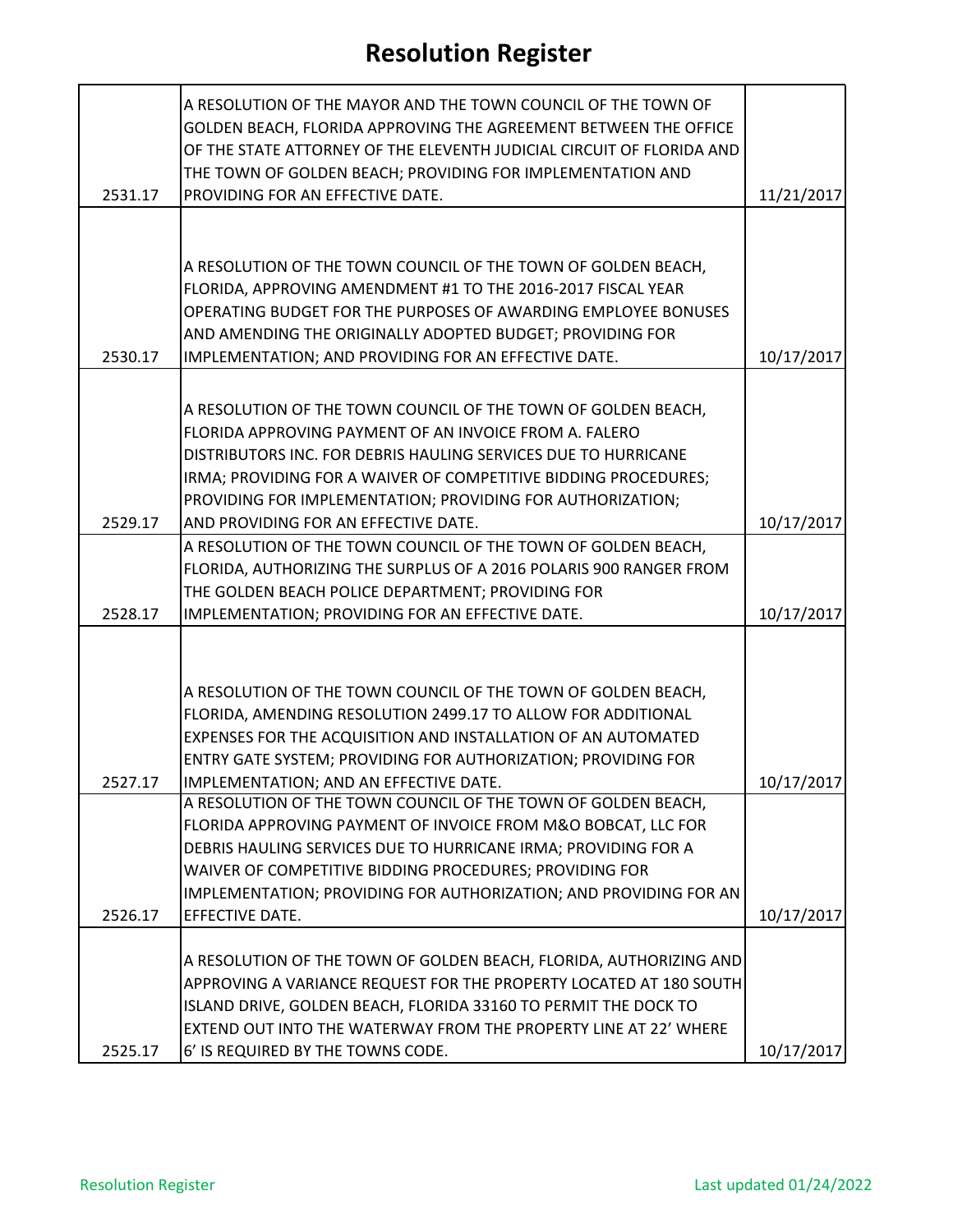|         | A RESOLUTION OF THE TOWN COUNCIL OF THE TOWN OF GOLDEN BEACH,                                                                       |           |
|---------|-------------------------------------------------------------------------------------------------------------------------------------|-----------|
|         | FLORIDA, AUTHORIZING THE SALE OF ONE SURPLUS GARBAGE WASTE TRUCK                                                                    |           |
|         | FROM THE TOWN'S VEHICLE FLEET AND EQUIPMENT; PROVIDING FOR                                                                          |           |
| 2524.17 | IMPLEMENTATION; PROVIDING FOR AN EFFECTIVE DATE.                                                                                    | 9/26/2017 |
|         | FLORIDA APPROVING PAYMENT OF INVOICES FROM BLACK DIAMOND                                                                            |           |
|         | PROPERTY RESTORATION & EMERGENCY SERVICES FOR DEBRIS HAULING                                                                        |           |
|         | SERVICES DUE TO HURRICANE IRMA; PROVIDING FOR A WAIVER OF                                                                           |           |
|         | COMPETITIVE BIDDING PROCEDURES; PROVIDING FOR IMPLEMENTATION;                                                                       |           |
| 2523.17 | PROVIDING FOR AUTHORIZATION; AND PROVIDING FOR AN EFFECTIVE DATE.                                                                   | 9/26/2017 |
|         |                                                                                                                                     |           |
|         | A RESOLUTION OF THE TOWN COUNCIL OF THE TOWN OF GOLDEN BEACH,                                                                       |           |
|         | FLORIDA APPROVING PAYMENT OF INVOICE FROM M&O BOBCAT, LLC FOR<br>DEBRIS HAULING SERVICES DUE TO HURRICANE IRMA; PROVIDING FOR A     |           |
|         | WAIVER OF COMPETITIVE BIDDING PROCEDURES; PROVIDING FOR                                                                             |           |
|         | IMPLEMENTATION; PROVIDING FOR AUTHORIZATION; AND PROVIDING FOR AN                                                                   |           |
| 2522.17 | EFFECTIVE DATE.                                                                                                                     | 9/26/2017 |
|         | A RESOLUTION OF THE TOWN COUNCIL OF THE TOWN                                                                                        |           |
|         | OF GOLDEN BEACH, FLORIDA APPROVING A PROPOSAL FROM BEJAR                                                                            |           |
|         | CONSTRUCTION, INC. FOR RENOVATION OF THE TOWN'S BEACH FACILITIES;                                                                   |           |
|         | PROVIDING FOR A WAIVER OF COMPETITIVE BIDDING PROCEDURES;                                                                           |           |
|         | PROVIDING FOR IMPLEMENTATION; PROVIDING FOR AUTHORIZATION; AND                                                                      |           |
| 2521.17 | PROVIDING FOR AN EFFECTIVE DATE.                                                                                                    | 9/26/2017 |
|         |                                                                                                                                     |           |
|         | A RESOLUTION OF THE TOWN COUNCIL OF THE TOWN OF GOLDEN BEACH,<br>FLORIDA APPROVING A PROPOSAL FROM BEJAR CONSTRUCTION, INC. FOR     |           |
|         | RENOVATION OF THE TOWN'S POLICE GATEHOUSE; PROVIDING FOR A WAIVER                                                                   |           |
|         | OF COMPETITIVE BIDDING PROCEDURES; PROVIDING FOR IMPLEMENTATION;                                                                    |           |
| 2520.17 | PROVIDING FOR AUTHORIZATION; AND PROVIDING FOR AN EFFECTIVE DATE.                                                                   | 9/26/2017 |
|         |                                                                                                                                     |           |
|         | A RESOLUTION OF THE TOWN COUNCIL OF THE TOWN OF GOLDEN BEACH,                                                                       |           |
|         | FLORIDA, APPROVING A MUTUAL AID AGREEMENT BETWEEN THE CITY OF                                                                       |           |
|         | NORTH MIAMI BEACH AND THE TOWN OF GOLDEN BEACH; PROVIDING FOR                                                                       |           |
| 2519.17 | IMPLEMENTATION; AND PROVIDING AN EFFECTIVE DATE.                                                                                    | 9/26/2017 |
|         |                                                                                                                                     |           |
|         |                                                                                                                                     |           |
|         | A RESOLUTION OF THE TOWN COUNCIL OF THE TOWN OF GOLDEN BEACH,<br>FLORIDA, ADOPTING THE FINAL BUDGETS FOR THE FISCAL YEAR COMMENCING |           |
|         | OCTOBER 1, 2017 AND ENDING SEPTEMBER 30, 2018 PURSUANT TO FLORIDA                                                                   |           |
| 2518.17 | STATUTE 200.065 (TRIM BILL); AND PROVIDING FOR AN EFFECTIVE DATE.                                                                   | 9/26/2017 |
|         | A RESOLUTION OF THE TOWN COUNCIL OF THE TOWN OF GOLDEN BEACH,                                                                       |           |
|         | FLORIDA ADOPTING THE FINAL MILLAGE RATE OF THE TOWN OF GOLDEN                                                                       |           |
|         | BEACH FOR THE FISCAL YEAR COMMENCING OCTOBER 1, 2017 THROUGH                                                                        |           |
|         | SEPTEMBER 30, 2018 PURSUANT TO FLORIDA STATUTE 200.065 (TRIM BILL);                                                                 |           |
| 2517.17 | PROVIDING FOR AN EFFECTIVE DATE.                                                                                                    | 9/26/2017 |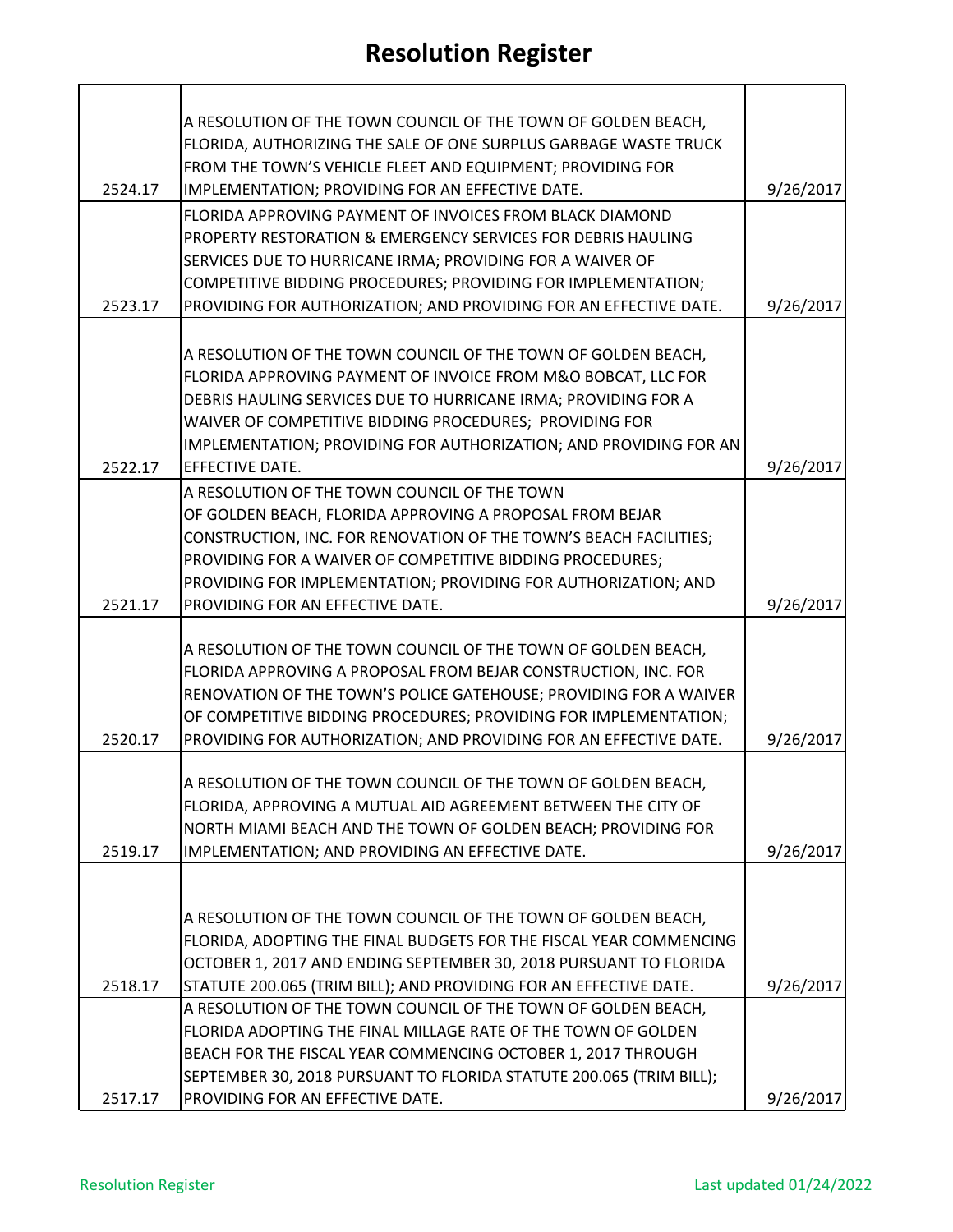| 2516.17 | A RESOLUTION OF THE TOWN COUNCIL OF THE TOWN OF GOLDEN BEACH,<br>FLORIDA, REAUTHORIZING THE TOWN'S SCHEDULE OF BUILDING PERMIT AND<br>PROCESSING FEES; PROVIDING FOR IMPLEMENTATION; AND PROVIDING FOR<br>AN EFFECTIVE DATE.                                                                                                                                                                                                                         | 9/12/2017 |
|---------|------------------------------------------------------------------------------------------------------------------------------------------------------------------------------------------------------------------------------------------------------------------------------------------------------------------------------------------------------------------------------------------------------------------------------------------------------|-----------|
|         |                                                                                                                                                                                                                                                                                                                                                                                                                                                      |           |
| 2515.17 | A RESOLUTION OF THE TOWN COUNCIL OF THE TOWN OF GOLDEN BEACH,<br>FLORIDA, ADOPTING THE TENTATIVE BUDGETS FOR THE FISCAL YEAR<br>COMMENCING OCTOBER 1, 2017 THROUGH SEPTEMBER 30, 2018 PURSUANT<br>TO FLORIDA STATUTE 200.065 (TRIM BILL); PROVIDING FOR AN<br>EFFECTIVE DATE.                                                                                                                                                                        | 9/12/2017 |
|         | A RESOLUTION OF THE TOWN COUNCIL OF THE TOWN OF GOLDEN BEACH,<br>FLORIDA, ADOPTING THE PROPOSED MILLAGE RATE OF THE TOWN OF GOLDEN<br>BEACH FOR THE FISCAL YEAR COMMENCING OCTOBER 1, 2017 THROUGH<br>SEPTEMBER 30, 2018 PURSUANT TO FLORIDA STATUTE 200.065 (TRIM BILL);<br>SETTING A DATE FOR A FINAL PUBLIC HEARING TO ADOPT THE MILLAGE RATE;                                                                                                    |           |
| 2514.17 | PROVIDING FOR AN EFFECTIVE DATE.                                                                                                                                                                                                                                                                                                                                                                                                                     | 9/12/2017 |
| 2513.17 | A RESOLUTION OF THE TOWN COUNCIL OF THE TOWN OF GOLDEN BEACH,<br>FLORIDA ("TOWN"), PROVIDING FOR RATIFICATION OF THE COLLECTIVE<br>BARGAINING AGREEMENT BETWEEN THE TOWN AND THE FLORIDA STATE<br>LODGE, FRATERNAL ORDER OF POLICE; AUTHORIZING THE TOWN MAYOR TO<br>SIGN THE COLLECTIVE BARGAINING AGREEMENT ON BEHALF OF THE TOWN;<br>PROVIDING FOR IMPLEMENTATION OF THE COLLECTIVE BARGAINING<br>AGREEMENT; AND PROVIDING FOR AN EFFECTIVE DATE. | 8/22/2017 |
| 2512.17 | A RESOLUTION OF THE TOWN OF GOLDEN BEACH, FLORIDA, AWARDING A<br>COMPREHENSIVE HEALTH INSURANCE PLAN FOR THE BENEFIT OF THE TOWN<br>OF GOLDEN BEACH EMPLOYEES AND ELIGIBLE DEPENDENTS; PROVIDING FOR<br>IMPLEMENTATION; AND PROVIDING FOR AN EFFECTIVE DATE.                                                                                                                                                                                         | 8/22/2017 |
| 2511.17 | A RESOLUTION OF THE TOWN OF GOLDEN BEACH, FLORIDA, RENEWING THE<br>AGREEMENTS FOR A DENTAL INSURANCE AND A VISION INSURANCE PLAN FOR<br>THE BENEFIT OF THE TOWN OF GOLDEN BEACH EMPLOYEES AND<br>ELIGIBLE DEPENDENTS; PROVIDING FOR IMPLEMENTATION; AND PROVIDING<br>FOR AN EFFECTIVE DATE.                                                                                                                                                          | 8/22/2017 |
| 2510.17 | A RESOLUTION OF THE TOWN COUNCIL OF THE TOWN OF GOLDEN BEACH,<br>FLORIDA, AUTHORIZING, APPROVING AND RATIFYING THE PURCHASE OF<br>RECREATION EQUIPMENT FROM MIRACLE RECREATION EQUIPMENT COMPANY<br>FOR NORTH PARK; PROVIDING FOR IMPLEMENTATION AND AN EFFECTIVE<br>DATE.                                                                                                                                                                           | 8/22/2017 |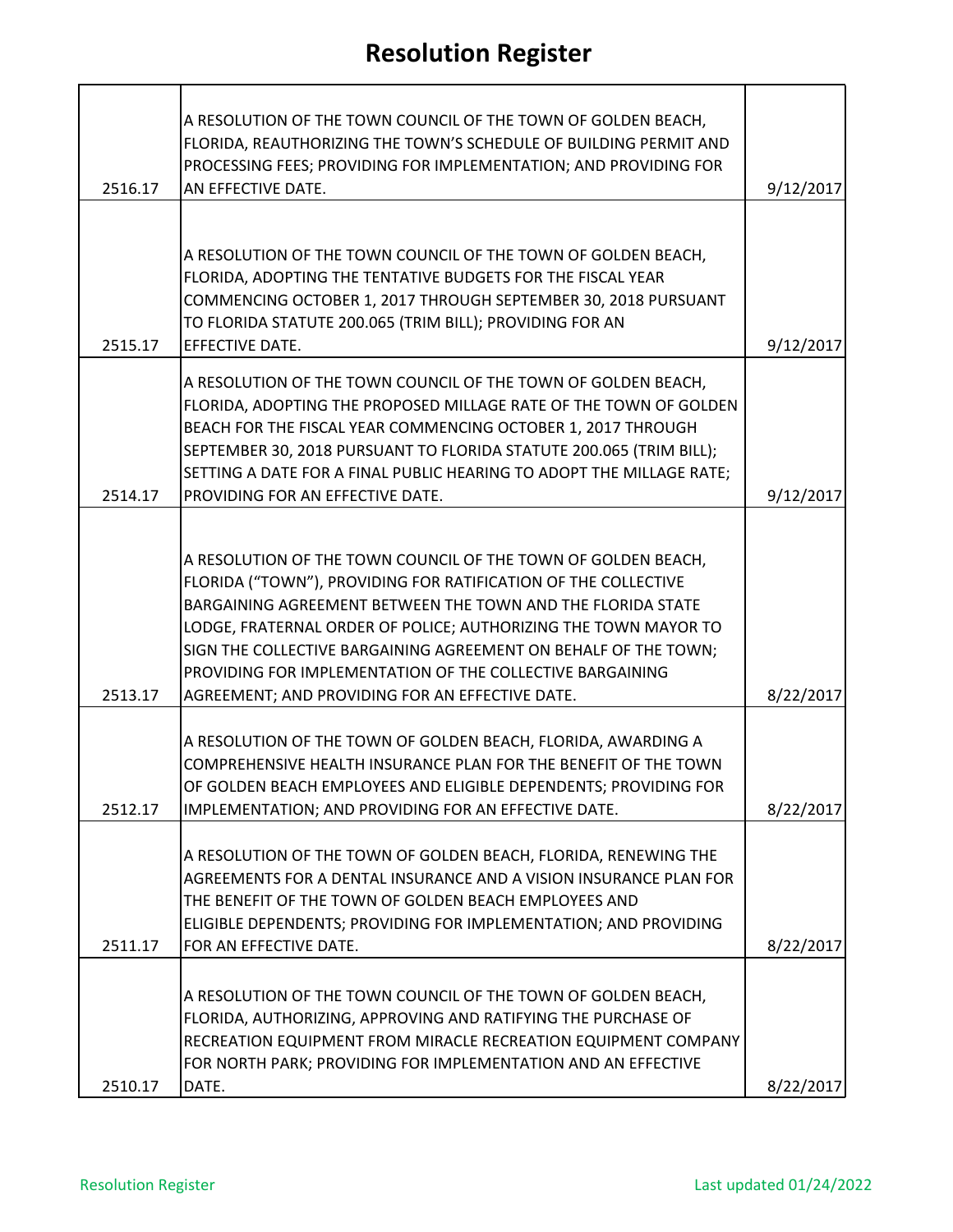|         | A RESOLUTION OF THE TOWN COUNCIL OF THE TOWN OF GOLDEN BEACH,                                                                      |           |
|---------|------------------------------------------------------------------------------------------------------------------------------------|-----------|
|         | FLORIDA, RATIFYING THE MAXIMUM PROPOSED MILLAGE RATE FOR                                                                           |           |
|         | F/Y 2017-2018 THAT WAS TRANSMITTED TO THE PROPERTY APPRAISER OF                                                                    |           |
|         | MIAMI-DADE COUNTY PURSUANT TO THE REQUIREMENTS OF FLORIDA                                                                          |           |
|         | STATUTES AND THE RULES AND REGULATIONS OF THE DEPARTMENT OF                                                                        |           |
| 2509.17 | REVENUE OF THESTATE OF FLORIDA; AND PROVIDING FOR AN EFFECTIVE DATE.                                                               | 8/22/2017 |
|         | A RESOLUTION OF THE TOWN COUNCIL OF THE TOWN OF GOLDEN BEACH,                                                                      |           |
|         | FLORIDA, AUTHORIZING THE PURCHASE AND EQUIPPING OF TWO ALL-TERRAIN                                                                 |           |
|         | VEHICLES, ONE POLARIS RANGER AND ONE POLARIS ACE; PROVIDING                                                                        |           |
| 2508.17 | FOR IMPLEMENTATION; PROVIDING FOR AN EFFECTIVE DATE.                                                                               | 8/22/2017 |
|         |                                                                                                                                    |           |
|         | A RESOLUTION OF THE TOWN COUNCIL OF THE TOWN OF GOLDEN BEACH,                                                                      |           |
|         | FLORIDA, AUTHORIZING AND APPROVING THE PURCHASE OF REPLACEMENT                                                                     |           |
|         | CAMERAS FOR OUR CLOSED CIRCUIT TELEVISION SYSTEM FROM INTERLINK                                                                    |           |
| 2507.17 | GROUP, INC.; PROVIDING FOR IMPLEMENTATION AND AN EFFECTIVE DATE.                                                                   | 8/22/2017 |
|         |                                                                                                                                    |           |
|         | A RESOLUTION OF THE TOWN COUNCIL OF THE TOWN OF GOLDEN BEACH,                                                                      |           |
|         | FLORIDA RATIFYING THE ACCEPTANCE OF A GRANT AWARD OF \$100,000.00                                                                  |           |
|         | FROM THE FLORIDA DEPARTMENT OF ECONOMIC OPPORTUNITY; PROVIDING                                                                     |           |
| 2506.17 | FOR IMPLEMENTATION AND AN EFFECTIVE DATE.<br>A RESOLUTION OF THE TOWN COUNCIL OF THE TOWN OF GOLDEN BEACH,                         | 8/22/2017 |
|         | FLORIDA, APPROVING A JOINT PROJECT AGREEMENT WITH THE STATE OF                                                                     |           |
|         | FLORIDA DEPARTMENT OF TRANSPORTATION FOR TURF AND LANDSCAPE                                                                        |           |
|         | MAINTENANCE; AUTHORIZING THE MAYOR TO EXCUTE THE AGREEMENT;                                                                        |           |
|         | AUTHORIZING THE MAYOR AND TOWN MANAGER TO TAKE ALL ACTION                                                                          |           |
|         | NECESSARY TO IMPLEMENT THE AGREMENT; PROVIDING FOR AN EFFECTIVE                                                                    |           |
| 2505.17 | DATE.                                                                                                                              | 8/22/2017 |
|         |                                                                                                                                    |           |
|         | A RESOLUTION OF THE TOWN COUNCIL OF THE TOWN OF GOLDEN BEACH,                                                                      |           |
|         | FLORIDA, APPROVING A THE SPONSORSHIP OF "FLORIDA PDMP FOUNDATION<br>INC.", PROGRAM; PROVIDING FOR IMPLEMENTATION; AND PROVIDING AN |           |
| 2504.17 | EFFECTIVE DATE.                                                                                                                    | 6/20/2017 |
|         |                                                                                                                                    |           |
|         | A RESOLUTION OF THE TOWN OF GOLDEN BEACH, FLORIDA, AUTHORIZING AND                                                                 |           |
|         | APPROVING A VARIANCE REQUEST FOR THE PROPERTY LOCATED AT 386                                                                       |           |
|         | GOLDEN BEACH DR., GOLDEN BEACH, FLORIDA 33160 TO PERMIT THE DOCK TO                                                                |           |
|         | EXTEND OUT INTO THE WATERWAY FROM THE PROPERTY LINE AT 9'-4" WHERE                                                                 |           |
| 2503.17 | 6' IS REQUIRED BY THE TOWNS CODE.                                                                                                  | 6/20/2017 |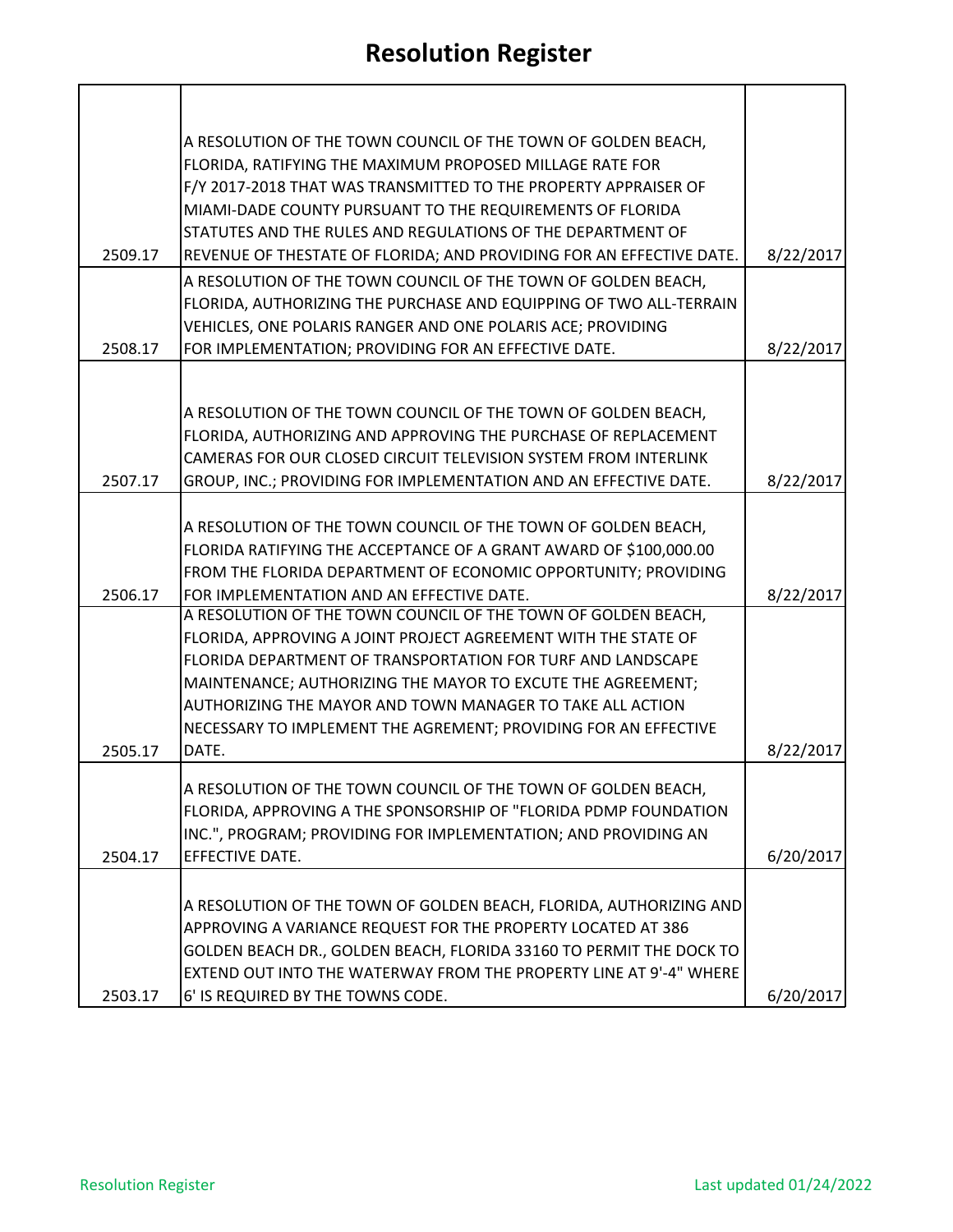| 2502.17 | A RESOLUTION OF THE TOWN OF GOLDEN BEACH, FLORIDA, AUTHORIZING AND<br>APPROVING A VARIANCE REQUEST FOR THE PROPERTY LOCATED AT 386<br>GOLDEN BEACH DR., GOLDEN BEACH, FLORIDA 33160 TO PERMIT THE EXISTING<br>SEAWALL TO EXTEND OUT INTO THE WATERWAY FROM THE PROPERTY LINE 3'-<br>9" WHERE THE CODE REQUIRES THAT NO SEAWALL IS ALLOWED TO EXTEND<br>BEYOND THE PROPERTY LOT LINE INTO A WATERWAY IN THE TOWN. | 6/20/2017 |
|---------|------------------------------------------------------------------------------------------------------------------------------------------------------------------------------------------------------------------------------------------------------------------------------------------------------------------------------------------------------------------------------------------------------------------|-----------|
|         | A RESOLUTION OF THE TOWN COUNCIL OF THE TOWN                                                                                                                                                                                                                                                                                                                                                                     |           |
|         | OF GOLDEN BEACH, FLORIDA, ACCEPTING THE                                                                                                                                                                                                                                                                                                                                                                          |           |
|         | GENERAL PURPOSE FINANCIAL STATEMENTS AND THE                                                                                                                                                                                                                                                                                                                                                                     |           |
|         | SINGLE AUDIT FOR FISCAL YEAR 2015/2016 ENDING<br>SEPTEMBER 30, 2016 PREPARED BY KEEFE,                                                                                                                                                                                                                                                                                                                           |           |
|         | MCCULLOUGH & CO., LLP; AND PROVIDING FOR AN                                                                                                                                                                                                                                                                                                                                                                      |           |
| 2501.17 | EFFECTIVE DATE.                                                                                                                                                                                                                                                                                                                                                                                                  | 5/16/2017 |
|         |                                                                                                                                                                                                                                                                                                                                                                                                                  |           |
|         |                                                                                                                                                                                                                                                                                                                                                                                                                  |           |
|         | A RESOLUTION OF THE TOWN COUNCIL OF THE TOWN OF GOLDEN BEACH,                                                                                                                                                                                                                                                                                                                                                    |           |
|         | FLORIDA, AUTHORIZING THE USE OF LAW ENFORCEMENT TRUST FUND                                                                                                                                                                                                                                                                                                                                                       |           |
|         | ("LETF") MONIES TO PROVIDE FOR ACQUISITION AND INSTALLATION OF AN                                                                                                                                                                                                                                                                                                                                                |           |
|         | AUTOMATED ENTRY GATE SYSTEM; PROVIDING FOR IMPLEMENTATION;                                                                                                                                                                                                                                                                                                                                                       |           |
| 2500.17 | AND PROVIDING FOR AN EFFECTIVE DATE.                                                                                                                                                                                                                                                                                                                                                                             | 5/16/2017 |
|         | A RESOLUTION OF THE TOWN COUNCIL OF THE TOWN OF GOLDEN BEACH,                                                                                                                                                                                                                                                                                                                                                    |           |
|         | FLORIDA, APPROVING THE PROPOSAL PROVIDED BY INTERLINK GROUP                                                                                                                                                                                                                                                                                                                                                      |           |
|         | PROFESSIONAL SERVICES, INC. FOR THE ACQUISITION AND INSTALLATION OF                                                                                                                                                                                                                                                                                                                                              |           |
|         | AN AUTOMATED ENTRY GATE SYSTEM; PROVIDING FOR A WAIVER OF                                                                                                                                                                                                                                                                                                                                                        |           |
|         | BIDDING PROCEDURES; PROVIDING FOR AUTHORIZATION; PROVIDING FOR                                                                                                                                                                                                                                                                                                                                                   |           |
| 2499.17 | IMPLEMENTATION; AND AN EFFECTIVE DATE.                                                                                                                                                                                                                                                                                                                                                                           | 5/16/2017 |
|         |                                                                                                                                                                                                                                                                                                                                                                                                                  |           |
|         | A RESOLUTION OF THE TOWN COUNCIL OF THE TOWN OF GOLDEN BEACH,                                                                                                                                                                                                                                                                                                                                                    |           |
|         | FLORIDA, AUTHORIZING THE USE OF LAW ENFORCEMENT TRUST FUND (LETF)                                                                                                                                                                                                                                                                                                                                                |           |
|         | MONIES TO MAKE A \$8,500 CONTRIBUTION TO TEACH FOR AMERICA (TFA);                                                                                                                                                                                                                                                                                                                                                |           |
|         | PROVIDING FOR IMPLEMENTATION; PROVIDING FOR AN EFFECTIVE                                                                                                                                                                                                                                                                                                                                                         |           |
| 2498.17 | DATE.<br>A RESOLUTION OF THE TOWN COUNCIL OF THE TOWN OF GOLDEN BEACH,                                                                                                                                                                                                                                                                                                                                           | 5/16/2017 |
|         | FLORIDA, AUTHORIZING AND APPROVING THE PAYMENT OF \$5,000.00 TO THE                                                                                                                                                                                                                                                                                                                                              |           |
|         | ALONZO AND TRACY MOURNING PTSA; PROVIDING FOR IMPLEMENTATION;                                                                                                                                                                                                                                                                                                                                                    |           |
| 2497.17 | AND PROVIDING AN EFFECTIVE DATE.                                                                                                                                                                                                                                                                                                                                                                                 | 5/16/2017 |
|         | A RESOLUTION OF THE TOWN COUNCIL OF THE TOWN OF GOLDEN BEACH,                                                                                                                                                                                                                                                                                                                                                    |           |
|         | FLORIDA, APPROVING A MUTUAL AID AGREEMENT BETWEEN THE TOWN AND                                                                                                                                                                                                                                                                                                                                                   |           |
|         | THE CITY OF NORTH MIAMI; PROVIDING FOR IMPLEMENTATION; AND                                                                                                                                                                                                                                                                                                                                                       |           |
| 2496.17 | PROVIDING FOR AN EFFECTIVE DATE.                                                                                                                                                                                                                                                                                                                                                                                 | 5/16/2017 |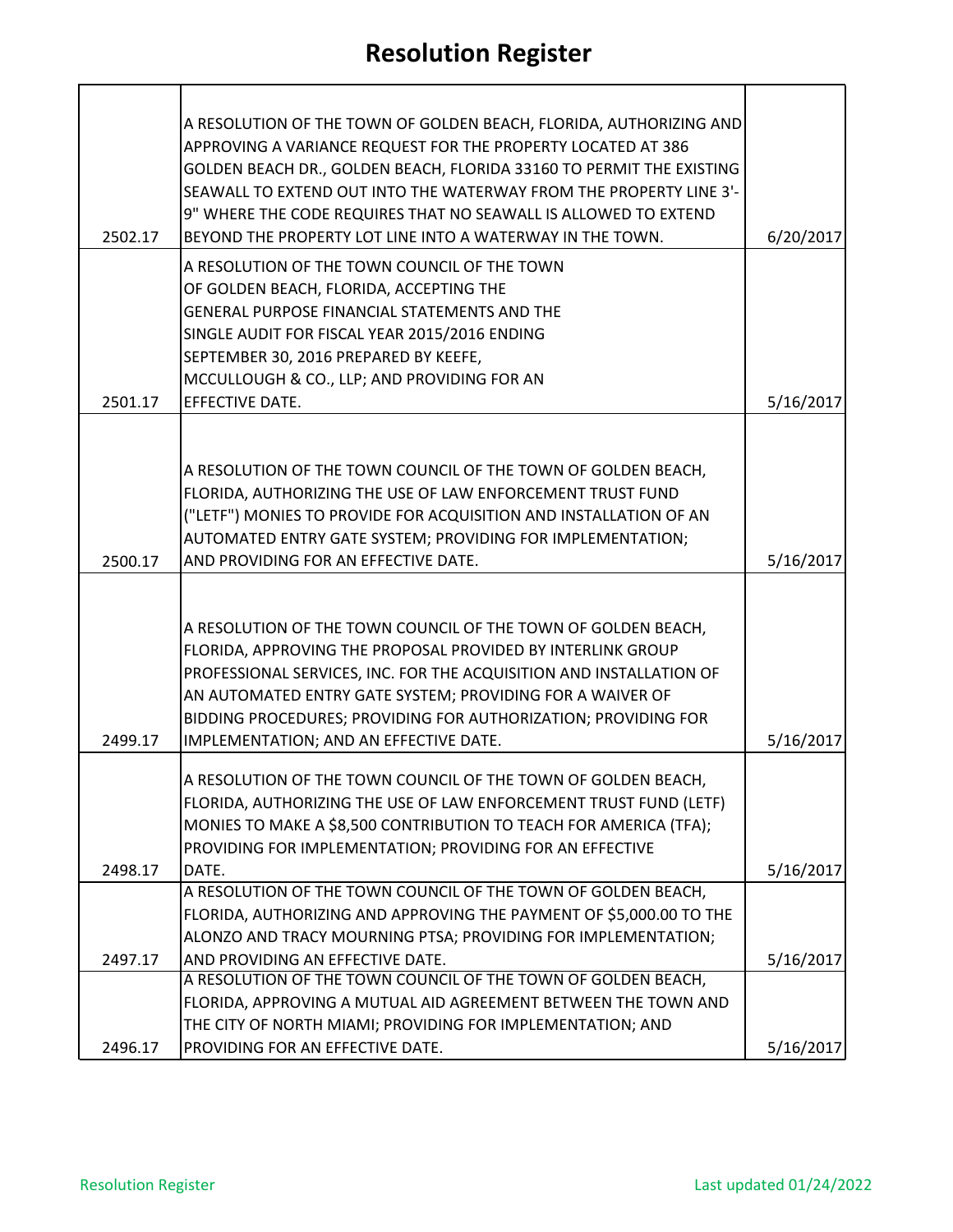|         | A RESOLUTION OF THE TOWN COUNCIL OF THE TOWN OF GOLDEN BEACH,                                                                       |           |
|---------|-------------------------------------------------------------------------------------------------------------------------------------|-----------|
|         | FLORIDA, AUTHORIZING THE USE OF LAW ENFORCEMENT TRUST FUND                                                                          |           |
|         | ("LETF") MONIES TO PROVIDE TRAINING FOR THE POLICE DEPARTMENT;                                                                      |           |
| 2495.17 | PROVIDING FOR IMPLEMENTATION; AND PROVIDING FOR AN EFFECTIVE DATE.                                                                  | 4/25/2017 |
|         |                                                                                                                                     |           |
|         | A RESOLUTION OF THE TOWN COUNCIL OF THE TOWN OF GOLDEN BEACH,                                                                       |           |
|         | FLORIDA, SUPPORTING THE MIAMI-DADE TRANSPORTATION PLANNING                                                                          |           |
|         | ORGANIZATION'S ("TPO") TRANSIT EXPANSION THROUGH THE STRATEGIC                                                                      |           |
|         | MIAMI AREA RAPID TRANSIT ("SMART") PLAN, PRIORITIING THE NORTHEAST                                                                  |           |
|         | CORRIDOR AND URGING THE TPO AND MIAMI-DADE COUNTY TO PURSUE                                                                         |           |
| 2494.17 | CREATIVE FUNDING SOLUTIONS TO IMPLEMENT THE SMART PLAN; PROVIDING<br>FOR IMPLEMENTATION; PROVIDING FOR AN EFFECTIVE DATE.           | 4/25/2017 |
|         |                                                                                                                                     |           |
|         |                                                                                                                                     |           |
|         | A RESOLUTION OF THE TOWN COUNCIL OF THE TOWN OF GOLDEN BEACH,                                                                       |           |
|         | FLORIDA ASSIGNING EACH COUNCILMEMBER THE DUTY TO INQUIRE INTO THE<br>OPERATION OF A PARTICULAR AREA OF GOVERNMENTAL RESPONSIBILITY; |           |
|         | PROVIDING FOR CONFLICT; PROVIDING FOR IMPLEMENTATION; AND                                                                           |           |
| 2493.17 | PROVIDING AN EFFECTIVE DATE.                                                                                                        | 3/21/2017 |
|         |                                                                                                                                     |           |
|         |                                                                                                                                     |           |
|         | A RESOLUTION OF THE TOWN COUNCIL OF THE TOWN OF GOLDEN BEACH,                                                                       |           |
|         | FLORIDA, ESTABLISHING A PERSONNEL BOARD, PURSUANT TO SECTION 3.04 OF<br>THE TOWN OF GOLDEN BEACH CHARTER; PROVIDING FOR INTENT; AND |           |
| 2492.17 | PROVIDING FOR AN EFFECTIVE DATE.                                                                                                    | 3/21/2017 |
|         |                                                                                                                                     |           |
|         | A RESOLUTION OF THE TOWN COUNCIL OF THE TOWN OF GOLDEN BEACH,                                                                       |           |
|         | FLORIDA, AUTHORIZING THE PURCHASE AND EQUIPPING OF A FORD TRANSIT                                                                   |           |
| 2491.17 | CONNECT AND FORD F-150 FOR THE PUBLIC WORKS DEPARTMENT; PROVIDING<br>FOR IMPLEMENTATION; PROVIDING FOR AN EFFECTIVE DATE.           | 3/21/2017 |
|         |                                                                                                                                     |           |
|         |                                                                                                                                     |           |
|         |                                                                                                                                     |           |
|         | A RESOLUTION OF THE TOWN COUNCIL OF THE TOWN OF GOLDEN BEACH,                                                                       |           |
|         | FLORIDA AUTHORIZING THE TOWN MANAGER TO CONTRACT WITH OLIN                                                                          |           |
|         | HYDROGRAPHIC SOLUTIONS, INC. FOR MARINE ENGINEERING, SURVEYING,<br>MAPPING, AND PERMITTING SERVICES FOR THE TOWN'S CHANNEL          |           |
|         | MAINTENANCE DREDGING PROJECT; PROVIDING FOR IMPLEMENTATION;                                                                         |           |
| 2490.17 | PROVIDING FOR AUTHORIZATION; AND PROVIDING FOR AN EFFECTIVE DATE.                                                                   | 3/21/2017 |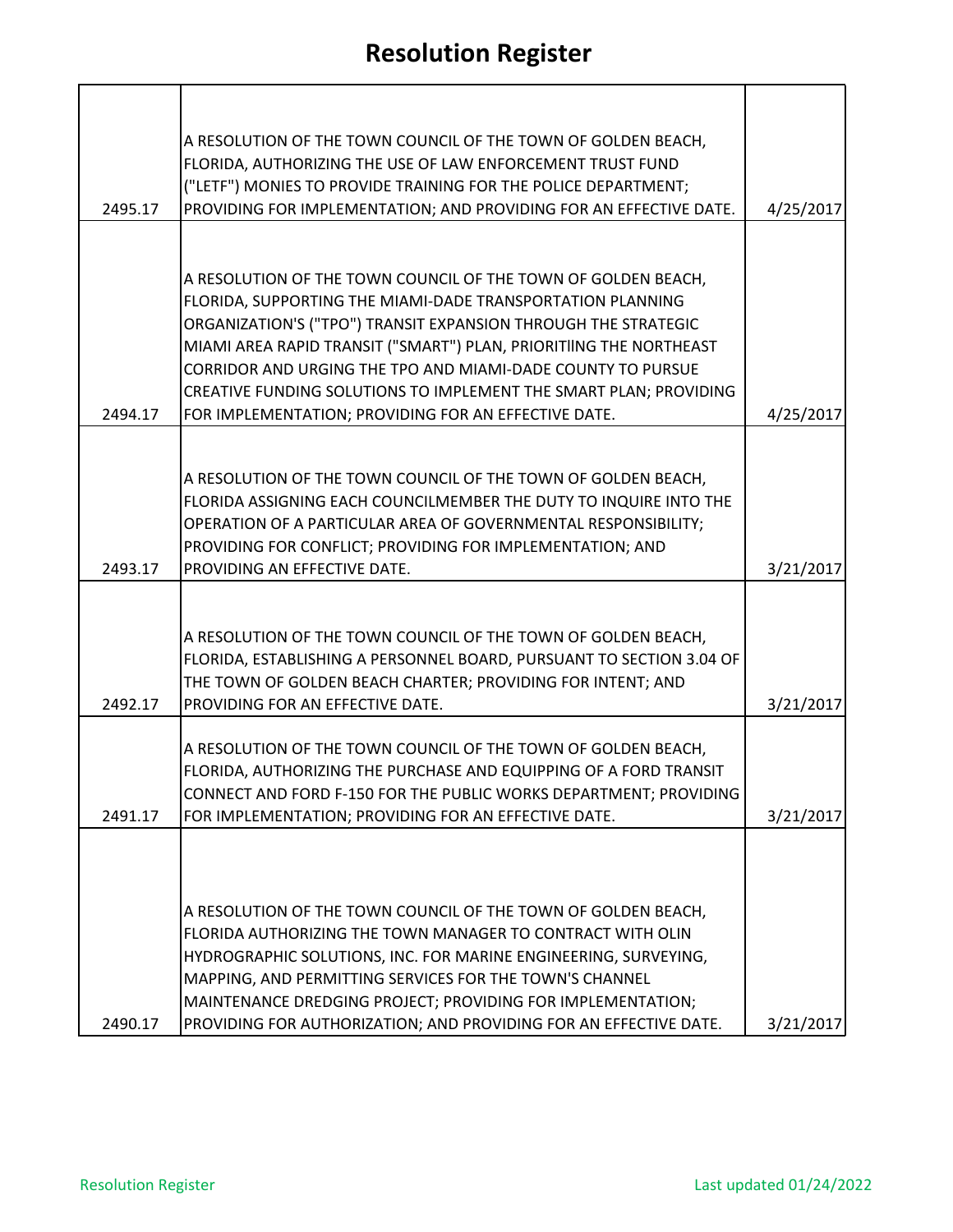|         | RESOLUTION OF THE TOWN COUNCIL OF THE TOWN OF GOLDEN BEACH,<br>FLORIDA, AUTHORIZING AND APPROVING VARIANCE REQUESTS FOR THE |           |
|---------|-----------------------------------------------------------------------------------------------------------------------------|-----------|
|         | PROPERTY LOCATED AT 587 OCEAN BOULEVARD, GOLDEN BEACH, FLORIDA;                                                             |           |
|         | SPECIFICALLY TO PERMIT A FIRST FLOOR FINISHED ELEVA" nON AT 21.49'                                                          |           |
|         | N.G.V.D. WHEN THE TOWN CODE REQUIRES THE FINISH FLOOR ELEVATIONS                                                            |           |
|         |                                                                                                                             |           |
|         | NOT TO EXCEED 20.02' N.G.V.D.; AND TO ALLOW AN OPEN SPACE FRONT YARD                                                        |           |
|         | AREA of 1,100 SQUARE FEET WHERE THE CODE DOES NOT PROVIDE FOR FRONT                                                         |           |
| 2489.17 | YARD OPEN SPACE; AND TO ALLOW FOR A ROOF TOP SPA WHERE THE CODE                                                             | 3/21/2017 |
|         |                                                                                                                             |           |
|         | A RESOLUTION OF THE TOWN COUNCIL OF THE TOWN OF GOLDEN BEACH,                                                               |           |
|         | FLORIDA, AUTHORIZING AND APPROVING A VARIANCE REQUEST FOR THE                                                               |           |
|         | PROPERTY LOCATED AT 263 OCEAN BOULEVARD, GOLDEN BEACH, FLORIDA TO                                                           |           |
|         | PERMIT AN ELEVATOR OVERRIDE AND VESTIBULE OF 110 SQUARE FEET IN                                                             |           |
| 2488.17 | AREA, WHERE THE TOWN CODE LIMITS THE AREA TO 50' X 10'                                                                      | 3/21/2017 |
|         | A RESOLUTION OF THE TOWN COUNCIL OF THE TOWN OF GOLDEN BEACH,                                                               |           |
|         | FLORIDA, AUTHORIZING AND APPROVING A VARIANCE REQUEST FOR THE                                                               |           |
|         | PROPERTY LOCA" fED AT 263 OCEAN BOULEVARD, GOLDEN BEACH, FLORIDA TO                                                         |           |
|         | PERMIT A FIRST FLOOR FINISHED ELEVATION TO BE AT 21.5' NGVD, WHERE THE                                                      |           |
|         | TOWN CODE PROVIDES FOR THE FINISH FLOOR ELEVATIONS NOT TO EXCEED                                                            |           |
| 2487.17 | 20.02' N.G.V.D.                                                                                                             | 3/21/2017 |
|         |                                                                                                                             |           |
|         |                                                                                                                             |           |
|         | A RESOLUTION OF THE TOWN COUNCIL OF THE TOWN OF GOLDEN BEACH,                                                               |           |
|         | FLORIDA, AUTHORIZING AND APPROVING A VARIANCE REQUEST FOR THE                                                               |           |
|         | PROPERTY LOCATED AT 255 OCEAN BOULEVARD, GOLDEN BEACH, FLORIDA TO                                                           |           |
|         | PERMIT AN ELEVATOR OVERRIDE AND VESTIBULE OF 110 SQUARE FEET IN AN                                                          |           |
| 2486.17 | AREA WHERE THE TOWN CODE LIMITS THE AREA TO 50' X 10'                                                                       | 3/21/2017 |
|         | FLORIDA, AUTHORIZING AND APPROVING A VARIANCE REQUEST FOR 'rHE                                                              |           |
|         | PROPERTY LOCATED AT 255 OCEAN BOULEVARD, GOLDEN BEACH, FLORIDA TO                                                           |           |
|         | PERMIT A FIRST FLOOR FINISHED ELEVATION AT 23' N.G.V.D., WHERE THE                                                          |           |
|         | TOWN CODE PROVIDES FOR A MAXIMUM OF 20.02'                                                                                  |           |
| 2485.17 | N.G.V.D. FINISH FLOOR ELEVATION                                                                                             | 3/21/2017 |
|         |                                                                                                                             |           |
|         | A RESOLUTION OF THE TOWN COUNCIL OF THE TOWN OF GOLDEN BEACH,                                                               |           |
|         | FLORIDA, APPROVING THE SETTLEMENT AGREEMENT WITH FORMER TOWN                                                                |           |
|         | POLICE OFFICER MICHELLE SANTINELLO; PROVIDING FOR SEVERABILITY; AND                                                         |           |
| 2484.17 | PROVIDING AN EFFECTIVE DATE.                                                                                                | 2/28/2017 |
|         |                                                                                                                             |           |
|         |                                                                                                                             |           |
|         |                                                                                                                             |           |
|         | A RESOLUTION OF THE TOWN COUNCIL OF THE TOWN OF GOLDEN BEACH,                                                               |           |
|         | FLORIDA, ACCEPTING THE TOWN CLERK'S CERTIFICATION OF THE RESULTS OF                                                         |           |
|         |                                                                                                                             |           |
|         | THE FEBRUARY 21, 2017 TOWN ELECTION FOR MAYOR AND TWO TOWN                                                                  |           |
|         | COUNCILMEMBERS, DESIGNATING THE VICE MAYOR; PROVIDING FOR                                                                   |           |
| 2483.17 | SEVERABILITY; PROVIDING FOR CONFLICT AND PROVIDING AN EFFECTIVE DATE.                                                       | 2/28/2017 |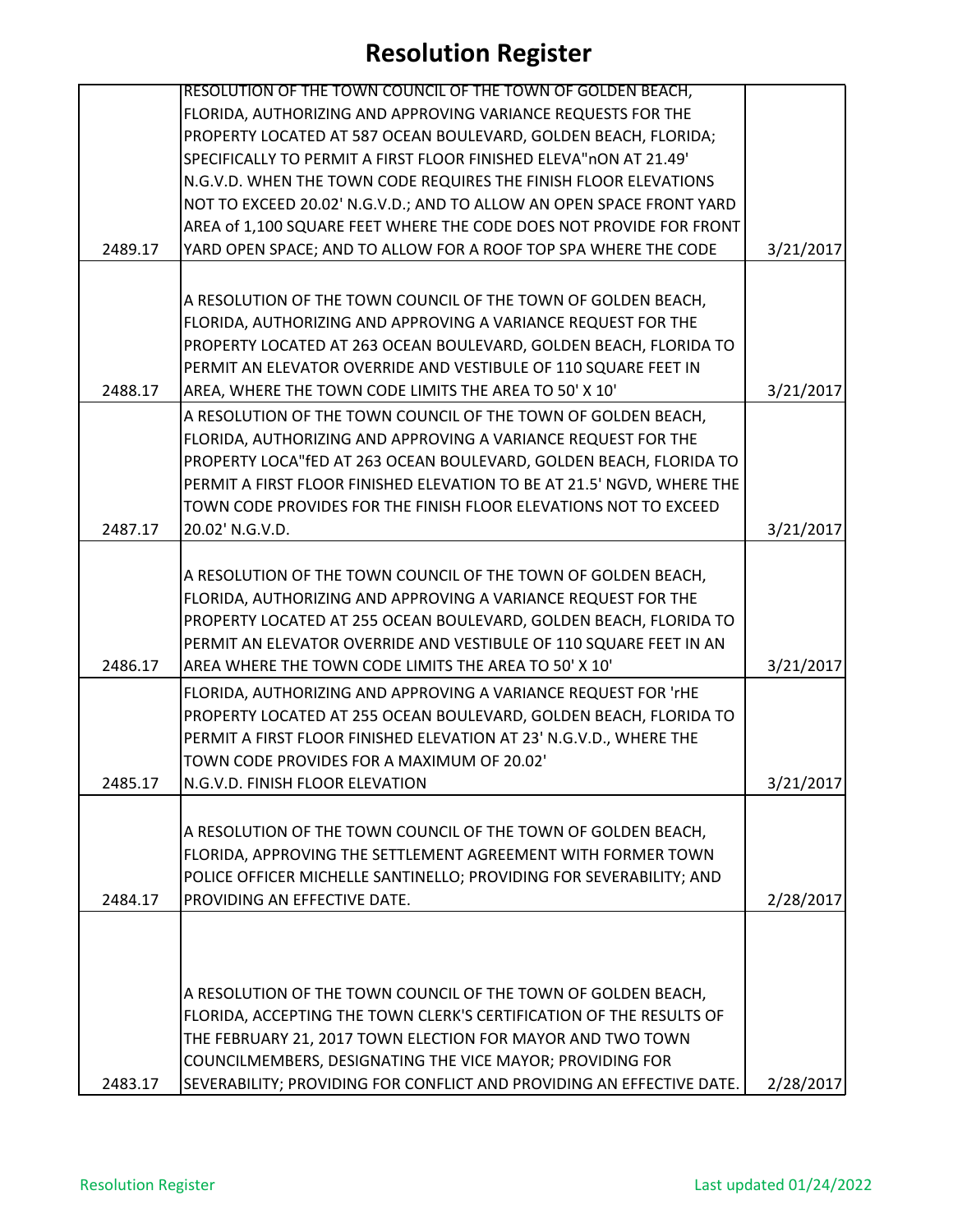|         | A RESOLUTION OF THE TOWN COUNCIL OF THE TOWN OF GOLDEN BEACH,                                                          |           |
|---------|------------------------------------------------------------------------------------------------------------------------|-----------|
|         | FLORIDA AUTHORIZING AN AGREEMENT BETWEEN THE TOWN OF GOLDEN                                                            |           |
|         | BEACH AND THE FRATERNAL ORDER OF POLICE; PROVIDING FOR                                                                 |           |
| 2482.17 | AUTHORIZATION; AND PROVIDING FOR AN EFFECTIVE DATE.                                                                    | 1/17/2017 |
|         |                                                                                                                        |           |
|         | A RESOLUTION OF THE TOWN COUNCIL OF THE TOWN OF GOLDEN BEACH,                                                          |           |
|         | FLORIDA, A ONE TIME PAY INCREASE TO ALL POLICE OFFICERS AND                                                            |           |
|         | SUPERVISORS; PROVIDING FOR IMPLEMENTATION; AND PROVIDING FOR AN                                                        |           |
| 2481.17 | EFFECTIVE DATE.                                                                                                        | 1/17/2017 |
|         |                                                                                                                        |           |
|         |                                                                                                                        |           |
|         | A RESOLUTION OF THE TOWN COUNCIL OF THE TOWN OF GOLDEN BEACH,                                                          |           |
|         | FLORIDA, AUTHORIZING THE USE OF LAW ENFORCEMENT TRUST FUND                                                             |           |
|         | ("LETF") MONIES TO PROVIDE FOR THE POLICE TO PURCHASE A COLOR TENT,                                                    |           |
|         | TABLE CLOTHS AND COLOR WIND FLAG FOR POLICE COMMUNITY RELATIONS;                                                       |           |
| 2480.17 | PROVIDING FOR IMPLEMENTATION; AND PROVIDING FOR AN EFFECTIVE DATE.                                                     | 1/17/2017 |
|         |                                                                                                                        |           |
|         | A RESOLUTION OF THE TOWN COUNCIL OF THE TOWN OF GOLDEN BEACH,                                                          |           |
|         | FLORIDA, AUTHORIZING THE DISPOSAL OF A 2014 POLARIS 570 RANGER                                                         |           |
|         | FROM THE GOLDEN BEACH POLICE DEPARTMENT ; PROVIDING FOR                                                                |           |
| 2479.17 | IMPLEMENTATION; PROVIDING FOR AN EFFECTIVE DATE.                                                                       | 1/17/2017 |
|         |                                                                                                                        |           |
|         |                                                                                                                        |           |
|         |                                                                                                                        |           |
|         | A RESOLUTION OF THE TOWN OF GOLDEN BEACH, FLORIDA, AUTHORIZING AND                                                     |           |
|         | APPROVING A VARIANCE REQUEST FOR THE PROPERTY LOCATED<br>AT 255 OCEAN BOULEVARD, GOLDEN BEACH, FLORIDA 33160 TO PERMIT |           |
|         | VARYING SITE GRADE ELEVATIONS THROUGH 13.0' NGVD WHEN THE CODE                                                         |           |
|         | REQUIRES 11.0' NGVD AND TO ALLOW THE LOWEST FINISHED FLOOR                                                             |           |
|         | ELEVATION TO BE AT 13.5' NGVD, WHEN THE TOWN CODE CONTEMPLATES                                                         |           |
| 2478.17 | FOR THE FINISH FLOOR ELEVATIONS NOT TO EXCEED 10.0' NGVD.                                                              | 1/17/2017 |
|         |                                                                                                                        |           |
|         |                                                                                                                        |           |
|         |                                                                                                                        |           |
|         | A RESOLUTION OF THE TOWN OF GOLDEN BEACH, FLORIDA, AUTHORIZING AND                                                     |           |
|         | APPROVING A VARIANCE REQUEST FOR THE PROPERTY LOCATED                                                                  |           |
|         | AT 263 OCEAN BOULEVARD, GOLDEN BEACH, FLORIDA 33160 TO PERMIT                                                          |           |
|         | VARYING SITE GRADE ELEVATIONS THROUGH 13.0' NGVD WHEN THE CODE                                                         |           |
|         | REQUIRES 11.0' NGVD AND TO ALLOW THE LOWEST FINISHED FLOOR                                                             |           |
|         | ELEVATION TO BE AT 13.5' NGVD, WHEN THE TOWN CODE CONTEMPLATES                                                         |           |
| 2477.17 | FOR THE FINISH FLOOR ELEVATIONS NOT TO EXCEED 10.0' NGVD.                                                              | 1/17/2017 |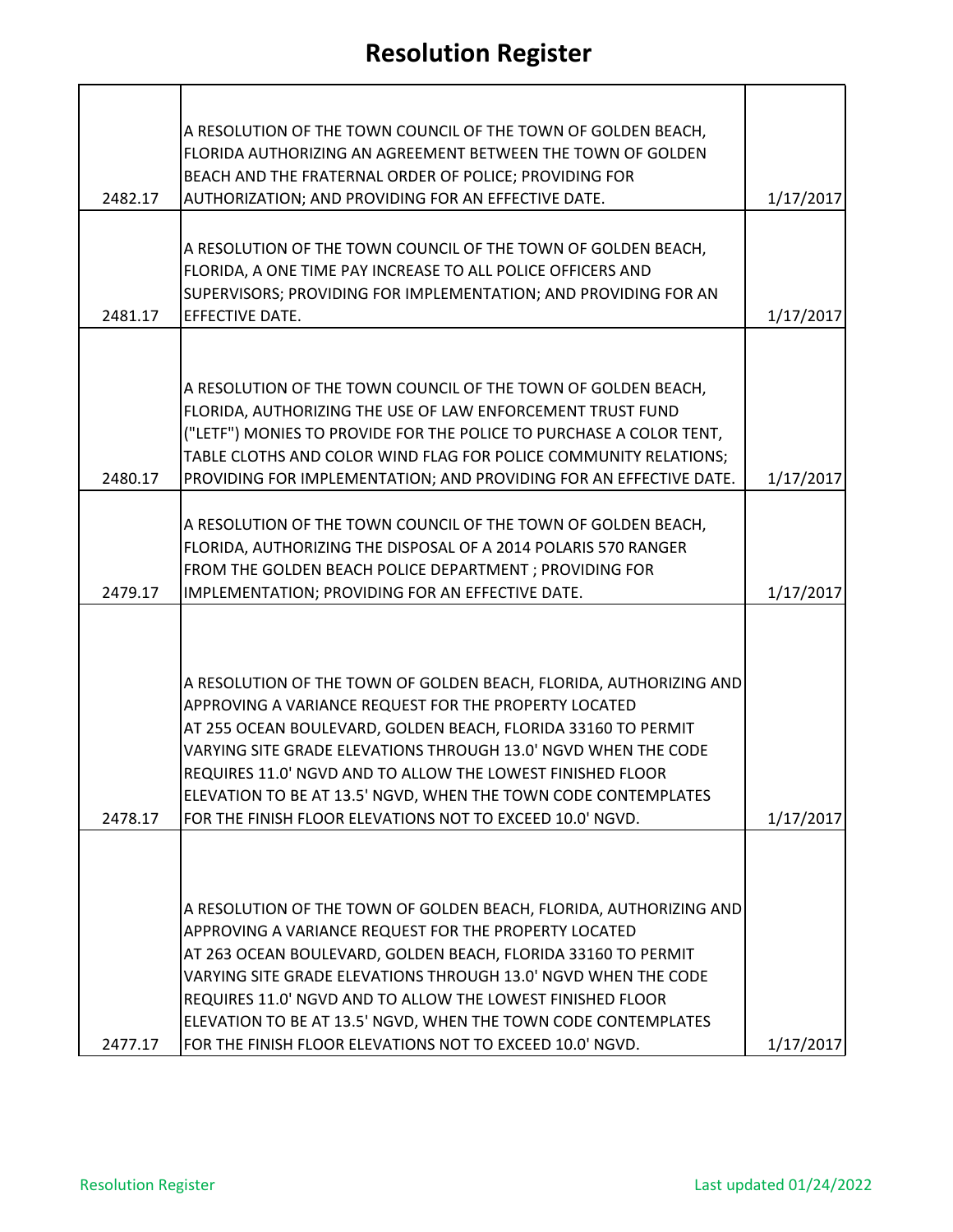|         | A RESOLUTION OF THE TOWN OF GOLDEN BEACH, FLORIDA, AUTHORIZING AND    |            |
|---------|-----------------------------------------------------------------------|------------|
|         | APPROVING A VARIANCE REQUEST FOR THE PROPERTY LOCATED                 |            |
|         | AT 495 OCEAN BOULEVARD, GOLDEN BEACH, FLORIDA 33160 TO PERMIT         |            |
|         | VARYING SITE ELEVATIONS AT THE REAR YARD TERRACE AT ELEVATIONS OF     |            |
|         | 12.0' THROUGH 13.91' NGVD THROUGHOUT THE PROPERTY WHEN THE            |            |
|         | <b>TOWN'S</b>                                                         |            |
| 2476.17 | CODE ALLOWS A MAXIMUM OF 11' N.G.V.D.                                 | 1/17/2017  |
|         | A RESOLUTION OF THE TOWN COUNCIL OF THE TOWN OF GOLDEN BEACH,         |            |
|         | FLORIDA, AUTHORIZING THE ISSUANCE OF NOT TO EXCEED \$14,000,000 IN    |            |
|         | AGGREGATE PRINCIPAL AMOUNT OF TOWN OF GOLDEN BEACH, FLORIDA           |            |
|         | GENERAL OBLIGATION REFUNDING BONDS, SERIES 2016, TO REFUND AND        |            |
|         | DEFEASE THE TOWN'S GENERAL OBLIGATION BONDS, SERIES 2008 AND          |            |
|         | PAY COSTS OF ISSUANCE; PROVIDING THAT SUCH GENERAL OBLIGATION         |            |
|         | REFUNDING BONDS SHALL CONSTITUTE GENERAL OBLIGATIONS OF THE TOWN      |            |
|         | AND THAT THE FULL FAITH, CREDIT AND TAXING POWER OF THE TOWN SHALL    |            |
|         | BE IRREVOCABLY PLEDGED FOR THE PAYMENT OF THE PRINCIPAL OF AND THE    |            |
|         | INTEREST ON SUCH GENERAL OBLIGATION REFUNDING BONDS; MAKING           |            |
|         |                                                                       |            |
|         | CERTAIN COVENANTS AND AGREEMENTS IN CONNECTION THEREWITH;             |            |
|         | PROVIDING CERTAIN DETAILS OF THE BONDS; DELEGATING CERTAIN MATTERS    |            |
|         | IN CONNECTION WITH THE ISSUANCE OF THE BONDS TO THE MAYOR AND/OR      |            |
|         | TOWN MANAGER; AUTHORIZING THE NEGOTIATED SALE OF THE BONDS TO         |            |
|         | <b>THE</b>                                                            |            |
|         | UNDERWRITERS; APPOINTING A PAYING AGENT AND A BOND REGISTRAR;         |            |
|         | APPOINTING AN ESCROW AGENT; APPROVING THE FORM AND EXECUTION OF       |            |
|         | A BOND PURCHASE AGREEMENT; APPROVING THE FORM AND EXECUTION OF        |            |
|         | AN ESCROW DEPOSIT AGREEMENT; PROVIDING FOR A PRELIMINARY OFFICIAL     |            |
|         | STATEMENT AND AUTHORIZING THE EXECUTION OF AN OFFICIAL STATEMENT;     |            |
|         | AUTHORIZING OBTAINING A BOND INSURANCE POLICY AND ANY NECESSARY       |            |
|         | COVENANTS WITH RESPECT THERETO; COVENANTING TO PROVIDE                |            |
|         | CONTINUING DISCLOSURE IN CONNECTION WITH THE BONDS IN ACCORDANCE      |            |
|         | WITH SECURITIES AND EXCHANGE COMMISSION RULE 15c2-12; AUTHORIZING     |            |
|         | A                                                                     |            |
|         | BOOK-ENTRY REGISTRATION SYSTEM FOR THE BONDS; AUTHORIZING CERTAIN     |            |
| 2475.16 | OFFICIALS AND EMPLOYEES OF THE TOWN TO TAKE ALL ACTIONS REQUIRED IN   | 11/15/2016 |
|         |                                                                       |            |
|         | A RESOLUTION OF THE TOWN COUNCIL OF THE TOWN OF GOLDEN BEACH,         |            |
|         | FLORIDA, AUTHORIZING THE PURCHASE OF SEVEN FULLY-AUTOMATIC            |            |
|         | "CARDIAC SCIENCE" DEFIBRILATORS (AEDs) WITH THE USE OF THE LETF TO    |            |
|         | PURCHASE AND EQUIP POLICE OFFICERS AND ASSIGNED LOCATIONS;            |            |
| 2474.16 | PROVIDING FOR IMPLEMENTATION; PROVIDING FOR AN EFFECTIVE DATE.        | 11/15/2016 |
|         | A RESOLUTION OF THE MAYOR AND THE TOWN COUNCIL OF THE TOWN OF         |            |
|         | GOLDEN BEACH, FLORIDA APPROVING THE AGREEMENT BETWEEN THE OFFICE      |            |
|         | OF THE STATE ATTORNEY OF THE ELEVENTH JUDICIAL CIRCUIT OF FLORIDA AND |            |
|         | THE TOWN OF GOLDEN BEACH; PROVIDING FOR IMPLEMENTATION AND            |            |
| 2473.16 | PROVIDING FOR AN EFFECTIVE DATE.                                      | 11/15/2016 |

**T** 

h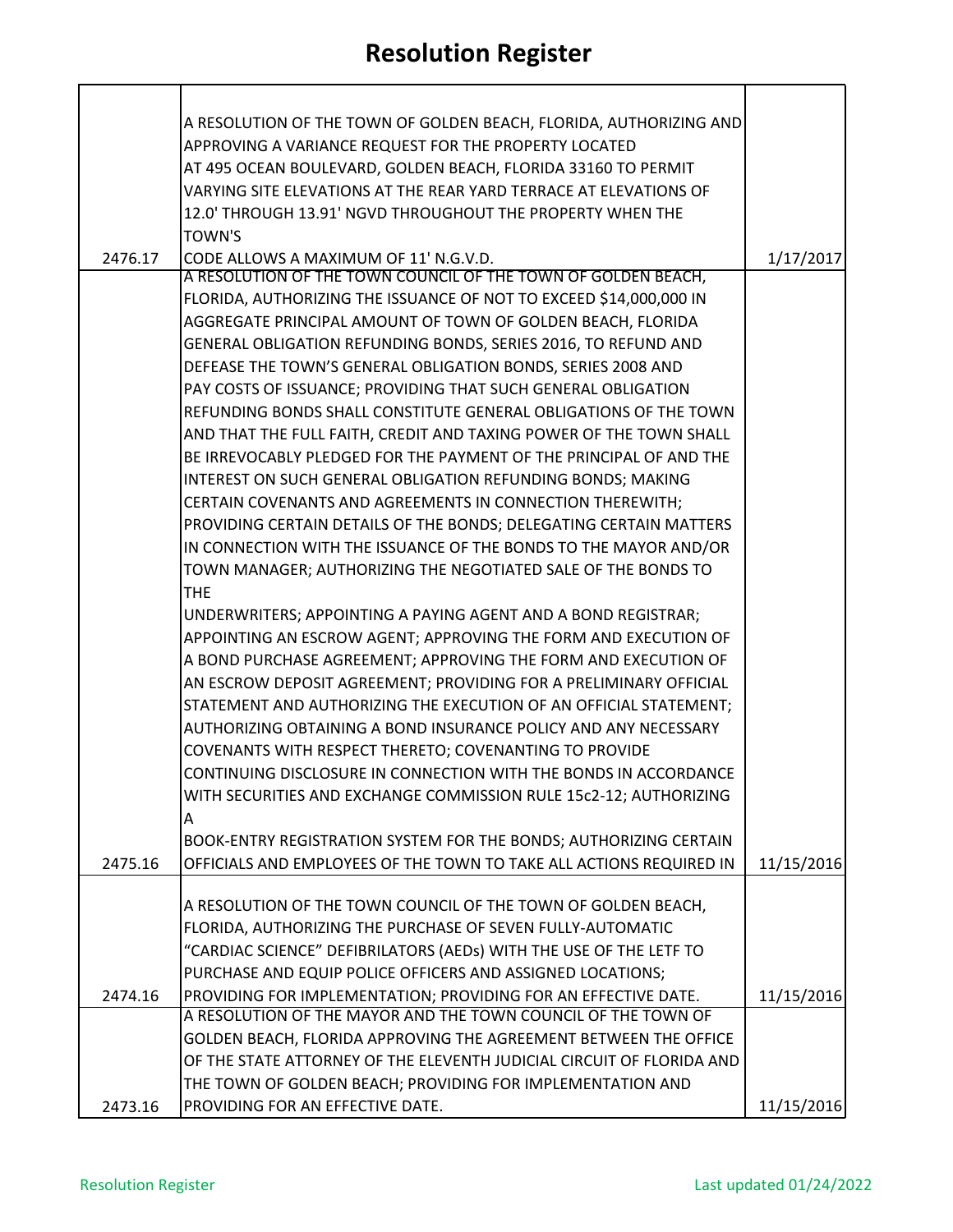|         | A RESOLUTION OF THE TOWN COUNCIL OF THE TOWN OF GOLDEN BEACH,                                                                       |            |
|---------|-------------------------------------------------------------------------------------------------------------------------------------|------------|
|         | FLORIDA, APPROVING A MUTUAL AID AGREEMENT BETWEEN THE TOWN AND<br>THE CITY OF MIAMI BEACH; PROVIDING FOR IMPLEMENTATION; AND        |            |
| 2472.16 | PROVIDING FOR AN EFFECTIVE DATE.                                                                                                    | 11/15/2016 |
|         |                                                                                                                                     |            |
|         | A RESOLUTION OF THE TOWN COUNCIL OF THE TOWN OF GOLDEN BEACH,                                                                       |            |
|         | FLORIDA RETROACTIVELY APPROVING AN AGREEMENT WITH DAVID T.                                                                          |            |
|         | CASERTA GOVERNMENT RELATIONS, INC. FOR CONSULTING SERVICES FOR THE                                                                  |            |
|         | PERIOD BEGINNING OCTOBER 1, 2015 THROUGH SEPTEMBER 30, 2016 AND                                                                     |            |
|         | APPROVING A NEW AGREEMENT WITH DAVID T. CASERTA GOVERNMENT                                                                          |            |
|         | RELATIONS, INC. FOR CONSULTING SERVICES FOR THE PERIOD BEGINNING                                                                    |            |
|         | OCTOBER 1, 2016 THROUGH SEPTEMBER 30, 2017; PROVIDING FOR                                                                           |            |
| 2471.16 | IMPLEMENTATION; AND PROVIDING FOR AN EFFECTIVE DATE.                                                                                | 11/15/2016 |
|         |                                                                                                                                     |            |
|         | A RESOLUTION OF THE TOWN OF GOLDEN BEACH, FLORIDA, APPROVING A<br>VARIANCE REQUEST FOR THE PROPERTY LOCATED AT 587 OCEAN BOULEVARD, |            |
|         | GOLDEN BEACH, FLORIDA 33160 TO PERMIT A SIDE SETBACK OF 7'-6" AT THE                                                                |            |
| 2470.16 | NORTH AND SOUTH SIDE PROPERTY LINES, WHERE 10' IS PERMITTED.                                                                        | 11/15/2016 |
|         |                                                                                                                                     |            |
|         | A RESOLUTION OF THE TOWN OF GOLDEN BEACH, FLORIDA, APPROVING A                                                                      |            |
|         | VARIANCE REQUEST FOR THE PROPERTY LOCATED AT 495 OCEAN BOULEVARD,                                                                   |            |
|         | GOLDEN BEACH, FLORIDA 33160 TO PERMIT A SIDE SETBACK OF 7'-6" AT THE                                                                |            |
| 2469.16 | NORTH AND SOUTH SIDE PROPERTY LINES, WHERE 10' IS PERMITTED.                                                                        | 11/15/2016 |
|         | A RESOLUTION OF THE TOWN COUNCIL OF THE TOWN                                                                                        |            |
|         | OF GOLDEN BEACH, FLORIDA APPROVING A                                                                                                |            |
|         | PROPOSAL FOR PROFESSIONAL ENGINEERING SERVICES FROM STANTEC                                                                         |            |
|         | CONSULTING SERVICES, INC. TO DESIGN THE UPGRADE OF THE TOWN'S                                                                       |            |
|         | EXISTING STREET LIGHTS; PROVIDING FOR A WAIVER OF BIDDING                                                                           |            |
|         | PROCEDURES; PROVIDING FOR IMPLEMENTATION; PROVIDING FOR                                                                             |            |
|         | AUTHORIZATION; AND PROVIDING FOR AN EFFECTIVE DATE.                                                                                 |            |
| 2467.16 |                                                                                                                                     | 10/25/2016 |
|         |                                                                                                                                     |            |
|         | A RESOLUTION OF THE TOWN COUNCIL OF THE TOWN OF GOLDEN BEACH,                                                                       |            |
|         | FLORIDA APPROVING A WASTE DISPOSAL AGREEMENT WITH WHEELABRATOR                                                                      |            |
|         | SOUTH BROWARD, INC.; PROVIDING FOR IMPLEMENTATION; PROVIDING FOR                                                                    |            |
| 2466.16 | AUTHORIZATION; AND PROVIDING FOR AN EFFECTIVE DATE.                                                                                 | 10/25/2016 |
|         |                                                                                                                                     |            |
|         |                                                                                                                                     |            |
|         | A RESOLUTION OF THE TOWN COUNCIL OF THE TOWN OF GOLDEN BEACH,                                                                       |            |
|         | FLORIDA, APPROVING AMENDMENT #1 AND AMENDMENT #2 TO THE 2015-<br>2016 FISCAL YEAR OPERATING BUDGET FOR THE PURPOSES OF AWARDING     |            |
|         |                                                                                                                                     |            |
| 2465.16 | EMPLOYEE BONUSES AND AMENDING THE ORIGINALLY ADOPTED BUDGET;                                                                        |            |
|         | PROVIDING FOR IMPLEMENTATION; AND PROVIDING FOR AN EFFECTIVE DATE.                                                                  | 9/20/2016  |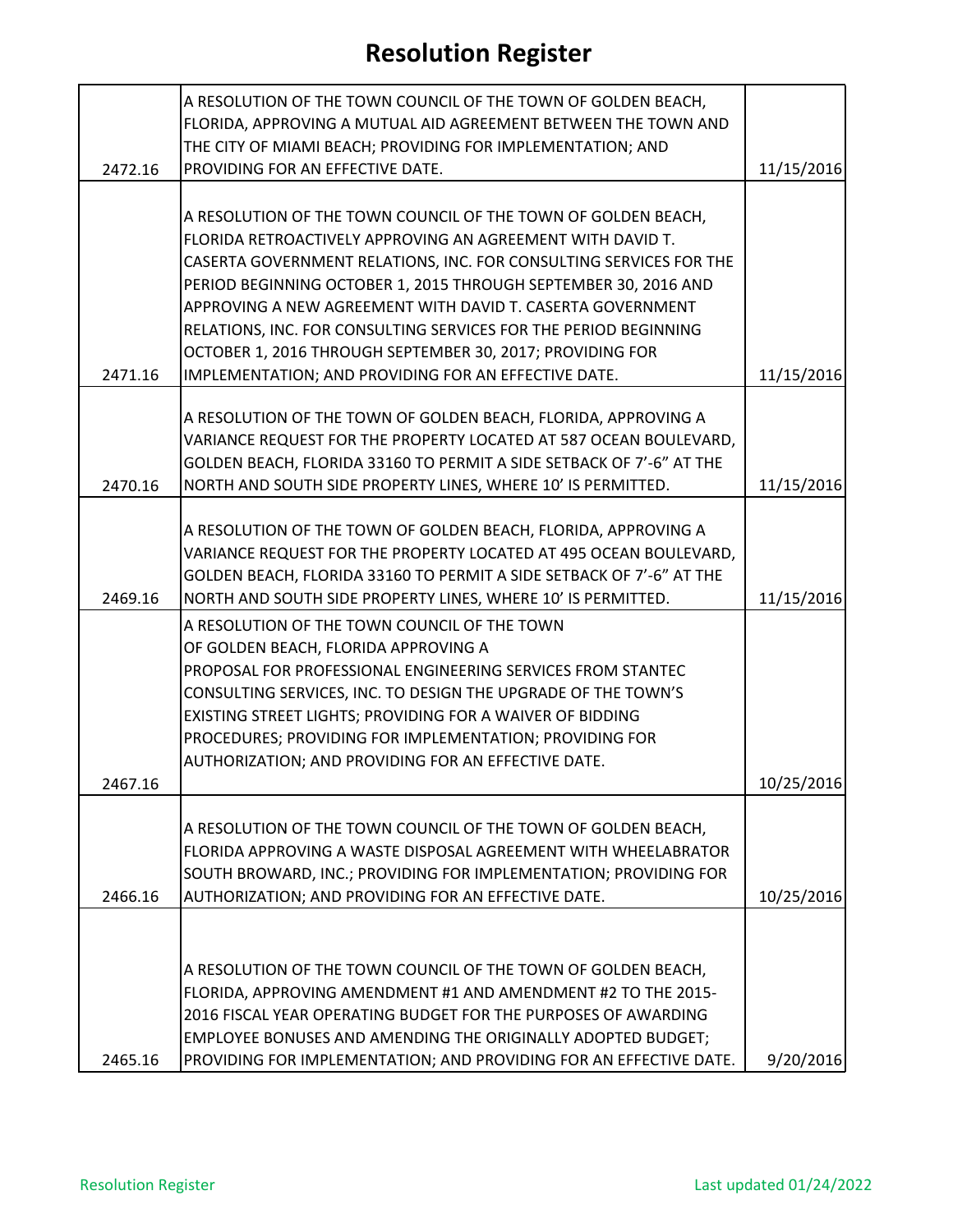|         | A RESOLUTION OF THE TOWN COUNCIL OF THE TOWN OF GOLDEN BEACH,                                                                      |           |
|---------|------------------------------------------------------------------------------------------------------------------------------------|-----------|
|         | FLORIDA, AUTHORIZING THE PURCHASE AND EQUIPPING OF CHEVROLET                                                                       |           |
|         | SILVERADO POLICE VEHICLE AND THE USE OF THE LETF TO PURCHASE AND                                                                   |           |
|         | EQUIP THE VEHICLE ; PROVIDING FOR IMPLEMENTATION; PROVIDING FOR AN                                                                 |           |
| 2464.16 | EFFECTIVE DATE.                                                                                                                    | 9/20/2016 |
|         |                                                                                                                                    |           |
|         | A RESOLUTION OF THE TOWN COUNCIL OF THE TOWN OF GOLDEN BEACH,                                                                      |           |
|         | FLORIDA, AUTHORIZING THE RETROFIT OF THE COMMAND POST POLICE                                                                       |           |
|         | VEHICLE AND THE USE OF THE LETF TO PURCHASE AND EQUIP THE VEHICLE;                                                                 |           |
| 2463.16 | PROVIDING FOR IMPLEMENTATION; PROVIDING FOR AN EFFECTIVE DATE.                                                                     | 9/20/2016 |
|         |                                                                                                                                    |           |
|         |                                                                                                                                    |           |
|         | A RESOLUTION OF THE TOWN COUNCIL OF THE TOWN OF GOLDEN BEACH,                                                                      |           |
|         | FLORIDA, ADOPTING THE FINAL BUDGETS FOR THE FISCAL YEAR COMMENCING                                                                 |           |
|         | OCTOBER 1, 2016 AND ENDING SEPTEMBER 30, 2017 PURSUANT TO FLORIDA                                                                  |           |
| 2462.16 | STATUTE 200.065 (TRIM BILL); AND PROVIDING FOR AN EFFECTIVE DATE.                                                                  | 9/20/2016 |
|         | A RESOLUTION OF THE TOWN COUNCIL OF THE TOWN OF GOLDEN BEACH,                                                                      |           |
|         | FLORIDA ADOPTING THE FINAL MILLAGE RATE OF THE TOWN OF GOLDEN                                                                      |           |
|         | BEACH FOR THE FISCAL YEAR COMMENCING OCTOBER 1, 2016 THROUGH                                                                       |           |
|         | SEPTEMBER 30, 2017 PURSUANT TO FLORIDA STATUTE 200.065 (TRIM BILL);                                                                |           |
| 2461.16 | PROVIDING FOR AN EFFECTIVE DATE.                                                                                                   | 9/20/2016 |
|         |                                                                                                                                    |           |
|         | A RESOLUTION OF THE TOWN COUNCIL OF THE TOWN OF GOLDEN BEACH,                                                                      |           |
|         | FLORIDA, ADOPTING THE TENTATIVE BUDGETS FOR THE FISCAL YEAR                                                                        |           |
|         | COMMENCING OCTOBER 1, 2016 THROUGH SEPTEMBER 30, 2017 PURSUANT                                                                     |           |
|         | TO FLORIDA STATUTE 200.065 (TRIM BILL); PROVIDING FOR AN EFFECTIVE                                                                 |           |
| 2460.16 | DATE.                                                                                                                              | 9/6/2016  |
|         |                                                                                                                                    |           |
|         | A RESOLUTION OF THE TOWN COUNCIL OF THE TOWN OF GOLDEN BEACH,<br>FLORIDA, ADOPTING THE PROPOSED MILLAGE RATE OF THE TOWN OF GOLDEN |           |
|         |                                                                                                                                    |           |
|         | BEACH FOR THE FISCAL YEAR COMMENCING OCTOBER 1, 2016 THROUGH                                                                       |           |
|         | SEPTEMBER 30, 2017 PURSUANT TO FLORIDA STATUTE 200.065 (TRIM BILL);                                                                |           |
|         | SETTING A DATE FOR A FINAL PUBLIC HEARING TO ADOPT THE MILLAGE RATE;                                                               |           |
|         | PROVIDING FOR AN EFFECTIVE DATE.                                                                                                   |           |
| 2459.16 |                                                                                                                                    | 9/6/2016  |
|         |                                                                                                                                    |           |
|         | A RESOLUTION OF THE TOWN COUNCIL OF THE TOWN OF GOLDEN BEACH,                                                                      |           |
|         | FLORIDA, ADOPTING THE TOWN'S EMERGENCY MANAGEMENT PLAN AS                                                                          |           |
|         | PRESENTED; PROVIDING FOR IMPLEMENTATION; AND PROVIDING FOR AN                                                                      |           |
| 2458.16 | EFFECTIVE DATE.                                                                                                                    | 8/16/2016 |
|         |                                                                                                                                    |           |
|         | A RESOLUTION OF THE TOWN OF GOLDEN BEACH, FLORIDA, APPROVING THE                                                                   |           |
|         | INTERLOCAL AGREEMENT BETWEEN THE TOWN AND MIAMIDADE COUNTY,                                                                        |           |
|         | FLORIDA FOR THE ENFORCEMENT OF CIVIL PENALTIES FOR CODE VIOLATIONS;                                                                |           |
| 2457.16 | PROVIDING FOR IMPLEMENTATION; AND PROVIDING AN EFFECTIVE DATE.                                                                     | 8/16/2016 |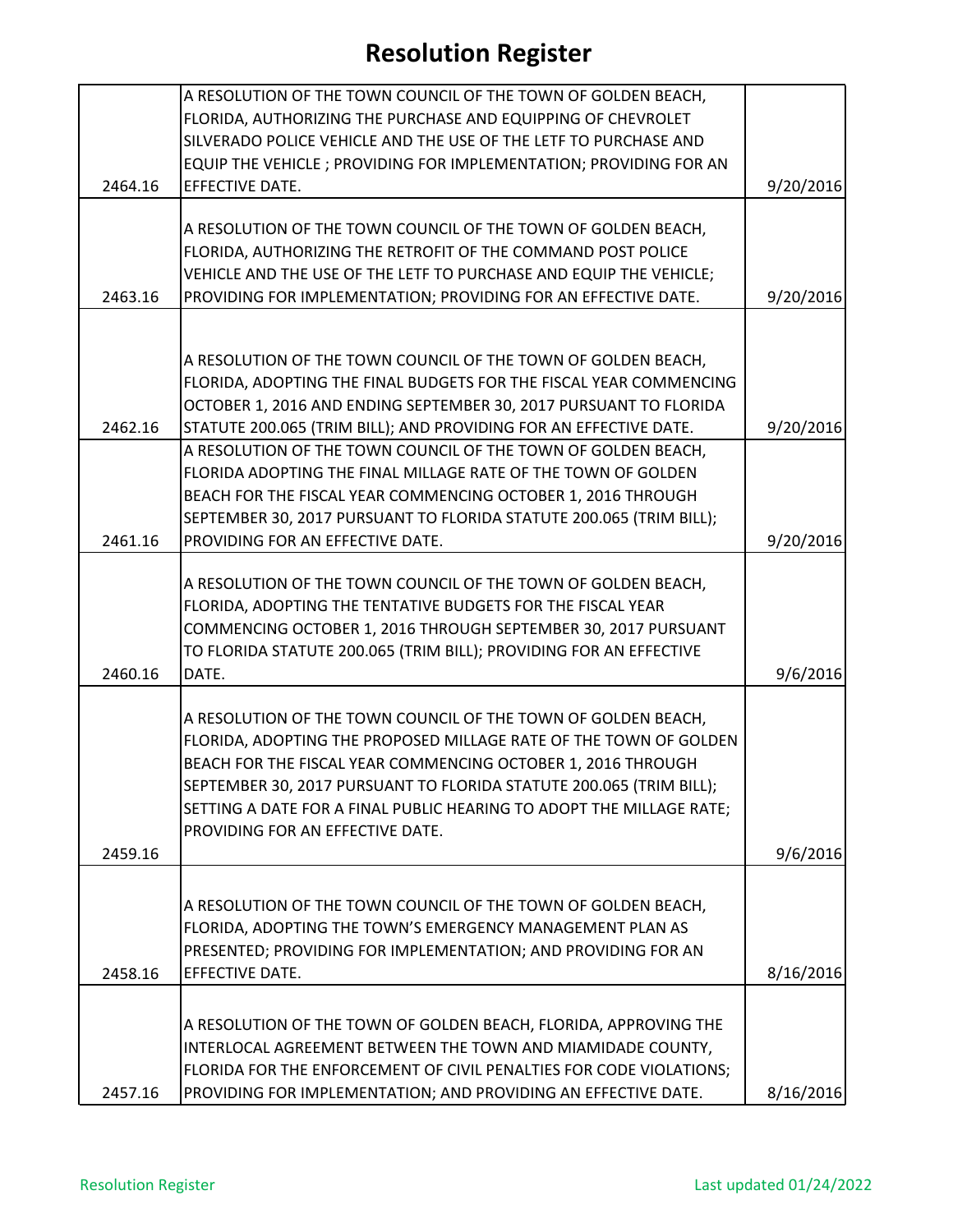|         | A RESOLUTION OF THE TOWN OF GOLDEN BEACH, FLORIDA, RENEWING THE    |           |
|---------|--------------------------------------------------------------------|-----------|
|         | AGREEMENTS FOR A DENTAL INSURANCE AND A VISION INSURANCE PLAN FOR  |           |
|         | THE BENEFIT OF THE TOWN OF GOLDEN BEACH EMPLOYEES AND ELIGIBLE     |           |
|         | DEPENDENTS; PROVIDING FOR IMPLEMENTATION; AND PROVIDING FOR AN     |           |
| 2456.16 | EFFECTIVE DATE.                                                    | 8/16/2016 |
|         |                                                                    |           |
|         |                                                                    |           |
|         | A RESOLUTION OF THE TOWN OF GOLDEN BEACH, FLORIDA, AWARDING A      |           |
|         | COMPREHENSIVE HEALTH INSURANCE PLAN FOR THE BENEFIT OF THE TOWN    |           |
|         | OF GOLDEN BEACH EMPLOYEES AND ELIGIBLE DEPENDENTS; PROVIDING FOR   |           |
| 2455.16 | IMPLEMENTATION; AND PROVIDING FOR AN EFFECTIVE DATE.               | 8/16/2016 |
|         | A RESOLUTION OF THE TOWN COUNCIL OF THE TOWN OF GOLDEN BEACH,      |           |
|         | FLORIDA, RATIFYING THE MAXIMUM PROPOSED MILLAGE RATE FOR           |           |
|         | F/Y 2016-2017 THAT WAS TRANSMITTED TO THE PROPERTY APPRAISER OF    |           |
|         | MIAMI-DADE COUNTY PURSUANT TO THE REQUIREMENTS OF FLORIDA          |           |
|         | STATUTES AND THE RULES AND REGULATIONS OF THE DEPARTMENT OF        |           |
|         | REVENUE OF THE STATE OF FLORIDA; AND PROVIDING FOR AN              |           |
| 2454.16 | EFFECTIVE DATE.                                                    | 8/16/2016 |
|         |                                                                    |           |
|         | A RESOLUTION OF THE TOWN OF GOLDEN BEACH, FLORIDA, APPROVING       |           |
|         | PROFESSIONAL SERVICES CONTRACT BETWEEN THE TOWN OF GOLDEN BEACH    |           |
|         | AND ESTRADA HINOJOSA & COMPANY, INC., CONCERNING FINANCIAL         |           |
|         |                                                                    |           |
| 2453.16 | ADVISORY SERVICES; PROVIDING FOR AN EFFECTIVE DATE.                | 8/16/2016 |
|         |                                                                    |           |
|         |                                                                    |           |
|         | A RESOLUTION OF THE TOWN COUNCIL OF THE TOWN OF GOLDEN BEACH,      |           |
|         | FLORIDA, APPROVING THE PROPOSAL PROVIDED BY SOUTHEASTERN           |           |
|         | ENGINEERING CONTRACTORS, INC. FOR THE CONSTRUCTION OF              |           |
|         | MISCELLANEOUS ROADWAY IMPROVEMENTS WITHIN THE TOWN; PROVIDING      |           |
|         | FOR A WAIVER OF BIDDING PROCEDURES; PROVIDING FOR AUTHORIZATION;   |           |
| 2452.16 | PROVIDING FOR IMPLEMENTATION; AND AN EFFECTIVE DATE.               | 5/24/2016 |
|         |                                                                    |           |
|         |                                                                    |           |
|         | A RESOLUTION OF THE TOWN OF GOLDEN BEACH, FLORIDA; PROVIDING FOR   |           |
|         | THE PROVISION OF HEALTH INSURANCE BENEFITS FOR CURRENT AND RETIRED |           |
|         | TOWN COUNCILMEMBERS AND THEIR ELIGIBLE DEPENDENTS UNDER THE        |           |
|         | TOWN'S GROUP HEALTH INSURANCE PLAN; PROVIDING FOR ELIGIBILITY      |           |
|         | REQUIREMENTS; PROVIDING CRITERIA FOR VESTED RIGHTS IN CONTINUED    |           |
|         | PARTICIPATION IN TOWN INSURANCE PLAN AT THE EXPENSE OF THE TOWN;   |           |
|         |                                                                    |           |
|         | SUPERCEDING ALL PRIOR RESOLUTIONS; PROVIDING FOR IMPLEMENTATION;   |           |
| 2451.16 | PROVIDING FOR AN EFFECTIVE DATE.                                   | 5/24/2016 |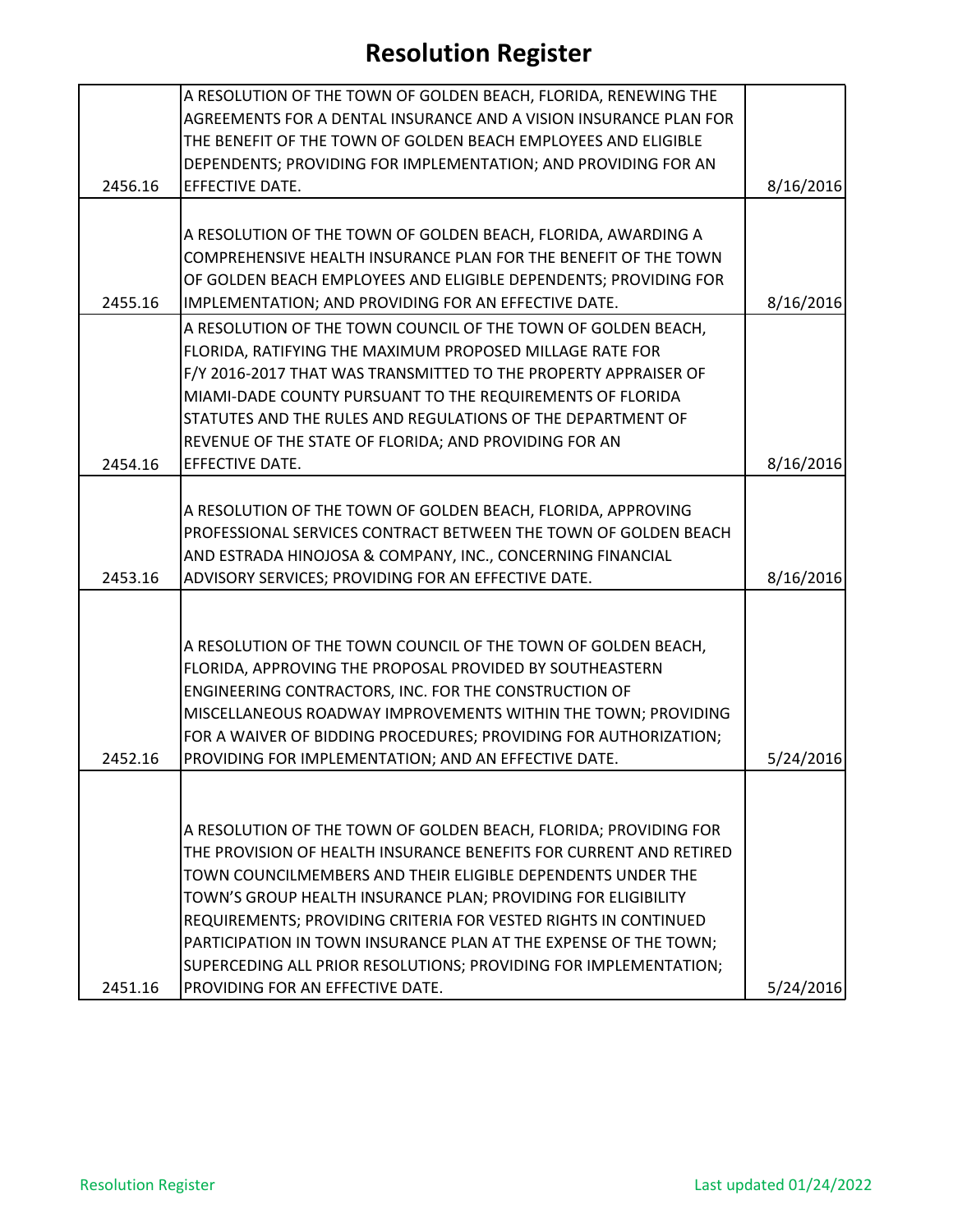| 2450.16 | A RESOLUTION OF THE TOWN COUNCIL OF THE TOWN OF GOLDEN BEACH,<br>FLORIDA, DECLARING CERTAIN PERSONAL PROPERTY (POLICE K-9 DOG) OWNED<br>BY THE TOWN TO HAVE NO INSTRINSIC MONETARY VALUE AND PROVIDING<br>FOR DISPOSITION; AUTHORIZING THE TOWN MANAGER TO PROVIDE FOR THE<br>DISPOSITION OF SUCH PERSONAL PROPERTY BY BILL OF SALE; PROVIDING FOR<br>IMPLEMENTATION; AND PROVIDING FOR AN EFFECTIVE DATE.                                                                                                                                                                                                                                                                                                | 5/24/2016 |
|---------|-----------------------------------------------------------------------------------------------------------------------------------------------------------------------------------------------------------------------------------------------------------------------------------------------------------------------------------------------------------------------------------------------------------------------------------------------------------------------------------------------------------------------------------------------------------------------------------------------------------------------------------------------------------------------------------------------------------|-----------|
| 2449.16 | A RESOLUTION OF THE TOWN COUNCIL OF THE TOWN OF GOLDEN BEACH,<br>FLORIDA, AUTHORIZING AND APPROVING THE PAYMENT OF \$5,000.00 TO THE<br>SUNNY ISLES BEACH TRUST FOUNDATION; PROVIDING FOR IMPLEMENTATION;<br>AND PROVIDING AN EFFECTIVE DATE.                                                                                                                                                                                                                                                                                                                                                                                                                                                             | 5/24/2016 |
| 2448.16 | A RESOLUTION OF THE TOWN OF GOLDEN BEACH, FLORIDA, ESTABLISHING<br>ELIGIBLITY CRITERIA FOR CONTINUATION HEALTH INSURANCE BENEFITS FOR<br>TOWN COUNCILMEMBERS AND THEIR ELIGIBLE DEPENDENTS UNDER THE<br>TOWN'S GROUP HEALTH INSURANCE PLAN; PROVIDING CONTINUATION<br>HEALTH INSURANCE BENEFITS FOR TOWN COUNCILMEMBERS AND THEIR<br>ELIGIBLE DEPENDENTS UNDER THE TOWN'S PLAN IN THE SAME MANNER AS<br>PROVIDED FOR RETIRED GENERAL EMPLOYEES; AUTHORIZING TOWN<br>OFFICIALS TO TAKE ALL ACTIONS NECESSARY TO OFFER TOWN<br>COUNCILMEMBERS CONTINUATION HEALTH COVERAGE UNDER THE GROUP<br>HEALTH INSURANCE PLAN; AUTHORIZING THE EXPENDITURE OF BUDGETED<br>FUNDS; AND PROVIDING FOR AN EFFECTIVE DATE. | 4/19/2016 |
| 2447.16 | A RESOLUTION OF THE TOWN COUNCIL OF THE TOWN OF GOLDEN BEACH,<br>FLORIDA, APPROVING THE PROPOSAL PROVIDED BY SOUTHEASTERN<br>ENGINEERING CONTRACTORS, INC. FOR THE INSTALLATION OF NEW<br>CHECKMATE VALVES FOR THE TWO OUTFALLS ON CENTER ISLAND; PROVIDING<br>FOR WAIVER OF BIDDING PROCEDURES; PROVIDING FOR IMPLEMENTATION;<br>AND AN EFFECTIVE DATE.                                                                                                                                                                                                                                                                                                                                                  | 4/19/2016 |
| 2446.16 | A RESOLUTION OF THE TOWN COUNCIL OF THE TOWN OF GOLDEN BEACH,<br>FLORIDA, ACCEPTING THE GENERAL PURPOSE FINANCIAL STATEMENTS AND<br>THE SINGLE AUDIT FOR FISCAL YEAR 2014/2015 ENDING SEPTEMBER 30, 2015<br>PREPARED BY KEEFE, MCCULLOUGH & CO., LLP; AND PROVIDING FOR AN<br>EFFECTIVE DATE.                                                                                                                                                                                                                                                                                                                                                                                                             | 4/19/2016 |
| 2445.16 | A RESOLUTION OF THE TOWN COUNCIL OF THE TOWN OF GOLDEN BEACH,<br>FLORIDA, APPROVING A MUTUAL AID AGREEMENT BETWEEN THE TOWN OF<br>GOLDEN BEACH AND THE TOWN OF MEDLEY; PROVIDING FOR<br>IMPLEMENTATION; AND PROVIDING AN EFFECTIVE DATE.                                                                                                                                                                                                                                                                                                                                                                                                                                                                  | 4/19/2016 |
|         | A RESOLUTION OF THE TOWN COUNCIL OF THE TOWN OF GOLDEN BEACH,<br>FLORIDA, AUTHORIZING THE PARTICIPATION IN A LEASE AGREEMENT FOR TWO<br>POLICE MOTORCYCLES; PROVIDING FOR IMPLEMENTATION; PROVIDING FOR                                                                                                                                                                                                                                                                                                                                                                                                                                                                                                   |           |
| 2444.16 | AN EFFECTIVE DATE.                                                                                                                                                                                                                                                                                                                                                                                                                                                                                                                                                                                                                                                                                        | 3/15/2016 |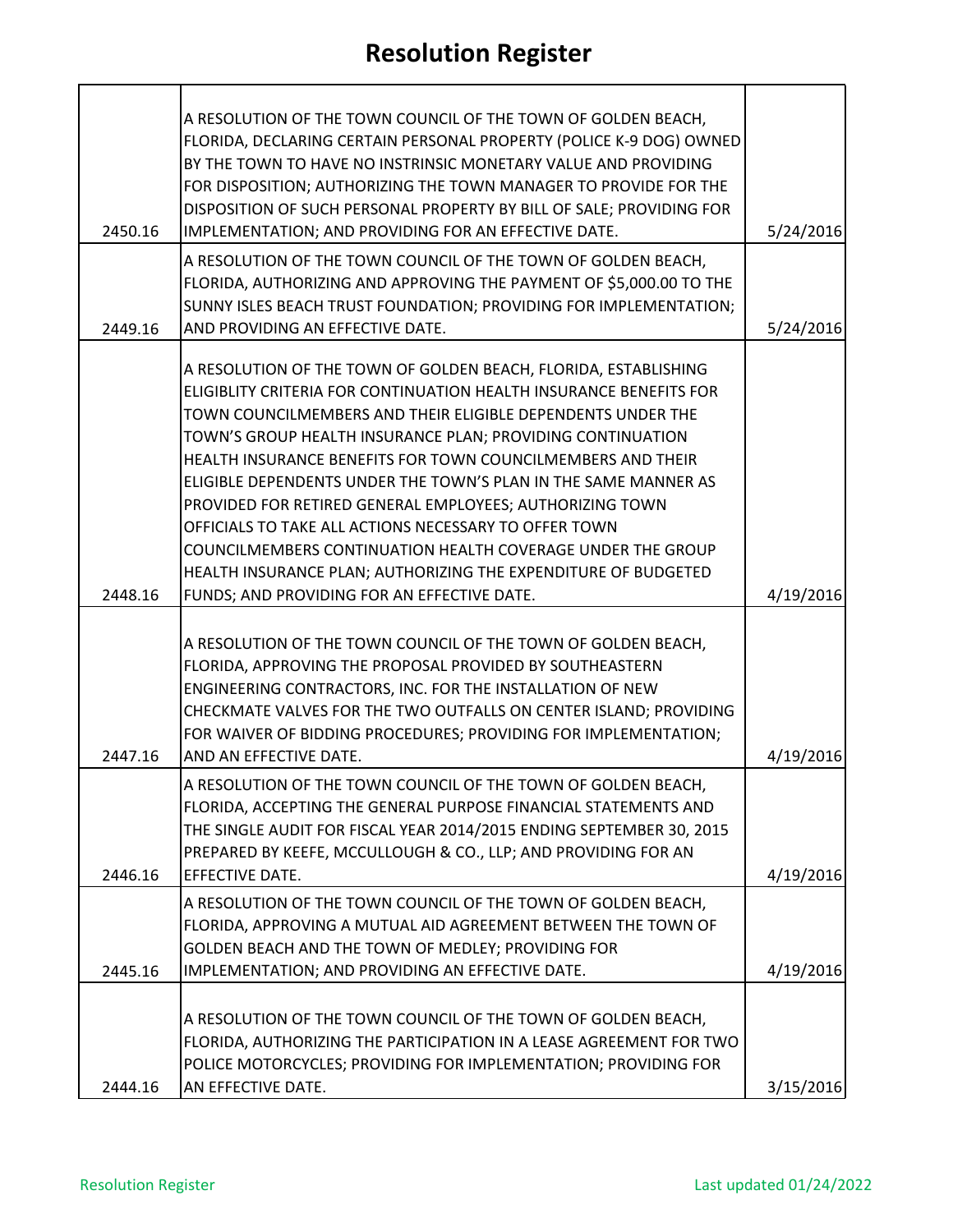|         | A RESOLUTION OF THE TOWN COUNCIL OF THE TOWN OF GOLDEN BEACH,<br>FLORIDA, AUTHORIZING THE PURCHASE OF EQUIPMENT AND TRAINING OF      |            |
|---------|--------------------------------------------------------------------------------------------------------------------------------------|------------|
| 2443.16 | ONE (1) POLICE CANINE (K-9); PROVIDNG FOR IMPLEMENTATION; PROVIDING<br>FOR AN EFFECTIVE DATE.                                        | 3/15/2016  |
|         |                                                                                                                                      |            |
|         | A RESOLUTION OF THE TOWN COUNCIL OF THE TOWN OF GOLDEN BEACH,                                                                        |            |
|         | FLORIDA, AUTHORIZING THE USE OF LAW ENFORCEMENT TRUST FUND (LETF)                                                                    |            |
|         | MONIES TO MAKE A \$5,000 CONTRIBUTION TO TEACH FOR AMERICA (TFA);                                                                    |            |
| 2442.16 | PROVIDING FOR IMPLEMENTATION; PROVIDING FOR AN EFFECTIVE DATE.                                                                       | 3/15/2016  |
|         | A RESOLUTION OF THE TOWN COUNCIL OF THE TOWN OF GOLDEN BEACH,                                                                        |            |
|         | FLORIDA, APPROVING THE PROPOSAL PROVIDED BY FAST-DRY COURTS FOR                                                                      |            |
|         | THE RESURFACING, INSTALLATION OF FENCING, AND PURCHASE OF POLES AND                                                                  |            |
|         | NETS FOR THE TOWN'S TWO (2) TENNIS COURTS; PROVIDING FOR                                                                             |            |
| 2441.16 | IMPLEMENTATION; AND AN EFFECTIVE DATE.                                                                                               | 2/23/2016  |
|         |                                                                                                                                      |            |
|         |                                                                                                                                      |            |
|         | A RESOLUTION OF THE TOWN COUNCIL OF THE TOWN OF GOLDEN BEACH,                                                                        |            |
|         | FLORIDA, AUTHORIZING AND APPROVING THE PAYMENT OF \$6,500.00 TO THE                                                                  |            |
| 2440.16 | DIABETES RESEARCH INSTITUTE FOUNDATION'S LOVE AND HOPE BALL EVENT;<br>PROVIDING FOR IMPLEMENTATION; AND PROVIDING AN EFFECTIVE DATE. | 2/23/2016  |
|         |                                                                                                                                      |            |
|         | A RESOLUTION OF THE TOWN COUNCIL OF THE TOWN OF GOLDEN BEACH,                                                                        |            |
|         | FLORIDA, ADOPTING A SCHEDULE OF FEES FOR BEACH AND PARK ACTIVITIES;                                                                  |            |
| 2439.16 | PROVIDING FOR IMPLEMENTATION; AND PROVIDING FOR AN EFFECTIVE DATE                                                                    | 1/19/2016  |
|         |                                                                                                                                      |            |
|         | A RESOLUTION OF THE TOWN COUNCIL OF THE TOWN OF GOLDEN BEACH,                                                                        |            |
|         | FLORIDA, AUTHORIZING THE DISPOSAL OF SURPLUS PERSONAL PROPERTY                                                                       |            |
|         | SHOWN ON EXHIBIT "A" PURSUANT TO ARTICLE VIII. PERSONAL PROPERTY, OF                                                                 |            |
|         | THE TOWN OF GOLDEN BEACH, FLORIDA; PROVIDING FOR SEVERABILITY;                                                                       |            |
| 2438.16 | PROVIDING FOR CONFLICT; AND PROVIDING FOR AN EFFECTIVE DATE.                                                                         | 1/19/2016  |
|         |                                                                                                                                      |            |
|         | A RESOLUTION OF THE TOWN OF GOLDEN BEACH, FLORIDA, AUTHORIZING                                                                       |            |
|         | AND APPROVING A VARIANCE REQUEST FOR THE PROPERTY LOCATED AT 555                                                                     |            |
|         | OCEAN BOULEVARD, GOLDEN BEACH, FLORIDA 33160 TO PERMIT A DECK AND<br>SITE ELEVATION THROUGHOUT NOT TO EXCEED 15' N.G.V.D. WHEN THE   |            |
|         | TOWN'S CODE ALLOWS A MAXIMUM OF 11.84' N.G.V.D. FOR THE DECK AND A                                                                   |            |
|         | VARYING GRADE ELEVATION UP TO 14.16' N.G.V.D. WHEN THE TOWN'S CODE                                                                   |            |
| 2437.16 | ALLOWS A MAXIMUM OF 11' N.G.V.D.                                                                                                     | 1/19/2016  |
|         |                                                                                                                                      |            |
|         | A RESOLUTION OF THE TOWN OF GOLDEN BEACH, FLORIDA ACCEPTING A                                                                        |            |
|         | TERM SHEET FROM NORTHERN TRUST BANK FOR A LINE OF CREDIT TO                                                                          |            |
|         | FINANCE WORKING CAPTIAL NEEDS; AUTHORIZING SUCH LINE IF CREDIT IN AN                                                                 |            |
|         | AGGREGATE PRINCIPALAMOUNT NOT TO EXCEED \$300,000; AWARDING THE                                                                      |            |
|         | LINE OF CREDIT ON A NEGOTIATED BASIS; APPROVING EXECUTION AND                                                                        |            |
|         | DELIVERY OF A LINE OF CREDIT AGREEMENT AND A NOTE IN CONNECTION                                                                      |            |
| 2436.15 | WITH SUCH LINE OF CREDIT AGREEMENT; PROVIDING FOR AN EFFETIVE DATE.                                                                  | 11/17/2015 |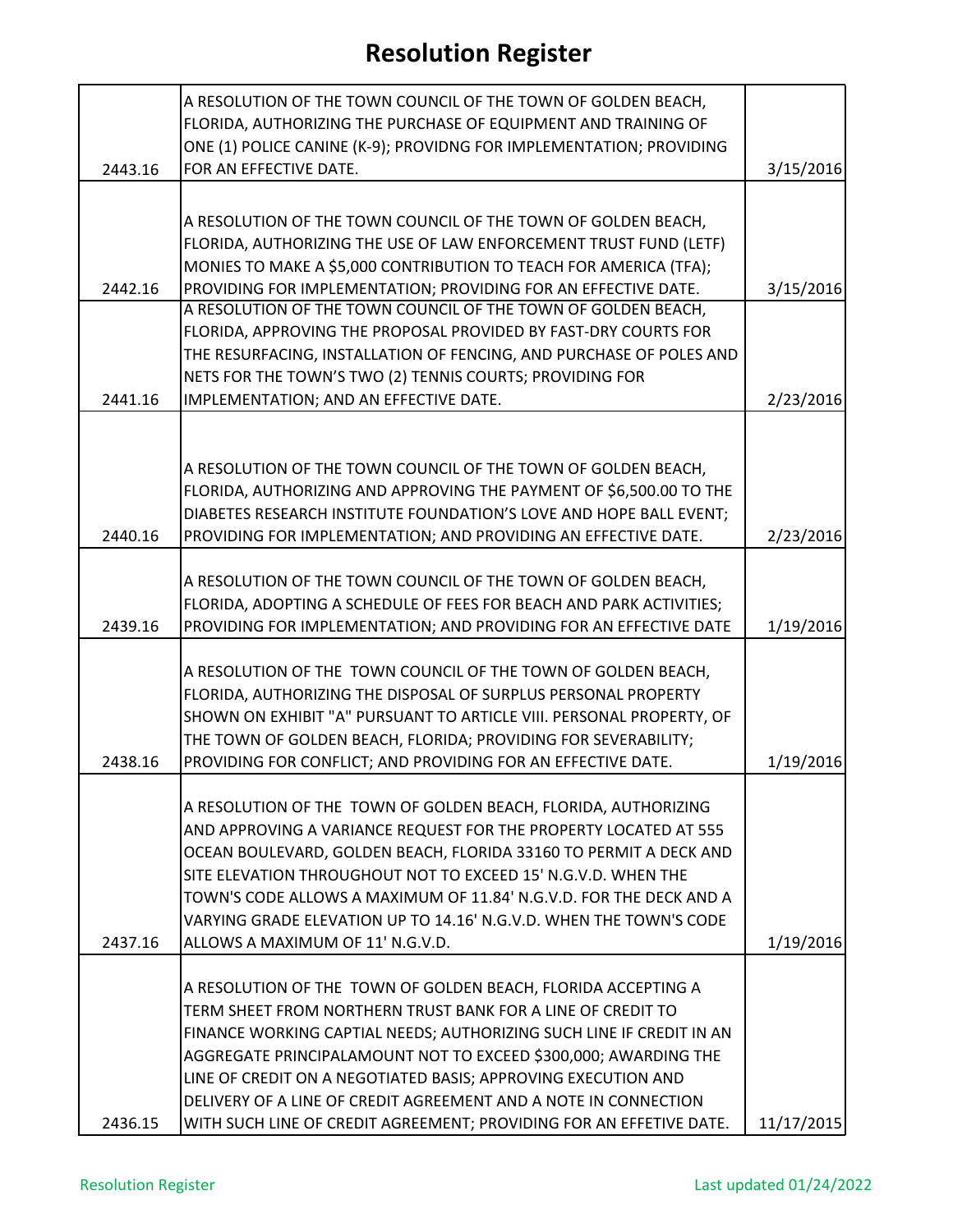| 2435.15 | A RESOLUTION OF THE MAYOR AND THE TOWN COUNCIL OF THE TOWN OF<br>GOLDEN BEACH, FLORIDA APPROVINGTHE AGREEMENT BETWEEN THE OFFICE<br>OF THE STATE ATTORNEY OF THE ELEVENTH JUDICIAL CIRCUIT OF FLORIDA AND<br>THE TOWN OF GOLDEN BEACH; PROVIDING FOR IMPLEMENTATION AND<br>PROVIDING FOR AN EFFECTIVE DATE.                                              | 11/17/2015 |
|---------|----------------------------------------------------------------------------------------------------------------------------------------------------------------------------------------------------------------------------------------------------------------------------------------------------------------------------------------------------------|------------|
| 2434.15 | A RESOLUTION OF THE TOWN COUNCIL OF THE TOWN OF GOLDEN BEACH,<br>FLORIDA, AUTHORIZING AND APPROVING THE PAYMENT OF \$500.00 TO THE<br>"DO THE RIGHT THING OF MIAMI, INC.", PROGRAM; PROVIDING FOR<br>IMPLEMENTATION; AND PROVIDING AN EFFECTIVE DATE.                                                                                                    | 11/17/2015 |
| 2433.15 | A RESOLUTION OF THE TOWN COUNCIL OF THE TOWN OF GOLDEN BEACH,<br>FLORIDA, AUTHORIZING AND APPROVING THE PAYMENT OF \$1,000.00 TO THE<br>JEWISH ADOPTION AND FAMILY CARE OPTIONS (JAFCO) 6TH ANNUAL<br>CHANUKAH MIRACLES LUNCHEON EVENT; PROVIDING FOR IMPLEMENTATION;<br>AND PROVIDING AN EFFECTIVE DATE.                                                | 10/20/2015 |
| 2432.15 | A RESOLUTION OF THE TOWN COUNCIL OF THE TOWN OF GOLDEN BEACH,<br>FLORIDA, AUTHORIZING AND APPROVING A PROPOSAL WITH BEJAR<br>CONSTRUCTION, INC. FOR THE INSTALLATION OF PARKING LOT PAVERS AT<br>NORTH APRK; PROVIDING FOR WAIVER OF COMPETITIVE BIDDING; PROVIDING<br>FOR IMPLEMENTATION; AND PROVIDING FOR AN EFFECTIVE DATE.                          | 9/24/2015  |
| 2431.15 | A RESOLUTION OF THE TOWN COUNCIL OF THE TOWN OF GOLDEN BEACH,<br>FLORIDA, APPROVING AMENDMENT #2 TO THE 2014-2015 FISCAL YEAR<br>OPERATING BUDGET FOR THE PURPOSES OF AWARDING EMPLOYEE BONUSES<br>AND AMENDING THE ORIGINALLY ADOPTED BUDGET; PROVIDING FOR<br>IMPLEMENTATION; AND PROVIDING FOR IMLEMENTATION; AND PROVIDING<br>FOR AN EFFECTIVE DATE. | 9/24/2015  |
| 2430.15 | A RESOLUTION OF THE TOWN COUNCIL OF THE TOWN OF GOLDEN BEACH,<br>FLORIDA, REAUTHORIZING THE TOWN'S SCHEDULE OF BUILDING PERMIT AND<br>PROCESSING FEES; PROVIDING FOR IMPLEMENTATION; AND PROVIDING FOR<br>AN EFFECTIVE DATE.                                                                                                                             | 9/24/2015  |
| 2429.15 | A RESOLUTION OF THE TOWN COUNCIL OF THE TOWN GOLDEN BEACH,<br>FLORIDA, ADOPTING THE FINAL BUDGETS FOR THE FISCAL YEAR COMMENCING<br>OCTOBER 1,2015 THROUGH SEPTEMBER 30, 2016 PURSUANT TO FLORIDA<br>STATUTE 200.065 (TRIM BILL); PROVIDING FOR AN EFFECTIVE DATE.                                                                                       | 9/24/2015  |
| 2428.15 | A RESOLUTION OF THE TOWN COUNCIL OF THE TOWN GOLDEN BEACH,<br>FLORIDA, ADOPTING THE FINAL MILLAGE RATE OF THE TOWN OF GOLDEN<br>BEACH FOR THE FISCAL YEAR COMMENCING OCTOBER 1, 2015 THROUGH<br>SEPTEMBER 30, 2016 PURSUANT TO FLORDIA STATUTE 200.065 (TRIM BILL);<br>PROVIDING FOR AN EFFECTIVE DATE.                                                  | 9/24/2015  |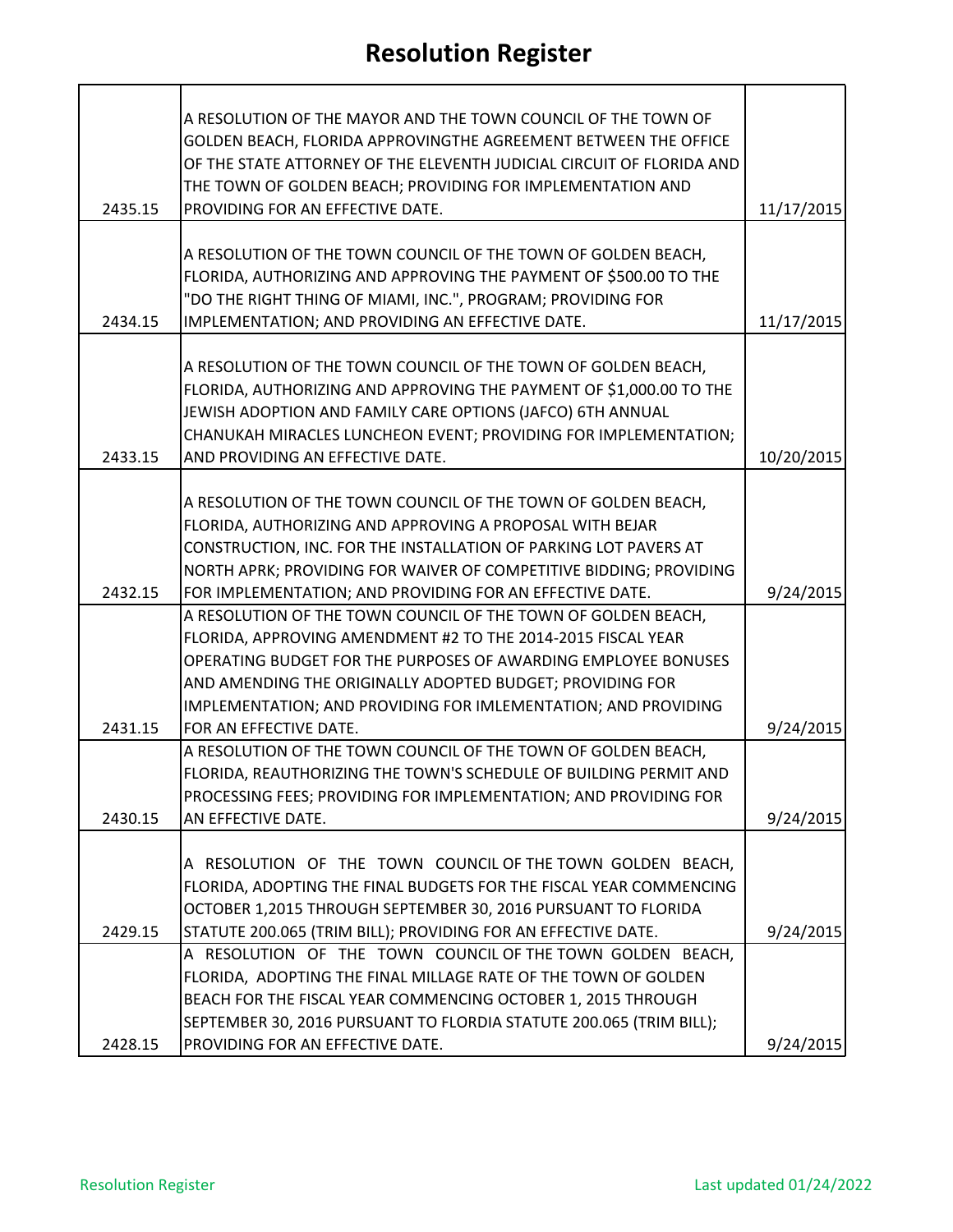|         | A RESOLUTION OF THE TOWN COUNCIL OF THE TOWN GOLDEN BEACH,           |           |
|---------|----------------------------------------------------------------------|-----------|
|         | FLORIDA, ADOPTING THE TENATIVE BUDGETS FOR THE FISCAL YEAR           |           |
|         | COMMENCING OVTOBER 1, 2015 THROUGH SEPTEMBER 30, 2016 PURSUANT       |           |
|         | TO FLORIDA STATUTE 200.065 (TRIMB BILL); PROVIDING FOR AN EFFECTIVE  |           |
| 2427.15 | DATE.                                                                | 9/8/2015  |
|         |                                                                      |           |
|         | A RESOLUTION OF THE TOWN COUNCIL OF THE TOWN GOLDEN BEACH,           |           |
|         | FLORIDA ADOPTING THE PROPOSED MILLAGE RATE OF THE TOWN OF GOLDEN     |           |
|         | BEACH FOR THE FISCAL YEAR COMMENCING OCTOBER1, 2015 THROUGH          |           |
|         | SEPTEMBER 30, 2016 PURSUANT TO FLORIDA STATUTE 200.065 (TRIM BILL);  |           |
|         | SETTING A DATE FOR A FINAL PUBLIC HEARING TO ADOPT THE MILLAGE RATE; |           |
| 2426.15 | PROVIDING FOR AN EFFECTIVE DATE.                                     | 9/8/2015  |
|         |                                                                      |           |
|         | A RESOLUTION OF THE TOWN COUNCIL OF THE TOWN GOLDEN BEACH,           |           |
|         | FLORIDA RATIFYING THE MAXIMUM PROPOSED MILLAGE RATE FOR F/Y 2015-    |           |
|         | 2016 THAT WAS TRANSMITTED TO THE PROPERTY APPRAISER OF MIAMI-DADE    |           |
|         | COUNTY PURUANT TO THE REQUIREMENTS OF FLORIDA STATUTES AND THE       |           |
|         | RULES AND REGULATIONS OF THE DEPARTMENT OF REVENUE OF THE STATE OF   |           |
| 2425.15 | FLORIDA; AND PROVIDING FOR AN EFFECTIVE DATE.                        | 8/25/2015 |
|         |                                                                      |           |
|         | A RESOLUTION OF THE TOWN OF GOLDEN BEACH, FLORIDA,                   |           |
|         | AUTHORIZING AND APPROVING A PROPOSAL WITH BEJAR CONSTRUCTION, INC.   |           |
|         | FOR THE INSTALLATION OF PARKING LOT PAVERS AT SOUTH PARK; PROVIDING  |           |
|         | FOR WAIVER OF COMPETITIVE BIDDINGG; PROVIDING FOR IMPLEMENTATION;    |           |
| 2424.15 | AND PROVIDING FOR AN EFFECRIVE DATE.                                 | 8/25/2015 |
|         | A RESOLUTION OF THE TOWN COUNCIL OF THE TOWN GOLDEN BEACH,           |           |
|         | FLORIDA, APPROVING A JOINT PROJECT AGREEMENT WITH THE STATE OF       |           |
|         | FLORIDA DEPARTMENT OF TRANSPORTATION FOR TURF AND LANDSCAPE          |           |
|         | MAINTENTANCE; AUTHORIZING THE MAYOR TO EXECUTE THE AGREEMENT;        |           |
|         | AUTHORIZING THE MAYOR AND TOWN MANAGER TYO TAKE ALL ACTION           |           |
|         | NECESSARY TO IMPLEMENT THE AGREEMENT; PROVIDING FOR AND EFFECTIVE    |           |
| 2423.15 | DATE.                                                                | 8/25/2015 |
|         |                                                                      |           |
|         | A RESOLUTION OF THE TOWN OF GOLDEN BEACH, FLORIDA,                   |           |
|         | AUTHORIIZNG THE USE OF LAW ENFORCEMENT TUST FUND ("LETF") MONIES     |           |
|         | TO PROVIDE FOR SIX TOUGHBOO TABLETS WITH PRINTERS AND SIXTEEN BODY   |           |
|         | ARMORS FOR THE GOLDEN BEACH POLICE DEPARTMENT; PROVIDING FOR         |           |
| 2422.15 | IMPLEMENTATION; AND PROVIDING FOR AN EFFECTIVE DATE.                 | 8/25/2015 |
|         | A RESOLUTION OF THE TOWN OF GOLDEN BEACH, FLORIDA,                   |           |
|         | AUTHORIZING AND APPROVING A PROPOSAL WITH PBP GLOBAL FOR THE         |           |
|         | PURCHASE OF PICNIC TABLES AND UMBERLLAS; PROVIDING FOR WAIVER OF     |           |
|         | COMPETITIVE BIDDING; PROVIDING FOR IMPLEMENTATION; AND PROVIDING     |           |
| 2421.15 | FOR AN EFFECTIVE DATE.                                               | 8/25/2015 |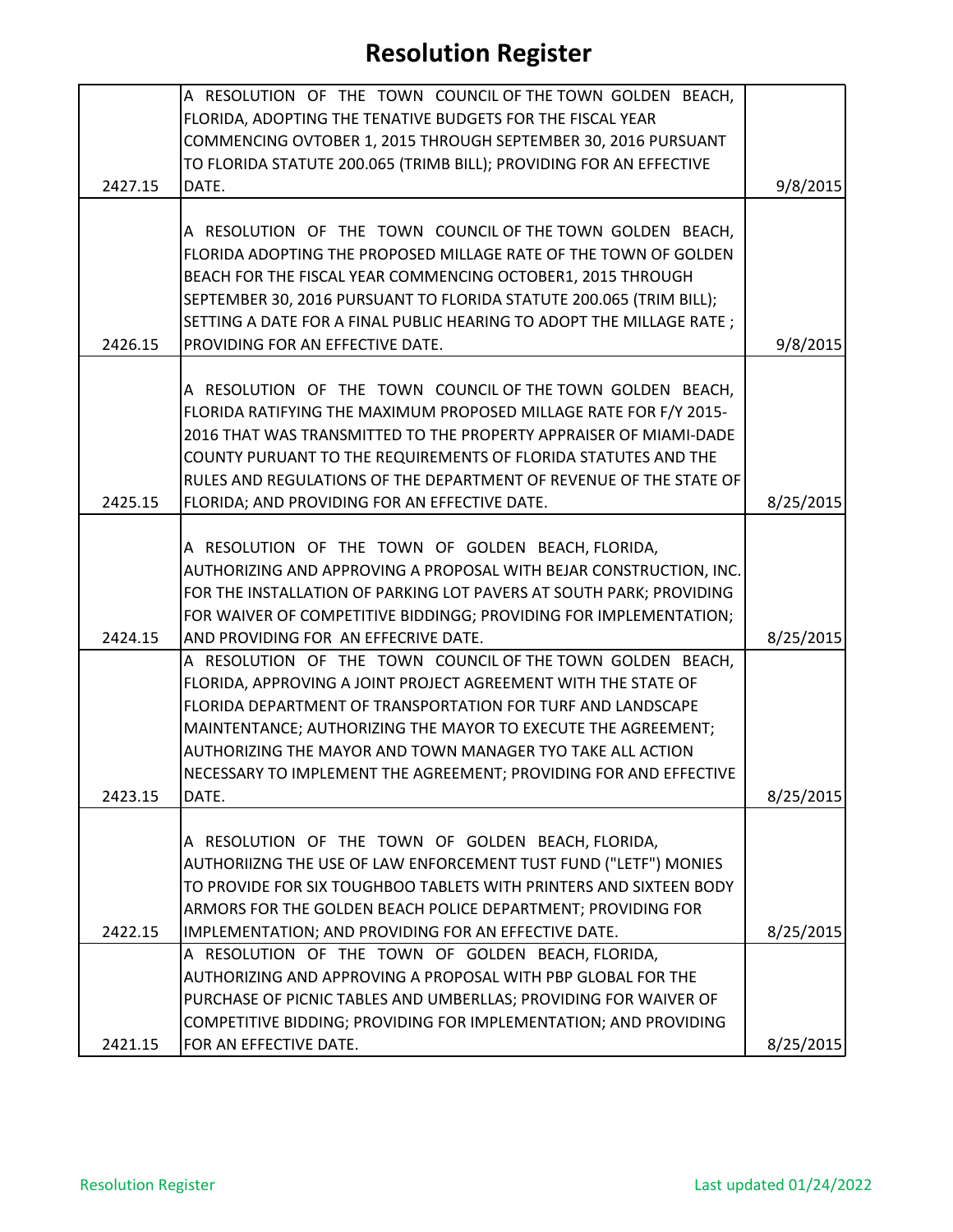|         | A RESOLUTION OF THE TOWN COUNCIL OF THE TOWN GOLDEN BEACH,          |           |
|---------|---------------------------------------------------------------------|-----------|
|         | FLORIDA, AUTHORIZING, APPROVING AND RATIFYING THE PURCHASE OF       |           |
|         | RECREATION EQUIPMENT FROM MIRACLE RECREATION EQUIPMENT COMPANY      |           |
|         | FOR TWEDDLE PARK; PROVIDING FOR IMPLEMENTATION AND AN EFFECTIVE     |           |
| 2420.15 | DATE.                                                               | 8/25/2015 |
|         | A RESOLUTION OF THE TOWN OF GOLDEN BEACH, FLORIDA, URGING           |           |
|         | MIAMI-DADE COUNTY MAYOR CARLOS GIMENEZ AND THE MIAMI-DADE           |           |
|         | COUNTY BOARD OF COUNTY COMMISSIONERS TO ENHANCE THE MIAMI-DADE      |           |
|         | COUNTY PARKS DEPARTMENT BUDGE IN ORDER TO PROVIDE ADDITIONAL        |           |
|         | FUNDING TO ENSURE THAT BEACH CLEANLINESS AND RENOURISHMENT IS       |           |
|         | ADEQUATLY PROVIDED TO THE BEACHES UNDER MIAMI-DADE COUNTY'S         |           |
| 2419.15 | RESPONSIBILITY.                                                     | 8/25/2015 |
|         | A RESOLUTION OF THE TOWN OF GOLDEN BEACH, FLORIDA,                  |           |
|         | ACCEPTING THE BENEFIT PROPOSAL FOR SHORT TERM/LONG TERM DISABILITY  |           |
|         | INSURANCE, LIFE AND ACCIDENTAL DEATH AND DISMEMBERMENT INSURANCE    |           |
|         | SUBMITTED BY MUTUAL OF OMAHA INSURANCE; PROVIDING FOR               |           |
|         | CONDITIONS; PROVIDING FOR IMPLEMENTATIN; AND PROVIDING FOR AN       |           |
| 2418.15 | EFFECTIVE DTAE.                                                     | 8/25/2015 |
|         | A RESOLUTION OF THE TOWN OF GOLDEN BEACH, FLORIDA, RENEWING         |           |
|         | THE AGREEMENTS FOR A DENTAL INSURANCE AND A VISION INSURANCE PLAN   |           |
|         | FOR THE BENEFIT OF THE TOWN OF GOLDEN BEACH EMPLOYEES AND ELIGIBLE  |           |
|         | DEPENDENTS; PROVIDING FOR IMPLEMENTATION; AND PROVIDING FOR AN      |           |
| 2417.15 | EFFECTIVE DATE.                                                     | 8/25/2015 |
|         |                                                                     |           |
|         | A RESOLUTION OF THE TOWN OF GOLDEN BEACH, FLORIDA,                  |           |
|         | AWARDING A COMPREHENSIVE HEALTH INSURANCE PLAN FOR THE BENEFIT OF   |           |
|         | THE TOWN OF GOLDEN BEACH EMPLOYEES AND ELIGIBLE DEPENDENTS;         |           |
| 2416.15 | PROVIDING FOR IMPLEMENTATION; AND PROVIDING FOR AN EFFECTIVE DATE.  | 8/25/2015 |
|         |                                                                     |           |
|         | A RESOLUTION OF THE TOWN OF GOLDEN BEACH, FLORIDA                   |           |
|         | AUTHORIZING THE ISSUANCE \$235,730 CAPITAL IMPROVEMENT REFUNDING    |           |
|         | REVENUE NOTE, SERIES 2015 FOR THE PURPOSE OF REFUNDING THE          |           |
|         | OUTSTANDING TOWN OF GOLDEN BEACH, FLORIDA GRANT ANTICIPATION        |           |
|         | NOTE, SERIES 2012B; PLEDGING TO SECURE PAYMENT OF THE PRINCIPAL AND |           |
|         | INTEREST ON SUCH NOTE WITH A COVENANT TO BUDGET AND APPROPRIATE     |           |
|         | NON-AD VALOREM REVENUES; PROVIDING FOR THE RIGHTS OF THE HOLDERS    |           |
|         | OF SUCH NOTE; FINDING THE NECESSITY FOR A NEGOTIATED SALE OF THE    |           |
|         | NOTE AND APPROVING THE SALE OF SAID NOTE TO THE NORTHERN TRUST      |           |
|         | COMPANY; APPOINTING A REGISTRAR; PROVIDING FOR OTHER RELATED        |           |
|         | MATTERS; PROVIDING CERTAIN OTHER AGREEMENTS AND COVENANTS IN        |           |
|         | CONNECTION WITH THE ISSUANCE OF SUCH NOTE; AND PROVIDING AN         |           |
| 2415.15 | EFFECTIVE DATE.                                                     | 6/9/2015  |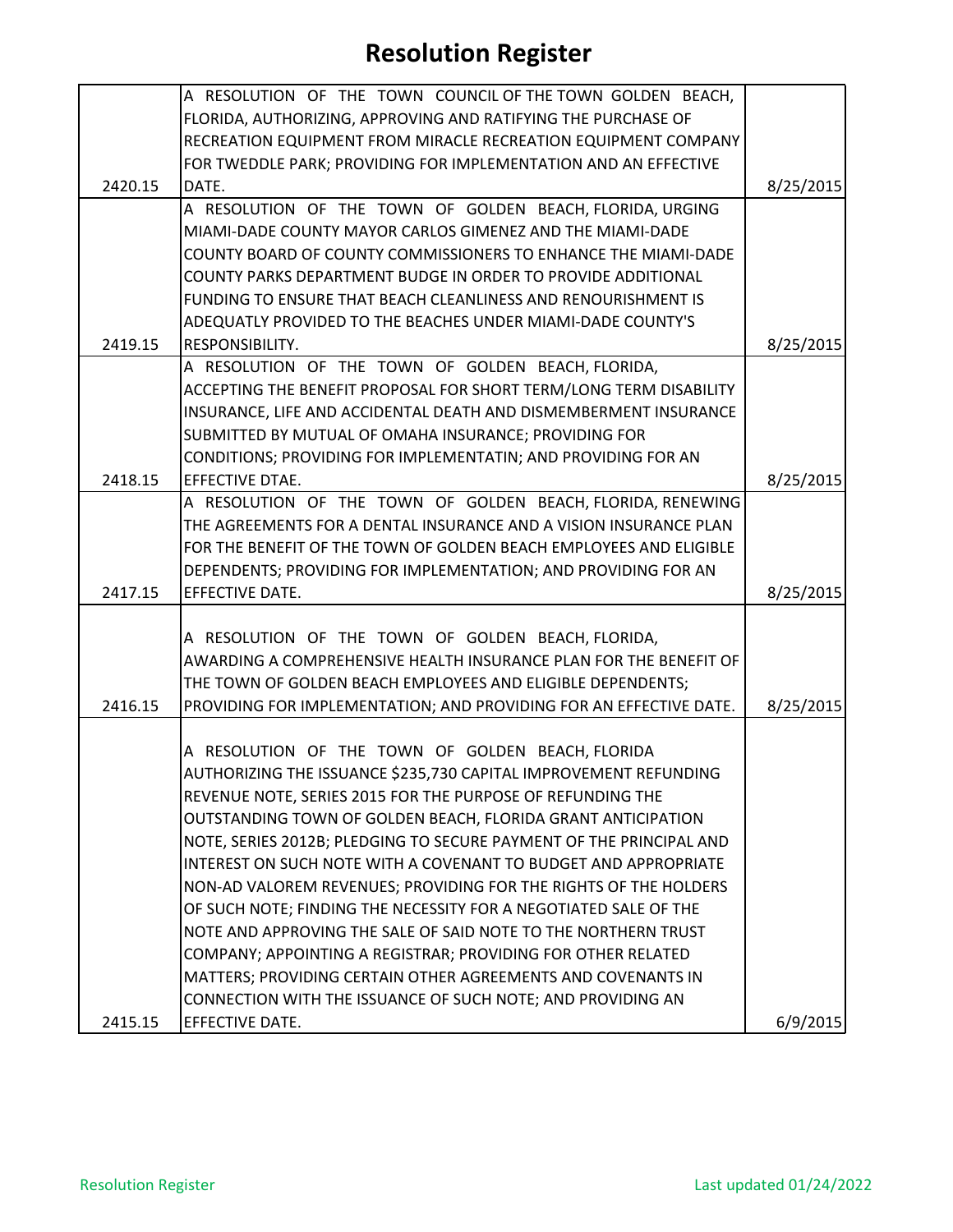|         | A RESOLUTION OF THE TOWN COUNCIL OF THE TOWN OF GOLDEN BEACH,                                                                           |           |
|---------|-----------------------------------------------------------------------------------------------------------------------------------------|-----------|
|         | FLORIDA, AUTHORIZING AND APPROVING THE PAYMENT OF \$1,500.00 TO                                                                         |           |
| 2414.15 | FISHING WITH AMERICA'S FINEST; PROVIDING FOR IMPLEMENTATION; AND<br>PROVIDING AN EFFECTIVE DATE.                                        | 6/9/2015  |
|         |                                                                                                                                         |           |
|         | A RESOLUTION OF THE TOWN OF GOLDEN BEACH, FLORIDA, AUTHORIZING AND                                                                      |           |
|         | APPROVING A VARIANCE REQUEST FOR THE PROPERTY LOCATED AT 484<br>NORTH PARKWAY, GOLDEN BEACH, FLORIDA 33160 TO PERMIT A DOCK TO          |           |
| 2413.15 | EXTEND OUT INTO THE WATERWAY AT 12.41', WHERE 6' IS ALLOWED.                                                                            | 6/9/2015  |
|         |                                                                                                                                         |           |
|         |                                                                                                                                         |           |
|         | A RESOLUTION OF THE TOWN COUNCIL OF THE TOWN OF GOLDEN BEACH,<br>FLORIDA, APPROVING THE LEASE OF TWO NEW GARBAGE/WASTE TRUCKS;          |           |
|         | PROVIDING FOR WAIVER OF COMPETITIVE BIDDING; PROVIDING FOR                                                                              |           |
| 2412.15 | IMPLEMENTATION; PROVIDING FOR AN EFFECTIVE DATE.                                                                                        | 5/19/2015 |
|         |                                                                                                                                         |           |
|         | A RESOLUTION OF THE TOWN COUNCIL OF THE TOWN OF GOLDEN BEACH,                                                                           |           |
|         | FLORIDA, AUTHORIZING THE SALE OF TWO SURPLUS GARBAGE WASTE TRUCKS                                                                       |           |
|         | FROM THE TOWN'S VEHICLE FLEET AND EQUIPMENT; PROVIDING FOR                                                                              |           |
| 2411.15 | IMPLEMENTATION; PROVIDING FOR AN EFFECTIVE DATE.                                                                                        | 5/19/2015 |
|         |                                                                                                                                         |           |
|         | A RESOLUTION OF THE TOWN COUNCIL OF THE TOWN OF GOLDEN BEACH,                                                                           |           |
|         | FLORIDA, AUTHORIZING THE USE OF LAW ENFORCEMENT TRUST FUND ("LETF")<br>MONIES TO PROVIDE FOR THE PURCHASE OF POLICE GYMNASIUM EQUIPMENT |           |
|         | FOR THE GOLDEN BEACH POLICE DEPARTMENT AND EMPLOYEES OF THE TOWN                                                                        |           |
|         | OF GOLDEN BEACH; PROVIDING FOR IMPLEMENTATION; AND PROVIDING FOR                                                                        |           |
| 2410.15 | AN EFFECTIVE DATE.                                                                                                                      | 5/19/2015 |
|         | A RESOLUTION OF THE TOWN COUNCIL OF THE TOWN OF GOLDEN BEACH,                                                                           |           |
|         | FLORIDA, URGING FEDERAL AND STATE GOVERNMENTS TO TAKE FURTHER                                                                           |           |
|         | ACTION PROHIBITING FLAVORED TOBACCO PRODUCTS; PROVIDING FOR                                                                             |           |
| 2409.15 | IMPLEMENTATION; PROVIDING FOR AN EFFECTIVE DATE.                                                                                        | 5/19/2015 |
|         | A RESOLUTION OF THE TOWN COUNCIL OF THE TOWN OF GOLDEN BEACH,                                                                           |           |
|         | FLORIDA, ACCEPTING THE GENERAL PURPOSE FINANCIAL STATEMENTS AND                                                                         |           |
|         | THE SINGLE AUDIT FOR FISCAL YEAR 2013/2014 ENDING SEPTEMBER 30,                                                                         |           |
| 2408.15 | 2014 PREPARED BY KEEFE, MCCULLOUGH & CO., LLP; AND PROVIDING FOR AN<br>EFFECTIVE DATE.                                                  | 4/21/2015 |
|         | A RESOLUTION OF THE TOWN COUNCIL OF THE TOWN OF GOLDEN BEACH,                                                                           |           |
|         | FLORIDA, SETTING AN INSPECTION AND ENFORCEMENT FEE FOR A RESIDENTIAL                                                                    |           |
|         | OCCUPATIONAL LICENSE PURSUANT TO CHAPTER 66, ARTICLE IV, SECTION 66-<br>91(f) OF THE TOWN CODE; PROVIDING FOR IMPLEMENTATION AND AN     |           |
| 2407.15 | <b>EFFECTIVE DATE.</b>                                                                                                                  | 4/21/2015 |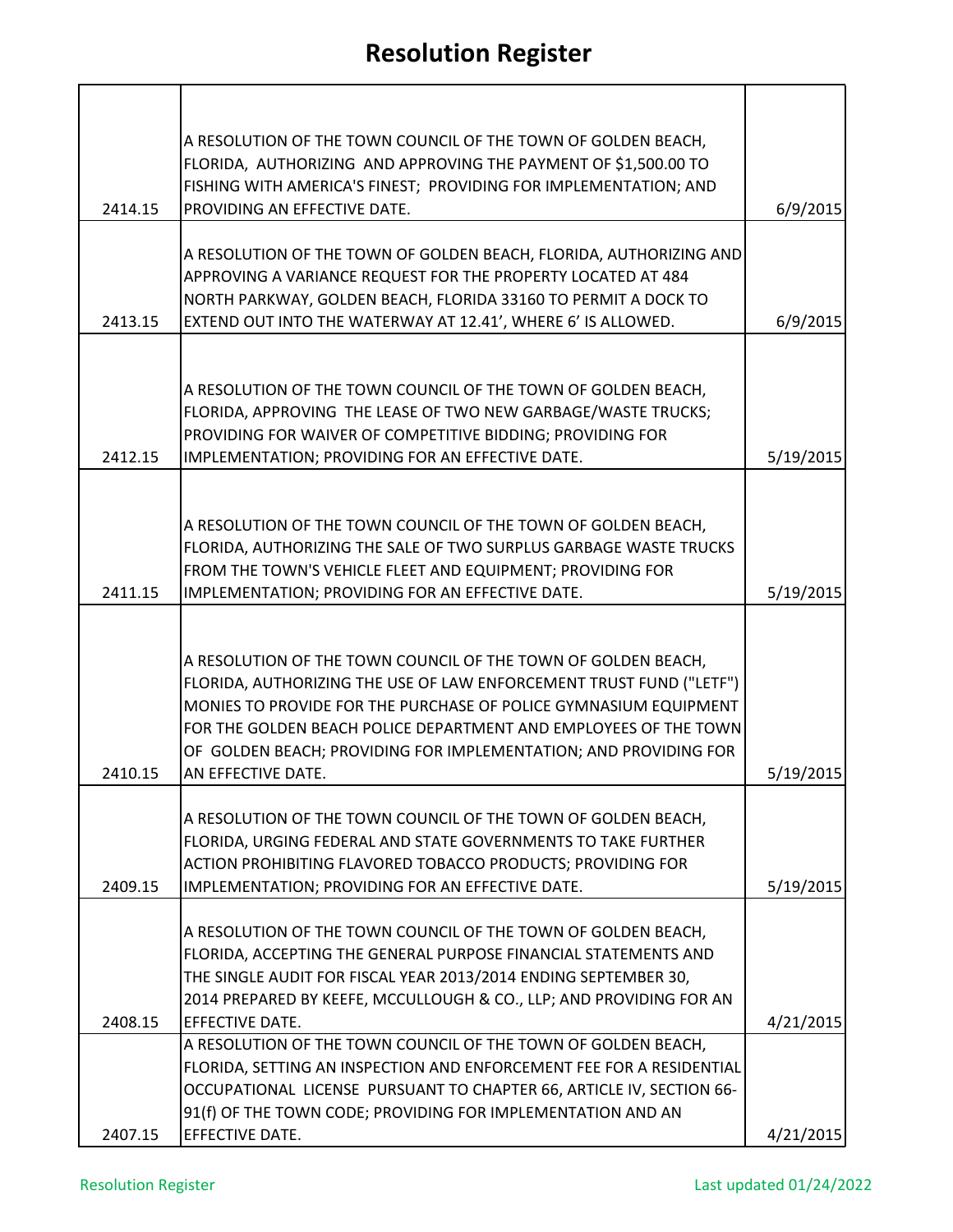|                    | A RESOLUTION OF THE TOWN OF GOLDEN BEACH, FLORIDA, APPROVING A<br>VARIANCE REQUEST FOR THE PROPERTY LOCATED AT 660 NORTH ISLAND<br>DRIVE, GOLDEN BEACH, FLORIDA 33160 TO PERMIT A DOCK TO EXTEND OUT                                                                                                                                                                                                                                                                                                                                                                                                                                                                      |                        |
|--------------------|---------------------------------------------------------------------------------------------------------------------------------------------------------------------------------------------------------------------------------------------------------------------------------------------------------------------------------------------------------------------------------------------------------------------------------------------------------------------------------------------------------------------------------------------------------------------------------------------------------------------------------------------------------------------------|------------------------|
| 2406.15            | INTO THE WATERWAY AT AN AVERAGE OF 8.4' WHERE 6' IS PERMITTED.                                                                                                                                                                                                                                                                                                                                                                                                                                                                                                                                                                                                            | 4/21/2015              |
|                    | A RESOLUTION OF THE TOWN COUNCIL OF THE TOWN OF GOLDEN BEACH,<br>FLORIDA ASSIGNING EACH COUNCILMEMBER THE DUTY TO INQUIRE INTO THE<br>OPERATION OF A PARTICULAR AREA OF GOVERNMENTAL RESPONSIBILITY;<br>PROVIDING FOR CONFLICT; PROVIDING FOR IMPLEMENTATION; AND                                                                                                                                                                                                                                                                                                                                                                                                         |                        |
| 2405.15            | PROVIDING AN EFFECTIVE DATE.                                                                                                                                                                                                                                                                                                                                                                                                                                                                                                                                                                                                                                              | 3/17/2015              |
| 2404.15<br>2403.15 | A RESOLUTION OF THE TOWN COUNCIL OF THE TOWN OF GOLDEN BEACH,<br>FLORIDA, AMENDING THE FEE SCHEDULE FOR FILM PERMITS PURSUANT TO<br>CHAPTER 15, ARTICLE II, SECTION 15-16 OF THE TOWN CODE; PROVIDING FOR<br>IMPLEMENTATION; AND PROVIDING FOR AN EFFECTIVE DATE.<br>A RESOLUTION OF THE TOWN COUNCIL OF THE TOWN OF GOLDEN BEACH,<br>FLORIDA, AUTHORIZING AND APPROVING THE PURCHASE OF A VEHICULAR<br>ACCESS CONTROL SYSTEM AND CLOSE CIRCUIT TELEVISION SYSTEM UPGRADES<br>FROM INTERLINK GROUP, INC.; PROVIDING FOR IMPLEMENTATION AND AN<br>EFFECTIVE DATE.                                                                                                          | 3/17/2015<br>3/17/2015 |
| 2402.15            | A RESOLUTION OF THE TOWN COUNCIL OF THE TOWN OF GOLDEN BEACH,<br>FLORIDA, AUTHORIZING THE USE OF LAW ENFORCEMENT TRUST FUND ("LETF")<br>MONIES TO PROVIDE FOR THE CONSTRUCTION OF A POLICE GYMNASIUM,<br>OFFICES, AND ASSOCIATED COSTS THE GOLDEN BEACH POLICE DEPARTMENT<br>AND EMPLOYEES OF THE TOWN OF GOLDEN BEACH; PROVIDING FOR<br>IMPLEMENTATION; AND PROVIDING FOR AN EFFECTIVE DATE.<br>A RESOLUTION OF THE TOWN COUNCIL OF THE TOWN OF GOLDEN BEACH,<br>FLORIDA, AUTHORIZING THE GIFTING OF DELL LAPTOPS LATITUDE E6400 FROM<br>THE GOLDEN BEACH POLICE DEPARTMENT UPON REQUEST TO POLICE<br>OFFICERS AND STAFF; PROVIDING FOR IMPLEMENTATION; PROVIDING FOR AN | 3/17/2015              |
| 2401.15            | EFFECTIVE DATE.                                                                                                                                                                                                                                                                                                                                                                                                                                                                                                                                                                                                                                                           | 3/17/2015              |
| 2400.15            | A RESOLUTION OF THE TOWN COUNCIL OF THE TOWN OF GOLDEN BEACH,<br>FLORIDA, APPROVING AMENDMENT #1 TO THE 2014-2015 FISCAL YEAR<br>OPERATING BUDGET; PROVIDING FOR IMPLEMENTATION; AND PROVIDING<br>FOR AN EFFECTIVE DATE.<br>A RESOLUTION OF THE TOWN COUNCIL OF THE TOWN OF GOLDEN BEACH,<br>FLORIDA, APPROVING A NEW AGREEMENT WITH DAVID T. CASERTA                                                                                                                                                                                                                                                                                                                     | 3/17/2015              |
| 2399.15            | GOVERNMENT RELATIONS, INC. FOR CONSULTING SERVICES FOR THE PERIOD<br>BEGINNING OCTOBER 1, 2014 THROUGH SEPTEMBER 30, 2015; PROVIDING<br>FOR IMPLEMENTATION AND AN EFFECTIVE DATE.                                                                                                                                                                                                                                                                                                                                                                                                                                                                                         | 5/17/2015              |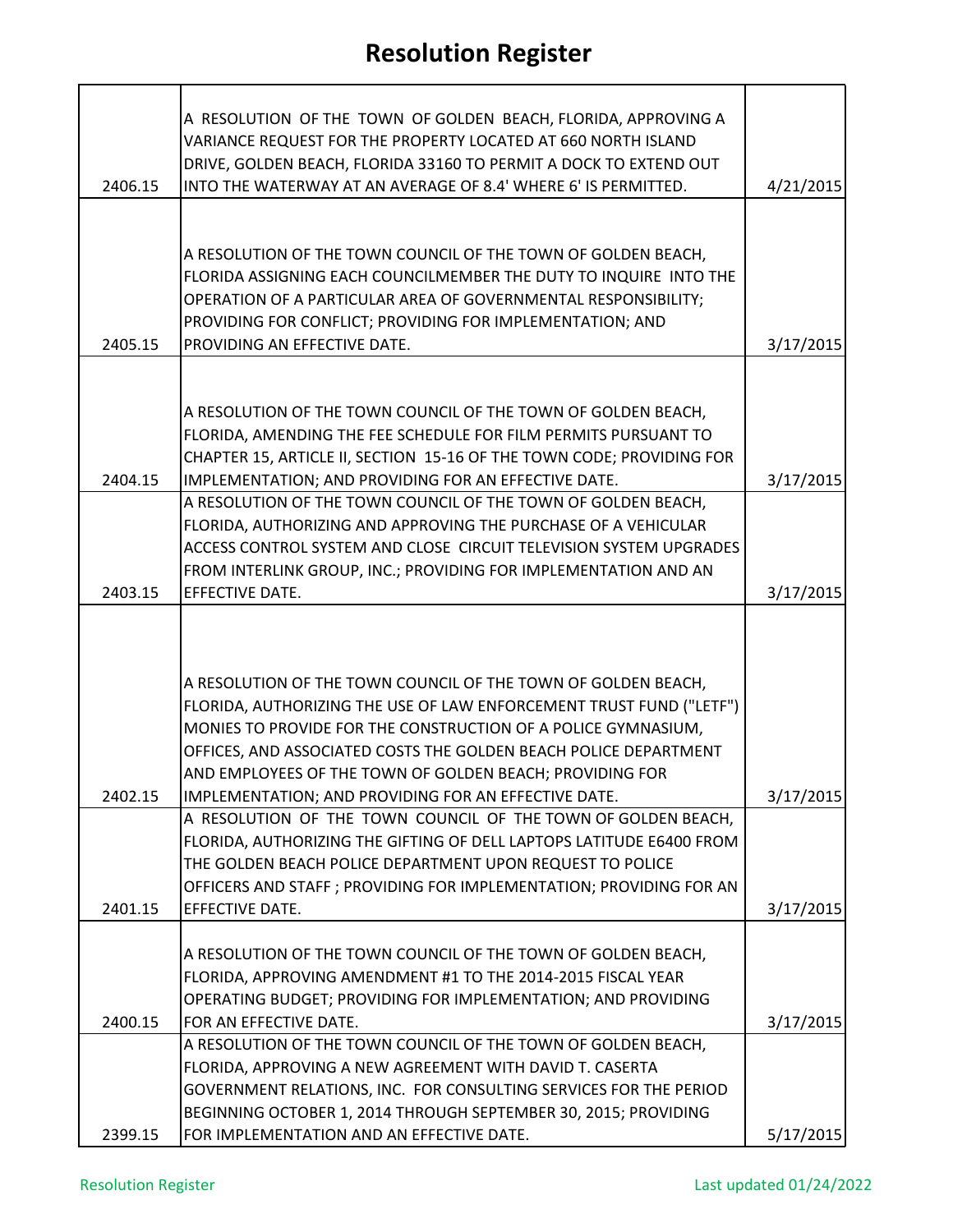| 2398.15 | A RESOLUTION OF THE TOWN COUNCIL OF THE TOWN OF GOLDEN BEACH,<br>FLORIDA, ACCEPTING THE TOWN CLERK'S CERTIFICATION OF THE RESULTS OF<br>THE FEBRUARY 17, 2015 TOWN ELECTION FOR MAYOR AND TWO TOWN<br>COUNCILMEMBERS, DESIGNATING THE VICE MAYOR; PROVIDING FOR<br>SEVERABILITY; PROVIDING FOR CONFLICT AND PROVIDING AN EFFECTIVE DATE.                                                                                                        | 1/20/2015  |
|---------|-------------------------------------------------------------------------------------------------------------------------------------------------------------------------------------------------------------------------------------------------------------------------------------------------------------------------------------------------------------------------------------------------------------------------------------------------|------------|
|         | A RESOLUTION OF THE TOWN COUNCIL OF THE TOWN OF GOLDEN BEACH,                                                                                                                                                                                                                                                                                                                                                                                   |            |
|         | FLORIDA, AUTHORIZING THE SALE OF A SURPLUS 2005 DANZI 29' VESSEL AND<br>ITS 2005 JCDI TRAILER FROM THE TOWN'S VEHICLE FLEET; PROVIDING FOR                                                                                                                                                                                                                                                                                                      |            |
| 2397.15 | IMPLEMENTATION; AND PROVIDING FOR AN EFFECTIVE DATE.                                                                                                                                                                                                                                                                                                                                                                                            | 1/20/2015  |
|         |                                                                                                                                                                                                                                                                                                                                                                                                                                                 |            |
|         | A RESOLUTION OF THE TOWN COUNCIL OF THE TOWN OF GOLDEN BEACH,<br>FLORIDA, AUTHORIZING THE USE OF LAW ENFORCEMENT TRUST FUND ("LETF")<br>MONIES TO PROVIDE FOR THE PURCHASE OF TWENTY (20) DELL LAPTOP<br>COMPUTERS AND EXTENDED WARRANTIES FOR THE GOLDEN BEACH POLICE<br>DEPARTMENT; PROVIDING FOR IMPLEMENTATION; AND PROVIDING FOR AN                                                                                                        |            |
| 2396.15 | EFFECTIVE DATE.                                                                                                                                                                                                                                                                                                                                                                                                                                 | 1/20/2015  |
| 2395.15 | A RESOLUTION OF THE MAYOR AND THE TOWN COUNCIL OF THE TOWN OF<br>GOLDEN BEACH, FLORIDA APPROVING THE AGREEMENT BETWEEN THE OFFICE<br>OF THE STATE ATTORNEY OF THE ELEVENTH JUDICIAL CIRCUIT OF FLORIDA AND<br>THE TOWN OF GOLDEN BEACH; PROVIDING FOR IMPLEMENTATION AND<br>PROVIDING FOR AN EFFECTIVE DATE.                                                                                                                                    | 1/20/2015  |
|         |                                                                                                                                                                                                                                                                                                                                                                                                                                                 |            |
| 2394.15 | A RESOLUTION OF THE TOWN COUNCIL OF THE TOWN OF GOLDEN BEACH,<br>FLORIDA, APPROVING A MUTUAL AID AGREEMENT BETWEEN THE TOWN AND<br>THE TOWN OF SURFSIDE POLICE DEPARTMENT; PROVIDING FOR<br>IMPLEMENTATION; AND PROVIDING AN EFFECTIVE DATE.                                                                                                                                                                                                    | 1/20/2015  |
| 2393.15 |                                                                                                                                                                                                                                                                                                                                                                                                                                                 |            |
| 2392.15 | A RESOLUTION OF THE TOWN OF GOLDEN BEACH, FLORIDA, APPROVING A<br>VARIANCE REQUEST FOR THE PROPERTY LOCATED AT 264 SOUTH PARKWAY,<br>GOLDEN BEACH, FLORIDA 33160 TO PERMIT A DOCK TO EXTEND OUT INTO THE<br>WATERWAY AT AN AVERAGE OF 12' WHERE 6' IS PERMITTED.<br>A RESOLUTION OF THE TOWN COUNCIL OF THE TOWN OF GOLDEN BEACH,<br>FLORIDA, AUTHORIZING THE SALE OF A<br>SURPLUS 2000 FORD F-150 PICK-UP TRUCK, FROM THE TOWN'S VEHICLE FLEET | 1/20/2015  |
| 2391.14 | AND EQUIPMENT; PROVIDING FOR<br>IMPLEMENTATION; PROVIDING FOR AN EFFECTIVE DATE.                                                                                                                                                                                                                                                                                                                                                                | 11/18/2014 |
|         |                                                                                                                                                                                                                                                                                                                                                                                                                                                 |            |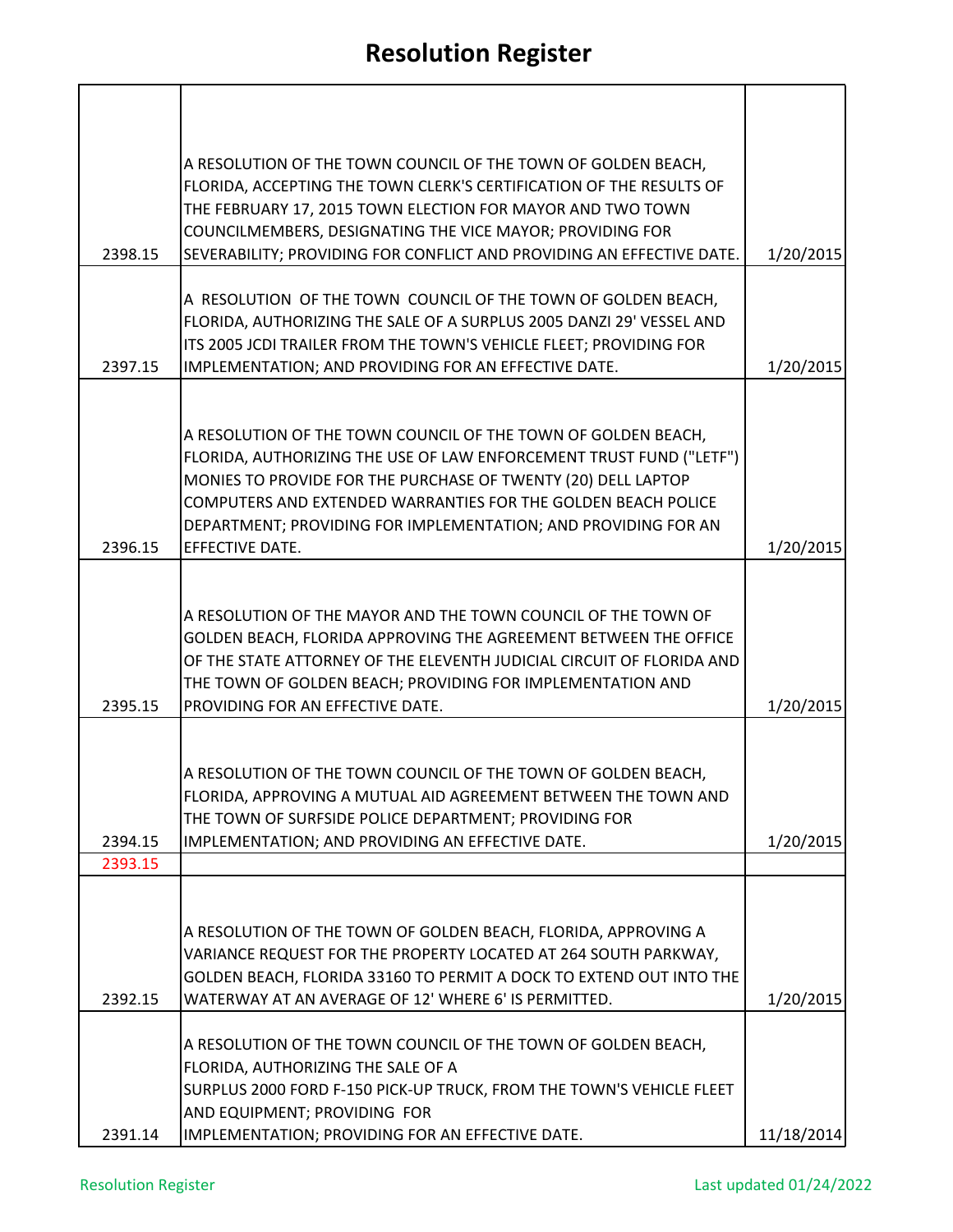|         | A RESOLUTION OF THE TOWN COUNCIL OF THE TOWN OF GOLDEN BEACH,<br>FLORIDA, APPROVING AMENDMENT #5 TO THE 2013-2014 FISCAL YEAR<br>OPERATING BUDGET; PROVIDING FOR IMPLEMENTATION; AND PROVIDING                                                                            |            |
|---------|---------------------------------------------------------------------------------------------------------------------------------------------------------------------------------------------------------------------------------------------------------------------------|------------|
| 2390.14 | FOR AN EFFECTIVE DATE.                                                                                                                                                                                                                                                    | 11/18/2014 |
| 2389.14 | A RESOLUTION OF THE TOWN COUNCIL OF THE TOWN OF GOLDEN BEACH,<br>FLORIDA, APPROVING THE AGREEMENT FOR CONTRACT POLICE OFFICER WITH<br>DAVID CARRAZANA; PROVIDING FOR IMPLEMENTATION; PROVIDING FOR AN<br><b>EFFECTIVE DATE.</b>                                           | 11/18/2014 |
|         |                                                                                                                                                                                                                                                                           |            |
| 2388.14 | A RESOLUTION OF THE TOWN COUNCIL OF THE TOWN OF GOLDEN BEACH,<br>FLORIDA, APPROVING THE AGREEMENT FOR CONTRACT WITH POLICE<br>OFFICER GARY JAMES DOOLING; PROVIDING FOR IMPLEMENTATION;<br>PROVIDING FORAN EFFECTIVE DATE.                                                | 11/18/2014 |
|         |                                                                                                                                                                                                                                                                           |            |
| 2387.14 | A RESOLUTION OF THE TOWN COUNCIL OF THE TOWN OF GOLDEN BEACH,<br>FLORIDA, AUTHORIZING THE USE OF LAW ENFORCEMENT TRUST FUND (LETF)<br>MONIES TO MAKE A \$1,000 CONTRIBUTION TO TEACH FOR AMERICA (TFA);<br>PROVIDING FOR IMPLEMENTATION; PROVIDING FOR AN EFFECTIVE DATE. | 11/18/2014 |
|         |                                                                                                                                                                                                                                                                           |            |
| 2386.14 | A RESOLUTION OF THE TOWN COUNCIL OF THE TOWN OF GOLDEN BEACH,<br>FLORIDA, APPROVING A MUTUAL AID AGREEMENT BETWEEN THE TOWN AND<br>THE VILLAGE OF MIAMI SHORES POLICE DEPARTMENT; PROVIDING FOR<br>IMPLEMENTATION; AND PROVIDING AN EFFECTIVE DATE.                       | 11/18/2014 |
| 2385.14 | A RESOLUTION OF THE TOWN COUNCIL OF THE TOWN OF GOLDEN BEACH,<br>FLORIDA, APPROVING A MUTUAL AID AGREEMENT BETWEEN THE TOWN AND<br>THE MIAMI DADE COUNTY POLICE DEPARTMENT; PROVIDING FOR<br>IMPLEMENTATION; AND PROVIDING AN EFFECTIVE DATE.                             | 11/18/2014 |
|         | A RESOLUTION OF THE TOWN COUNCIL OF THE TOWN OF GOLDEN BEACH,<br>FLORIDA, AUTHORIZING THE PURCHASE OF TWO SEGWAY's, ONE DRONE, ONE<br>MESSAGE RADAR BOARD AND EQUIPMENT WITH THE USE OF THE LETF TO<br>PURCHASE AND EQUIP THE UNITS PROVIDING FOR IMPLEMENTATION;         |            |
| 2371.14 | PROVIDING FOR AN EFFECTIVE DATE.                                                                                                                                                                                                                                          |            |
| 2370.14 | A RESOLUTION OF THE TOWN COUNCIL OF THE TOWN OF GOLDEN BEACH,<br>FLORIDA, APPROVING A MUTUAL AID AGREEMENT BETWEEN THE CITY OF<br>SUNNY ISLES BEACH AND THE TOWN OF GOLDEN BEACH; PROVIDING FOR<br>IMPLEMENTATION; AND PROVIDING FOR AN EFFECTIVE DATE.                   | 9/9/2014   |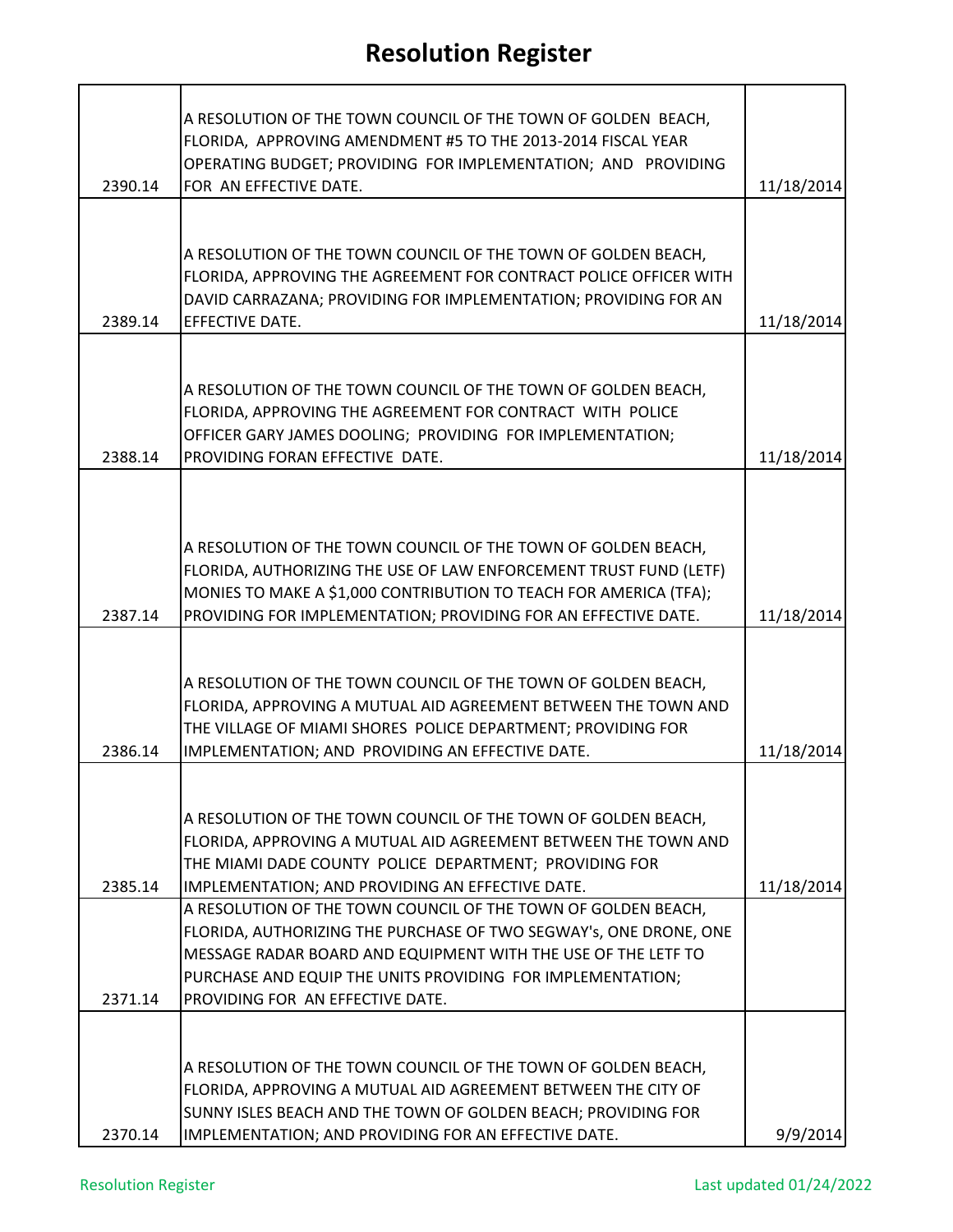| A RESOLUTION OF THE TOWN COUNCIL OF THE TOWN OF GOLDEN BEACH,<br>FLORIDA, APPROVING A MUTUAL AID AGREEMENT BETWEEN THE CITY OF BAY<br>HARBOR ISLANDS AND THE TOWN OF GOLDEN BEACH; PROVIDING FOR |           |
|--------------------------------------------------------------------------------------------------------------------------------------------------------------------------------------------------|-----------|
| IMPLEMENTATION; AND PROVIDING FOR AN EFFECTIVE DATE.<br>2369.14                                                                                                                                  | 9/9/2014  |
|                                                                                                                                                                                                  |           |
| A RESOLUTION OF THE TOWN COUNCIL OF THE TOWN OF GOLDEN BEACH,                                                                                                                                    |           |
| FLORIDA, APPROVING A MUTUAL AID AGREEMENT BETWEEN THE CITY OF                                                                                                                                    |           |
| AVENTURA AND THE TOWN OF GOLDEN BEACH; PROVIDING FOR<br>2368.14<br>IMPLEMENTATION; AND PROVIDING FOR AN EFFECTIVE DATE.                                                                          | 9/19/2014 |
|                                                                                                                                                                                                  |           |
|                                                                                                                                                                                                  |           |
| A RESOLUTION OF THE TOWN OF GOLDEN BEACH, FLORIDA, AUTHORIZING AND                                                                                                                               |           |
| APPROVING A PROPOSAL WITH CANNATELLI BUILDERS, INC. FOR CONCRETE<br>REPAIR AND RESTORATION WORK THROUGHOUT THE TOWN; PROVIDING FOR                                                               |           |
| WAIVER OF COMPETITIVE BIDDING; PROVIDING FOR IMPLEMENTATION; AND                                                                                                                                 |           |
| 2367.14<br>PROVIDING FOR AN EFFECTIVE DATE.                                                                                                                                                      | 8/19/2014 |
|                                                                                                                                                                                                  |           |
| A RESOLUTION OF THE TOWN OF GOLDEN BEACH, FLORIDA,                                                                                                                                               |           |
| AWARDING A COMPREHENSIVE HEALTH INSURANCE PLAN FOR THE BENEFIT<br>OF THE TOWN OF GOLDEN BEACH EMPLOYEES AND ELIGIBLE DEPENDENTS;                                                                 |           |
| 2366.14<br>PROVIDING FOR IMPLEMENTATION; AND PROVIDING FOR AN EFFECTIVE DATE.                                                                                                                    | 8/19/2014 |
|                                                                                                                                                                                                  |           |
| A RESOLUTION OF THE TOWN OF GOLDEN BEACH, FLORIDA, RENEWING THE                                                                                                                                  |           |
| AGREEMENTS FOR A DENTAL INSURANCE<br>AND A VISION INSURANCE PLAN FOR THE BENEFIT OF THE TOWN OF GOLDEN                                                                                           |           |
| BEACH EMPLOYEES AND ELIGIBLE                                                                                                                                                                     |           |
| DEPENDENTS; PROVIDING FOR IMPLEMENTATION; AND PROVIDING FOR AN                                                                                                                                   |           |
| EFFECTIVE DATE.                                                                                                                                                                                  |           |
| 2365.14                                                                                                                                                                                          | 8/19/2014 |
|                                                                                                                                                                                                  |           |
| A RESOLUTION OF THE TOWN COUNCIL OF THE TOWN OF GOLDEN BEACH,                                                                                                                                    |           |
| FLORIDA, AUTHORIZING AND APPROVING THE PAYMENT OF \$500.00 TO THE                                                                                                                                |           |
| "DO THE RIGHT THING OF MIAMI, INC.", PROGRAM; PROVIDING FOR                                                                                                                                      |           |
| 2364.14<br>IMPLEMENTATION; AND PROVIDING AN EFFECTIVE DATE.                                                                                                                                      | 8/19/2014 |
| A RESOLUTION OF THE TOWN COUNCIL OF THE TOWN OF GOLDEN BEACH,                                                                                                                                    |           |
| FLORIDA, APPROVING A MUTUAL AID                                                                                                                                                                  |           |
| AGREEMENT BETWEEN THE VILLAGE OF BAL HARBOUR AND THE TOWN OF                                                                                                                                     |           |
| <b>GOLDEN BEACH; PROVIDING FOR</b><br>IMPLEMENTATION; AND PROVIDING AN EFFECTIVE DATE.                                                                                                           |           |
| 2363.14                                                                                                                                                                                          | 8/19/2014 |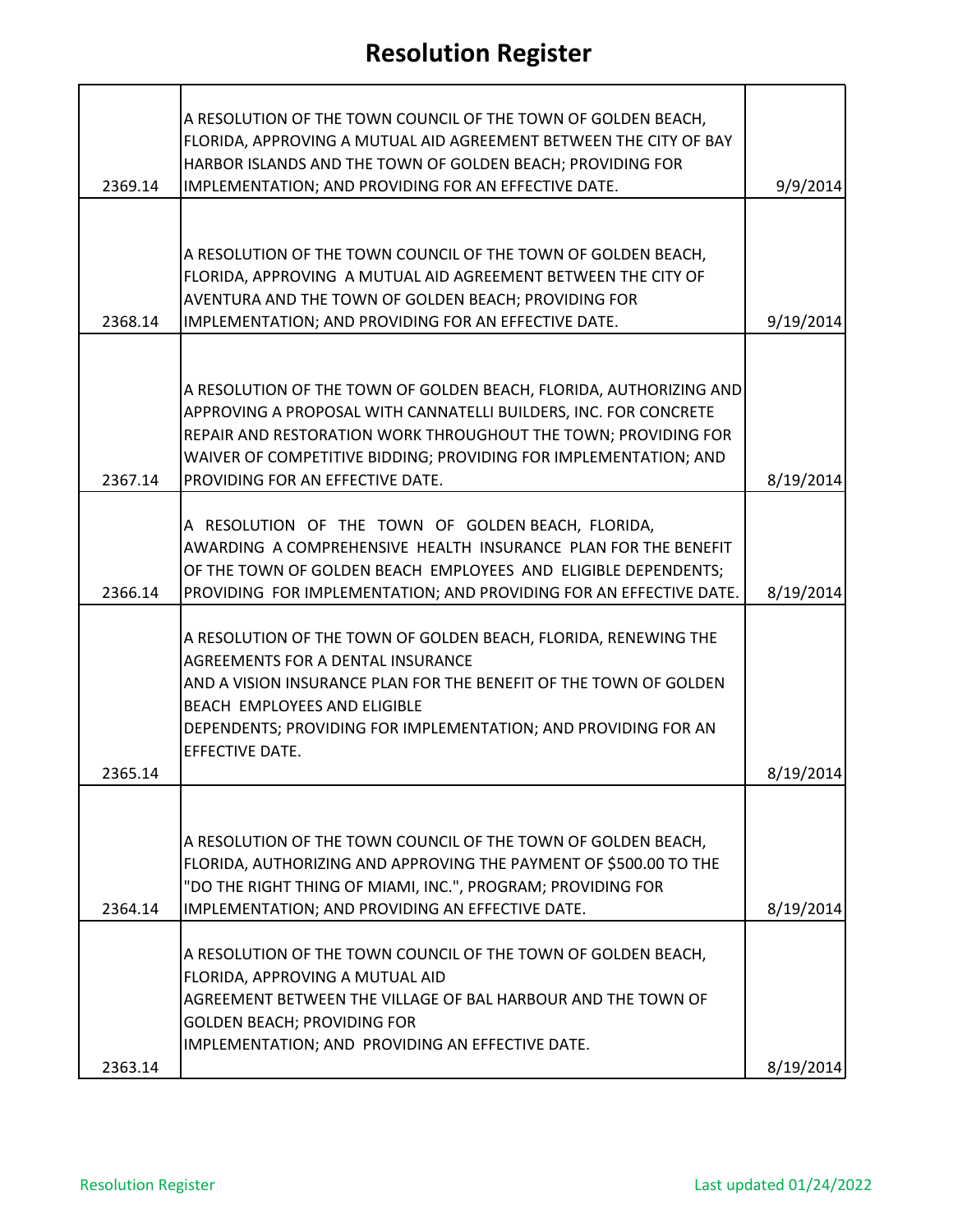| 8/19/2014 |
|-----------|
| 81/19/14  |
|           |
| 8/19/2014 |
| 8/19/2014 |
| 6/17/2014 |
| 6/17/2014 |
|           |
|           |
|           |
| 6/17/2014 |
|           |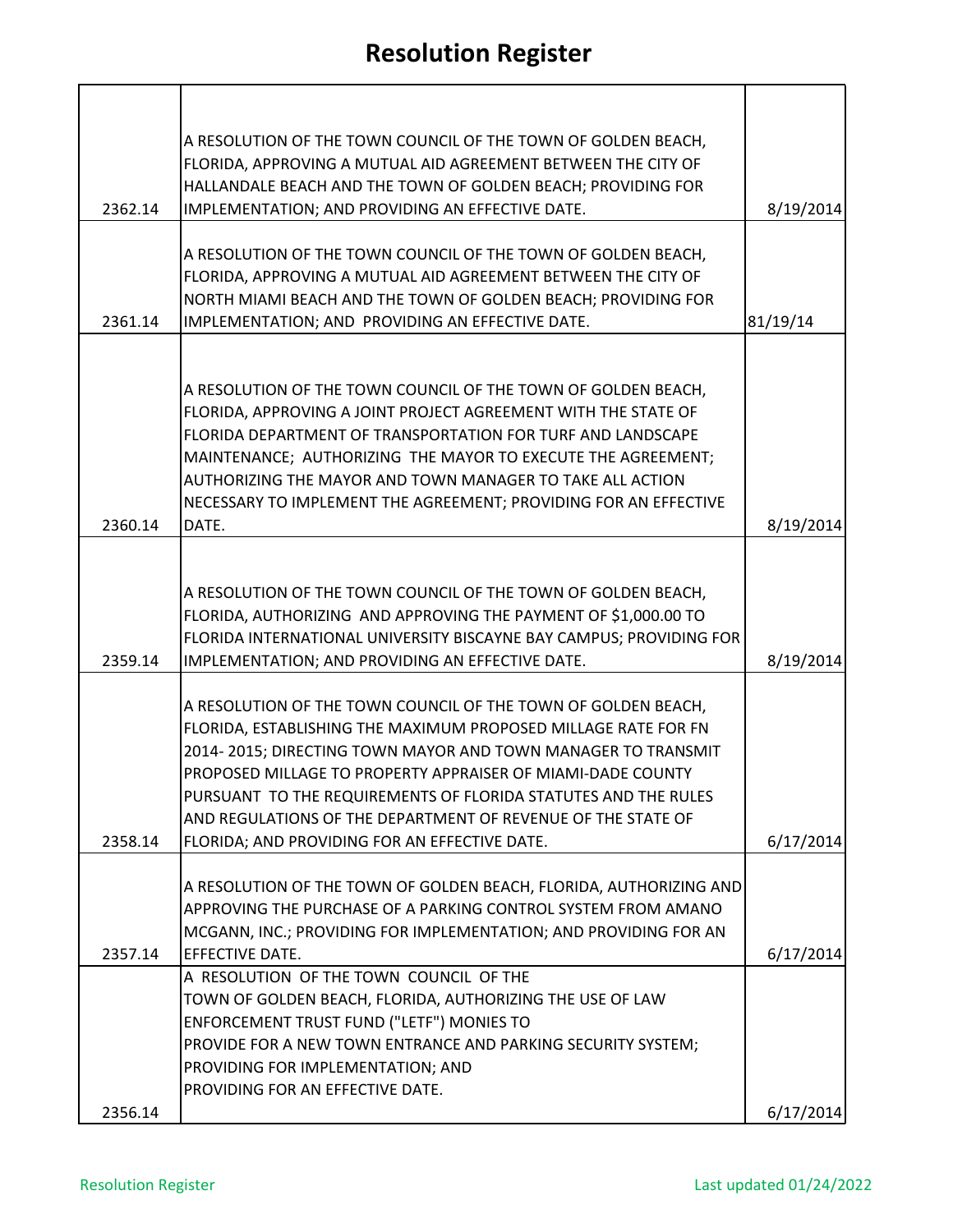| 2355.14 | A RESOLUTION OF THE TOWN COUNCIL OF GOLDEN BEACH, FLORIDA,<br>SELECTING MAINGUY LANDSCAPING SERVICES FOR LANDSCAPE AND<br>IRRIGATION MAINTENANCE SERVICES; APPROVING A PROFESSIONAL SERVICES<br>AGREEMENT BETWEEN THE TOWN AND MAINGUY LANDSCAPING SERVICES;<br>AUTHORIZING THE MAYOR OR TOWN MANAGER TO EXECUTE<br>THE AGREEMENT; PROVIDING FOR IMPLEMENTATION; AND PROVIDING FOR<br>AN EFFECTIVE DATE. | 5/20/2014 |
|---------|----------------------------------------------------------------------------------------------------------------------------------------------------------------------------------------------------------------------------------------------------------------------------------------------------------------------------------------------------------------------------------------------------------|-----------|
|         | A RESOLUTION OF THE TOWN COUNCIL OF THE TOWN OF GOLDEN BEACH,                                                                                                                                                                                                                                                                                                                                            |           |
| 2354.14 | FLORIDA, ADOPTING RULES AND REGULATIONS FOR USE OF THE TOWN'S<br>BEACH PARK AND PAVILLION; PROVIDING FOR CONFLICT; PROVIDING FOR<br>SEVERABILITY; AND PROVIDING FOR AN EFFECTIVE DATE.                                                                                                                                                                                                                   | 5/20/2014 |
|         |                                                                                                                                                                                                                                                                                                                                                                                                          |           |
| 2353.14 | A RESOLUTION OF THE TOWN COUNCIL OF THE TOWN OF GOLDEN BEACH,<br>FLORIDA, AUTHORIZING THE TOWN MANAGER TO ALLOCATE UP TO A TOTAL<br>OF ONE-HUNDRED-THOUSAND DOLLARS (\$100,000) FROM THE CAPITAL<br>BUDGET, FOR THE PURCHASE OF FURNITURE, LANDSCAPING AND OTHER ITEMS<br>LISTED ON EXHIBIT "A" TO THIS RESOLUTION; PROVIDING FOR<br>IMPLEMENTATION; AND PROVIDING FOR AN EFFECTIVE DATE.                | 5/20/2014 |
| 2352.14 | A RESOLUTION OF THE TOWN COUNCIL OF THE TOWN OF GOLDEN BEACH,<br>FLORIDA, AUTHORIZING AND APPROVING THE PAYMENT OF \$1,200.00 TO THE<br>WOMEN'S BREAST HEALTH INITIATIVE FOR THE SEVENTH ANNUAL OPEN THE<br>DOOR EVENT; PROVIDING FOR IMPLEMENTATION; AND PROVIDING AN<br>EFFECTIVE DATE.                                                                                                                | 4/23/2014 |
| 2351.14 | A RESOLUTION OF THE TOWN COUNCIL OF THE TOWN OF GOLDEN BEACH,<br>FLORIDA, AUTHORIZING THE USE OF LAW<br>ENFORCEMENT TRUST FUND ("LETF") MONIES TO PROVID.E FOR A NEW DIVE<br>BOAT/MARINE PATROL VESSEL FOR THE<br>TOWN'S MARINE PATROL UNIT; PROVIDING FOR SURPLUS PROPERTY;<br>PROVIDING FOR IMPLEMENTATION; AND<br>PROVIDING FOR AN EFFECTIVE DATE.                                                    | 4/23/2014 |
|         | A RESOLUTION OF THE TOWN COUNCIL OF THE TOWN OF GOLDEN BEACH,                                                                                                                                                                                                                                                                                                                                            |           |
|         | FLORIDA, AUTHORIZING THE USE OF LAW ENFORCEMENT TRUST FUND<br>("LETF") MONIES TO PAY-OFF THE CAPITAL IMPROVEMENT REFUNDING<br><b>REVENUE NOTE</b><br>SERIES 2012 FOR AN ORIGINAL AMOUNT OF \$559,562.52; APPROVING THE<br>PAYMENT TO NORTHERN TRUST BANK; PROVIDING FOR IMPLEMENTATION;                                                                                                                  |           |
| 2350.14 | AND PROVIDING FOR AN EFFECTIVE DATE.                                                                                                                                                                                                                                                                                                                                                                     | 4/23/2014 |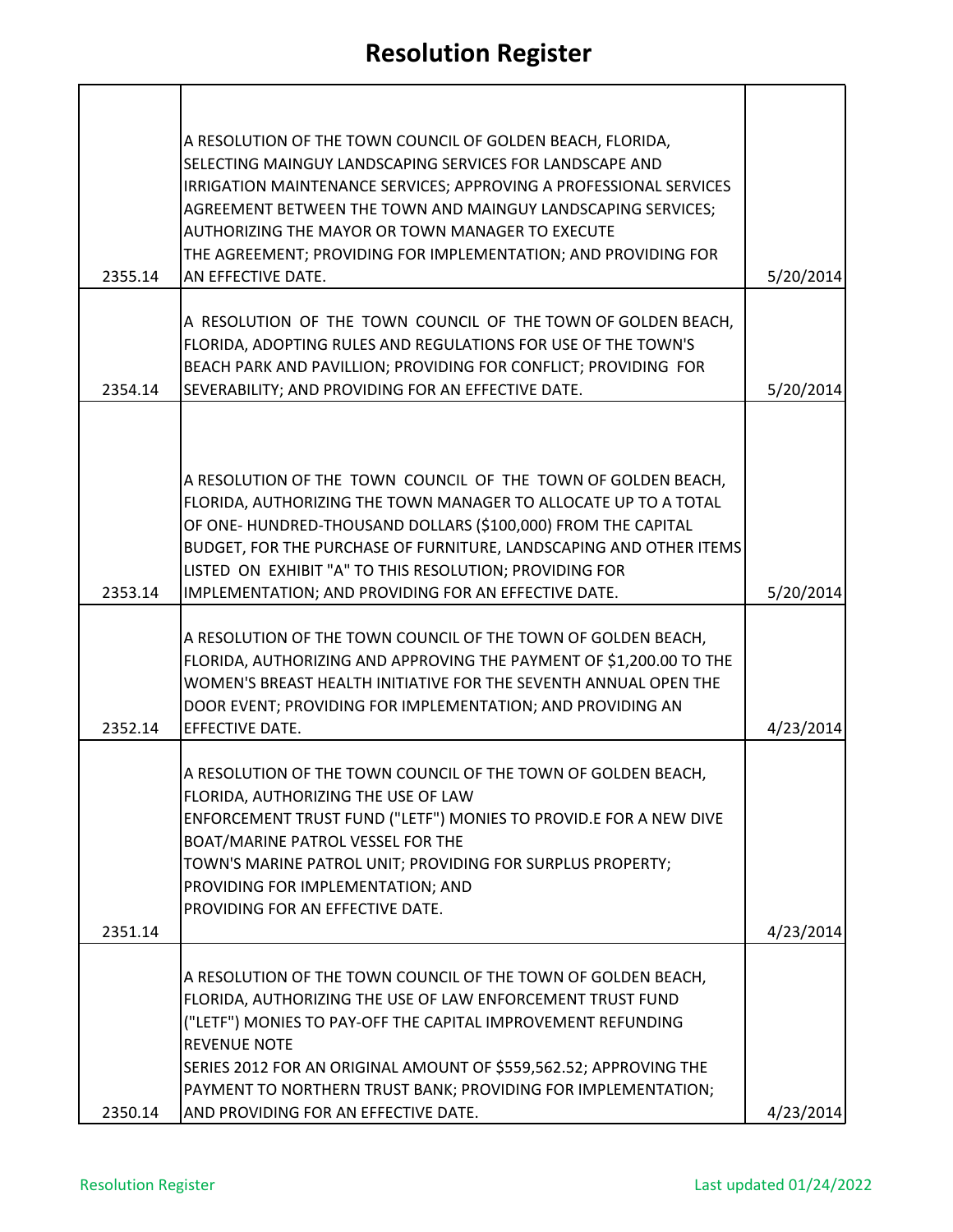|         | A RESOLUTION OF THE TOWN COUNCIL OF THE TOWN OF GOLDEN BEACH,<br>FLORIDA, AUTHORIZING THE ADMINISTRATION TO APPLY FOR AN AWARD<br>PROGRAM THROUGH THE FLORIDA LEAGUE OF CITIES (FLC); PROVIDING                                                                                                                                                                         |           |
|---------|-------------------------------------------------------------------------------------------------------------------------------------------------------------------------------------------------------------------------------------------------------------------------------------------------------------------------------------------------------------------------|-----------|
| 2349.14 | FOR IMPLEMENTATION AND PROVIDING FOR AN EFFECTIVE DATE.                                                                                                                                                                                                                                                                                                                 | 4/23/2014 |
|         |                                                                                                                                                                                                                                                                                                                                                                         |           |
| 2348.14 | A RESOLUTION OF THE TOWN COUNCIL OF THE TOWN OF GOLDEN BEACH,<br>FLORIDA, ACCEPTING THE GENERAL PURPOSE FINANCIAL STATEMENTS AND<br>THE SINGLE AUDIT FOR FISCAL YEAR 2012/2013 ENDING SEPTEMBER 30,<br>2013 PREPARED BY KEEFE, MCCULLOUGH & CO., LLP; AND PROVIDING FOR AN<br>EFFECTIVE DATE.                                                                           | 4/23/2014 |
|         | A RESOLUTION OF THE TOWN COUNCIL OF THE TOWN OF GOLDEN BEACH,                                                                                                                                                                                                                                                                                                           |           |
|         | FLORIDA; APPOINTING A MEMBER TO THE TOWN OF GOLDEN BEACH<br><b>BUILDING REGULATION ADVISORY BOARD PROVIDING FOR IMPLEMENTATION;</b>                                                                                                                                                                                                                                     |           |
| 2347.14 | AND PROVIDING FOR AN EFFECTIVE DATE.                                                                                                                                                                                                                                                                                                                                    | 4/23/2014 |
| 2346.14 | A RESOLUTION OF THE TOWN COUNCIL OF THE TOWN OF GOLDEN BEACH,<br>FLORIDA, APPROVING A MUTUAL AID AGREEMENT BETWEEN THE CITY OF<br>SWEETWATER AND THE TOWN OF GOLDEN BEACH; PROVIDING FOR<br>IMPLEMENTATION; AND PROVIDING FOR AN EFFECTIVE DATE.                                                                                                                        | 4/23/2014 |
| 2345.14 | A RESOLUTION OF THE TOWN OF GOLDEN BEACH, FLORIDA, AUTHORIZING AND<br>APPROVING A VARIANCE REQUEST FOR THE PROPERTY LOCATED AT 135, 137,<br>145 OCEAN BOULEVARD., GOLDEN BEACH, FLORIDA 33160 TO PERMIT A<br>DECK AND SITE ELEVATIONS THROUGHOUT THE PROPERTY TO BE AN<br>ELEVATION NOT TO EXCEED 18' N.G.V.D. WHEN THE TOWN'S CODE ALLOWS A<br>MAXIMUM OF 11' N.G.V.D. | 4/23/2014 |
|         |                                                                                                                                                                                                                                                                                                                                                                         |           |
|         | A RESOLUTION OF THE TOWN OF GOLDEN BEACH, FLORIDA, AUTHORIZING AND<br>APPROVING A VARIANCE REQUEST FOR THE PROPERTY LOCATED AT 135, 137,<br>145 OCEAN BOULEVARD, GOLDEN BEACH, FLORIDA 33160 TO PERMIT THE<br>POOL AND TERRACE DECKS TO BE OFFSET 35' FROM THE BUILDING'S                                                                                               |           |
|         | CENTERLINE, WHEN THE TOWN'S CODE REQUIRES THAT THEY NOT EXCEED 50%                                                                                                                                                                                                                                                                                                      |           |
| 2344.14 | OF THE WIDTH OF THE BUILDING AND SHALL BE ALIGNED ON THE<br><b>BUILDING'S CENTERLINE.</b>                                                                                                                                                                                                                                                                               | 4/23/2014 |
|         | A RESOLUTION OF THE TOWN OF GOLDEN BEACH, FLORIDA, DENYING A                                                                                                                                                                                                                                                                                                            |           |
|         | VARIANCE REQUEST FOR THE PROPERTY LOCATED AT 135, 137, 145 OCEAN<br>BOULEVARD TO PERMIT A MAXIMUM BUILDING HEIGHT OF 32.17 FEET WHERE                                                                                                                                                                                                                                   |           |
|         | 30 FEET IN HEIGHT IS PERMITTED PURSUANT TO THE TOWN OF CODE OF                                                                                                                                                                                                                                                                                                          |           |
| 2343.14 | <b>ORDINANCES</b>                                                                                                                                                                                                                                                                                                                                                       | 4/23/2014 |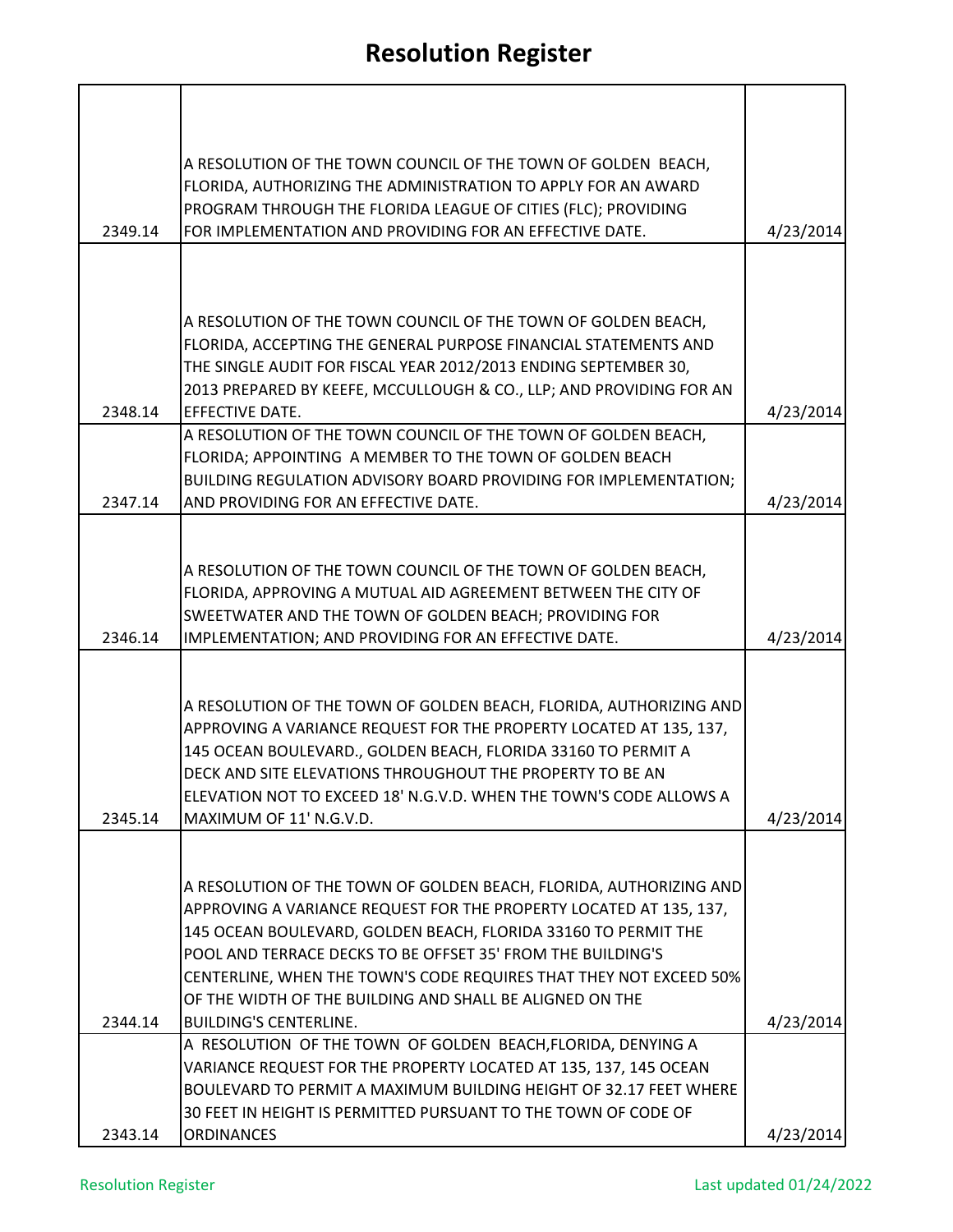|         | A RESOLUTION OF THE TOWN COUNCIL OF THE TOWN OF GOLDEN BEACH,<br>FLORIDA, APPROVING THE AGREEMENT FOR CONTRACT POLICE OFFICER WITH |           |
|---------|------------------------------------------------------------------------------------------------------------------------------------|-----------|
|         | DAVID CARRAZANA; PROVIDING FOR IMPLEMENTATION; PROVIDING FOR AN                                                                    |           |
| 2342.14 | EFFECTIVE DATE.                                                                                                                    | 3/18/2014 |
|         |                                                                                                                                    |           |
|         | RESOLUTION OF THE TOWN OF GOLDEN BEACH, FLORIDA ESTABLISHING A                                                                     |           |
|         | PERMANENT POLICY REGARDING THE PEDESTRIAN AND VEHICULAR ACCESS                                                                     |           |
|         | GATES ALONG TERRACINA AVENUE; PROVIDING FOR IMPLEMENTATION; AND                                                                    |           |
| 2341.14 | PROVIDING FOR AN EFFECTIVE DATE.                                                                                                   | 2/18/2014 |
|         | A RESOLUTION OF THE TOWN COUNCIL OF THE TOWN OF GOLDEN BEACH,                                                                      |           |
|         | FLORIDA; APPOINTING MEMBERS TO THE TOWN OF GOLDEN BEACH BUILDING                                                                   |           |
| 2340.14 | REGULATION ADVISORY BOARD PROVIDING FOR IMPLEMENTATION; AND<br>PROVIDING FOR AN EFFECTIVE DATE.                                    | 2/18/2014 |
|         | A RESOLUTION OF THE TOWN COUNCIL OF THE TOWN OF GOLDEN BEACH,                                                                      |           |
|         | FLORIDA, AUTHORIZING THE PARTICIPATION IN A LEASE AGREEMENT FOR TWO                                                                |           |
|         | POLICE MOTORCYCLES; PROVIDING FOR IMPLEMENTATION; PROVIDING FOR                                                                    |           |
| 2339.14 | AN EFFECTIVE DATE.                                                                                                                 | 2/18/2014 |
|         |                                                                                                                                    |           |
|         | A RESOLUTION OF THE TOWN COUNCIL OF THE TOWN OF GOLDEN BEACH,                                                                      |           |
|         | FLORIDA, APPROVING A MUTUAL AID AGREEMENT BETWEEN THE TOWN AND<br>THE VILLAGE OF BAL HARBOUR; PROVIDING FOR IMPLEMENTATION; AND    |           |
| 2338.14 | PROVIDING AN EFFECTIVE DATE.                                                                                                       | 2/18/2014 |
|         |                                                                                                                                    |           |
|         |                                                                                                                                    |           |
|         | A .RESOLUTION OF THE TOWN COUNCIL OF THE TOWN OF GOLDEN BEACH,                                                                     |           |
|         | FLORIDA, AUTHORIZING AND APPROVING THE PAYMENT OF \$2,500.00 TO THE                                                                |           |
|         | SUNNY ISLES BEACH TRUST FOUNDATION; PROVIDING FOR IMPLEMENTATION;                                                                  |           |
| 2337.14 | AND PROVIDING AN EFFECTIVE DATE.                                                                                                   | 1/21/2014 |
|         |                                                                                                                                    |           |
|         | A RESOLUTION OF THE TOWN COUNCIL OF THE TOWN OF GOLDEN BEACH,                                                                      |           |
|         | FLORIDA, APPROVING A MUTUAL AID AGREEMENT BETWEEN THE TOWN AND                                                                     |           |
|         | THE CITY OF NORTH MIAMI BEACH; PROVIDING FOR IMPLEMENTATION; AND                                                                   |           |
| 2336.14 | PROVIDING FOR AN EFFECTIVE DATE.                                                                                                   | 1/21/2014 |
|         |                                                                                                                                    |           |
|         |                                                                                                                                    |           |
|         | A RESOLUTION OF THE MAYOR AND THE TOWN COUNCIL OF THE TOWN OF<br>GOLDEN BEACH, FLORIDA APPROVING THE AGREEMENT BETWEEN THE OFFICE  |           |
|         | OF THE STATE ATTORNEY OF THE ELEVENTH JUDICIAL CIRCUIT OF FLORIDA AND                                                              |           |
|         | THE TOWN OF GOLDEN BEACH; PROVIDING FOR IMPLEMENTATION AND                                                                         |           |
| 2335.14 | PROVIDING FOR AN EFFECTIVE DATE.                                                                                                   | 1/21/2014 |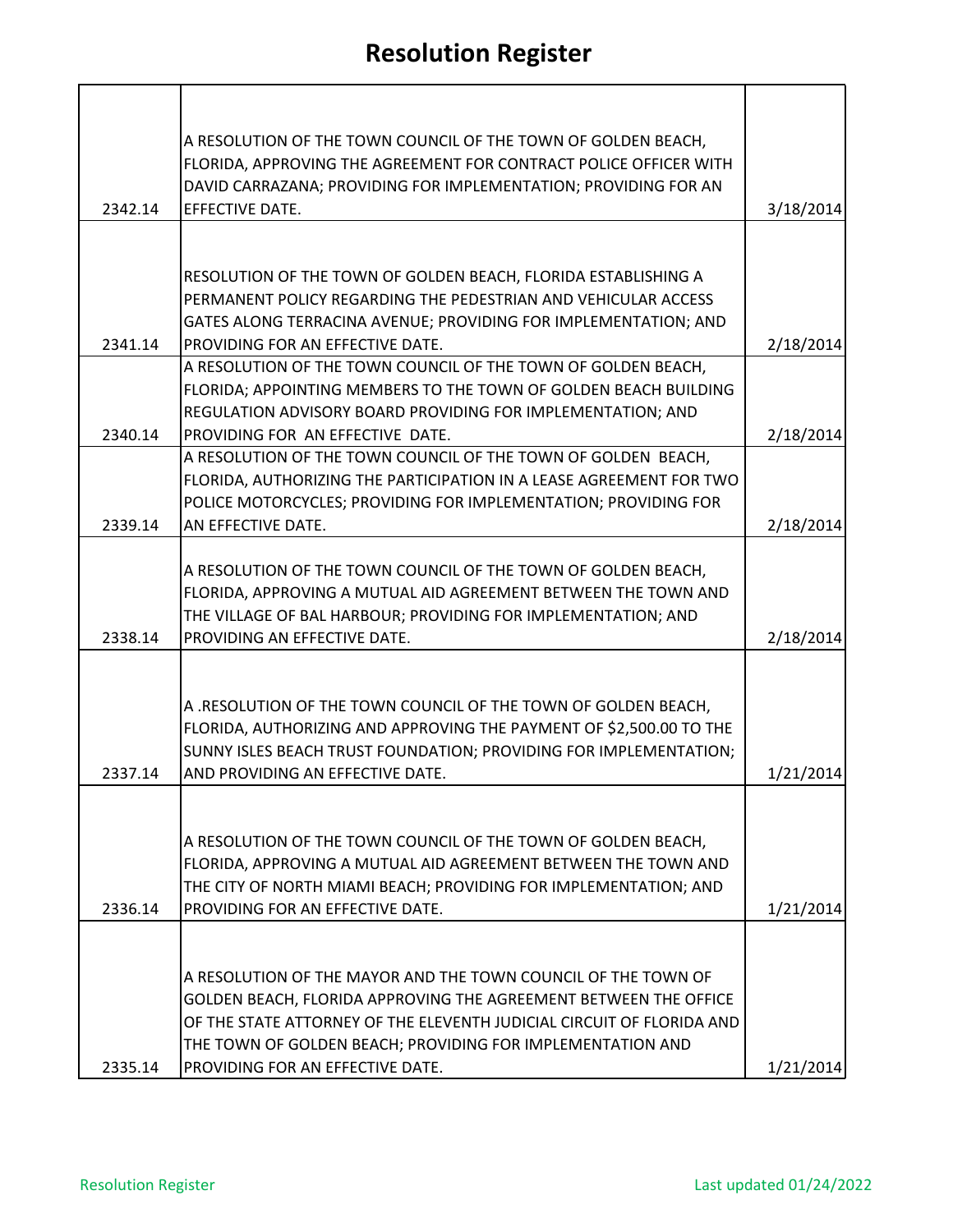|         | A RESOLUTION OF THE TOWN OF GOLDEN BEACH, FLORIDA, AUTHORIZING                                                                  |            |
|---------|---------------------------------------------------------------------------------------------------------------------------------|------------|
|         | AND APPROVING A VARIANCE REQUEST FOR THE PROPERTY LOCATED AT 535                                                                |            |
|         | OCEAN BOULEVARD, GOLDEN BEACH, FLORIDA 33160 TO PERMIT A DECK AND                                                               |            |
|         | SITE ELEVATION THROUGHOUT THE PROPERTY TO BE AN ELEVATION NOT TO                                                                |            |
|         | EXCEED 15' N.G.V.D. WHEN THE TOWN'S CODE ALLOWS A MAXIMUM OF 11'                                                                |            |
| 2334.14 | N.G.V.D.                                                                                                                        | 1/21/2014  |
|         | A RESOLUTION OF THE TOWN OF GOLDEN BEACH, FLORIDA, AUTHORIZING                                                                  |            |
|         | AND APPROVING A VARIANCE REQUEST FOR THE PROPERTY LOCATED AT                                                                    |            |
|         | 680 GOLDEN BEACH DR., GOLDEN BEACH, FLORIDA 33160 TO PERMIT THE                                                                 |            |
|         | DOCK TO EXTEND OUT INTO THE WATERWAY AT 9.5' WHERE 6' IS REQUIRED                                                               |            |
| 2333.14 | BY THE TOWNS CODE.                                                                                                              | 1/21/2014  |
|         |                                                                                                                                 |            |
|         | A RESOLUTION OF THE TOWN COUNCIL OF THE TOWN                                                                                    |            |
|         | OF GOLDEN BEACH, FLORIDA, APPROVING A MUTUAL AID AGREEMENT                                                                      |            |
|         | BETWEEN THE TOWN AND THE CITY OF MIAMI;                                                                                         |            |
|         | PROVIDING FOR IMPLEMENTATION; AND PROVIDING AN EFFECTIVE DATE.                                                                  |            |
| 2332.13 |                                                                                                                                 | 11/19/2013 |
|         |                                                                                                                                 |            |
|         |                                                                                                                                 |            |
|         | A RESOLUTION OF THE TOWN COUNCIL OF THE TOWN OF GOLDEN BEACH,                                                                   |            |
|         | FLORIDA, APPROVING A CONTRACT BETWEEN MIAMI-DADE COUNTY AND THE                                                                 |            |
|         | TOWN OF GOLDEN BEACH FOR A RECORDS IMPROVEMENT PROJECT;                                                                         |            |
|         | AUTHORIZING AND DIRECTING THE TOWN MAYOR TO EXECUTE SAID                                                                        |            |
| 2331.13 | CONTRACT; AND PROVIDING FOR AN EFFECTIVE DATE.                                                                                  | 11/19/2013 |
|         |                                                                                                                                 |            |
|         | A RESOLUTION OF THE TOWN OF GOLDEN BEACH, FLORIDA,                                                                              |            |
|         | COMMEMORATING THE 50th ANNIVERSARY OF THE                                                                                       |            |
|         | VIETNAM WAR; EXPRESSING SUPPORT FOR THE NOVEMBER 8, 2013 PARADE                                                                 |            |
|         | SPONSORED BY THE MIAMI-DADE COUNTY                                                                                              |            |
|         | MILITARY AFFAIRS BOARD WELCOMING HOME AND REMEMBERING VIETNAM                                                                   |            |
|         | <b>VETERANS; PROVIDING FOR</b>                                                                                                  |            |
| 2330.13 | IMPLEMENTATION; PROVIDING FOR AN EFFECTIVE DATE.                                                                                | 10/15/2013 |
|         |                                                                                                                                 |            |
|         | A RESOLUTION OF THE TOWN OF GOLDEN BEACH, FLORIDA, AUTHORIZING<br>AND APPROVING A RENEWAL OF THE AMENDED AND RESTATED AGREEMENT |            |
|         |                                                                                                                                 |            |
|         | WITH WASTE SERVICES OF FLORIDA, INC.; PROVIDING FOR RECITALS;                                                                   |            |
|         | PROVIDING FOR IMPLEMENTATION; AND PROVIDING FOR                                                                                 |            |
| 2329.13 | AN EFFECTIVE DATE.                                                                                                              | 10/15/2013 |
|         |                                                                                                                                 |            |
|         | A RESOLUTION OF THE TOWN COUNCIL OF THE TOWN OF GOLDEN BEACH,                                                                   |            |
|         | FLORIDA, AUTHORIZING THE USE OF LAW ENFORCEMENT TRUST FUND ("LETF")                                                             |            |
|         | MONIES TO PROVIDE FOR LAW ENFORCEMENT TRAINING, TRAVEL AND                                                                      |            |
|         | TRANSPORTATION; PROVIDING FOR IMPLEMENTATION; PROVIDING FOR AN                                                                  |            |
| 2328.13 | EFFECTIVE DATE.                                                                                                                 | 10/15/2013 |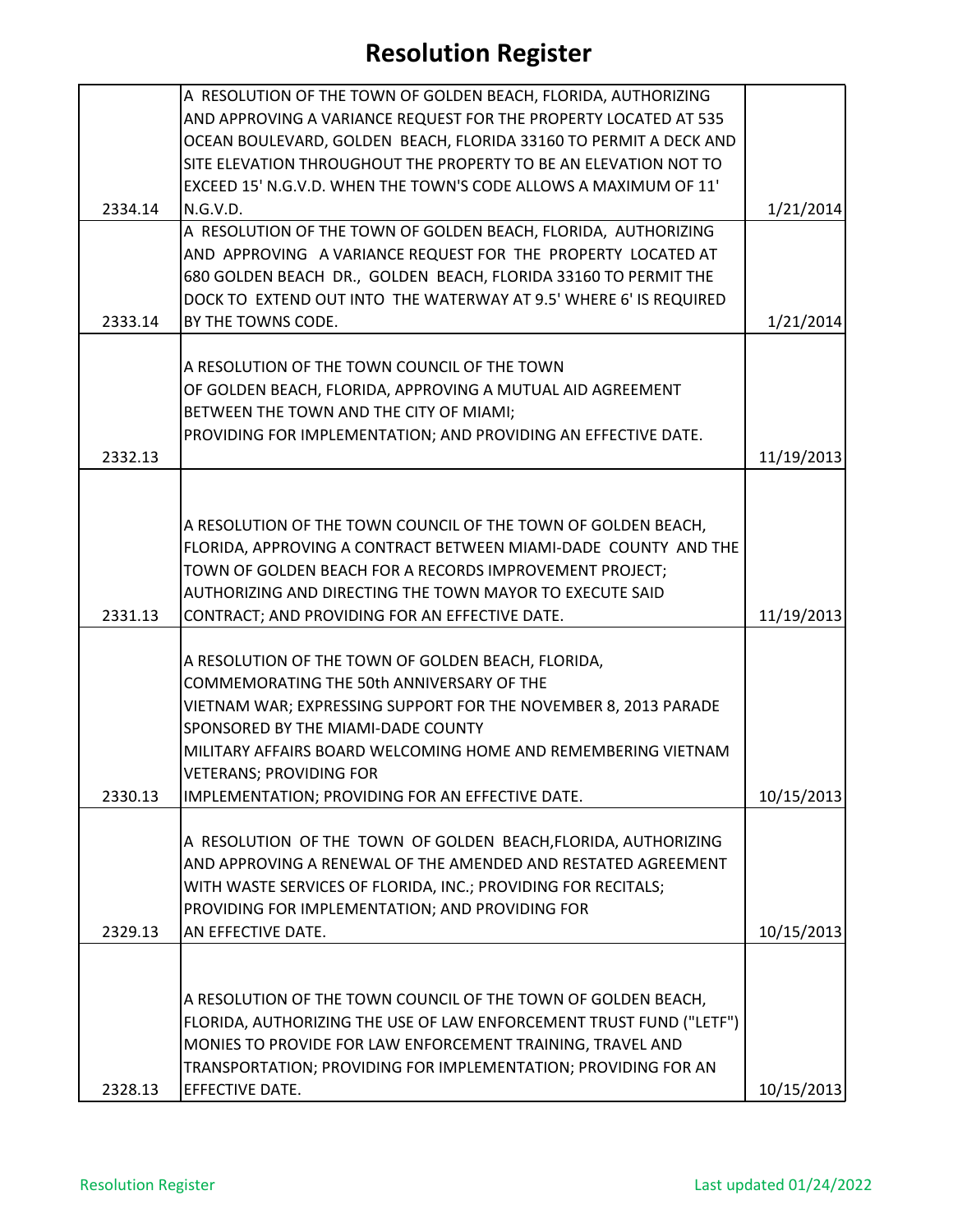|         | A RESOLUTION OF THE TOWN COUNCIL OF THE TOWN OF GOLDEN BEACH,<br>FLORIDA, ADOPTING THE FINAL BUDGETS FOR THE FISCAL YEAR COMMENCING<br>OCTOBER 1, 2013 THROUGH SEPTEMBER 30, 2014 PURSUANT TO FLORIDA                                                                        |           |
|---------|------------------------------------------------------------------------------------------------------------------------------------------------------------------------------------------------------------------------------------------------------------------------------|-----------|
| 2327.13 | STATUTE 200.065 (TRIM BILL); PROVIDING FOR AN EFFECTIVE DATE.<br>A RESOLUTION OF THE TOWN COUNCIL OF THE TOWN OF GOLDEN BEACH,                                                                                                                                               | 9/25/2013 |
|         | FLORIDA, ADOPTING THE FINAL MILLAGE RATE OF THE TOWN OF GOLDEN<br>BEACH FOR THE FISCAL YEAR COMMENCING OCTOBER 1, 2013 THROUGH                                                                                                                                               |           |
| 2326.13 | SEPTEMBER 30, 2014 PURSUANT TO FLORIDA STATUTE 200.065 (TRIM BILL);<br>PROVIDING FOR AN EFFECTIVE DATE.                                                                                                                                                                      | 9/25/2013 |
|         |                                                                                                                                                                                                                                                                              |           |
|         | A RESOLUTION OF THE TOWN COUNCIL OF THE TOWN OF GOLDEN BEACH,<br>FLORIDA, APPROVING AMENDMENT #4 TO THE 2012-2013 FISCAL YEAR<br>OPERATING BUDGET; PROVIDING FOR IMPLEMENTATION; AND PROVIDING                                                                               |           |
| 2325.13 | FOR AN EFFECTIVE DATE.                                                                                                                                                                                                                                                       | 9/18/2013 |
|         | A RESOLUTION OF THE TOWN COUNCIL OF THE TOWN OF GOLDEN BEACH,<br>FLORIDA, AUTHORIZING THE AGREEMENT BETWEEN THE CITY OF SUNNY ISLES'<br>INFORMATION TECHNOLOGY DEPARTMENT AND THE TOWN TO CONTINUE<br>UTILIZING SUNGARD/OSSI COMPUTER SYSTEM AND INFORMATION                 |           |
| 2324.13 | TECHNOLOGY SERVICES; PROVIDING FOR IMPLEMENTATION; AND PROVIDING<br>FOR AN EFFECTIVE DATE.                                                                                                                                                                                   | 9/18/2013 |
|         | A RESOLUTION OF THE TOWN COUNCIL OF THE TOWN OF GOLDEN BEACH,<br>FLORIDA, INCREASING THE STORMWATER UTILITY FEES EFFECTIVE AS OF                                                                                                                                             |           |
| 2323.13 | SEPTEMBER 18, 2013; AND PROVIDING FOR AN EFFECTIVE DATE.                                                                                                                                                                                                                     | 9/18/2013 |
| 2322.13 | A RESOLUTION OF THE TOWN COUNCIL OF THE TOWN OF GOLDEN BEACH,<br>FLORIDA, REAUTHORIZING THE TOWN'S SCHEDULE OF BUILDING PERMIT AND<br>PROCESSING FEES; PROVIDING FOR IMPLEMENTATION; AND PROVIDING FOR<br>AN EFFECTIVE DATE.                                                 | 9/18/2013 |
| 2321.13 | A RESOLUTION OF THE TOWN COUNCIL OF THE TOWN OF GOLDEN BEACH,<br>FLORIDA, ADOPTING THE TENTATIVE BUDGETS FOR THE FISCAL YEAR<br>COMMENCING OCTOBER 1, 2013 THROUGHSEPTEMBER 30, 2014 PURSUANT<br>TO FLORIDA STATUTE 200.065 (TRIM BILL); PROVIDING FOR AN EFFECTIVE<br>DATE. | 9/18/2013 |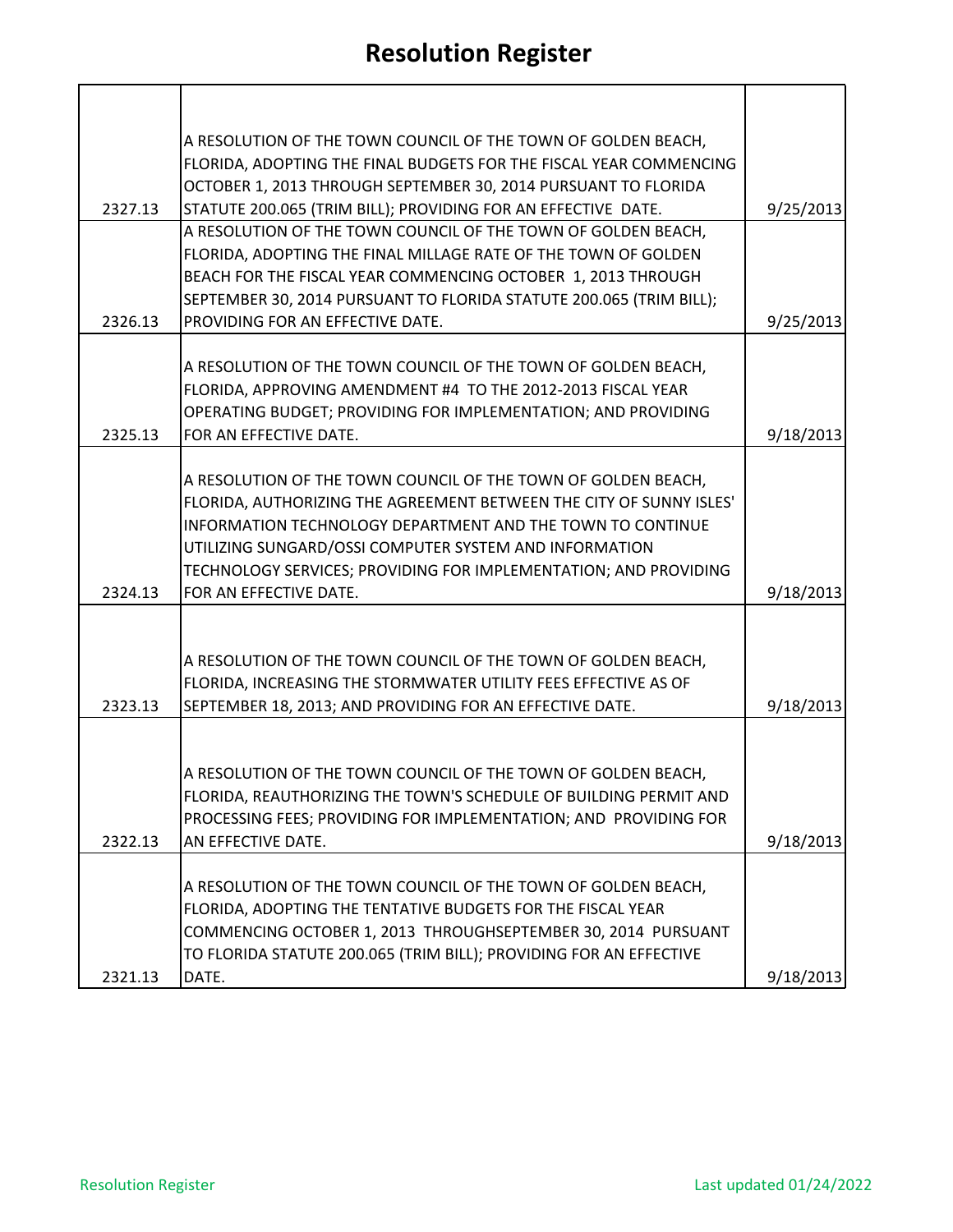|         | A RESOLUTION OF THE TOWN COUNCIL OF THE TOWN OF GOLDEN BEACH,<br>FLORIDA, ADOPTING THE PROPOSED MILLAGE RATE OF THE TOWN OF GOLDEN<br>BEACH FOR THE FISCAL YEAR COMMENCING OCTOBER 1, 2013 THROUGH<br>SEPTEMBER 30, 2014 PURSUANT TO FLORIDA STATUTE 200.065 (TRIM BILL);                                                                                                                                  |           |
|---------|------------------------------------------------------------------------------------------------------------------------------------------------------------------------------------------------------------------------------------------------------------------------------------------------------------------------------------------------------------------------------------------------------------|-----------|
| 2320.13 | SETTING A DATE FOR A FINAL PUBLIC HEARING TO ADOPT THE MILLAGE RATE;<br>PROVIDING FOR AN EFFECTIVE DATE.                                                                                                                                                                                                                                                                                                   | 9/18/2013 |
|         |                                                                                                                                                                                                                                                                                                                                                                                                            |           |
|         | A RESOLUTION OF THE TOWN COUNCIL OF THE TOWN OF GOLDEN BEACH,<br>FLORIDA, APPROVING SETTLEMENT OF ADMINISTRATIVE ACTION BROUGHT BY                                                                                                                                                                                                                                                                         |           |
| 2319.13 | FORMER POLICE OFFICER ANGEL ORTIZ.                                                                                                                                                                                                                                                                                                                                                                         | 9/18/2013 |
|         | A RESOLUTION OF THE TOWN OF GOLDEN BEACH, FLORIDA, AUTHORIZING AND<br>APPROVING A VARIANCE REQUEST FOR THE PROPERTY LOCATED AT 508<br>NORTH PARKWAY., GOLDEN BEACH, FLORIDA 33160 TO PERMIT A 31%<br>PERVIOUS AREA WHERE 35% IS REQUIRED BY THE TOWNS CODE; PROVIDING                                                                                                                                      |           |
| 2318.13 | FOR IMPLEMENTATION; AND PROVIDING FOR AN EFFECTIVE DATE.                                                                                                                                                                                                                                                                                                                                                   | 9/18/2013 |
|         | A RESOLUTION OF THE TOWN OF GOLDEN BEACH, FLORIDA, AUTHORIZING<br>AND APPROVING A VARIANCE REQUEST FOR THE PROPERTY LOCATED AT<br>434 GOLDEN BEACH DR., GOLDEN BEACH, FLORIDA 33160 TO PERMIT THE<br>DOCK TO EXTEND OUT INTO THE WATERWAY AT 7.5' WHERE 6' IS REQUIRED<br>BY THE TOWNS CODE; PROVIDING FOR IMPLEMENTATION; AND PROVIDING                                                                   |           |
| 2317.13 | FOR AN EFFECTIVE DATE.                                                                                                                                                                                                                                                                                                                                                                                     | 9/18/2013 |
| 2316.13 | A RESOLUTION OF THE TOWN COUNCIL OF THE TOWN OF GOLDEN BEACH,<br>FLORIDA, RATIFYING THE MAXIMUM PROPOSED MILLAGE RATE FOR FN 2013-<br>2014 THAT WAS TRANSMITTED TO THE PROPERTY APPRAISER OF MIAMI-DADE<br>COUNTY PURSUANT TO THE REQUIREMENTS OF FLORIDA STATUTES AND THE<br>RULES AND REGULATIONS OF THE DEPARTMENT OF REVENUE OF THE STATE OF<br>FLORIDA; AND PROVIDING FOR AN EFFECTIVE DATE.          | 8/20/2013 |
|         |                                                                                                                                                                                                                                                                                                                                                                                                            |           |
| 2315.13 | A RESOLUTION OF THE TOWN COUNCIL OF THE TOWN OF GOLDEN BEACH,<br>FLORIDA, DECLARING CERTAIN PERSONAL PROPERTY (POLICE K-9 DOG) OWNED<br>BY THE TOWN TO HAVE NO INSTRINSIC MONETARY VALUE AND PROVIDING<br>FOR DISPOSITION; AUTHORIZING THE TOWN MANAGER TO PROVIDE FOR THE<br>DISPOSITION OF SUCH PERSONAL PROPERTY BY BILL OF SALE; PROVIDING FOR<br>IMPLEMENTATION; AND PROVIDING FOR AN EFFECTIVE DATE. | 8/20/2013 |

**T** 

h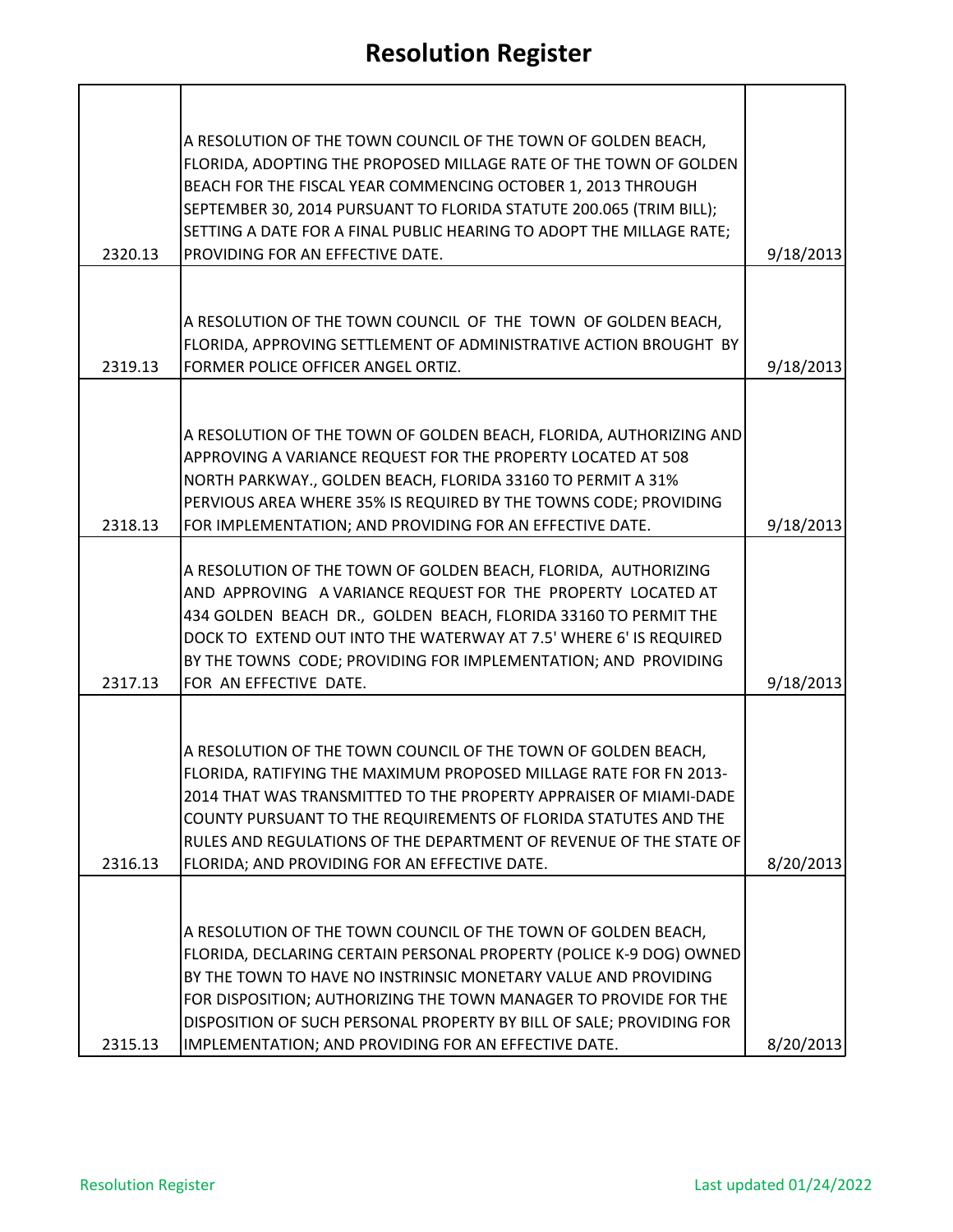| 2314.13 | A RESOLUTION OF THE TOWN OF GOLDEN BEACH, FLORIDA, ACCEPTING THE<br>BENEFIT PROPOSAL FOR SHORT TERM/LONG TERM DISABILITY INSURANCE,<br>LIFE AND ACCIDENTAL DEATH AND DISMEMBERMENT INSURANCE SUBMITTED<br>BY MUTUAL OF OMAHA INSURANCE; PROVIDING FOR CONDITIONS; PROVIDING<br>FOR IMPLEMENTATION; AND PROVIDING FOR AN EFFECTIVE DATE. | 8/20/2013 |
|---------|-----------------------------------------------------------------------------------------------------------------------------------------------------------------------------------------------------------------------------------------------------------------------------------------------------------------------------------------|-----------|
|         |                                                                                                                                                                                                                                                                                                                                         |           |
| 2313.13 | A RESOLUTION OF THE TOWN OF GOLDEN BEACH, FLORIDA, RENEWING THE<br>AGREEMENTS FOR A DENTAL INSURANCE AND A VISION INSURANCE PLAN FOR<br>THE BENEFIT OF THE TOWN OF GOLDEN BEACH EMPLOYEES AND ELIGIBLE<br>DEPENDENTS; PROVIDING FOR IMPLEMENTATION; AND PROVIDING FOR AN<br>EFFECTIVE DATE.                                             | 8/20/2013 |
|         |                                                                                                                                                                                                                                                                                                                                         |           |
|         | A RESOLUTION OF THE TOWN OF GOLDEN BEACH, FLORIDA, AWARDING A<br>COMPREHENSIVE HEALTH INSURANCE PLAN FOR THE BENEFIT OF THE TOWN                                                                                                                                                                                                        |           |
| 2312.13 | OF GOLDEN BEACH EMPLOYEES AND ELIGIBLE DEPENDENTS; PROVIDING FOR<br>IMPLEMENTATION; AND PROVIDING FOR AN EFFECTIVE DATE.                                                                                                                                                                                                                | 8/20/2013 |
|         |                                                                                                                                                                                                                                                                                                                                         |           |
|         | A RESOLUTION OF THE TOWN COUNCIL OF THE TOWN OF GOLDEN BEACH,<br>FLORIDA, AUTHORIZING THE USE OF LETF FUNDS FOR THE IMPLEMENTATION                                                                                                                                                                                                      |           |
| 2311.13 | OF COMMUNITY POLICING INITIATIVES AND AWARENESS PROGRAMS;<br>PROVIDING FOR IMPLEMENTATION; PROVIDING FOR AN EFFECTIVE DATE.                                                                                                                                                                                                             |           |
| 2310.13 | A RESOLUTION OF THE TOWN COUNCIL OF THE TOWN OF GOLDEN BEACH,<br>FLORIDA, AUTHORIZING AND APPROVING THE PAYMENT OF \$1,000.00 TO<br>FLORIDA INTERNATIONAL UNIVERSITY BISCAYNE BAY CAMPUS IN MEMORIAM<br>OF RICHARD FISHBEIN; PROVIDING FOR IMPLEMENTATION; AND PROVIDING<br>AN EFFECTIVE DATE.                                          | 8/20/2013 |
|         |                                                                                                                                                                                                                                                                                                                                         |           |
| 2309.13 | A RESOLUTION OF THE TOWN OF GOLDEN BEACH, FLORIDA, AUTHORIZING<br>AND APPROVING A VARIANCE REQUEST FOR THE PROPERTY LOCATED at<br>277 GOLDEN BEACH DR., GOLDEN BEACH, FLORIDA 33160 TO PERMIT A 37 SQ.<br>FT ADDITION TO ENCROACH INTO THE SIDE YARD SETBACK AT 5.42' WHEREAS<br>10' IS REQUIRED BYT THE TOWN'S CODE. E                 | 8/20/2013 |
|         |                                                                                                                                                                                                                                                                                                                                         |           |
| 2308.13 | A RESOLUTION OF THE TOWN OF GOLDEN BEACH, FLORIDA, AUTHORIZING AND<br>APPROVING A VARIANCE REQUEST FOR THE PROPERTY LOCATED at 44<br>TERRACINA AVE., GOLDEN BEACH, FLORIDA 33160 TO PERMIT THE GARAGE TO<br>PROJECT INTO THE FRONT SETBACK 16', GENERATING A 19' SETBACK WHEREAS<br>35' IS REQUIRED BY THE TOWN'S CODE                  | 8/20/2013 |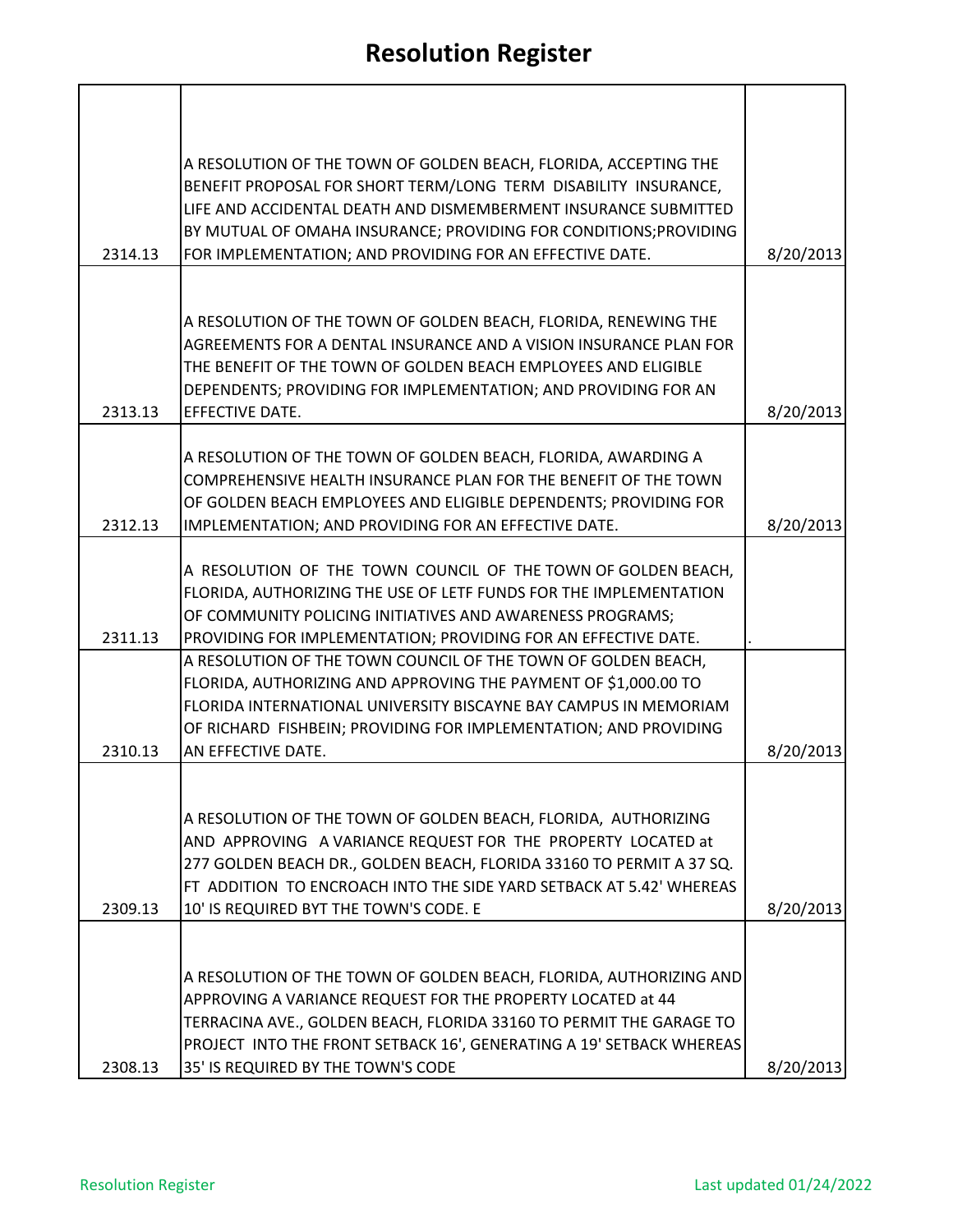| 2307.13 | A RESOLUTION OF THE TOWN OF GOLDEN BEACH, FLORIDA, AUTHORIZING<br>AND APPROVING A VARIANCE REQUEST FOR THE PROPERTY LOCATED AT<br>132 SOUTH ISLAND DR., GOLDEN BEACH, FLORIDA 33160 TO PERMIT THE DOCK<br>TO EXTEND OUT INTO THE WATERWAY AT 8.67' WHERE 6' IS REQUIRED BY<br>THE TOWNS CODE                                                                                                                                                           | 8/20/2013 |
|---------|--------------------------------------------------------------------------------------------------------------------------------------------------------------------------------------------------------------------------------------------------------------------------------------------------------------------------------------------------------------------------------------------------------------------------------------------------------|-----------|
| 2306.13 | A RESOLUTION OF THE TOWN OF GOLDEN BEACH, FLORIDA, AUTHORIZING<br>AND APPROVING A VARIANCE REQUEST FOR THE PROPERTY LOCATED AT<br>357 CENTER ISLAND DR., GOLDEN BEACH, FLORIDA 33160 TO PERMIT THE<br>ELEVATION OF THE VIEWING PLATFORM (DOCK) STRUCTURE TO BE AT A 5/5'<br>NGVD IN LIEU OF THE 5' NGVD ELEVATION REQUIRED BY THE TOWN'S CODE                                                                                                          | 8/20/2013 |
| 2305.13 | A RESOLUTION OF THE TOWN OF GOLDEN BEACH, FLORIDA, AUTHORIZING AND<br>APPROVING A VARIANCE REQUEST FOR THE PROPERTY LOCATED AT 357<br>CENTER ISLAND DR., GOLDEN BEACH, FLORIDA 33160 TO PERMIT THE VIEWING<br>PLATFORM (DOCK) STRUCTURE TO ENCROACH 13' OUTSIDE THE D5 TRIANGLE,<br>AND INTO THE 5' SIDE YARD SETBACK WHEREAS DOCKS ARE REQUIRED TO BE<br>WITHIN THE D5 TRIANGLE AND MAINTAIN A 5' SIDE YARD SETBACK AS<br>REQUIRED BY THE TOWN'S CODE | 8/20/2013 |
| 2304.13 | A RESOLUTION OF THE TOWN COUNCIL OF THE TOWN OF GOLDEN BEACH,<br>FLORIDA, AUTHORIZING AND APPROVING THE PAYMENT OF \$2,500.00 TO THE<br>SUNNY ISLES BEACH TRUST FOUNDATION; PROVIDING FOR IMPLEMENTATION;<br>AND PROVIDING AN EFFECTIVE DATE.                                                                                                                                                                                                          | 6/24/2013 |
| 2303.13 | A RESOLUTION OF THE TOWN COUNCIL OF THE TOWN OF GOLDEN BEACH,<br>FLORIDA, APPROVING AMENDMENT #3 TO THE 2012-2013 FISCAL YEAR<br>OPERATING BUDGET; PROVIDING FOR IMPLEMENTATION; AND PROVIDING<br>FOR AN EFFECTIVE DATE.                                                                                                                                                                                                                               | 6/24/2013 |
|         | A RESOLUTION OF THE TOWN COUNCIL OF THE TOWN OF GOLDEN BEACH,<br>FLORIDA, APPROVING A JOINT PROJECT AGREEMENT WITH THE STATE OF<br>FLORIDA DEPARTMENT OF TRANSPORTATION FOR TURF AND LANDSCAPE<br>MAINTENANCE; AUTHORIZING THE MAYOR TO EXECUTE THE AGREEMENT;<br>AUTHORIZING THE MAYOR AND TOWN MANAGER TO TAKE ALL ACTION<br>NECESSARY TO IMPLEMENT THE AGREEMENT; PROVIDING FOR AN EFFECTIVE                                                        |           |
| 2302.13 | DATE.                                                                                                                                                                                                                                                                                                                                                                                                                                                  | 6/24/2013 |
|         | A RESOLUTION OF THE TOWN COUNCIL OF THE TOWN OF GOLDEN BEACH,<br>FLORIDA, ACCEPTING THE GENERAL PURPOSE FINANCIAL STATEMENTS AND<br>THE SINGLE AUDIT FOR FISCAL YEAR 2011/2012 ENDING SEPTEMBER 30, 2012<br>PREPARED BY KEEFE, MCCULLOUGH & CO., LLP; AND PROVIDING FOR AN                                                                                                                                                                             |           |
| 2301.13 | EFFECTVE DATE.                                                                                                                                                                                                                                                                                                                                                                                                                                         | 5/21/2013 |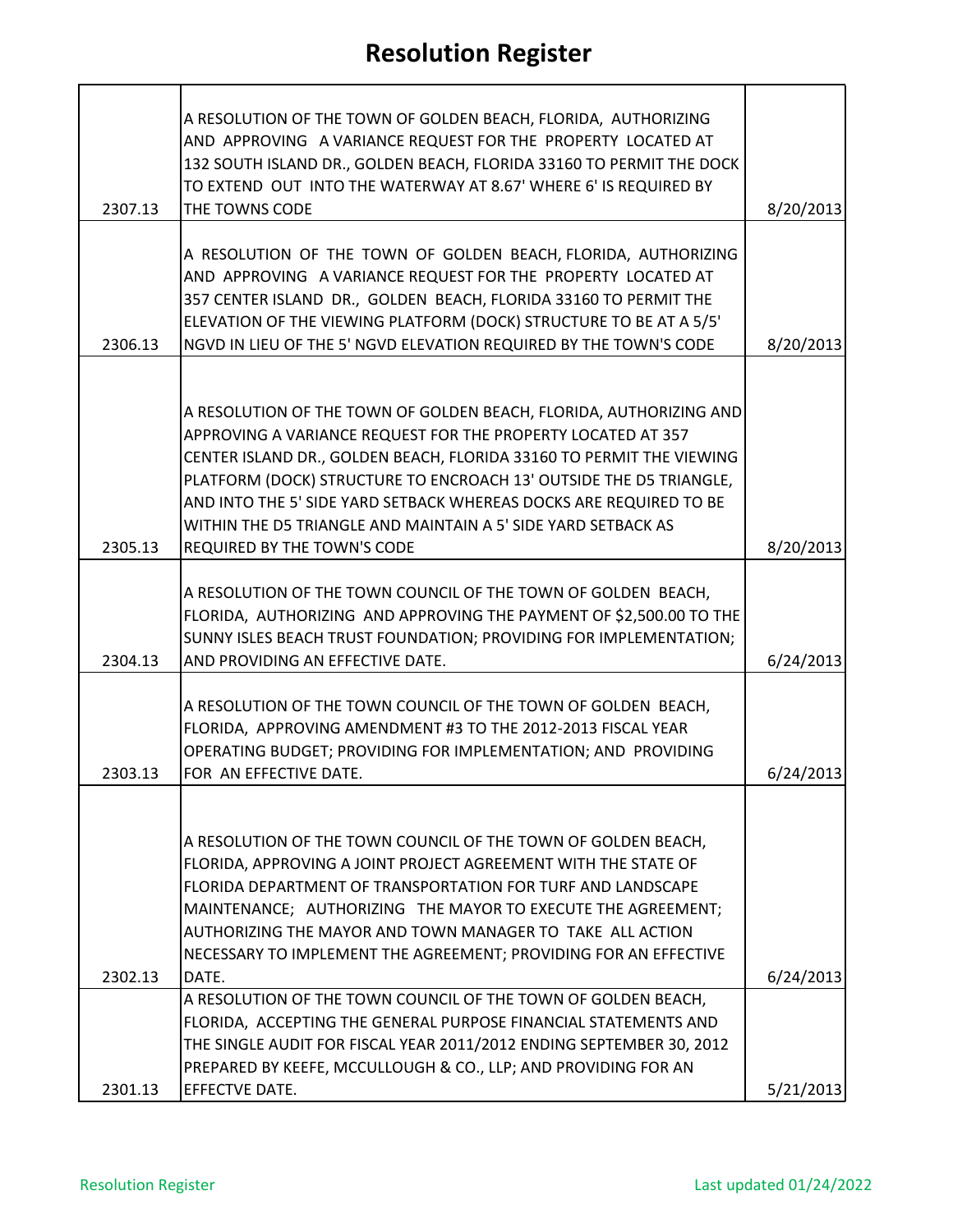|         | A RESOLUTION OF THE TOWN COUNCIL OF THE TOWN OF GOLDEN BEACH,        |           |
|---------|----------------------------------------------------------------------|-----------|
|         | FLORIDA, APPROVING THE AGREEMENT FOR CONTRACT POLICE OFFICER WITH    |           |
|         | DAVID CARRAZANA; PROVIDING FOR IMPLEMENTATION; PROVIDING FOR AN      |           |
| 2300.13 | EFFECTIVE DATE.                                                      | 5/21/2013 |
|         | A RESOLUTION OF THE TOWN COUNCIL OF THE TOWN OF GOLDEN BEACH,        |           |
|         | FLORIDA, APPROVING AMENDMENT #2 TO THE 2012-2013 FISCAL YEAR         |           |
|         | OPERATING BUDGET; PROVIDING FOR IMPLEMENTATION AND PROVIDING FOR     |           |
| 2299.13 | AN EFFECTIVE DATE.                                                   | 5/21/2013 |
|         | A RESOLUTION OF THE TOWN COUNCIL OF THE TOWN OF GOLDEN BEACH,        |           |
|         | FLORIDA, APPROVING A , UTUAL AID AGREEMENT BETWEEN THE TOWN AND      |           |
|         | NORTH BAY CILLAGE; PROVIDING FOR IMPLEMENTATION; AND PROVIDING AN    |           |
| 2298.13 | EFFECTIVE DATE.                                                      | 5/21/2013 |
| 2297.13 | miSSING?                                                             |           |
|         | A RESOLUTION OF THE TOWN OF GOLDEN BEACH, FLORIDA, AUTHORIZING       |           |
|         | AND APPROVING A VARIANCE REQUEST FOR THE PROPERTY LOCATED AT         |           |
|         | 298 SOUTH PARKWAY, GOLDEN BEACH, FLORIDA 33160 TO PERMIT THE DOCK    |           |
|         | TO EXTEND INTO AN OUTSIDE WATERWAY AT 17.4', WHERE 10' IS REQUIRED   |           |
| 2296.13 | BY THE TOWNS CODE.                                                   | 8/20/2013 |
|         |                                                                      |           |
|         | A RESOLUTION OF THE TOWN COUNCIL OF THE TOWN OF GOLDEN BEACH,        |           |
|         | FLORIDA, ASSIGNING EACH COUNCILMEMBER THE DUTY TO INQUIRE INTO THE   |           |
|         | OPERATION OF A PARTICULAR AREA OF GOVERNMENTAL RESPONSIBILITY;       |           |
|         | PROVDIING FOR CONFLICT; PROVIDIN FOR IMPLEMENTATION; AND PROVIDING   |           |
| 2295.13 | AN EFFECTIVE DATE.                                                   | 3/19/2013 |
|         |                                                                      |           |
|         | A RESOLUTION OF THE TOWN COUNCIL OF THE TOWN OF GOLDEN BEACH,        |           |
|         | FLORIDA, AUTHORIZING THE DISPOSAL OF A TORO GROUNDSMASTER 328-D      |           |
|         | LAWNMOWER FROM THE TOWN'S PUBLIC WORKS FLEET; PROVIDING FOR          |           |
| 2294.13 | IMPLEMENTATION; AND PROVIDING FOR AN EFFECTIVE DATE.                 | 3/19/2013 |
|         | A RESOLUTION OF THE TOWN COUNCIL OF THE TOWN OF GOLDEN BEACH,        |           |
|         | FLORIDA, AUTHORIZING THE SALE OF A VERMEER BC1000 CHIPPER FROM THE   |           |
|         | PUBLIC WORKS EQUIPMENT FLEET; PROVIDING FOR IMPLEMENTATION; AND      |           |
| 2293.13 | PROVIDING FOR AN EFFECTIVE DATE.                                     | 3/19/2013 |
|         | A RESOLUTION OF THE TOWN COUNCIL OF THE TOWN OF GOLDEN BEACH,        |           |
|         | FLORIDA, ESTABLISHING A PERSONNEL BOARD, PURSUANT TO SECTION 3.04 OF |           |
|         | THETWN OF GOLDEN BEACH CHARTER; PROVIDNG FOR INTENT; AND             |           |
| 2292.13 | PROVIDING FOR AN EFFECTIVE DATE.                                     | 3/19/2013 |
|         |                                                                      |           |
|         | A RESOLUTION OF THE TOWN COUNCIL OF THE TOWN OF GOLDEN BEACH,        |           |
|         | FLORIDA, ENDORSING THE MAYORS' CLIMATE ACTION PLEDGE, AFFIRMING      |           |
|         | SUPPORT FOR THE SOUTHEAST FLORIDA REGIONAL CLIMATE CHANGE            |           |
|         | COMPACT, AGREEING TO CONSIDER IMPLEMENTING THE REGIONAL CLIMATE      |           |
|         | ACTION PLAN IN WHOLE OR IN PART AS APPROPRIATE FOR EACH              |           |
|         | MUNICIPALITY, AND URGING ALL MAYORS OF MIAMI-DADE COUNTY TO          |           |
|         | SUPPORT THE MAYORS' CLIMATE ACTION PLEDGE; PROVIDING FOR CONFLICT    |           |
| 2291.13 | AND PROVIDING AN EFFECTIVE DATE.                                     | 3/19/2013 |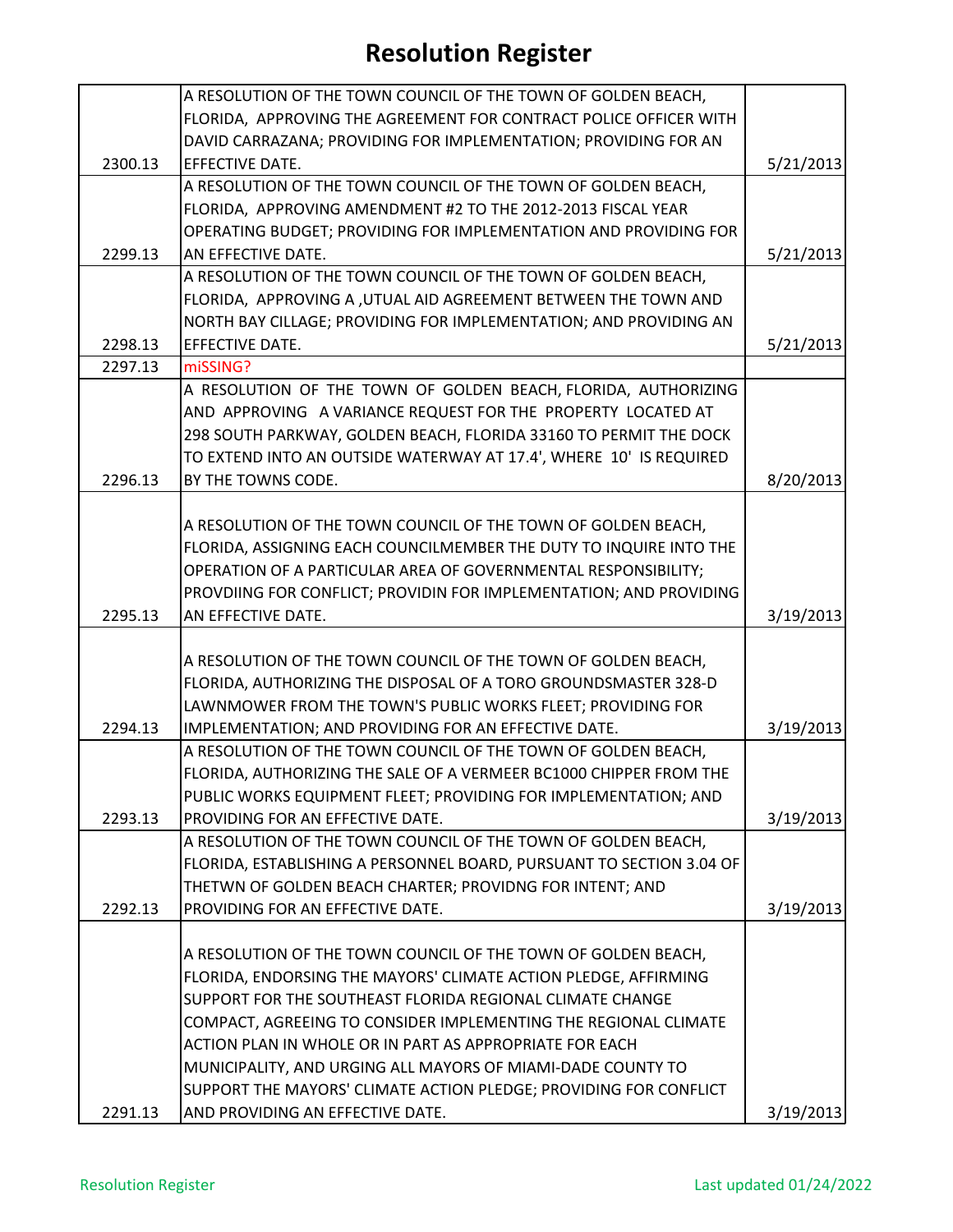|         | A RESOLUTION OF THE TOWN COUNCIL OF THE TOWN OF GOLDEN BEACH,         |           |
|---------|-----------------------------------------------------------------------|-----------|
|         | FLORIDA, PROVIDING HEALTH INSURANCE BENEFITS FOR TOWN                 |           |
|         | COUNCILMEMBERS AND THEIR ELIGIBLE DEPENDENTS UNDER THE TOWN'S         |           |
|         | GROUP HEALTH INSURANCE PLAN IN THE SAME MANNER AS PROVIDED FOR        |           |
|         | THE GENERAL EMPLOYEES; PROVIDING FOR IMPLEMENTATION; AUTHORIZING      |           |
|         | THE EXPENDITURE OF BUDGETED FUND; AND PROVIDING FOR AN EFFECTIVE      |           |
| 2290.13 | DATE.                                                                 | 2/19/2013 |
|         |                                                                       |           |
|         | A RESOLUTION OF THE TOWN COUNCIL OF THE TOWN OF GOLDEN BEACH,         |           |
|         | FLORIDA, ACCEPTING THE TOWN CLERK'S CERTIFICATION OF THE RESULTS OF   |           |
|         | THE FEBRUARY 19, 2013 TOWN ELECTION FOR MAYOR AND TWO TOWN            |           |
|         | COUNCILMEMBERS, DESIGNATING THE VICE MAYOR; PROVIDING FOR             |           |
| 2289.13 | SEVERABILITY; PROVIDING FOR CONFLICT AND PROVIDING AN EFFECTIVE DATE. | 2/19/2013 |
|         | A RESOLUTION OF THE TOWN COUNCIL OF THE TOWN OF GOLDEN BEACH,         |           |
|         | FLORIDA, AUTHORIZING THE STUDY OF ALTERNATIVE SECURITY MEASURES FOR   |           |
|         | THE STRAND GUARHOUSE/SUBSTATION; PROVIDING FOR IMPLEMENTATION;        |           |
| 2288.13 | PROVIDING FOR AN EFFECTIVE DATE.                                      | 2/19/2013 |
|         | A RESOLUTION OF THE TOWN COUNCIL OF THE TOWN OF GOLDEN BEACH,         |           |
|         | FLORIDA; APPOINTING TOWN COMMITTEE MEMBERS AND ESTABLISHING A         |           |
|         | RECOMMENDED SCHEDULE OF MEETINGS; PROVIDING FOR IMPLEMENTATION;       |           |
| 2287.13 | AND PROVIDING FOR AN EFFECTIVE DATE.                                  | 2/19/2013 |
|         | A RESOLUTION OF THE TOWN COUNCIL OF THE TOWN OF GOLDEN BEACH,         |           |
|         | FLORIDA, APPROVING AMENDMENT #1 TO THE 2012-2013 FISCAL YEAR          |           |
|         | OPERATING BUDGET; PROVIDING FOR IMPLEMENTATION; AND PROVIDING         |           |
| 2286.13 | FOR AN EFFECTIVE DATE.                                                | 2/19/2013 |
|         |                                                                       |           |
|         | A RESOLUTION OF THE TOWN COUNCIL OF THE TOWN OF GOLDEN BEACH,         |           |
|         | FLORIDA; RATIFYING THE REAPPOINTMENT OF RAFAEL SUAREZ-RIVAS, ESQ. AS  |           |
|         | SPECIAL MAGISTRATE; AUTHORIZING MAYOR TO ENTER INTO AGREEMENT ON      |           |
|         | BEHALF OF THE TOWN WITH MR. SUAREZ-RIVAS; PROVIDING FOR               |           |
| 2285.13 | IMPLEMENTATION; AND PROVIDING FOR AN EFFECTIVE DATE.                  | 2/19/2013 |
|         | A RESOLUTION OF THE TOWN COUNCIL OF THE TOWN OF GOLDEN BEACH,         |           |
|         | FLORIDA; APPOINTING MEMBERS TO THE TOWN OF GOLDEN BEACH BUILDING      |           |
|         | REGULATION ADVISORY BOARD PROVIDING FOR IMLEMENTATION; AND            |           |
| 2284.13 | PROVIDING FOR AN EFFECTIVE DATE.                                      | 2/19/2013 |
|         | A RESOLUTION OF THE TOWN COUNCIL OF THE TOWN OF GOLDEN BEACH,         |           |
|         | FLORIDA, AUTHORIZING AND APPROVING THE PAYMENT OF \$500.00 TO THE     |           |
|         | AMERICAN CANCER SOCIETY RELAY FOR LIFE OF GOLDEN BEACH, SUNNY ISLES   |           |
|         | BEACH, AND AVENTURA; PROVIDING FOR IMPLEMENTATION; AND PROVIDING      |           |
| 2283.13 | AN EFFECTIVE DATE.                                                    | 2/19/2013 |
|         |                                                                       |           |
|         | A RESOLUTION OF THE TOWN COUNCIL OF THE TOWN OF GOLDEN BEACH,         |           |
|         | FLORIDA, AUTHORIZING THE AUCTION OF ONE SURPLUS POLICE CEHICLE AND    |           |
|         | TWO POLICE BICYCLES FROM THE TOWN'S VEHICLE FLEET; PROVIDING FOR      |           |
| 2282.13 | IMPLEMENTATION; PROVIDING FOR AN EFFECIVE DATE.                       | 1/15/2013 |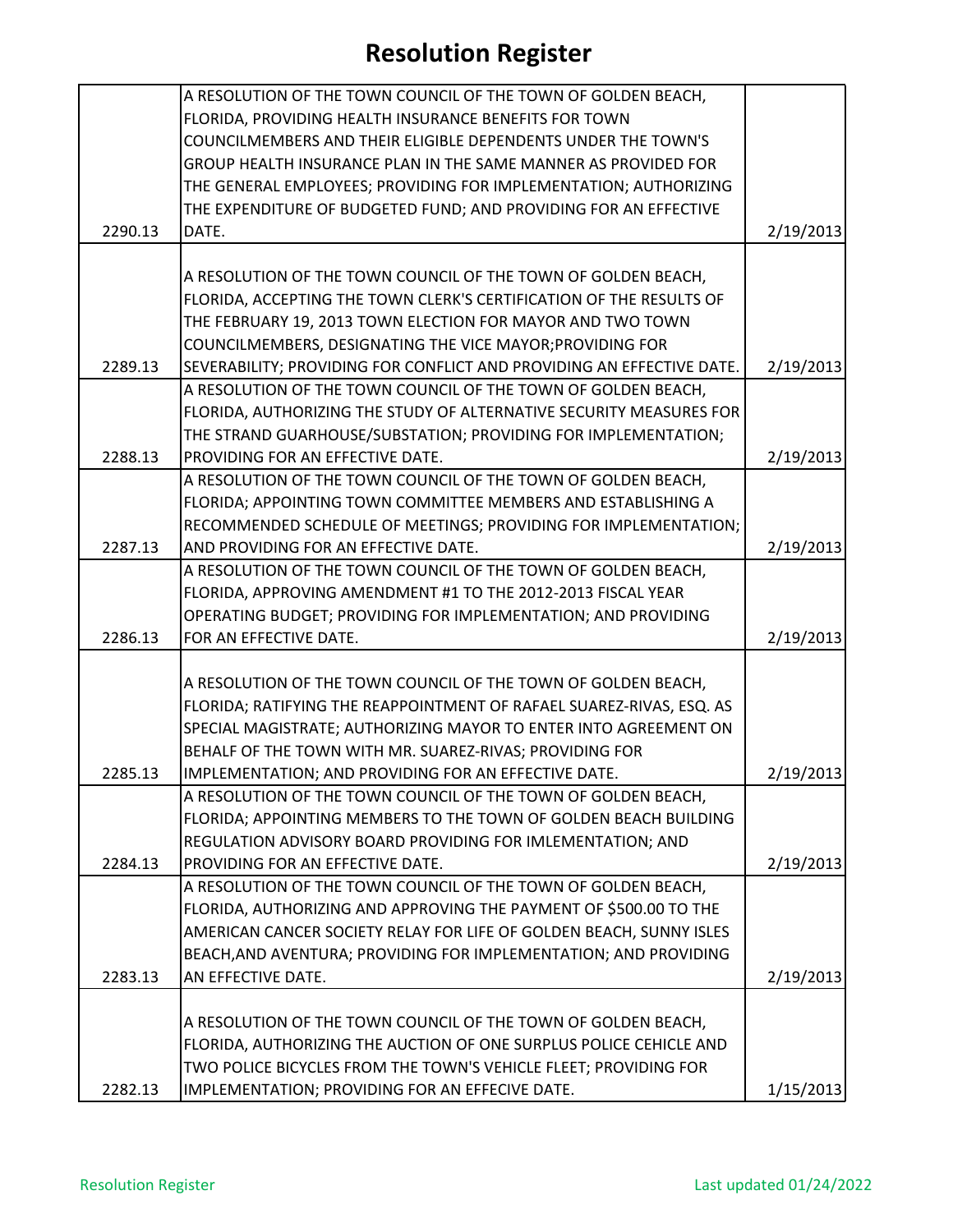|         | A RESOLUTION OF THE TOWN COUNCIL OF THE TOWN OF GOLDEN BEACH,<br>FLORIDA, APPROVING A CONTRACT BETWEEN MIAMI-DADE COUNTY AND THE<br>TOWN OF GOLDEN BEACH FOR A RECORDS IMPROVEMENT PRJECT;                                                                                                                                                                                                                                     |            |
|---------|--------------------------------------------------------------------------------------------------------------------------------------------------------------------------------------------------------------------------------------------------------------------------------------------------------------------------------------------------------------------------------------------------------------------------------|------------|
| 2281.13 | AUTHORIZING AND DIRECTING THE TOWN MAYOR TO EXECUTE SAID<br>CONTRACT; AND PROVIDING FOR AN EFFECTIVE DATE.                                                                                                                                                                                                                                                                                                                     | 1/15/2013  |
|         |                                                                                                                                                                                                                                                                                                                                                                                                                                |            |
|         | A RESOLUTION OF THE TOWN OF GOLDEN BEACH, FLORIDA, AUTHORIZING<br>FINAL PAYMENT FOR THE STATE OF FLORDIA DIVISION OF EMERGENCY<br>MANAGEMENT; PROVIDING FOR IMPLEMENTATION; AND PROVIDING FOR AN                                                                                                                                                                                                                               |            |
| 2280.12 | EFFECTIVE DATE.                                                                                                                                                                                                                                                                                                                                                                                                                | 11/20/2012 |
| 2279.12 | A RESOLUTION OF THE TOWN COUNCIL OF THE TOWN OF GOLDEN BEACH,<br>FLORIDA, AUTHORIZING THE DISPOSAL OF A CURTIS AIR COMPRESSOR FROM<br>THE TOWN'S PUBLIC WORKS DEPARTMENT; PROVIDING FOR<br>IMPLEMENTATION; PROVIDING FOR AN EFFECTIVE DATE.                                                                                                                                                                                    | 11/20/2012 |
|         |                                                                                                                                                                                                                                                                                                                                                                                                                                |            |
| 2278.12 | A RESOLUTION OF THE TOWN COUNCIL OF THE TOWN OF GOLDEN BEACH,<br>FLORIDA, AUTHORIZING THE USE OF LAW ENFORCEMENT TRUST FUND ("LETF")<br>MONIES TO PROVIDE FOR LAW ENFORCEMENT TRAINING, TRAVEL AND<br>TRANSPORTATION; PROVIDING FOR IMPLEMENTATION; PROVIDING FOR AN<br>EFFECTIVE DATE.                                                                                                                                        | 11/20/2012 |
|         |                                                                                                                                                                                                                                                                                                                                                                                                                                |            |
| 2277.12 | A RESOLUTION OF THE MAYOR AND THE TOWN COUNCIL OF THE TOWN OF<br>GOLDEN BEACH, FLORIDA APPROVING THE AGREEMENT BETWEEN THE OFFICE<br>OF THE STATE ATTORNEY OF THE ELEVENTH JUDICIAL CIRCUIT OF FLORIDA AND<br>THE TOWN OF GOLDEN BEACH; PROVIDING FOR IMPLEMENTATION AND<br>PROVIDING FOR AN EFFECTIVE DATE.                                                                                                                   | 11/20/2012 |
| 2276.12 | A RESOLUTION OF THE TOWN COUNCIL OF THE TOWN OF GOLDEN BEACH,<br>FLORIDA, AUTHORIZING THE POLICE CHIEF DONALD DELUCCA TO ANNOUNCE<br>HIS CANDIDACY AND SUBSEQUENTLY SERVE AS THE 4TH VICE PRESIDENT OF<br>THE INTERNATIONAL ASSOCIATION OF CHIEFS OF POLICE; AND PROVIDING FOR<br>AN EFFECTIVE DATE.                                                                                                                           | 11/20/2012 |
|         |                                                                                                                                                                                                                                                                                                                                                                                                                                |            |
|         | A RESOLUTION OF THE TOWN COUNCIL OF THE TOWN OF GOLDEN BEACH,<br>FLORIDA "("TOWN"), AUTHORIZING AN AMENDMENT TO ARTICLE 24 OF THE<br>COLLECTIVE BARGAINING AGREEMENT BEI'WEEN THE TOWN AND THE FLORIDA<br>STATE LODGE, FRATERNAL ORDER OF POLICE; AUTHORIZING THE TOWN<br>MAYOR TO SIGN THE AMENDMENT ON BEHALF OF THE TOWN; PROVIDING FOR<br>IMPLEMENTATION OF THE AMENDED AGREEMENT; AND PROVIDING FOR AN<br>EFFECTIVE DATE. |            |
| 2275.12 |                                                                                                                                                                                                                                                                                                                                                                                                                                | 10/16/2012 |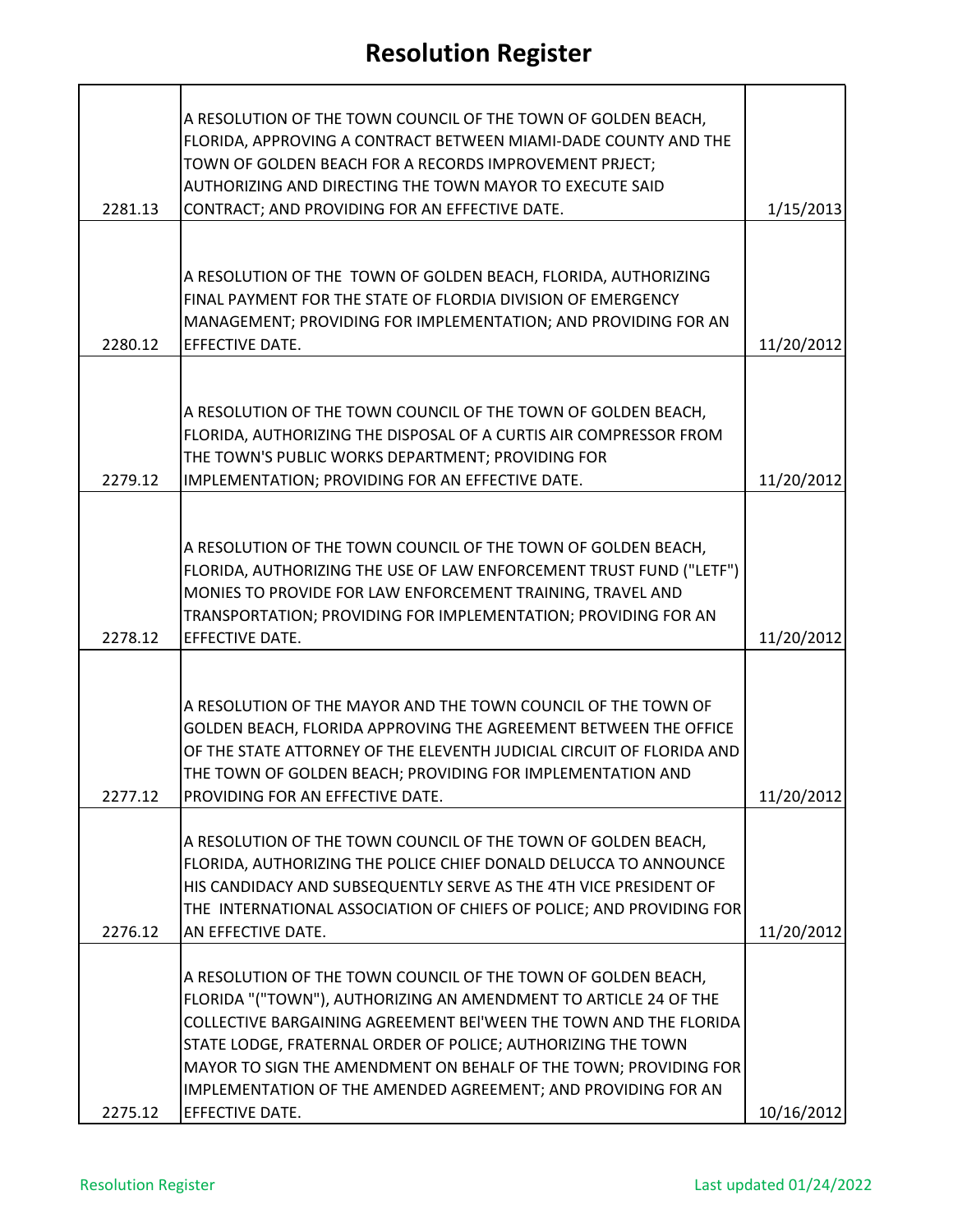|         | A RESOLUTION OF THE TOWN COUNCIL OF THE TOWN OF GOLDEN BEACH,                                                                   |            |
|---------|---------------------------------------------------------------------------------------------------------------------------------|------------|
|         | FLORIDA, AUTHORIZING THE USE OF LAW ENFORCEMENT TRUST FUND (LETF)                                                               |            |
|         | MONIES TO MAKE A \$1,000 CONTRIBUTION TO TEACH FOR AMERICA (TFA);                                                               |            |
| 2274.12 | PROVIDING FOR IMPLEMENTATION; PROVIDING FOR AN EFFECTIVE DATE.<br>A RESOLUTION OF THE TOWN COUNCIL OF THE TOWN OF GOLDEN BEACH, | 10/16/2012 |
|         | FLORIDA, 'APPROVING THE SOUTH FLORIDA MONEY LAUNDERING STRIKE                                                                   |            |
|         | FORCE VOLUNTARY COOPERATION MUTUAL AID AGREEMENT BETWEEN THE                                                                    |            |
|         | TOWN AND THE STATE ATTORNEY'S OFFICE OF THE ELEVENTH JUDICIAL                                                                   |            |
|         | CIRCUIT; PROVIDING FOR IMPLEMENTATION; AND PROVIDING AN EFFECTIVE                                                               |            |
| 2273.12 | DATE.                                                                                                                           | 10/16/2012 |
|         | A RESOLUTION OF THE TOW COUNCIL OF THE TOWN OF GOLDEN BEACH,                                                                    |            |
|         | FLORIDA, APPROVING AMENDMENT #2 TO THE 20112012 FISCAL YEAR                                                                     |            |
|         | OPERATING BUDGET; PROVIDING FOR IMPLEMENTATION; AND PROVIDING                                                                   |            |
| 2272.12 | FOR AN EFFECTIVE DATE.                                                                                                          | 9/24/2012  |
|         | A RESOLUTION OF THE TOWN COUNCIL OF THE TOWN OF GOLDEN BEACH,                                                                   |            |
|         | FLORIDA, ADOPTING THE FINAL BUDGETS FOR THE FISCAL YEAR COMMENCING                                                              |            |
|         | OCTOBER 1, 2012 AND ENDING SEPTEMBER 30, 2013 PURSUANT TO FLORIDA                                                               |            |
| 2271.12 | STATUTE 200.065 (TRIM BILL); AND PROVIDING FOR AN EFFECTIVE DATE.                                                               | 9/24/2012  |
|         |                                                                                                                                 |            |
|         |                                                                                                                                 |            |
|         | A RESOLUTION OF THE TOWN COUNCIL OF THE TOWN OF GOLDEN BEACH,                                                                   |            |
|         | FLORIDA ADOPTING THE FINAL MILLAGE RATE OF THE TOWN OF GOLDEN                                                                   |            |
|         | BEACH FOR THE FISCAL YEAR COMMENCING OCTOBER 1, 2012 THROUGH                                                                    |            |
|         | SEPTEMBER 30, 2013 PURSUANT TO FLORIDA STATUTE 200.065 (TRIM BILL);<br>PROVIDING FOR AN EFFECTIVE DATE.                         |            |
| 2270.12 |                                                                                                                                 | 9/24/2012  |
|         | A RESOLUTION OF THE TOWN OF GOLDEN BEACH, FLORIDA AUTHORIZING THE                                                               |            |
|         | ISSUANCE BY THE ISSUER OF \$559,562.52 CAPITAL IMPROVEMENT REFUNDING                                                            |            |
|         | REVENUE NOTE, SERIES 2012 FOR THE PURPOSE OF REFUNDING THE                                                                      |            |
|         | OUTSTANDING TOWN OF GOLDEN BEACH, FLORIDA CAPITAL IMPROVEMENT                                                                   |            |
|         | REVENUE NOTE, SERIES 2010; PLEDGING TO SECURE PAYMENT OF THE                                                                    |            |
|         | PRINCIPAL AND INTEREST ON SUCH NOTE WITH A COVENANT TO BUDGET AND                                                               |            |
|         | APPROPRIATE NON-AD VALOREM REVENUES; PROVIDING FOR THE RIGHTS OF                                                                |            |
|         | THE HOLDERS OF SUCH NOTE; FINDING THE NECESSITY FOR A NEGOTIATED                                                                |            |
|         | SALE OF THE NOTE AND APPROVING THE SALE OF SAID NOTE TO NORTHERN                                                                |            |
|         | TRUST BANK; APPOINTING A REGISTRAR; PROVIDING FOR OTHER RELATED                                                                 |            |
|         | MATTERS; PROVIDING CERTAIN OTHER AGREEMENTS AND COVENANTS IN<br>CONNECTION WITH THE ISSUANCE OF SUCH NOTE; AND PROVIDING AN     |            |
| 2269.12 | <b>EFFECTIVE DATE.</b>                                                                                                          | 9/24/2012  |
|         |                                                                                                                                 |            |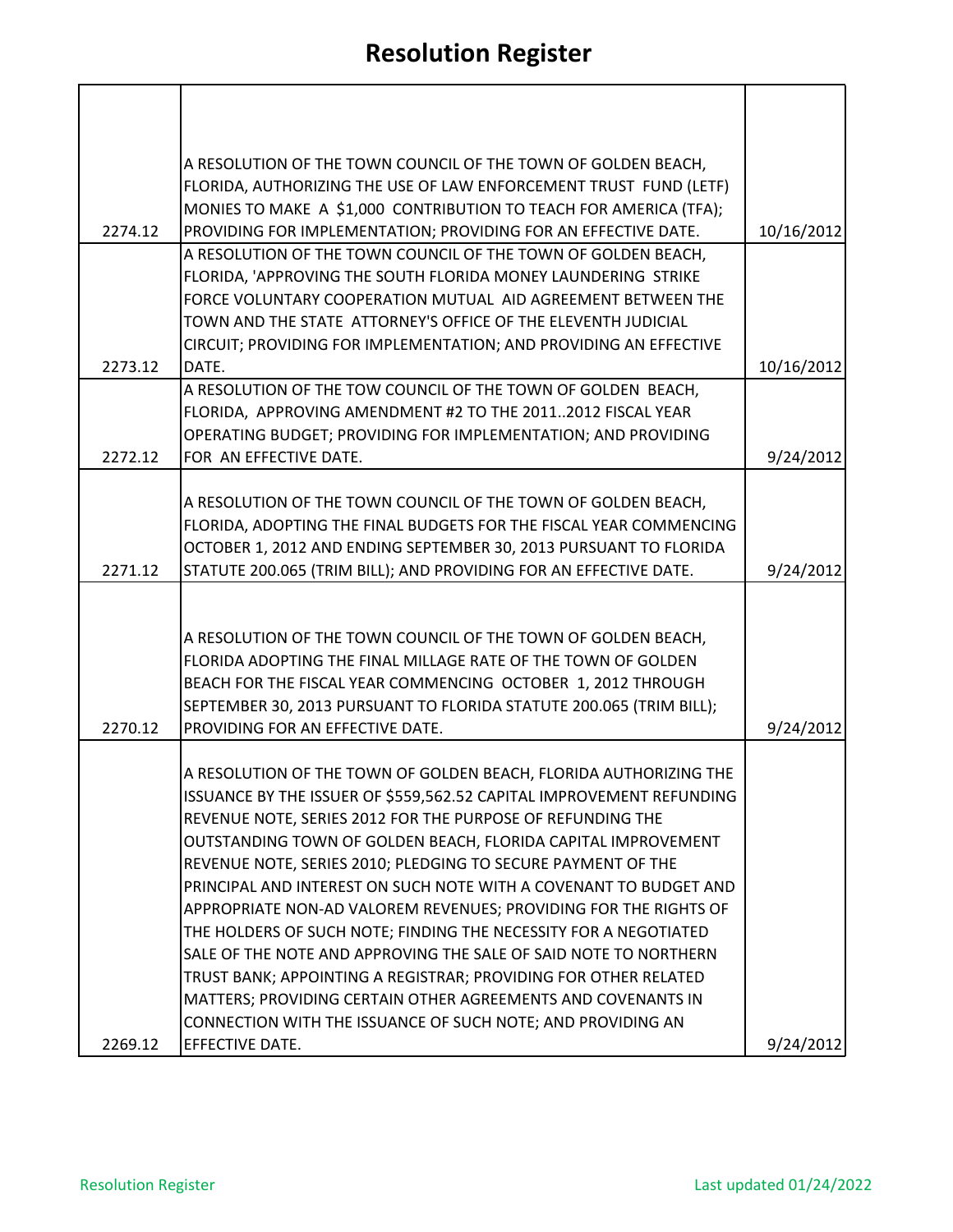|         | A RESOLUTION OF THE TOWN COUNCIL OF THE TOWN OF GOLDEN BEACH,<br>FLORIDA, APPROVING A MODIFICATION TO A HAZARD MITIGATION SUB-GRANT<br>AGREEMENT BETWEEN THE TOWN AND THE STATE OF FLORIDA DIVISION OF<br>EMERGENCY MANAGEMENT, PROVIDING FOR IMPLEMENTATION AND AN                                                                                                                                                                                                                                                                              |           |
|---------|--------------------------------------------------------------------------------------------------------------------------------------------------------------------------------------------------------------------------------------------------------------------------------------------------------------------------------------------------------------------------------------------------------------------------------------------------------------------------------------------------------------------------------------------------|-----------|
| 2268.12 | EFFECTIVE DATE.                                                                                                                                                                                                                                                                                                                                                                                                                                                                                                                                  | 9/24/2012 |
|         | A RESOLUTION OF THE TOWN COUNCIL OF THE TOWN OF GOLDEN BEACH,<br>FLORIDA, APPROVING AN AGREEMENT BETWEEN THE TOWN AND BELLSOUTH<br>TELECOMMUNICATIONS, INC. IN CONNECTION WITH THE CONVERSION OF<br>CERTAIN OVERHEAD FACILITIES; AUTHORIZING THE MAYOR AND TOWN                                                                                                                                                                                                                                                                                  |           |
|         | MANAGER TO EXECUTE THE AGREEMENT; PROVIDING FOR IMPLEMENTATION;                                                                                                                                                                                                                                                                                                                                                                                                                                                                                  |           |
|         | AUTHORIZING THE TOWN TO EXPEND BUDGET COSTS; AND PROVIDING FOR AN                                                                                                                                                                                                                                                                                                                                                                                                                                                                                |           |
| 2267.12 | EFFECTIVE DATE.<br>A RESOLUTION OF THE TOWN COI)NCIL OF THE TOWN OF GOLDEN BEACH,                                                                                                                                                                                                                                                                                                                                                                                                                                                                | 9/24/2012 |
|         | FLORIDA, REAUTHORIZING THE TOWN'S SCHEDULE OF BUILDING PERMIT AND<br>PROCESSING FEES; PROVIDING FOR IMPLEMENTATION; AND PROVIDING                                                                                                                                                                                                                                                                                                                                                                                                                |           |
| 2266.12 | FOR AN EFFECTIVE DATE.                                                                                                                                                                                                                                                                                                                                                                                                                                                                                                                           | 9/24/2012 |
| 2265.12 | A RESOLUTION OF THE TOWN COUNCIL OF THE TOWN OF GOLDEN BEACH,<br>FLORIDA, AUTHORIZING THE PURCHASE OF THREE SPECIALIZED POLICE<br>BICYCLES AND THE USE OF THE LETF MONIES TO PURCHASE THE<br>BICYCLIS; PROVIDING FOR IMPLEMENTATION; PROVIDING FOR AN EFFECTIVE<br>DATE.<br>A RESOLUTION OF THE TOWN COUNCIL OF THE TOWN OF GOLDEN BEACH,<br>FLORIDA, ADOPTING THE TENTATIVE BUDGETS FOR THE FISCAL YEAR<br>COMMENCING OCTOBER 1, 2012 THROUGH SEPTEMBER 30, 2013 PURSUANT<br>TO FLORIDA STATUTE 200.065 (TRIM BILL); PROVIDING FOR AN EFFECTIVE | 9/24/2012 |
| 2264.12 | DATE.                                                                                                                                                                                                                                                                                                                                                                                                                                                                                                                                            | 9/11/2012 |
| 2263.12 | A RESOLUTION OF THE TOWN. COUNCIL OF THE TOWN OF GOLDEN BEACH, FLO<br>IbA, . 'ADOPTING THE PROPOSED MILLAGE RATEOF'THE(TOWN OF GOLDEN<br>BEACH FOR THE FISCAL YEAR COMMENCING OCTOBER 1, 2012 THROUGH<br>SEPTEMBER 30, 2013 PURSUANT TO FLORIDA STATUTE 200.065 (TRIM BILL);<br>SETTING A DATE FOR A FINAL PUBLIC HEARING TO ADOPT THE MILLAGE RATE;<br>PROVIDING FOR AN EFFECTIVE DATE.                                                                                                                                                         | 9/11/2012 |
| 2262.12 | A RESOLUTION OF THE TOWN COUNCIL OF THE TOWN OF GOLDEN BEACH,<br>FLORID.A, APPROVING A CONSENT TO EASEMENT TO USE U.S. ARMY CORPS<br>OF ENGINEERS RIGHT OF WAY FOR THE INSTALLATION OF A BOATLIFT ONTO<br>THE EXISTING DOCK LOCATED AT 401 CENTER ISLAND DRIVE; PROVIDING FOR<br>AUTHORIZATION; AND PROVIDING FOR AN EFFECTIVE DATE.                                                                                                                                                                                                             | 9/11/2012 |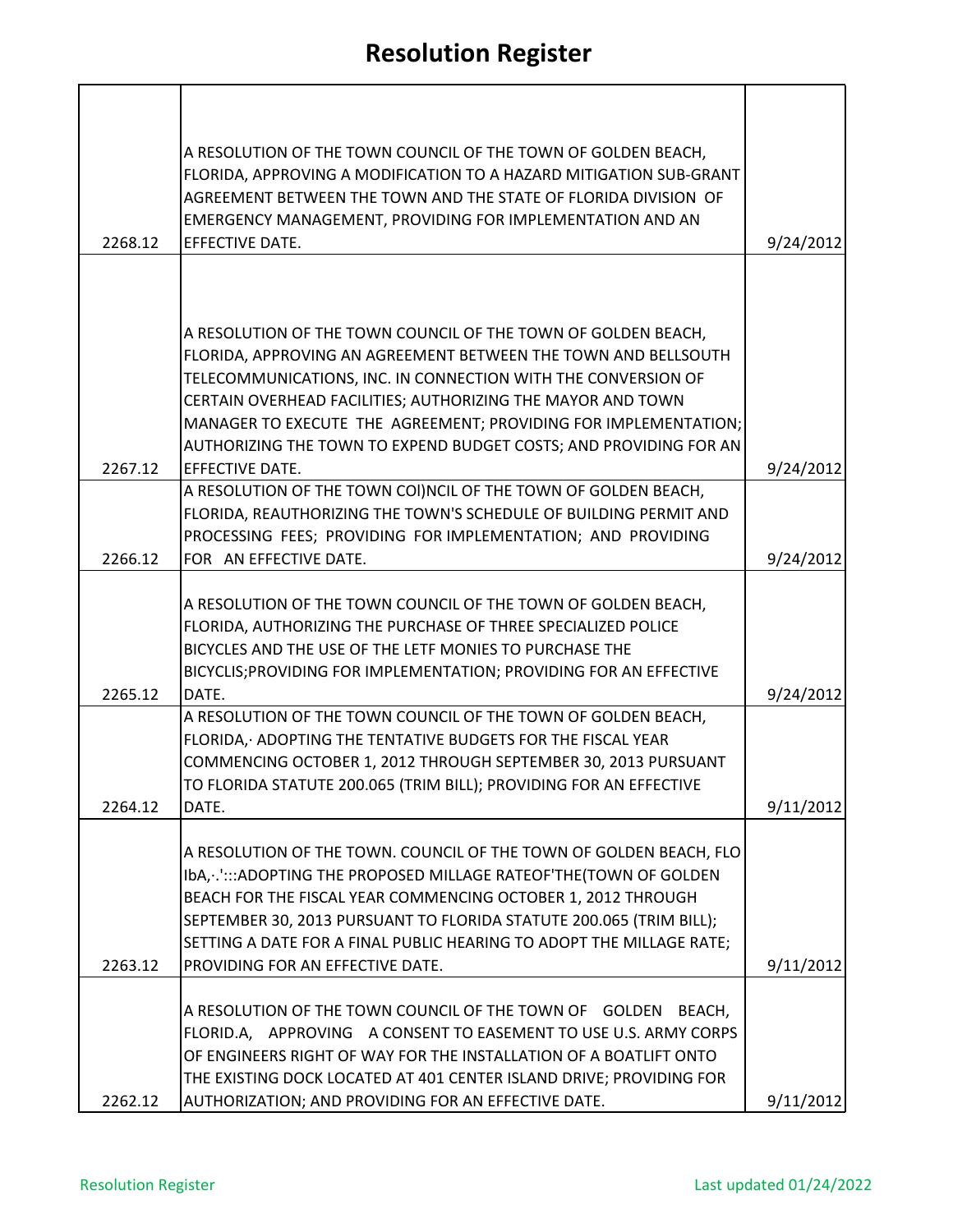| A RESOLUTION OF THE TOWN COUNCIL OF THE TOWN OF GOLDEN BEACH,    |                                                                                                                                                                                                                                                                                                                                                                                                                                                                                                                                                                                                                                                                                                                                                                                                                                                                                                                                                                                                                                                                                                                                                                                                                                                                                                                                                                                                                                                                                                                                                                                                                                                                                                                                                                                                                                                                                                                                                                                                                  |
|------------------------------------------------------------------|------------------------------------------------------------------------------------------------------------------------------------------------------------------------------------------------------------------------------------------------------------------------------------------------------------------------------------------------------------------------------------------------------------------------------------------------------------------------------------------------------------------------------------------------------------------------------------------------------------------------------------------------------------------------------------------------------------------------------------------------------------------------------------------------------------------------------------------------------------------------------------------------------------------------------------------------------------------------------------------------------------------------------------------------------------------------------------------------------------------------------------------------------------------------------------------------------------------------------------------------------------------------------------------------------------------------------------------------------------------------------------------------------------------------------------------------------------------------------------------------------------------------------------------------------------------------------------------------------------------------------------------------------------------------------------------------------------------------------------------------------------------------------------------------------------------------------------------------------------------------------------------------------------------------------------------------------------------------------------------------------------------|
| FLORIDA,. AUTHORIZING AND APPROVING THE PAYMENT OF \$1,000.00 TO |                                                                                                                                                                                                                                                                                                                                                                                                                                                                                                                                                                                                                                                                                                                                                                                                                                                                                                                                                                                                                                                                                                                                                                                                                                                                                                                                                                                                                                                                                                                                                                                                                                                                                                                                                                                                                                                                                                                                                                                                                  |
| FLORIDA INTERNATIONAL UNIVERSITY BISCAYNE BAY CAMPUS IN MEMORIAM |                                                                                                                                                                                                                                                                                                                                                                                                                                                                                                                                                                                                                                                                                                                                                                                                                                                                                                                                                                                                                                                                                                                                                                                                                                                                                                                                                                                                                                                                                                                                                                                                                                                                                                                                                                                                                                                                                                                                                                                                                  |
|                                                                  |                                                                                                                                                                                                                                                                                                                                                                                                                                                                                                                                                                                                                                                                                                                                                                                                                                                                                                                                                                                                                                                                                                                                                                                                                                                                                                                                                                                                                                                                                                                                                                                                                                                                                                                                                                                                                                                                                                                                                                                                                  |
| AN EFFECTIVE DATE.                                               | 9/11/2012                                                                                                                                                                                                                                                                                                                                                                                                                                                                                                                                                                                                                                                                                                                                                                                                                                                                                                                                                                                                                                                                                                                                                                                                                                                                                                                                                                                                                                                                                                                                                                                                                                                                                                                                                                                                                                                                                                                                                                                                        |
| A RESOLUTION OF THE TOWN COUNCIL OF THE TOWN OF GOLDEN BEACH,    |                                                                                                                                                                                                                                                                                                                                                                                                                                                                                                                                                                                                                                                                                                                                                                                                                                                                                                                                                                                                                                                                                                                                                                                                                                                                                                                                                                                                                                                                                                                                                                                                                                                                                                                                                                                                                                                                                                                                                                                                                  |
| FLORJDA, ACCEPTING THE GENERAL PURPOSE FINANCIAL STATEMENTS AND  |                                                                                                                                                                                                                                                                                                                                                                                                                                                                                                                                                                                                                                                                                                                                                                                                                                                                                                                                                                                                                                                                                                                                                                                                                                                                                                                                                                                                                                                                                                                                                                                                                                                                                                                                                                                                                                                                                                                                                                                                                  |
|                                                                  |                                                                                                                                                                                                                                                                                                                                                                                                                                                                                                                                                                                                                                                                                                                                                                                                                                                                                                                                                                                                                                                                                                                                                                                                                                                                                                                                                                                                                                                                                                                                                                                                                                                                                                                                                                                                                                                                                                                                                                                                                  |
|                                                                  |                                                                                                                                                                                                                                                                                                                                                                                                                                                                                                                                                                                                                                                                                                                                                                                                                                                                                                                                                                                                                                                                                                                                                                                                                                                                                                                                                                                                                                                                                                                                                                                                                                                                                                                                                                                                                                                                                                                                                                                                                  |
| <b>EFFECTIVE DATE.</b>                                           | 8/21/2012                                                                                                                                                                                                                                                                                                                                                                                                                                                                                                                                                                                                                                                                                                                                                                                                                                                                                                                                                                                                                                                                                                                                                                                                                                                                                                                                                                                                                                                                                                                                                                                                                                                                                                                                                                                                                                                                                                                                                                                                        |
|                                                                  |                                                                                                                                                                                                                                                                                                                                                                                                                                                                                                                                                                                                                                                                                                                                                                                                                                                                                                                                                                                                                                                                                                                                                                                                                                                                                                                                                                                                                                                                                                                                                                                                                                                                                                                                                                                                                                                                                                                                                                                                                  |
|                                                                  |                                                                                                                                                                                                                                                                                                                                                                                                                                                                                                                                                                                                                                                                                                                                                                                                                                                                                                                                                                                                                                                                                                                                                                                                                                                                                                                                                                                                                                                                                                                                                                                                                                                                                                                                                                                                                                                                                                                                                                                                                  |
|                                                                  |                                                                                                                                                                                                                                                                                                                                                                                                                                                                                                                                                                                                                                                                                                                                                                                                                                                                                                                                                                                                                                                                                                                                                                                                                                                                                                                                                                                                                                                                                                                                                                                                                                                                                                                                                                                                                                                                                                                                                                                                                  |
|                                                                  |                                                                                                                                                                                                                                                                                                                                                                                                                                                                                                                                                                                                                                                                                                                                                                                                                                                                                                                                                                                                                                                                                                                                                                                                                                                                                                                                                                                                                                                                                                                                                                                                                                                                                                                                                                                                                                                                                                                                                                                                                  |
|                                                                  |                                                                                                                                                                                                                                                                                                                                                                                                                                                                                                                                                                                                                                                                                                                                                                                                                                                                                                                                                                                                                                                                                                                                                                                                                                                                                                                                                                                                                                                                                                                                                                                                                                                                                                                                                                                                                                                                                                                                                                                                                  |
|                                                                  | 8/21/2012                                                                                                                                                                                                                                                                                                                                                                                                                                                                                                                                                                                                                                                                                                                                                                                                                                                                                                                                                                                                                                                                                                                                                                                                                                                                                                                                                                                                                                                                                                                                                                                                                                                                                                                                                                                                                                                                                                                                                                                                        |
|                                                                  |                                                                                                                                                                                                                                                                                                                                                                                                                                                                                                                                                                                                                                                                                                                                                                                                                                                                                                                                                                                                                                                                                                                                                                                                                                                                                                                                                                                                                                                                                                                                                                                                                                                                                                                                                                                                                                                                                                                                                                                                                  |
|                                                                  |                                                                                                                                                                                                                                                                                                                                                                                                                                                                                                                                                                                                                                                                                                                                                                                                                                                                                                                                                                                                                                                                                                                                                                                                                                                                                                                                                                                                                                                                                                                                                                                                                                                                                                                                                                                                                                                                                                                                                                                                                  |
|                                                                  |                                                                                                                                                                                                                                                                                                                                                                                                                                                                                                                                                                                                                                                                                                                                                                                                                                                                                                                                                                                                                                                                                                                                                                                                                                                                                                                                                                                                                                                                                                                                                                                                                                                                                                                                                                                                                                                                                                                                                                                                                  |
|                                                                  |                                                                                                                                                                                                                                                                                                                                                                                                                                                                                                                                                                                                                                                                                                                                                                                                                                                                                                                                                                                                                                                                                                                                                                                                                                                                                                                                                                                                                                                                                                                                                                                                                                                                                                                                                                                                                                                                                                                                                                                                                  |
|                                                                  |                                                                                                                                                                                                                                                                                                                                                                                                                                                                                                                                                                                                                                                                                                                                                                                                                                                                                                                                                                                                                                                                                                                                                                                                                                                                                                                                                                                                                                                                                                                                                                                                                                                                                                                                                                                                                                                                                                                                                                                                                  |
|                                                                  |                                                                                                                                                                                                                                                                                                                                                                                                                                                                                                                                                                                                                                                                                                                                                                                                                                                                                                                                                                                                                                                                                                                                                                                                                                                                                                                                                                                                                                                                                                                                                                                                                                                                                                                                                                                                                                                                                                                                                                                                                  |
|                                                                  | 8/21/2012                                                                                                                                                                                                                                                                                                                                                                                                                                                                                                                                                                                                                                                                                                                                                                                                                                                                                                                                                                                                                                                                                                                                                                                                                                                                                                                                                                                                                                                                                                                                                                                                                                                                                                                                                                                                                                                                                                                                                                                                        |
|                                                                  |                                                                                                                                                                                                                                                                                                                                                                                                                                                                                                                                                                                                                                                                                                                                                                                                                                                                                                                                                                                                                                                                                                                                                                                                                                                                                                                                                                                                                                                                                                                                                                                                                                                                                                                                                                                                                                                                                                                                                                                                                  |
|                                                                  |                                                                                                                                                                                                                                                                                                                                                                                                                                                                                                                                                                                                                                                                                                                                                                                                                                                                                                                                                                                                                                                                                                                                                                                                                                                                                                                                                                                                                                                                                                                                                                                                                                                                                                                                                                                                                                                                                                                                                                                                                  |
|                                                                  |                                                                                                                                                                                                                                                                                                                                                                                                                                                                                                                                                                                                                                                                                                                                                                                                                                                                                                                                                                                                                                                                                                                                                                                                                                                                                                                                                                                                                                                                                                                                                                                                                                                                                                                                                                                                                                                                                                                                                                                                                  |
|                                                                  |                                                                                                                                                                                                                                                                                                                                                                                                                                                                                                                                                                                                                                                                                                                                                                                                                                                                                                                                                                                                                                                                                                                                                                                                                                                                                                                                                                                                                                                                                                                                                                                                                                                                                                                                                                                                                                                                                                                                                                                                                  |
|                                                                  | 8/21/2012                                                                                                                                                                                                                                                                                                                                                                                                                                                                                                                                                                                                                                                                                                                                                                                                                                                                                                                                                                                                                                                                                                                                                                                                                                                                                                                                                                                                                                                                                                                                                                                                                                                                                                                                                                                                                                                                                                                                                                                                        |
|                                                                  |                                                                                                                                                                                                                                                                                                                                                                                                                                                                                                                                                                                                                                                                                                                                                                                                                                                                                                                                                                                                                                                                                                                                                                                                                                                                                                                                                                                                                                                                                                                                                                                                                                                                                                                                                                                                                                                                                                                                                                                                                  |
|                                                                  |                                                                                                                                                                                                                                                                                                                                                                                                                                                                                                                                                                                                                                                                                                                                                                                                                                                                                                                                                                                                                                                                                                                                                                                                                                                                                                                                                                                                                                                                                                                                                                                                                                                                                                                                                                                                                                                                                                                                                                                                                  |
|                                                                  |                                                                                                                                                                                                                                                                                                                                                                                                                                                                                                                                                                                                                                                                                                                                                                                                                                                                                                                                                                                                                                                                                                                                                                                                                                                                                                                                                                                                                                                                                                                                                                                                                                                                                                                                                                                                                                                                                                                                                                                                                  |
|                                                                  |                                                                                                                                                                                                                                                                                                                                                                                                                                                                                                                                                                                                                                                                                                                                                                                                                                                                                                                                                                                                                                                                                                                                                                                                                                                                                                                                                                                                                                                                                                                                                                                                                                                                                                                                                                                                                                                                                                                                                                                                                  |
|                                                                  | 8/21/2012                                                                                                                                                                                                                                                                                                                                                                                                                                                                                                                                                                                                                                                                                                                                                                                                                                                                                                                                                                                                                                                                                                                                                                                                                                                                                                                                                                                                                                                                                                                                                                                                                                                                                                                                                                                                                                                                                                                                                                                                        |
|                                                                  |                                                                                                                                                                                                                                                                                                                                                                                                                                                                                                                                                                                                                                                                                                                                                                                                                                                                                                                                                                                                                                                                                                                                                                                                                                                                                                                                                                                                                                                                                                                                                                                                                                                                                                                                                                                                                                                                                                                                                                                                                  |
|                                                                  |                                                                                                                                                                                                                                                                                                                                                                                                                                                                                                                                                                                                                                                                                                                                                                                                                                                                                                                                                                                                                                                                                                                                                                                                                                                                                                                                                                                                                                                                                                                                                                                                                                                                                                                                                                                                                                                                                                                                                                                                                  |
|                                                                  |                                                                                                                                                                                                                                                                                                                                                                                                                                                                                                                                                                                                                                                                                                                                                                                                                                                                                                                                                                                                                                                                                                                                                                                                                                                                                                                                                                                                                                                                                                                                                                                                                                                                                                                                                                                                                                                                                                                                                                                                                  |
|                                                                  |                                                                                                                                                                                                                                                                                                                                                                                                                                                                                                                                                                                                                                                                                                                                                                                                                                                                                                                                                                                                                                                                                                                                                                                                                                                                                                                                                                                                                                                                                                                                                                                                                                                                                                                                                                                                                                                                                                                                                                                                                  |
|                                                                  | 8/21/2012                                                                                                                                                                                                                                                                                                                                                                                                                                                                                                                                                                                                                                                                                                                                                                                                                                                                                                                                                                                                                                                                                                                                                                                                                                                                                                                                                                                                                                                                                                                                                                                                                                                                                                                                                                                                                                                                                                                                                                                                        |
|                                                                  |                                                                                                                                                                                                                                                                                                                                                                                                                                                                                                                                                                                                                                                                                                                                                                                                                                                                                                                                                                                                                                                                                                                                                                                                                                                                                                                                                                                                                                                                                                                                                                                                                                                                                                                                                                                                                                                                                                                                                                                                                  |
|                                                                  |                                                                                                                                                                                                                                                                                                                                                                                                                                                                                                                                                                                                                                                                                                                                                                                                                                                                                                                                                                                                                                                                                                                                                                                                                                                                                                                                                                                                                                                                                                                                                                                                                                                                                                                                                                                                                                                                                                                                                                                                                  |
|                                                                  |                                                                                                                                                                                                                                                                                                                                                                                                                                                                                                                                                                                                                                                                                                                                                                                                                                                                                                                                                                                                                                                                                                                                                                                                                                                                                                                                                                                                                                                                                                                                                                                                                                                                                                                                                                                                                                                                                                                                                                                                                  |
|                                                                  |                                                                                                                                                                                                                                                                                                                                                                                                                                                                                                                                                                                                                                                                                                                                                                                                                                                                                                                                                                                                                                                                                                                                                                                                                                                                                                                                                                                                                                                                                                                                                                                                                                                                                                                                                                                                                                                                                                                                                                                                                  |
|                                                                  | 8/21/2012                                                                                                                                                                                                                                                                                                                                                                                                                                                                                                                                                                                                                                                                                                                                                                                                                                                                                                                                                                                                                                                                                                                                                                                                                                                                                                                                                                                                                                                                                                                                                                                                                                                                                                                                                                                                                                                                                                                                                                                                        |
|                                                                  | OF RICHARD FISHBEIN; PROVIDING FOR IMPLEMENTATION; AND PROVIDING<br>THE SINGLE AUDIT FOR FISCAL YEAR 2010/2011 ENDING SEPTEMBER 30, 2011<br>PREPARED BY KEEFE, MCCULLOUGH & CO., LLP; AND PROVIDING FOR AN<br>A RESOLUTION OF THE TOWN COUNCIL OF THE TOWN OF GOLDEN BEACH,<br>FLORIDA, AUTHORIZING THE USE OF LAW ENFORCEMENT TRUST FUND (LETF)<br>MONIES FOR ADDITIONAL WORK ON THE TOWN'S CLOSED CIRCUIT TELEVISION<br>(CCTV) SECURITY CAMERA SYSTEM TO BE USED BY THE TOWN'S POLICE<br>DEPARTMENT; PROVIDING FOR IMPLEMENTATION; PROVIDING FOR AN<br>EFFECTIVE DATE.<br>A RESOLUTION OF THE tOWN OF GOLDEN BEACH, FLORIDA, AUTHORIZING AND<br>APPROVING ADDITIONAL WORK PURSUANT TO THE AGREEMENT BETWEEN<br>THE TOWN OF GOLDEN BEACH AND IRON SKY, INC. FOR AN INTEGRATED CCTV<br>SECURITY CAMERA SYSTEM AND WIRELESS DATA NETWORK; PROVIDING FOR<br>IMPLEMENTATION; AND PROVIDING FOR AN EFFECTIVE DATE.<br>A RESOLUTION OF THE TOWN COUNCIL OF THE TOWN OF GOLDEN BEACH,<br>FLORIDA, APPROVING THE USE OF CONTINGENCY FUNDS TO PAY FOR AN<br><b>EMERGENCY REPAIR TO THE PUBLIC WORKS DEPARTMENT'S ROOF IN AN</b><br>AMOUNT NOT TO EXCEED \$21,150; AND PROVIDING FOR AN EFFECTIVE DATE.<br>A RESOLUTION OF THE TOWN OF GOLDEN BEACH, FLORIDA, RENEWING<br>THE AGREEMENTS FOR A DENTAL INSURANCE AND A VISION INSURANCE PLAN<br>FOR THE BENEFIT OF THE TOWN OF GOLDEN BEACH EMPLOYEES AND ELIGIBLE<br>DEPENDENTS; PROVIDING FOR IMPLEMENTATION; AND PROVIDING FOR AN<br>EFFECTIVE DATE.<br>A RESOLUTION OF THE TOWN OF GOLDEN BEACH, FLORIDA,<br>AWARDING A COMPREHENSIVE HEALTH INSURANCE PLAN FOR THE BENEFIT<br>OF THE TOWN OF GOLDEN BEACH EMPLOYEES AND ELIGIBLE DEPENDENTS;<br>PROVIDING FOR IMPLEMENTATION; AND PROVIDING FOR AN EFFECTIVE DATE.<br>A RESOLUTION OF THE TOWN COUNCIL OF THE TOWN OF GOLDEN BEACH,<br>FLORIDA, SUPPORTING THE ENTRAL EVERGLADES PLANNING PROJECT FOR<br>THE RESTORATION OF THE CENTRAL EVERGLADES; PROVIDING FOR<br>IMPLEMENTATION; PROVIDING FOR AN EFFECTIVE DATE. |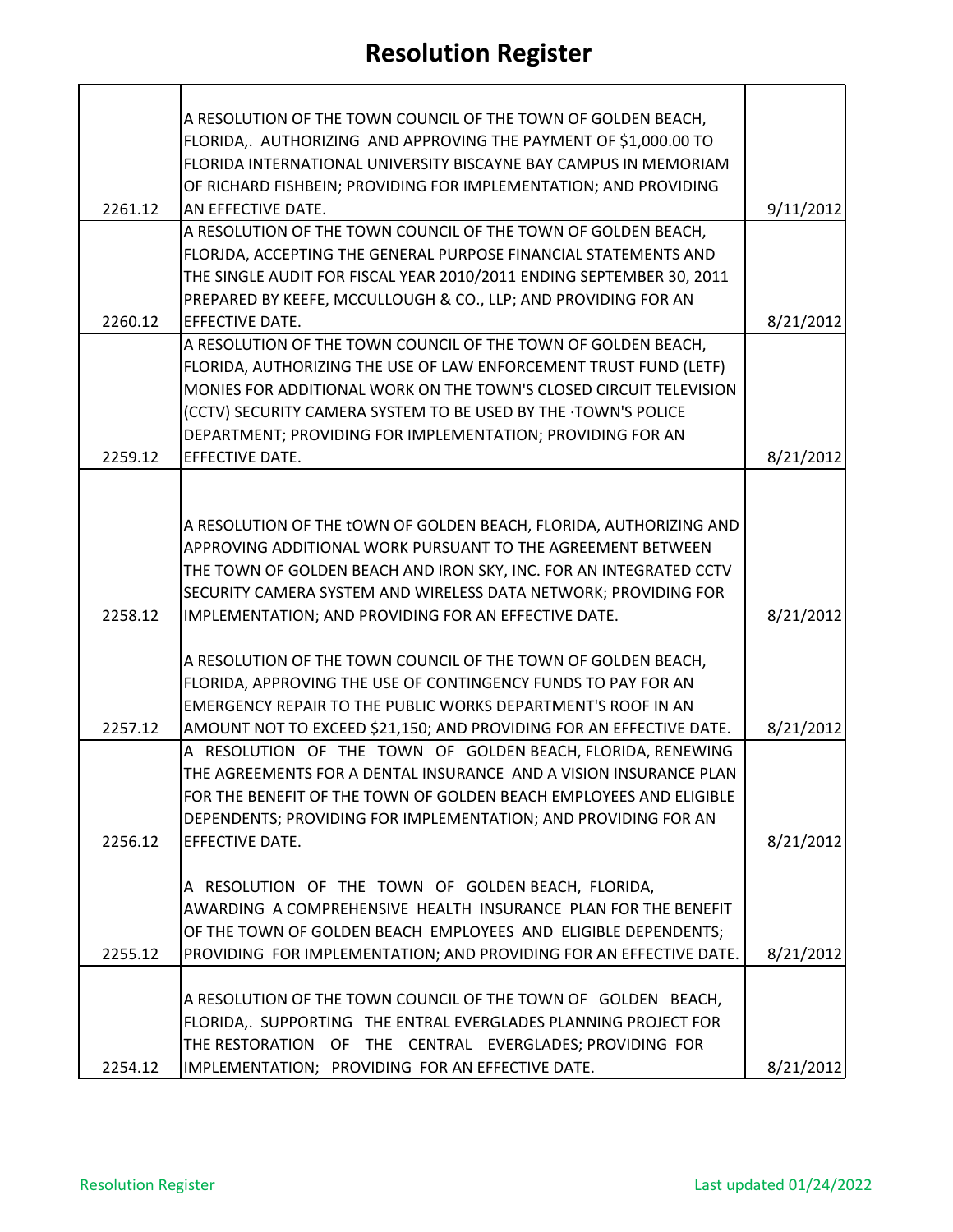## **Resolution Register**

|         | A RESOLUTION OF THE TOWN. COUNCIL OF THE                             |           |
|---------|----------------------------------------------------------------------|-----------|
|         | TOWN OF GOLDEN BEACH, LORIDA, AUTHORIZING THE DONATION OF ONE        |           |
|         | SURPLUS POLICE VEHICLE FROM THE TOWN'S VEHICLE FLEET; PROVIDING FOR  |           |
| 2253.12 | IMPLEMENTATION; PROVIDING FOR AN EFFECTIVE DATE.                     | 8/21/2012 |
| 2252.12 | RATIFYING THE APPOINTMENT OF LISSSETTE PEREZ AS TOWN CLERK           | 6/19/2012 |
|         | ESTABLISHING THE MAXIMUM PROPOSED MILLAGE RATE FOR F/Y 2012-         |           |
|         | 2013; DIRECTING TOWN MAYOR AND TOWN MANAGER TO TRANSMIT              |           |
|         | PROPOSED MILLAGE TO PROPERTY APPRAISER OF MIAMI-DADE COUNTY          |           |
|         | PURSUANT TO THE REQUIREMENTS OF FLORIDA STATUTES AND THE RULES       |           |
|         | AND REGULATIONS OF THE DEPARTMENT OF REVENUE OF THE STATE OF         |           |
| 2251.12 | <b>FLORIDA</b>                                                       | 6/19/2012 |
|         | AUTHORIZING THE GRANT OF EASEMENT TO MIAMI-DADE COUNTY WATER &       |           |
|         | SEWER DEPARTMENT, FOR WATER AND SEWAGE FACILITIES FOR A PUMP         |           |
|         | STATION, ATTACHED AS EXHIBIT "A," GENERALLY LOCATED WITHIN SOUTH     |           |
| 2250.12 | <b>PARK</b>                                                          | 6/19/2012 |
|         | AUTHORIZING THE PARTICIPATION OF THE TOWN'S POLICE DEPARTMENT IN     |           |
|         | THE PROCESS FOR OBTAINING ACCREDITATION BY THE COMMISSION FOR        |           |
| 2249.12 | FLORIDA LAW ENFORCEMENT ACCREDITATION                                | 6/19/2012 |
|         | AUTHORIZING THE PURCHASE AND EQUIPPINF OF TWO FORD EXPLORER          |           |
|         | POLICE VEHICLES AND THE USE OF LETF MONIES TO PURCHASE AND EQUIP THE |           |
| 2248.12 | <b>VEHICLES</b>                                                      | 6/19/2012 |
|         |                                                                      |           |
|         | NOMINATING THE TOWN'S PARKS MASTER PLAN PROJECT FOR THE FLORIDA      |           |
|         | LEAGUE OF CITIES (FLC) "CITY SPIRIT" AWARD FOR 2012 AND NOMINATING   |           |
| 2247.12 | PROSEED2GREEN FOR THE ENVIRONMENTAL STEWARDSHIP AWARD FOR 2012       | 6/19/2012 |
|         | <b>FAILED: PROVIDING HEALTH INSURANCE BENEFITS FOR TOWN</b>          |           |
| 2246.12 | <b>COUNCILMEMBERS AND THEIR ELIGIBLE DEPENDANTS</b>                  | 5/15/2012 |
|         | APPROVING AMENDMENT #1 TO THE 2011-2012 FISCAL YEAR OPERATING        |           |
| 2245.12 | <b>BUDGET PROVIDING FOR IMPLEMENTATION</b>                           | 5/15/2012 |
|         | AUTHORIZING THE USE OF THE FUNDS FROM THE TOWN'S LAW ENFORCEMENT.    |           |
|         | TRUST FUND TO LEASE AND EQUIP TWO POLICE MOTORCYCLES AND SALARIES    |           |
| 2244.12 | FOR TWO MOTORCYCLE OFFICERS                                          | 5/15/2012 |
| 2243.12 | PROCLAIMING MAY 25, 2012 AS NATIONAL MISSING CHILDREN'S DAY          | 5/15/2012 |
|         | AUTHORIZING THE ISSUANCE BY THE ISSUER OF NOT EXCEEDING \$2,000,000  |           |
|         | GRANT ANTICIPATION NOTE, SERIES 2012B FOR THE PURPOSE OF             |           |
|         | RECONSTRUCTION OF TWO TOWN BRIDGES (NAVONA AVENUE BRIDGE AND         |           |
|         | CENTER ISLAND BRIDGE); PLEDGING TO SECURE PAYMENT OF THE PRINCIPAL   |           |
|         | AND INTEREST ON SUCH NOTE WITH PLEDGED REVENUES; PROVIDING FOR THE   |           |
|         | RIGHTS OF THE HOLDERS OF SUCH NOTE; FINDING THE NECESSITY FOR A      |           |
|         | NEGOTIATED SALE OF THE NOTE AND APPROVING THE SALE OF SAID NOTE TO   |           |
|         | NORTHERN TRUST COMPANY, AN ILLINOIS BANKING CORPORATION;             |           |
| 2242.12 | APPOINTING A REGISTRAR                                               | 4/24/2012 |
|         | AUTHORIZING THE MAYOR AND TOWN MANAGER TO UPDATE TOWN POLICIES       |           |
|         | REGARDING EMPLOYEE BENEFITS                                          |           |
| 2241.12 |                                                                      | 4/24/2012 |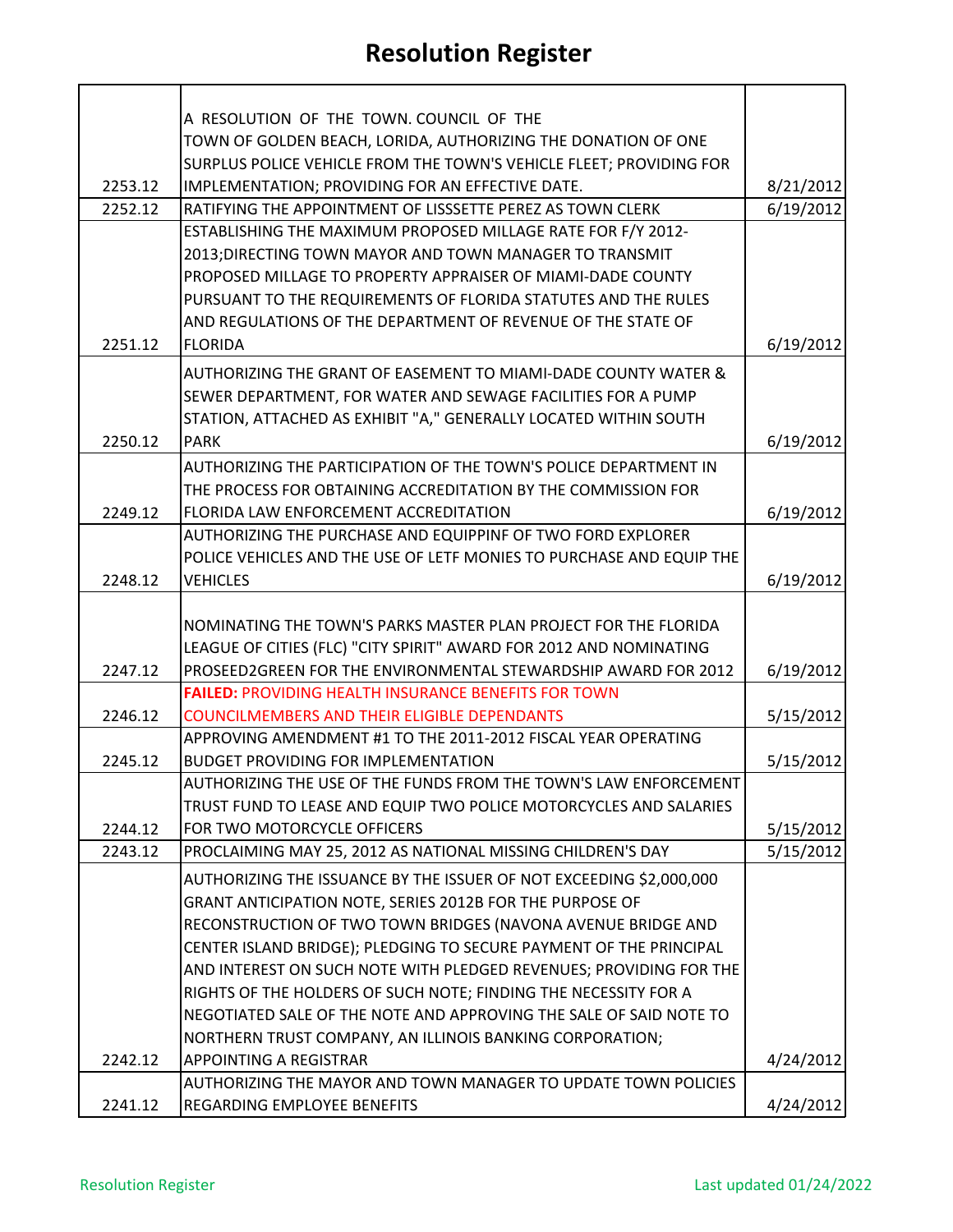## **Resolution Register**

|         | APPROVING AND AUTHORIZING AN AGREEMENT BETWEEN THE TOWN AND         |           |
|---------|---------------------------------------------------------------------|-----------|
| 2240.12 | LEE CONSTRUCTION GROUP, INC. FOR BOAT DOCK IMPROVEMENTS             | 4/24/2012 |
|         | APPROVING THE AGREEMENT FOR CONTRACT POLICE OFFICER WITH DAVID      |           |
| 2239.12 | CARRAZANA                                                           | 4/24/2012 |
|         | AUTHORIZING THE TRANSFER OF LAW ENFORCEMENT TRUST FUND (LETF)       |           |
|         | MONIES TO THE CAPITAL FUND FOR THE CONSTRUCTION OF A PUBLIC DOCK    |           |
| 2238.12 | AND BOATLIFT ON THE INTRA-COASTAL WATERWAY                          | 4/24/2012 |
|         | APPROVING A CONTRACT BETWEEN MIAMI-DADE COUNTY AND THE TOWN OF      |           |
| 2237.12 | GOLDEN BEACH FOR A PRISONER PROCESSING PROJECT                      | 4/24/2012 |
|         |                                                                     |           |
|         | ASSIGNING EACH COUNCILMEMBER THE DUTY TO INQUIRE INTO THE           |           |
| 2236.12 | OPERATION OF A PARTICULAR AREA OF GOVERNMENTAL RESPONSIBILITY       | 3/27/2012 |
|         | SELECTING ORCHIDMAN LANDSCAPE ARTISANS, CORP. FOR FERTILIZATION AND |           |
|         | PEST MANAGEMENT SERVICES; AUTHORIZINF AND APPROVING A               |           |
|         | PROFESSIONAL SERVICES AGREEMENT BETWEEN THE TOWN AND ORCHIDMAN      |           |
| 2235.12 | LANDSCAPE ARTISANS, CORP.                                           | 3/27/2012 |
|         | SELECTING ORCHIDMAN LANDSCAPE ARTISANS, CORP. FOR LANDSCAPE AND     |           |
|         | IRRIGATION MAINTENANCE SERVICES; AUTHORIZING AND APPROVING A        |           |
|         | PROFESSIONAL SERVICES AGREEMENT BETWEEN THE TOWN AND ORCHIDMAN      |           |
| 2234.12 | LANDSCAPE ARTISANS, CORP.                                           | 3/27/2012 |
|         | SELECTING DESIGN MAINTENANCE, LLC FOR STATE ROAD A1A/ OCEAN         |           |
| 2233.12 | BOULEVARD FERTILIZATION AND PEST MANAGEMENT SERVICES                | 3/27/2012 |
|         | SELECTING DESIGN MAINTENANCE, LLC FOR STATE ROAD A1A/ OCEAN         |           |
| 2232.12 | BOULEVARD LANDSCAPE AND IRRIGATION MAINTENANCE SERVICES             | 3/27/2012 |
|         | APPROVING AND AUTHORIZING AN AGREEMENT BETWEEN THE TOWN AND         |           |
|         | IRON SKY, INC. FOR AN INTEGRATED CCTV SECURITY CAMERA SYSTEM AND    |           |
| 2231.12 | <b>WIRELESS DATA NETWORK</b>                                        | 3/27/2012 |
|         | SELECTING THE AMERICAN BRIDGE COMPANY FOR CONSTRUCTION OF THE       |           |
| 2230.12 | BRIDGE REPLACEMENTS TO THE STRAND AND NAVONA AVENUES                | 3/27/2012 |
|         | APPROVING A PROPOSAL WITH CORZO, CASTELLA, CARBALLO, THOMPSON.      |           |
|         | SALMAN, P.A., FOR POST-DESIGN ENGINEERING SERIVCES FOR THE BRIDGE   |           |
| 2229.12 | REPLACEMENT AT THE STRAND AVENUE                                    | 3/27/2012 |
|         | APPROVING A PROPOSAL WITH CORZO, CASTELLA, CARBALLO, THOMPSON.      |           |
|         | SALMAN, P.A., FOR POST-DESIGN ENGINEERING SERIVCES FOR THE BRIDGE   |           |
| 2228.12 | REPLACEMENT AT NAVONA AVENUE                                        | 3/27/2012 |
|         | SELECTING EISMAN & RUSSO, INC. FOR CONSTRUCTION ENGINEERING AND     |           |
|         | INSPECTION (CEI) SERVICES FOR THE BRIDGE REPLACEMENTS TO THE STRAND |           |
| 2227.12 | AND NAVONA AVENUES                                                  | 3/27/2012 |
|         | AUTHORIZING AND APPROVING A VARIANCE REQUEST FOR THE PROPERTY       |           |
| 2226.12 | LOCATED AT 200 SOUTH ISLAND DR.                                     | 3/27/2012 |